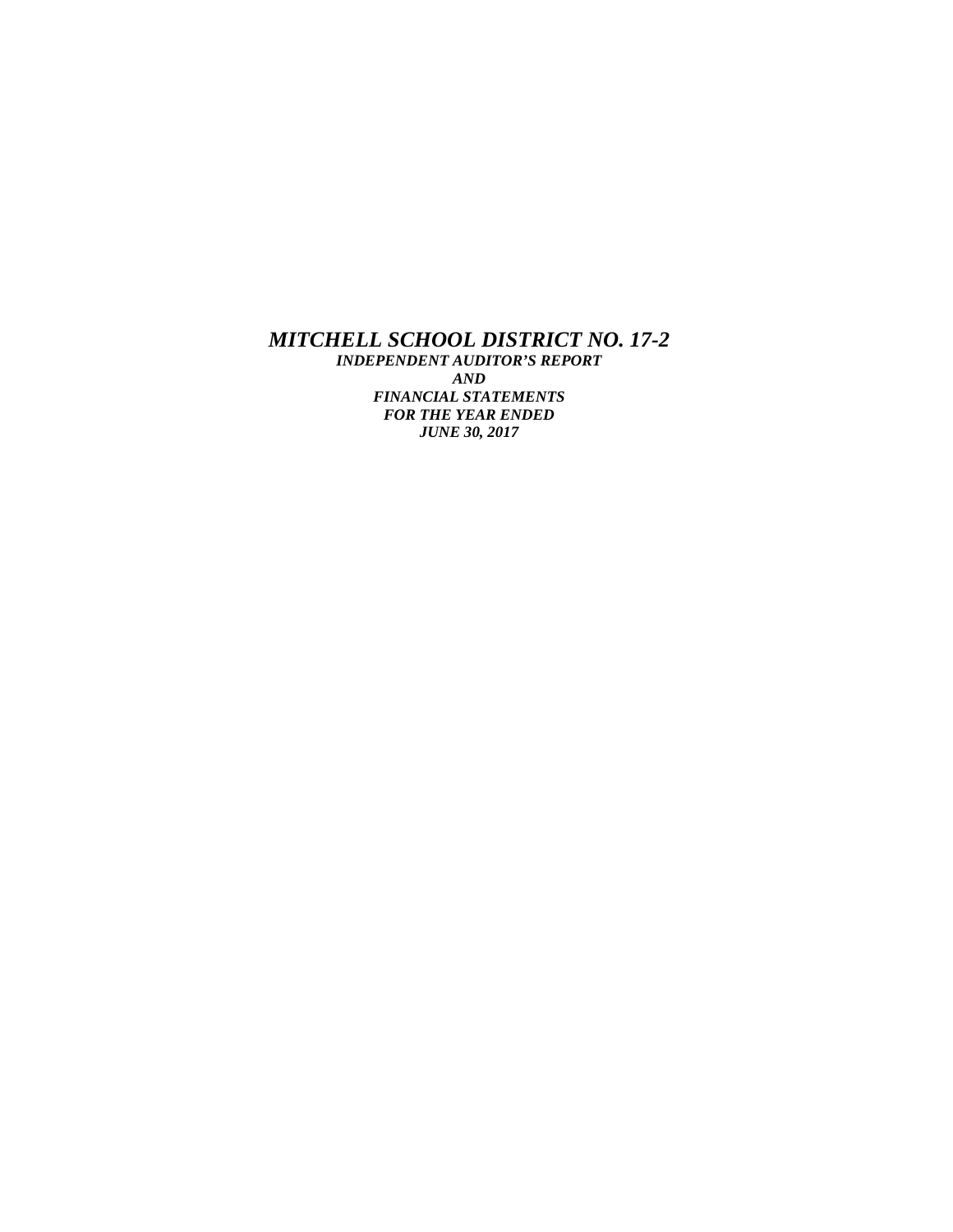# **TABLE OF CONTENTS**

| INDEPENDENT AUDITOR'S REPORT ON INTERNAL CONTROL OVER FINANCIAL                |           |
|--------------------------------------------------------------------------------|-----------|
| <b>REPORTING AND ON COMPLIANCE AND OTHER MATTERS BASED ON</b>                  |           |
| AN AUDIT OF FINANCIAL STATEMENTS PERFORMED IN ACCORDANCE                       |           |
|                                                                                | $1 - 2$   |
| <b>INDEPENDENT AUDITOR'S REPORT ON COMPLIANCE FOR EACH MAJOR</b>               |           |
| PROGRAM AND ON INTERNAL CONTROL OVER COMPLIANCE REQUIRED                       |           |
|                                                                                | $3-4$     |
|                                                                                | $5-6$     |
|                                                                                | $7 - 8$   |
| <b>FINANCIAL STATEMENTS:</b>                                                   |           |
|                                                                                | 9         |
|                                                                                | 10        |
|                                                                                | $11 - 12$ |
| <b>Statement of Revenues, Expenditures, and Changes</b>                        |           |
|                                                                                | $13 - 16$ |
| Reconciliation of the Statement of Revenues, Expenditures, and Changes in Fund |           |
|                                                                                | 17        |
|                                                                                | 18        |
| <b>Statement of Revenues, Expenses, and Changes</b>                            |           |
|                                                                                | 19        |
|                                                                                | 20        |
|                                                                                | 21        |
|                                                                                | 22        |
|                                                                                | 23-49     |
|                                                                                | 50        |
| <b>Budgetary Comparison Schedule (Non-GAAP Budgetary Basis) -</b>              | $51 - 52$ |
|                                                                                | 53        |
| <b>Budgetary Comparison Schedule (Non-GAAP Budgetary Basis)</b> -              |           |
|                                                                                | 54        |
|                                                                                | 55.       |
| <b>Budgetary Comparison Schedule</b>                                           |           |
|                                                                                | 56-57     |
| Notes to Required Supplementary Information - Budgetary Comparison Schedules   | 58        |
|                                                                                | 59        |
|                                                                                | 60        |
|                                                                                | 61        |
|                                                                                | $62 - 64$ |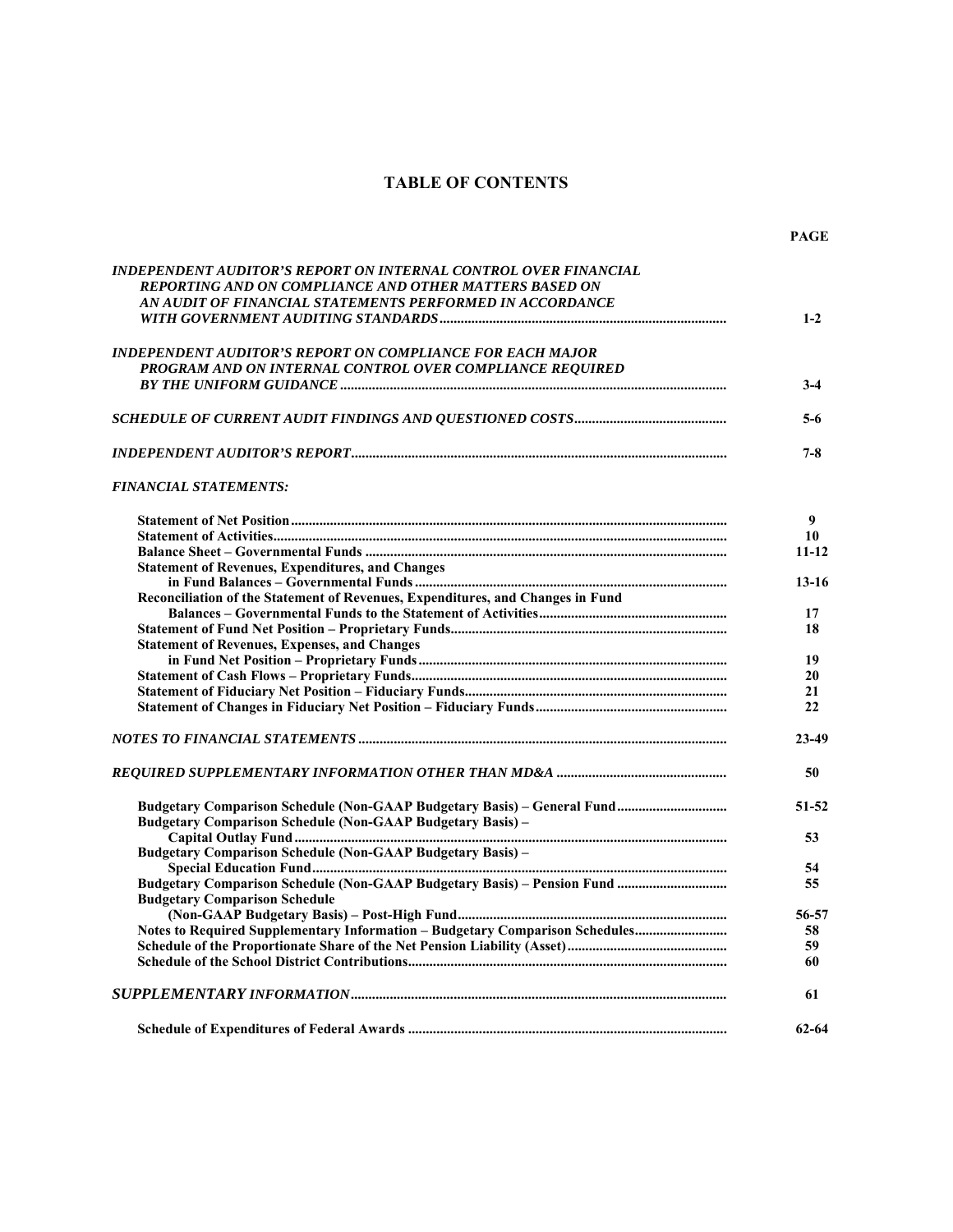**website:** *www.elocpa.com* 



**e-mail:** *elo@elocpa.com*

*Your success is our business!* 

# *INDEPENDENT AUDITOR'S REPORT ON INTERNAL CONTROL OVER FINANCIAL REPORTING AND ON COMPLIANCE AND OTHER MATTERS BASED ON AN AUDIT OF FINANCIAL STATEMENTS PERFORMED IN ACCORDANCE WITH GOVERNMENT AUDITING STANDARDS*

**To the School Board Mitchell School District No. 17-2 Mitchell, South Dakota** 

**We have audited, in accordance with the auditing standards generally accepted in the United States of America and the standards applicable to financial audits contained in** *Government Auditing Standards,* **issued by the Comptroller General of the United States, the financial statements of the governmental activities, the business-type activities, each major fund, and the aggregate remaining fund information of Mitchell School District No. 17-2, South Dakota (School District), as of and for the year ended June 30, 2017, and the related notes to the financial statements, which collectively comprise the School District's basic financial statements and have issued our report thereon dated March 29, 2018.** 

# *Internal Control Over Financial Reporting*

**In planning and performing our audit of the financial statements, we considered the School District's internal control over financial reporting (internal control) to determine the audit procedures that are appropriate in the circumstances for the purpose of expressing our opinions on the financial statements, but not for the purpose of expressing an opinion on the effectiveness of the School District's internal control. Accordingly, we do not express an opinion on the effectiveness of the School District's internal control.** 

**A** *deficiency in internal control* **exists when the design or operation of a control does not allow management or employees, in the normal course of performing their assigned functions, to prevent or detect and correct misstatements on a timely basis. A** *material weakness* **is a deficiency, or combination of deficiencies, in internal control such that there is a reasonable possibility that a material misstatement of the School District's financial statements will not be prevented, or detected and corrected on a timely basis. A** *significant deficiency* **is a deficiency or a combination of deficiencies, in internal control that is less severe than a material weakness, yet important enough to merit attention by those charged with governance.** 

**Our consideration of internal control was for the limited purpose described in the first paragraph of this section and was not designed to identify all deficiencies in internal control that might be material weaknesses or significant deficiencies. Given these limitations, during our audit we did not identify any deficiencies in internal control that we consider to be material weaknesses. However, material weaknesses may exist that have not been identified.** 

**1**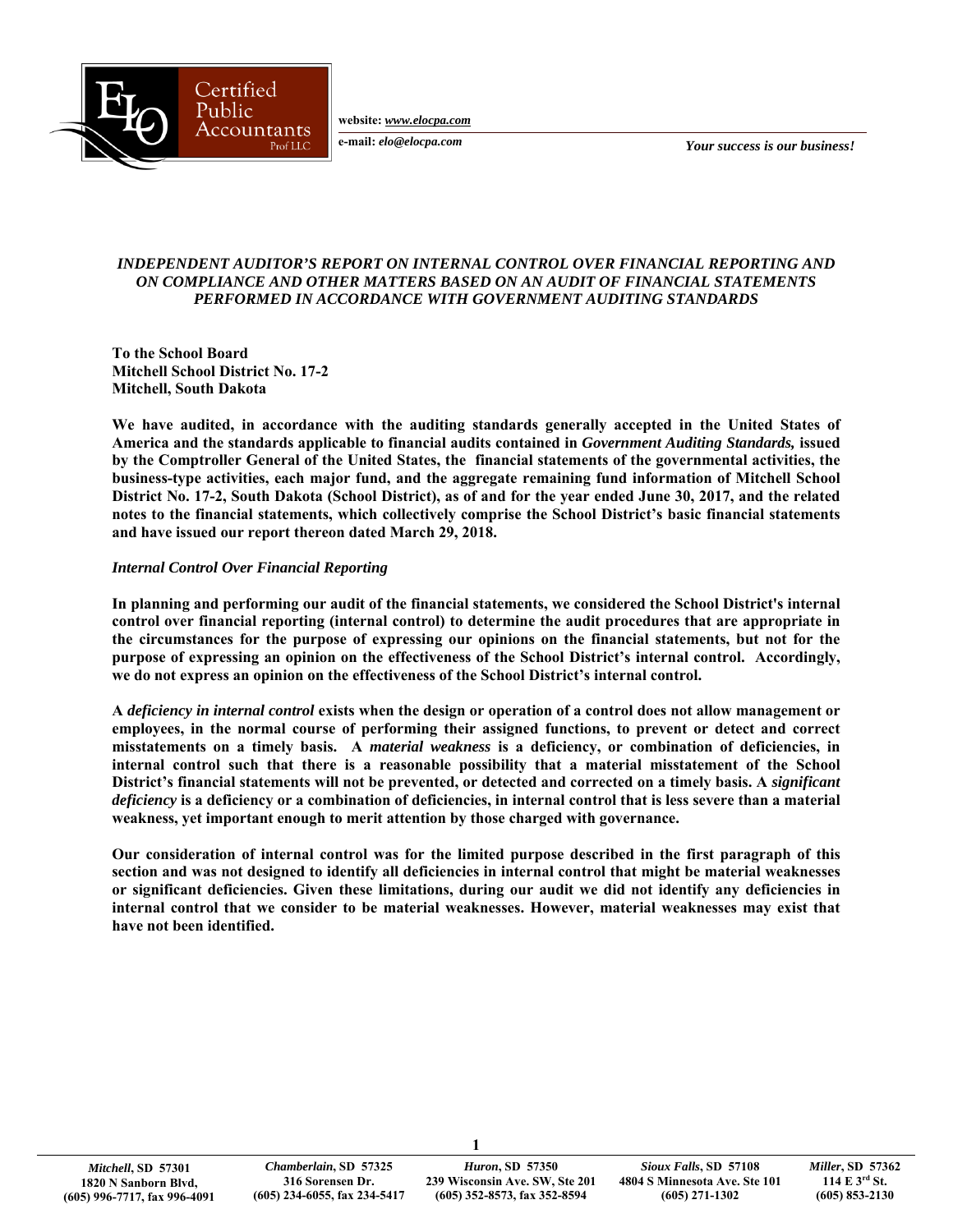#### *Compliance and Other Matters*

**As part of obtaining reasonable assurance about whether the School District's financial statements are free from material misstatement, we performed tests of its compliance with certain provisions of laws, regulations, contracts and grant agreements, noncompliance with which could have a direct and material effect on the determination of financial statement amounts. However, providing an opinion on compliance with those provisions was not an objective of our audit and, accordingly, we do not express such an opinion. The results of our tests disclosed no instances of noncompliance or other matters that are required to be reported under**  *Government Auditing Standards***.** 

#### *Purpose of this Report*

**The purpose of this report is solely to describe the scope of our testing of internal control and compliance and the results of that testing, and not to provide an opinion on the effectiveness of the School District's internal control or on compliance. This report is an integral part of an audit performed in accordance with**  *Government Auditing Standards* **in considering the entity's internal control and compliance. Accordingly, this communication is not suitable for any other purpose. However, as required by South Dakota Codified Law 4-11-11, this report is a matter of public record and its distribution is not limited.** 

CLO hy LLC

**Mitchell, South Dakota March 29, 2018**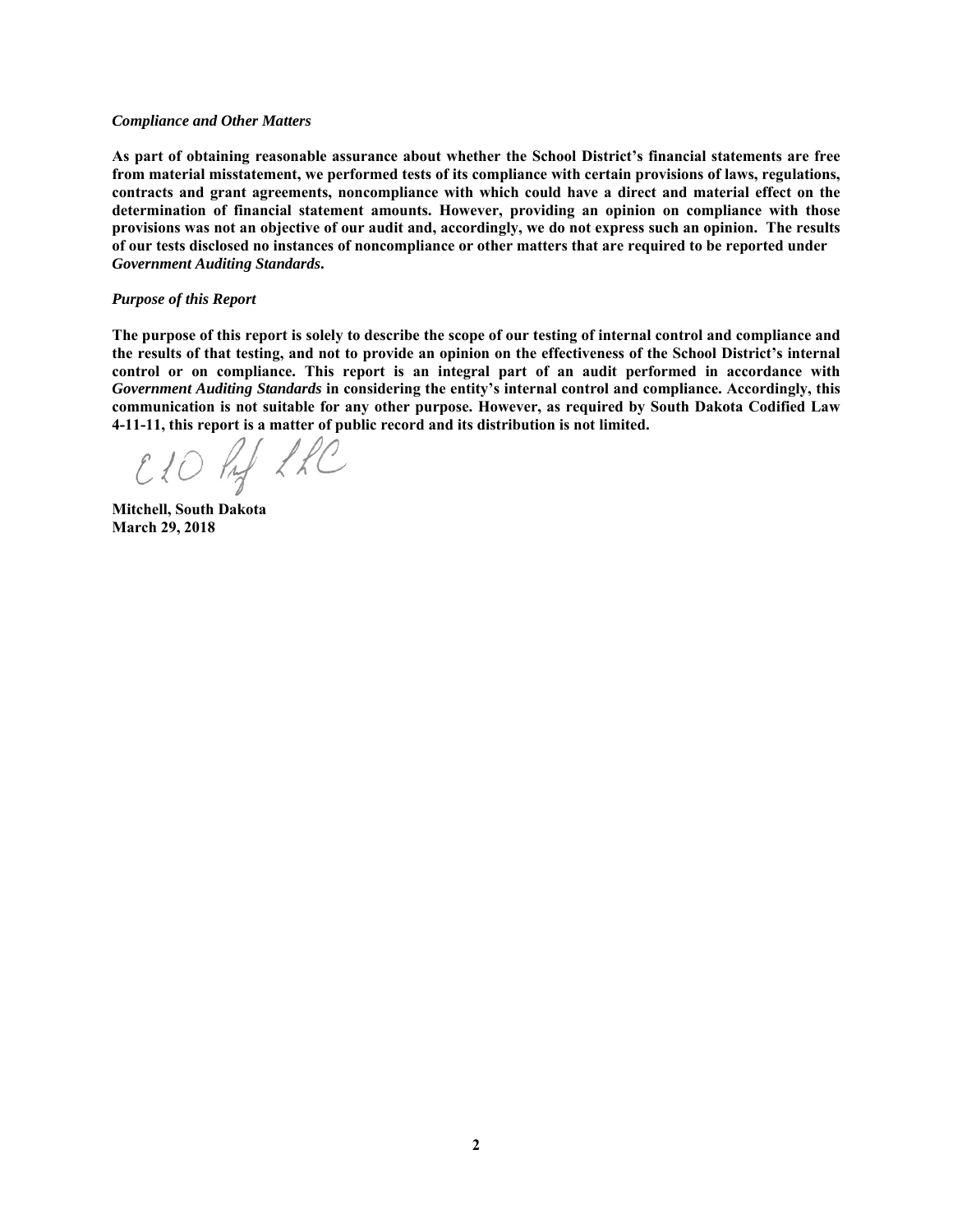Certified Public Accountants Prof LLC

**website:** *www.elocpa.com* 

**e-mail:** *elo@elocpa.com*

*Your success is our business!* 

# *INDEPENDENT AUDITOR'S REPORT ON COMPLIANCE FOR EACH MAJOR PROGRAM AND ON INTERNAL CONTROL OVER COMPLIANCE REQUIRED BY THE UNIFORM GUIDANCE*

**To the School Board Mitchell School District No. 17-2 Mitchell, South Dakota** 

## *Report on Compliance for Each Major Federal Program*

**We have audited Mitchell School District No. 17-2, South Dakota's (School District) compliance with the types of compliance requirements described in the** *(OMB) Compliance Supplement* **that could have a direct and material effect on each of the School District's major federal programs for the year ended June 30, 2017. The School District's major federal programs are identified in the summary of auditor's results section of the accompanying schedule of current audit findings and questioned costs.** 

## *Management's Responsibility*

**Management is responsible for compliance with federal statutes, regulations, and terms and conditions of its federal awards applicable to its federal programs.** 

# *Auditor's Responsibility*

**Our responsibility is to express an opinion on compliance for each of the School District's major federal programs based on our audit of the types of compliance requirements referred to above. We conducted our audit of compliance in accordance with auditing standards generally accepted in the United States of America; the standards applicable to financial audits contained in** *Government Auditing Standards***, issued by the Comptroller General of the United States; and the audit requirements of Title 2 U.S.** *Code of Federal Regulations* **Part 200,** *Uniform Administrative Requirements, Cost Principles, and Audit Requirements for Federal Awards* **(Uniform Guidance). Those standards and the Uniform Guidance require that we plan and perform the audit to obtain reasonable assurance about whether noncompliance with the types of compliance requirements referred to above that could have a direct and material effect on a major federal program occurred. An audit includes examining, on a test basis, evidence about the School District's compliance with those requirements and performing such other procedures as we considered necessary in the circumstances.** 

**We believe that our audit provides a reasonable basis for our opinion on compliance for each major federal program. However, our audit does not provide a legal determination of the School District's compliance.** 

# *Opinion on Each Major Federal Program*

**In our opinion, the Mitchell School District No. 17-2 complied, in all material respects, with the types of compliance requirements referred to above that could have a direct and material effect on each of its major federal programs for the year ended June 30, 2017.** 

**3**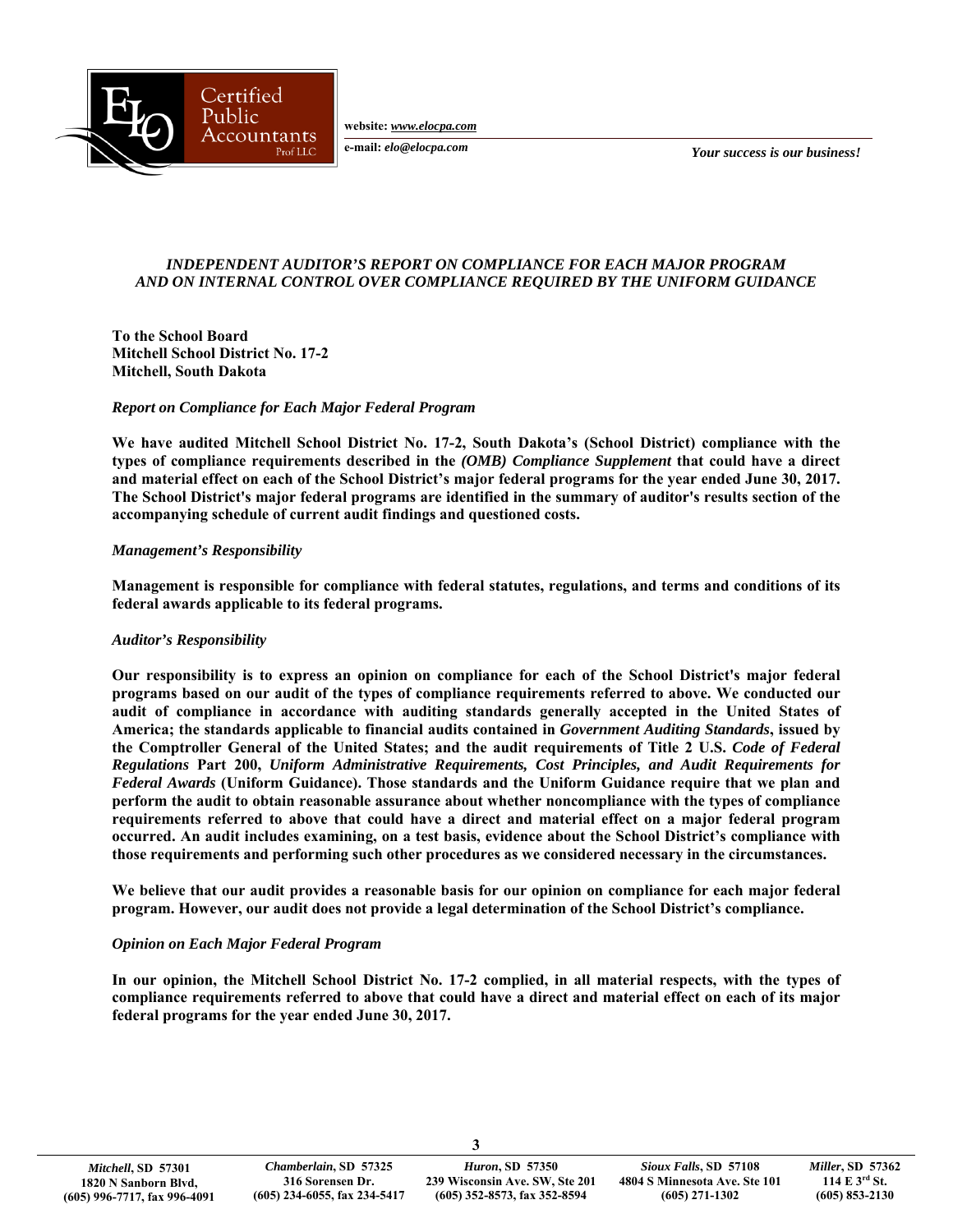#### *Report on Internal Control over Compliance*

**Management of the School District is responsible for establishing and maintaining effective internal control over compliance with the types of compliance requirements referred to above. In planning and performing our audit of compliance, we considered the School District's internal control over compliance with the types of requirements that could have a direct and material effect on each major federal program to determine the auditing procedures that are appropriate in the circumstances for the purpose of expressing an opinion on compliance for each major federal program and to test and report on internal control over compliance in accordance with the Uniform Guidance, but not for the purpose of expressing an opinion on the effectiveness of internal control over compliance. Accordingly, we do not express an opinion on the effectiveness of the School District's internal control over compliance.** 

**A** *deficiency in internal control over compliance* **exists when the design or operation of a control over compliance does not allow management or employees, in the normal course of performing their assigned functions, to prevent, or detect and correct, noncompliance with a type of compliance requirement of a federal program on a timely basis.** *A material weakness in internal control over compliance* **is a deficiency, or combination of deficiencies, in internal control over compliance, such that there is a reasonable possibility that material noncompliance with a type of compliance requirement of a federal program will not be prevented, or detected and corrected, on a timely basis. A** *significant deficiency in internal control over compliance* **is a deficiency, or a combination of deficiencies, in internal control over compliance with a type of compliance requirement of a federal program that is less severe than a material weakness in internal control over compliance, yet important enough to merit attention by those charged with governance.** 

**Our consideration of internal control over compliance was for the limited purpose described in the first paragraph of this section and was not designed to identify all deficiencies in internal control over compliance that might be material weaknesses or significant deficiencies. We did not identify any deficiencies in internal control over compliance that we consider to be material weaknesses. However, material weaknesses may exist that have not been identified.** 

#### *Purpose of This Report*

**The purpose of this report on internal control over compliance is solely to describe the scope of our testing of internal control over compliance and the results of that testing based on the requirements of the Uniform Guidance. Accordingly, this report is not suitable for any other purpose. However, as required by South Dakota Codified Law 4-11-11, this report and our report on compliance for each major program are a matter of public record and their distribution is not limited.** 

CIO hy LRC

**Mitchell, South Dakota March 29, 2018**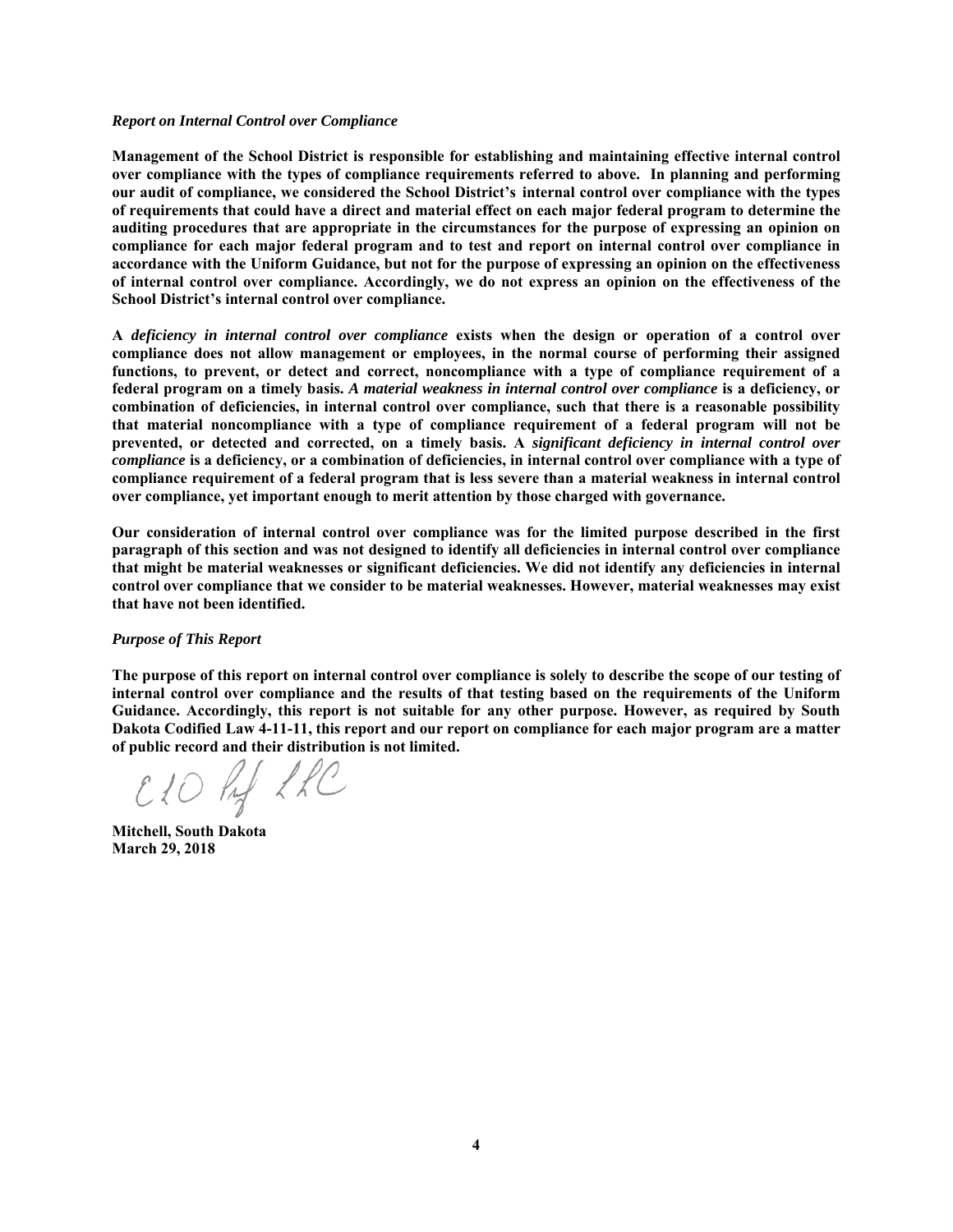# *MITCHELL SCHOOL DISTRICT NO. 17-2 SCHEDULE OF CURRENT AUDIT FINDINGS AND QUESTIONED COSTS FOR THE YEAR ENDED JUNE 30, 2017*

**Section I – Summary of Auditor's Results** 

# *Financial Statements:*

**Type of report the auditor issued on whether the financial statements audited were prepared in accordance with GAAP: Unmodified**

**Internal control over financial reporting:**

| Material weakness(es) identified:                        | ves        | none reported<br>X.           |  |
|----------------------------------------------------------|------------|-------------------------------|--|
| Significant deficiencies identified?                     | <b>ves</b> | none reported<br>$\mathbf{X}$ |  |
| Noncompliance material to financial<br>statements noted? | <b>ves</b> | n <sub>0</sub>                |  |
| <b>Federal Awards:</b>                                   |            |                               |  |
| Internal control over major federal programs:            |            |                               |  |
| Material weakness(es) identified?                        | <b>ves</b> | none reported<br>X            |  |

Significant deficiencies identified? yes X none reported

**Type of auditor's report issued on compliance for major programs: Unmodified**

| Any audit findings disclosed that are required |     |              |          |  |
|------------------------------------------------|-----|--------------|----------|--|
| to be reported in accordance with              |     |              |          |  |
| 2 CFR 200.516(a)?                              | ves | $\mathbf{X}$ | $\bf{n}$ |  |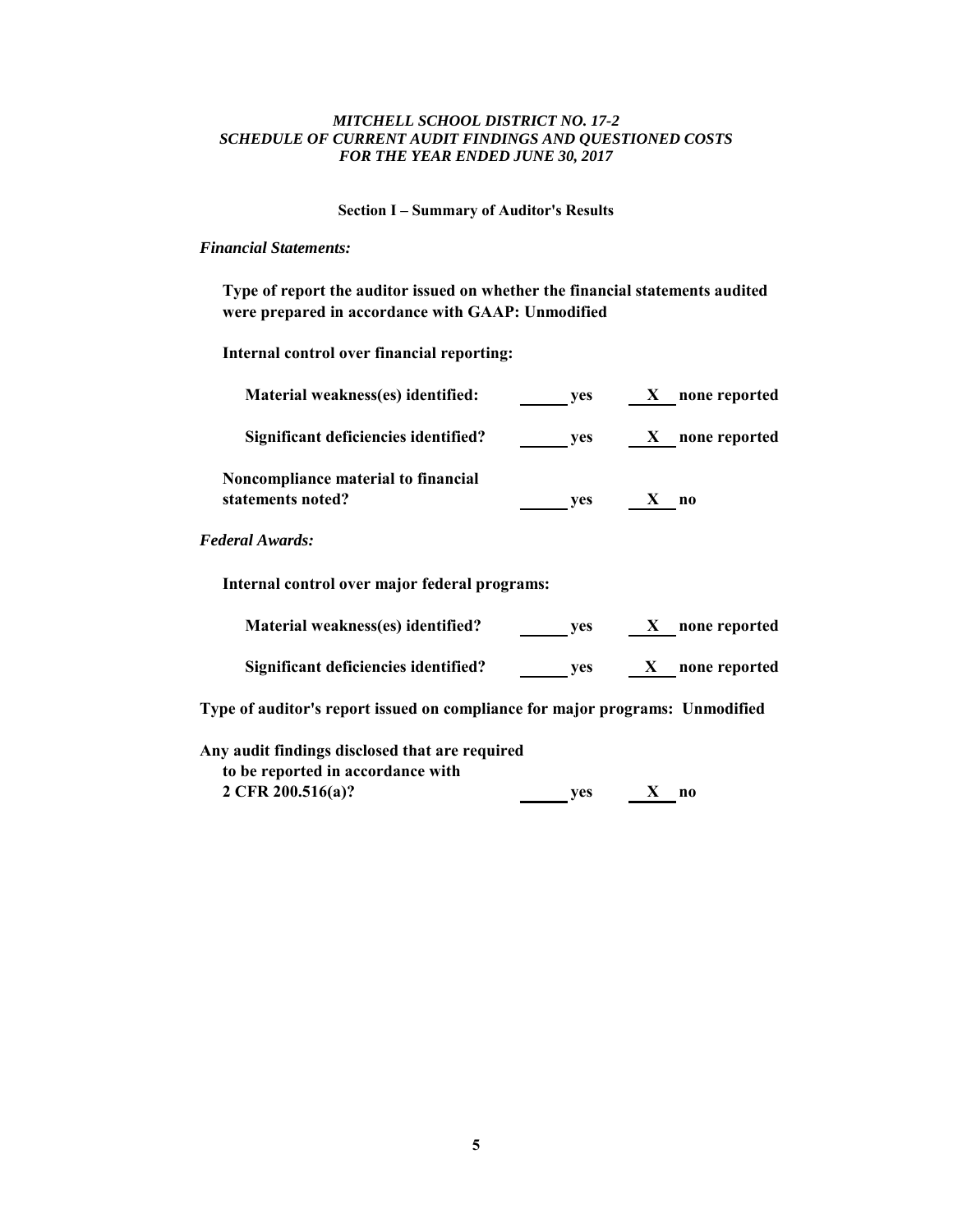# *MITCHELL SCHOOL DISTRICT NO. 17-2 SCHEDULE OF CURRENT AUDITFINDINGS AND QUESTIONED COSTS FOR THE YEAR ENDED JUNE 30, 2017 (CONTINUED)*

## **Section I – Summary of Auditor's Results (continued)**

## **Identification of Major Federal Programs:**

| <b>CFDA</b> Number(s) | Name of Federal Program or Cluster                                |
|-----------------------|-------------------------------------------------------------------|
|                       |                                                                   |
|                       | <b>Child Nutrition Cluster</b>                                    |
| 10.553                | <b>School Breakfast Program</b>                                   |
| 10.555                | <b>National School Lunch Program</b>                              |
| 10.559                | <b>Summer Food Service Program for Children</b>                   |
|                       | <b>Student Financial Assistance Cluster</b>                       |
| 84.007                | <b>Federal Supplemental Educational Opportunity Grants</b>        |
| 84.033                | <b>Federal Work-Study Program</b>                                 |
| 84.038                | <b>Federal Perkins Loan (FPL) - Federal Capital Contributions</b> |
| 84.063                | <b>Federal Pell Grant Program</b>                                 |
| 84.268                | <b>Federal Direct Student Loans</b>                               |

| Dollar threshold used to distinguish   |            |         |    |
|----------------------------------------|------------|---------|----|
| between type A and type B programs:    |            | 750,000 |    |
| Auditee qualified as low-risk auditee? | <b>Yes</b> | X       | No |

# **Section II – Financial Statement Findings**

**There are no findings which are required to be reported in accordance with Government Auditing Standards.** 

**Section III – Federal Award Findings and Questioned Costs** 

**There are no findings or questioned costs relating to federal award programs which are required to be reported in accordance with 2 CFR 200.516(a).**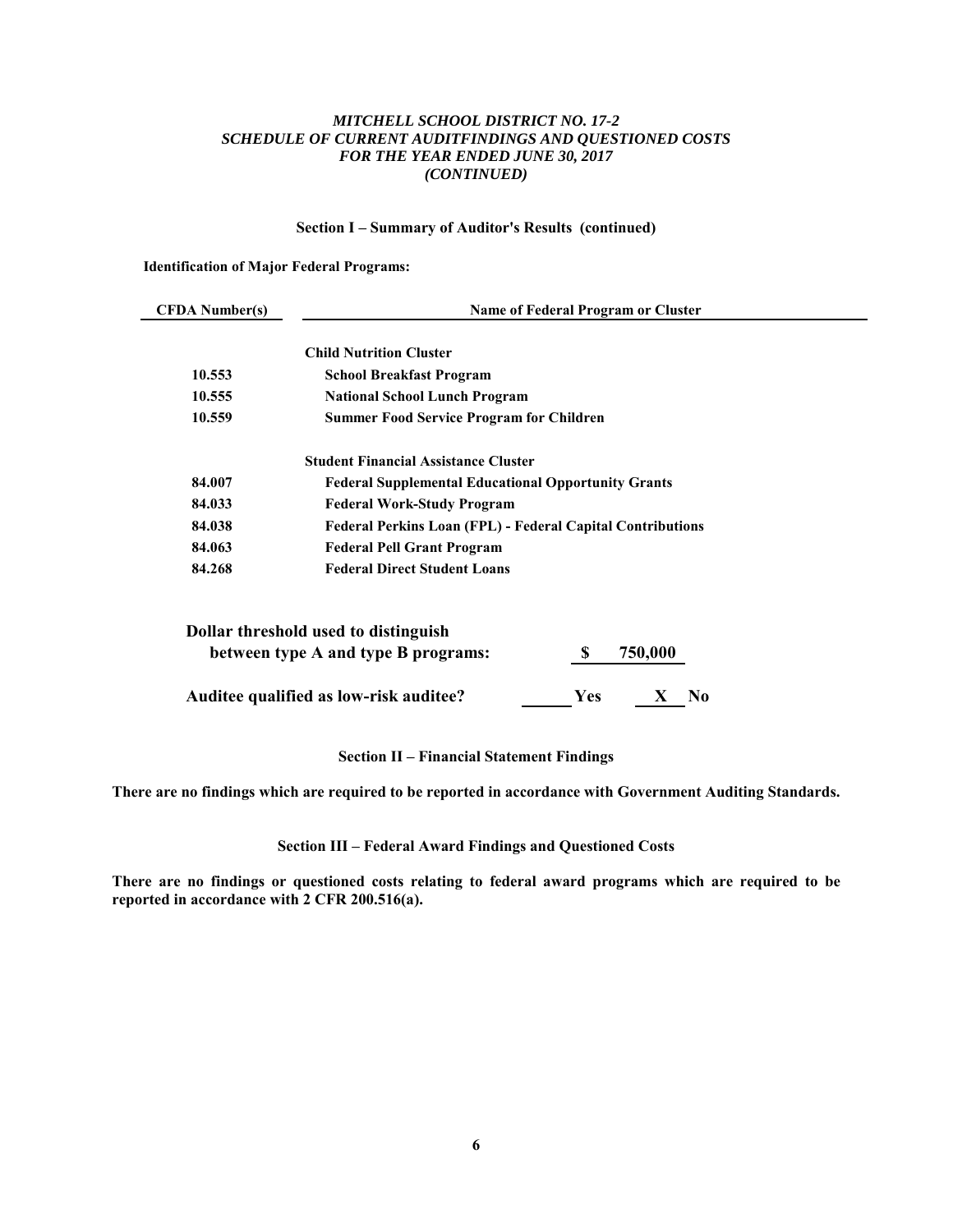

**website:** *www.elocpa.com* 

**e-mail:** *elo@elocpa.com*

*Your success is our business!* 

# *INDEPENDENT AUDITOR'S REPORT*

**To the School Board Mitchell School District No. 17-2 Mitchell, South Dakota** 

#### *Report on the Financial Statements*

**We have audited the accompanying financial statements of the governmental activities, the business-type activities, each major fund, and the aggregate remaining fund information of the Mitchell School District No. 17-2, South Dakota (School District), as of and for the year ended June 30, 2017, and the related notes to the financial statements, which collectively comprise the School District's basic financial statements as listed in the Table of Contents.** 

# *Management's Responsibility for the Financial Statements*

**The School District's management is responsible for the preparation and fair presentation of these financial statements in accordance with accounting principles generally accepted in the United States of America; this includes the design, implementation, and maintenance of internal controls relevant to the preparation and fair presentation of financial statements that are free from material misstatements, whether due to fraud or error.** 

# *Auditor's Responsibility*

**Our responsibility is to express opinions on these financial statements based on our audit. We conducted our audit in accordance with auditing standards generally accepted in the United States of America and the standards applicable to financial audits contained in** *Government Auditing Standards***, issued by the Comptroller General of the United States. Those standards require that we plan and perform the audit to obtain reasonable assurance about whether the financial statements are free of material misstatement.** 

**An audit involves performing procedures to obtain audit evidence about the amounts and disclosures in the financial statements. The procedures selected depend on the auditor's judgment, including the assessment of the risks of material misstatement of the financial statements, whether due to fraud or error. In making those risk assessments, the auditor considers internal control relevant to the School District's preparation and fair presentation of the financial statements in order to design audit procedures that are appropriate in the circumstances, but not for the purpose of expressing an opinion on the effectiveness of the School District's internal control. Accordingly, we express no such opinion. An audit also includes evaluating the appropriateness of accounting policies used and the reasonableness of significant accounting estimates made by management, as well as evaluating the overall presentation of the financial statements.** 

**We believe that the audit evidence we have obtained is sufficient and appropriate to provide a basis for our audit opinions.** 

# *Opinions*

**In our opinion, the financial statements referred to above present fairly, in all material respects, the respective financial position of the governmental activities, the business-type activities, each major fund, and the aggregate remaining fund information of Mitchell School District No. 17-2 as of June 30, 2017, and the respective changes in financial position and, where applicable, cash flows, thereof for the year then ended in conformity with accounting principles generally accepted in the United States of America.** 

**7**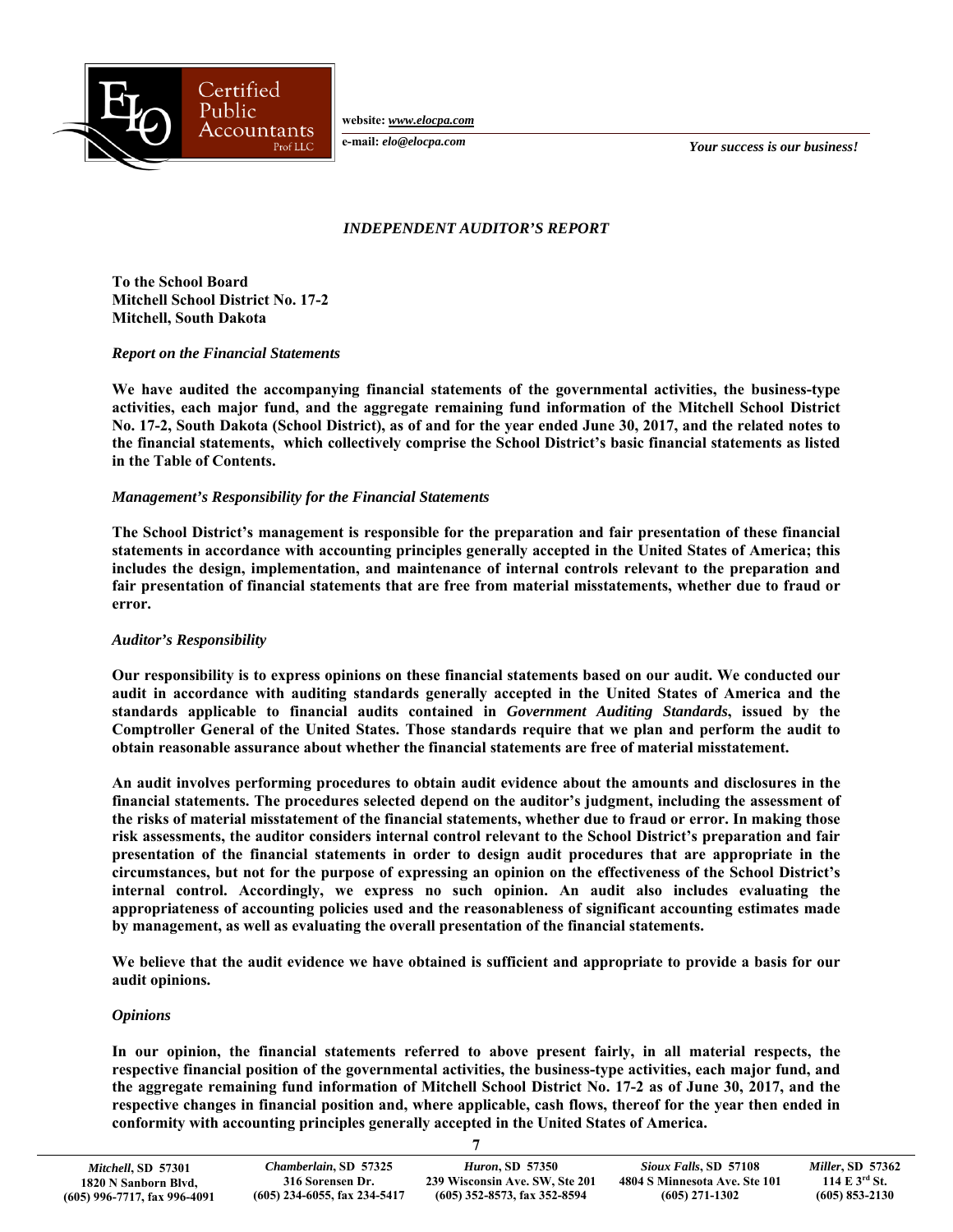#### *Other Matters*

#### *Required Supplementary Information*

**The School District has omitted the Management's Discussion and Analysis (MD&A) that accounting principles generally accepted in the United States of America require to be presented to supplement the basic financial statements. Such missing information, although not a part of the basic financial statements, is required by the Governmental Accounting Standards Board who considers it to be an essential part of financial reporting for placing the basic financial statements in an appropriate operational, economic, or historical context. Our opinion on the basic financial statements is not affected by this missing information.** 

**Accounting principles generally accepted in the United States of America require that the Budgetary Comparison Schedules and the Schedules of the Proportionate Share of the Net Pension Liability (Asset) and School District Contributions listed in the Table of Contents be presented to supplement the basic financial statements. Such information, although not a part of the basic financial statements, is required by the Governmental Accounting Standards Board, who considers it to be an essential part of financial reporting for placing the basic financial statements in an appropriate operational, economic, or historical context. We have applied certain limited procedures to the required supplementary information in accordance with auditing standards generally accepted in the United States of America, which consisted of inquiries of management about the methods of preparing the information and comparing the information for consistency with management's responses to our inquiries, the basic financial statements, and other knowledge we obtained during our audit of the basic financial statements. We do not express an opinion or provide any assurance on the information because the limited procedures do not provide us with sufficient evidence to express an opinion or provide any assurance.** 

#### *Supplementary Information*

**Our audit was conducted for the purpose of forming opinions on the financial statements that collectively comprise the School District's basic financial statements. The accompanying schedule of expenditures of federal awards, as required by Title 2 U.S.** *Code of Federal Regulations* **Part 200,** *Uniform Administrative Requirements, Cost Principles, and Audit Requirements for Federal Awards,* **is presented for purposes of additional analysis and is not a required part of the basic financial statements. The schedule of expenditures of federal awards is the responsibility of management and was derived from, and relates directly to, the underlying accounting and other records used to prepare the financial statements. The information has been subjected to the auditing procedures applied in the audit of the financial statements and certain additional procedures, including comparing and reconciling such information directly to the underlying accounting and other records used to prepare the financial statements or to the financial statements themselves, and other additional procedures in accordance with auditing standards generally accepted in the United States of America. In our opinion, the Schedule of Expenditures of Federal Awards is fairly stated in all material respects in relation to the basic financial statements as a whole.** 

#### *Other Reporting Required by Government Auditing Standards*

**In accordance with** *Government Auditing Standards***, we have also issued our report dated March 29, 2018 on our consideration of the School District's internal control over financial reporting and our tests of its compliance with certain provisions of laws, regulations, contracts, and grant agreements and other matters. The purpose of that report is to describe the scope of our testing of internal control over financial reporting and compliance and the results of that testing, and not to provide an opinion on internal control over financial reporting or on compliance. That report is an integral part of an audit performed in accordance with** *Government Auditing Standards* **in considering the School District's internal control over financial reporting and compliance.** 

CLO hy LLC

**Mitchell, South Dakota March 29, 2018**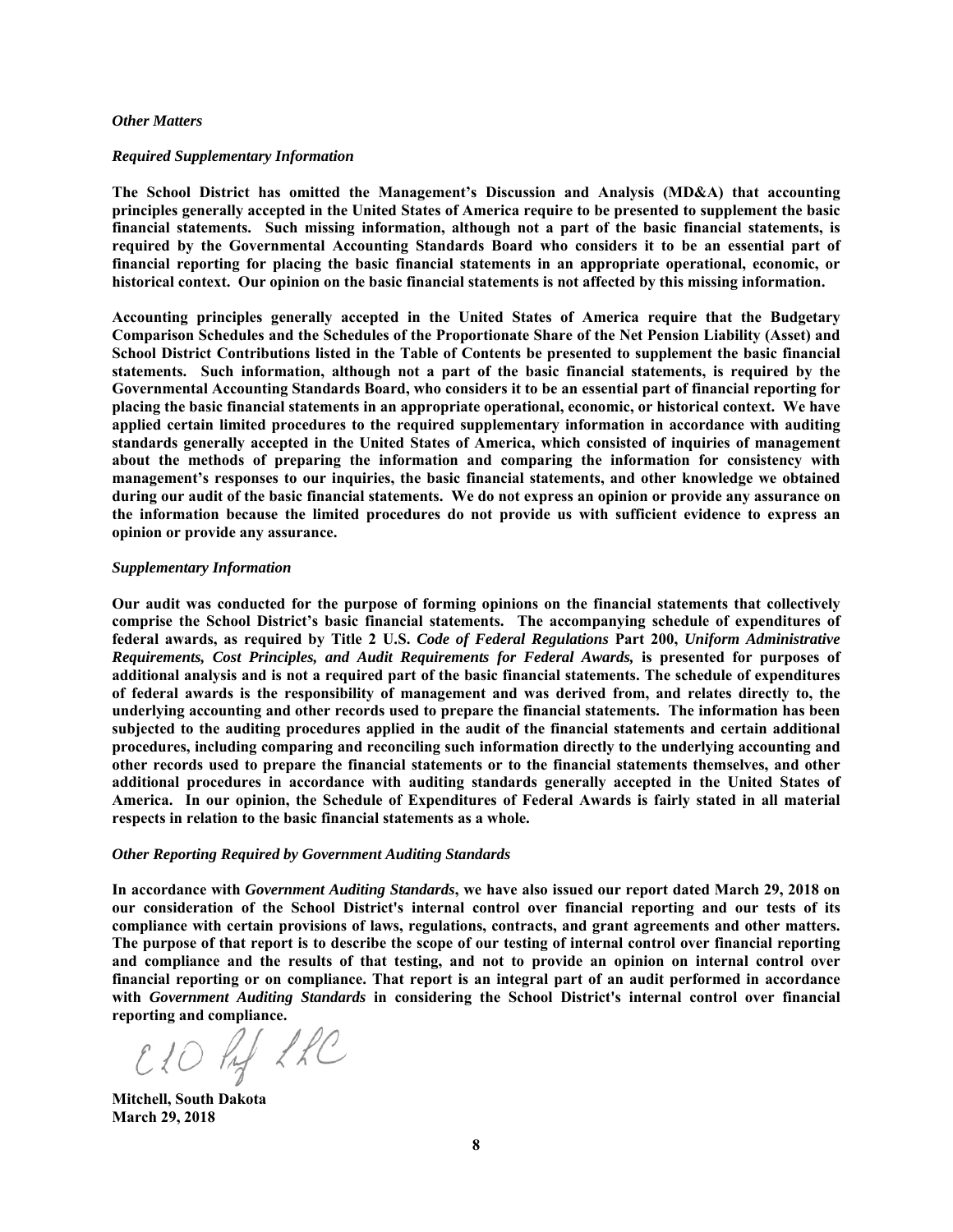## *MITCHELL SCHOOL DISTRICT NO. 17-2 STATEMENT OF NET POSITION JUNE 30, 2017*

|                                                            | <b>Primary Government</b> |                      |                  |  |
|------------------------------------------------------------|---------------------------|----------------------|------------------|--|
|                                                            | Governmental              | <b>Business-Type</b> |                  |  |
|                                                            | <b>Activities</b>         | <b>Activities</b>    | Total            |  |
| ASSETS:                                                    |                           |                      |                  |  |
| Cash and cash equivalents                                  | \$12,575,985              | \$<br>383,158        | \$12,959,143     |  |
| Receivables:                                               |                           |                      |                  |  |
| <b>Taxes - current</b>                                     | 5,623,720                 |                      | 5,623,720        |  |
| <b>Taxes - delinquent</b>                                  | 90,940                    |                      | 90,940           |  |
| <b>Trade accounts</b>                                      | 1,345,516                 | 7,168                | 1,352,684        |  |
| <b>Student loans - current portion</b>                     | 56,000                    |                      | 56,000           |  |
| <b>Promises to give</b>                                    | 102,350                   |                      | 102,350          |  |
| Due from other governments                                 | 1,278,606                 | 35,542               | 1,314,148        |  |
| <b>Inventories</b>                                         |                           | 235,102              | 235,102          |  |
| <b>Student loans - non-current</b>                         | 199,072                   |                      | 199,072          |  |
| Capital assets:                                            |                           |                      |                  |  |
| Land and land improvements                                 | 1,432,632                 |                      | 1,432,632        |  |
| <b>Construction work in progress</b>                       | 93,578                    |                      | 93,578           |  |
| Other capital assets, net of depreciation                  | 44,154,437                | 102,015              | 44,256,452       |  |
| <b>Restricted Assets:</b>                                  |                           |                      |                  |  |
| Cash with fiscal agent                                     | 830,555                   |                      | 830,555          |  |
| <i><b>TOTAL ASSETS</b></i>                                 | 67,783,391                | 762,985              | 68,546,376       |  |
| DEFERRED OUTFLOWS OF RESOURCES:                            |                           |                      |                  |  |
| <b>Pension related deferred outflows</b>                   | 10,104,188                |                      | 10,104,188       |  |
| <b>LIABILITIES:</b>                                        |                           |                      |                  |  |
| <b>Accounts payable</b>                                    | 561,627                   | 69,106               | 630,733          |  |
| <b>Other current liabilities</b>                           | 2,630,108                 | 31                   | 2,630,139        |  |
| <b>Noncurrent liabilities:</b>                             |                           |                      |                  |  |
| Due within one year                                        | 1,927,687                 | --                   | 1,927,687        |  |
| Due in more than one year                                  | 25,777,149                |                      | 25,777,149       |  |
| <b>TOTAL LIABILITIES</b>                                   | 30,896,571                | 69,137               | 30,965,708       |  |
| DEFERRED INFLOWS OF RESOURCES                              |                           |                      |                  |  |
| Property taxes levied for future periods                   | 6,026,349                 |                      | 6,026,349        |  |
| <b>Pension related deferred inflows</b>                    | 3,406,918                 |                      | 3,406,918        |  |
| <b>TOTAL DEFERRED INFLOWS OF RESOURCES</b>                 | 9,433,267                 | --                   | 9,433,267        |  |
| <i>NET POSITION:</i>                                       |                           |                      |                  |  |
| Net Investment in capital assets<br><b>Restricted for:</b> | 22,800,434                | 102,015              | 22,902,449       |  |
| <b>Special education</b>                                   | 110,776                   |                      | 110,776          |  |
| Capital outlay                                             | 859,963                   | --                   | 859,963          |  |
| <b>Special termination benefits</b>                        | 1,526,581                 |                      | 1,526,581        |  |
| <b>Post-Secondary education</b>                            | 4,464,321                 |                      | 4,464,321        |  |
| <b>Construction of capital assets</b>                      | 102,350                   |                      | 102,350          |  |
| Student financial aid                                      | 303,215                   |                      | 303,215          |  |
| Debt service                                               | 830,555                   |                      | 830,555          |  |
| <b>SDRS</b> pension purposes                               | 3,938,868                 |                      | 3,938,868        |  |
| Unrestricted                                               | 2,620,678                 | 591,833              | 3,212,511        |  |
| <b>TOTAL NET POSITION</b>                                  | 37,557,741<br>S.          | \$<br>693,848        | 38,251,589<br>\$ |  |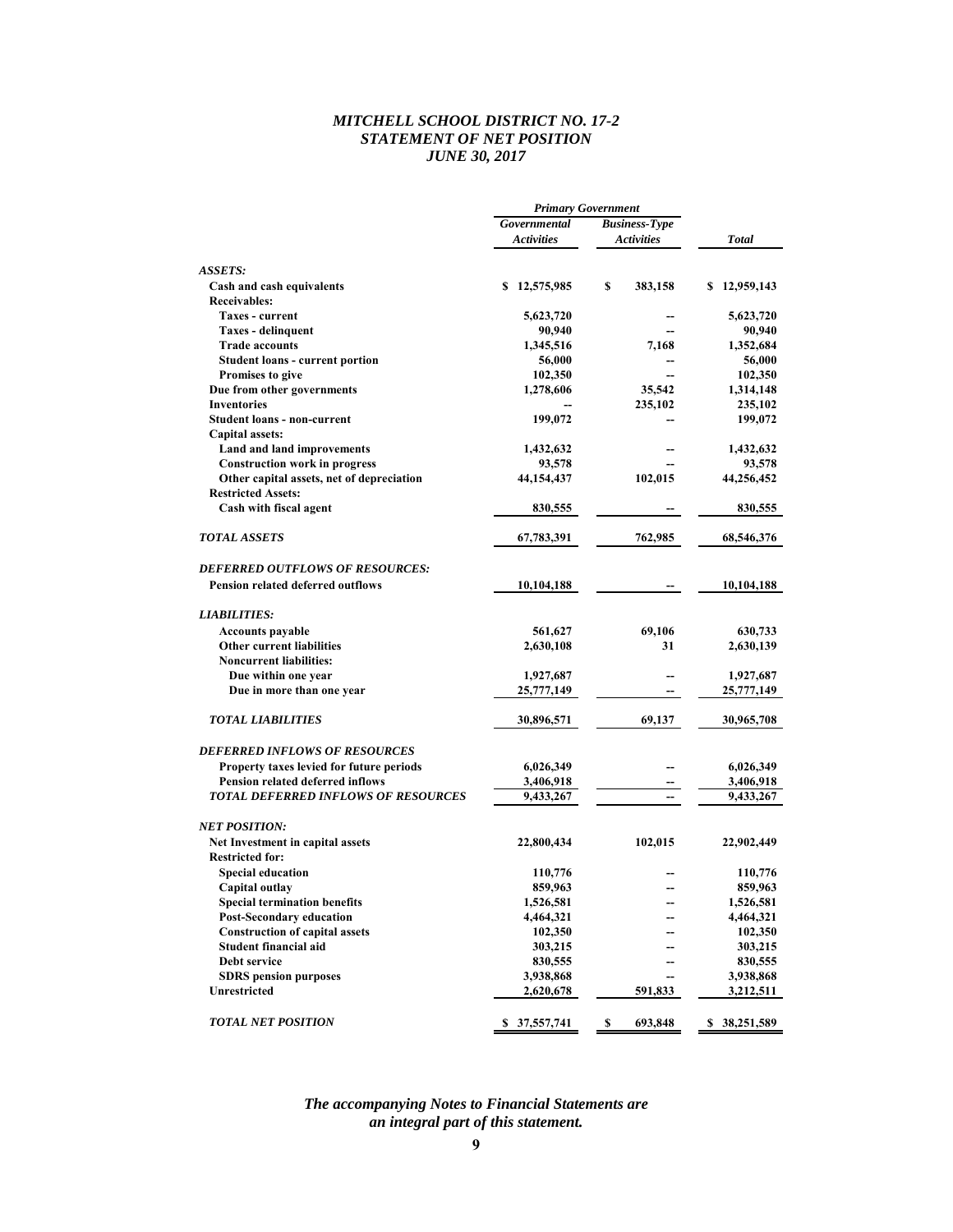## *MITCHELL SCHOOL DISTRICT NO. 17-2 STATEMENT OF ACTIVITIES JUNE 30, 2017*

|                                       |                  |                                       |                         |                      |                                | Net (Expense) Revenue and |                |  |
|---------------------------------------|------------------|---------------------------------------|-------------------------|----------------------|--------------------------------|---------------------------|----------------|--|
|                                       |                  |                                       | <b>Program Revenues</b> |                      | <b>Changes in Net Position</b> |                           |                |  |
|                                       |                  |                                       | <i><b>Operating</b></i> | Capital              |                                | <b>Primary Government</b> |                |  |
|                                       |                  | <b>Charges for</b>                    | <b>Grants</b> and       | <b>Grants</b> and    | Governmental                   | <b>Business-Type</b>      |                |  |
| <b>Functions/Programs</b>             | <i>Expenses</i>  | <b>Services</b>                       | <b>Contributions</b>    | <b>Contributions</b> | <b>Activities</b>              | <b>Activities</b>         | <b>Total</b>   |  |
| <b>Primary Government:</b>            |                  |                                       |                         |                      |                                |                           |                |  |
| <b>Governmental Activities:</b>       |                  |                                       |                         |                      |                                |                           |                |  |
| <b>Instruction</b>                    | S.<br>27,137,062 | 6,746,372<br>\$                       | 8,597,810<br>S.         | S                    | (11,792,880)<br>\$             | S                         | \$(11,792,880) |  |
| <b>Support services</b>               | 14,243,881       | 565,860                               | 1,187,672               | 41,825               | (12, 448, 524)                 |                           | (12, 448, 524) |  |
| <b>Community services</b>             | 236,650          |                                       |                         |                      | (236, 650)                     |                           | (236, 650)     |  |
| Nonprogrammed charges                 | 1,900,702        | $\hspace{0.05cm}$ – $\hspace{0.05cm}$ | 1,745,917               |                      | (154, 785)                     |                           | (154, 785)     |  |
| Interest on long-term debt            | 925,459          |                                       | 187,423                 | $- -$                | (738, 036)                     |                           | (738, 036)     |  |
| <b>Cocurricular activities</b>        | 947,510          | 99,845                                |                         | --                   | (847,665)                      |                           | (847, 665)     |  |
| <b>Total Governmental Activities</b>  | 45,391,264       | 7,412,077                             | 11,718,822              | 41,825               | (26, 218, 540)                 |                           | (26, 218, 540) |  |
| <b>Business-type Activities:</b>      |                  |                                       |                         |                      |                                |                           |                |  |
| <b>Food service</b>                   | 1,373,806        | 865,108                               | 776,350                 |                      |                                | 267,652                   | 267,652        |  |
| <b>MTI</b> bookstore                  | 1,139,601        | 1,252,193                             |                         | --                   |                                | 112,592                   | 112,592        |  |
| <b>Drivers Education</b>              | 19,327           | 23,925                                |                         |                      |                                | 4,598                     | 4,598          |  |
| <b>Total Business-type Activities</b> | 2,532,734        | 2,141,226                             | 776,350                 |                      |                                | 384,842                   | 384,842        |  |
| <b>Total Primary Government</b>       | 47,923,998       | 9,553,303<br>S                        | \$12,495,172            | 41,825               | (26, 218, 540)                 | 384,842                   | (25, 833, 698) |  |

| <b>General Revenues:</b>                    |                 |              |                 |
|---------------------------------------------|-----------------|--------------|-----------------|
| Taxes:                                      |                 |              |                 |
| <b>Property taxes</b>                       | 12,128,439      |              | 12,128,439      |
| <b>Gross receipts taxes</b>                 | 480,295         |              | 480,295         |
| <b>Revenue from State Sources:</b>          |                 |              |                 |
| State aid                                   | 10,630,877      |              | 10,630,877      |
| <b>Unrestricted investment earnings</b>     | 73,599          |              | 73,599          |
| Other general revenues                      | 980,825         |              | 980,825         |
| <b>Transfers</b>                            | 165,695         | (165, 449)   | 246             |
| <b>Total General Revenues and Transfers</b> | 24,459,730      | (165, 449)   | 24,294,281      |
| <b>Change in Net Position</b>               | (1,758,810)     | 219,393      | (1,539,417)     |
| <b>NET POSITION, Beginning of Year</b>      | 39,316,551      | 474,455      | 39,791,006      |
| <b>NET POSITION, End of Year</b>            | 37,557,741<br>S | S<br>693.848 | 38,251,589<br>S |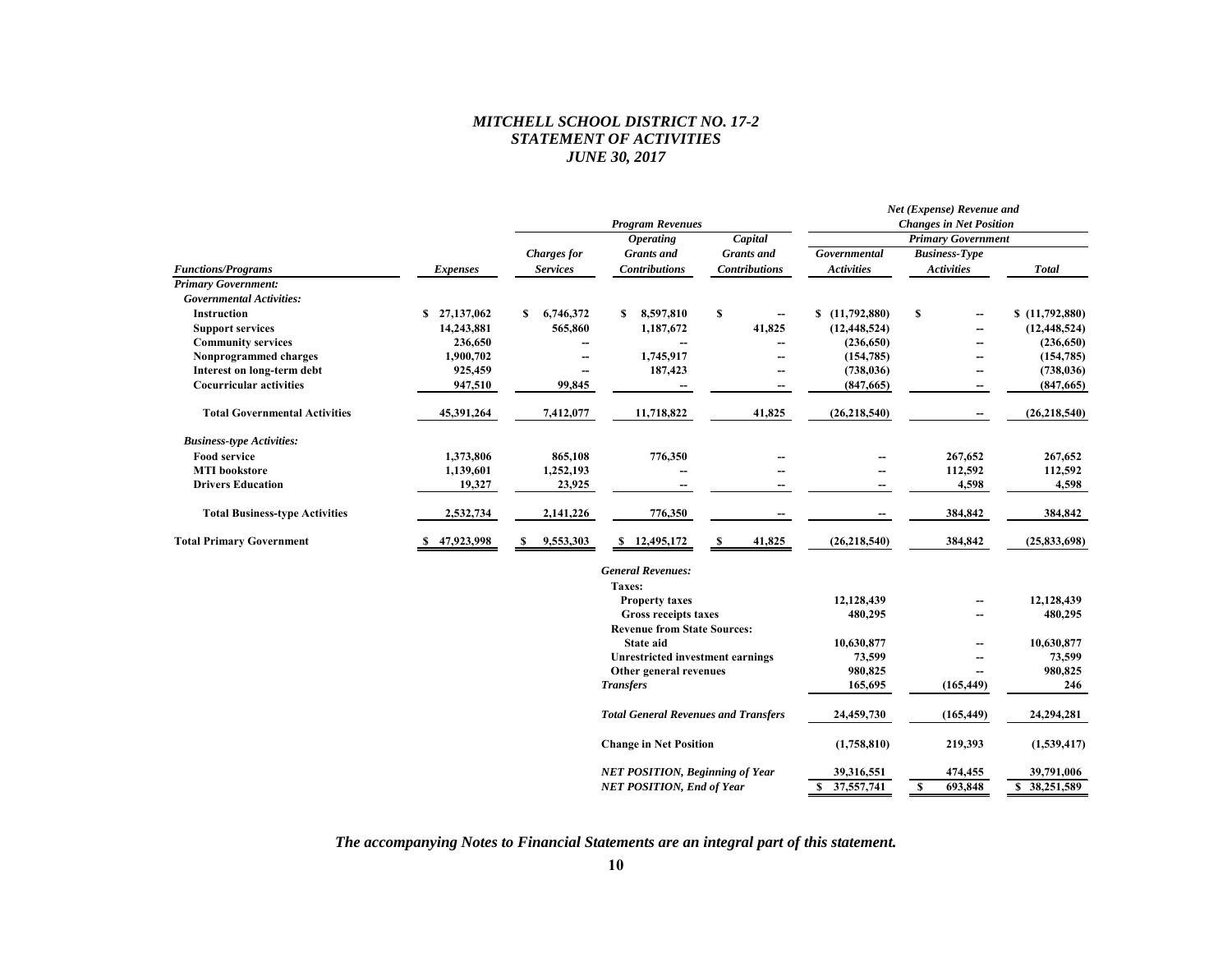## *MITCHELL SCHOOL DISTRICT NO. 17-2 BALANCE SHEET GOVERNMENTAL FUNDS JUNE 30, 2017*

|                                          | General   | Capital<br><b>Outlay</b> | <b>Special</b><br>Education | <b>Pension</b> | Post-High      | Capital<br><b>Projects</b> | <b>Other</b><br>Governmental<br>Funds | <b>Total</b><br>Governmental<br>Funds |
|------------------------------------------|-----------|--------------------------|-----------------------------|----------------|----------------|----------------------------|---------------------------------------|---------------------------------------|
| <b>ASSETS:</b>                           |           |                          |                             |                |                |                            |                                       |                                       |
| Cash and cash equivalents                | 4,756,911 | 1,053,116<br>\$.         | 277,487                     | 1,523,761<br>S | 4,870,458<br>S | S                          | 94,252<br>S                           | \$12,575,985                          |
| Cash with fiscal agent                   |           |                          |                             |                |                |                            | 830,555                               | 830,555                               |
| <b>Receivables:</b>                      |           |                          |                             |                |                |                            |                                       |                                       |
| <b>Taxes - current</b>                   | 2,908,537 | 1,778,475                | 936,708                     |                |                |                            |                                       | 5,623,720                             |
| Taxes - delinquent                       | 46,292    | 28,217                   | 13,611                      | 2,820          |                |                            |                                       | 90,940                                |
| <b>Trade accounts</b>                    | 511,793   |                          |                             |                | 828,923        |                            | 4,800                                 | 1,345,516                             |
| <b>Student loans - current portion</b>   |           |                          |                             |                |                |                            | 56,000                                | 56,000                                |
| Promises to give                         |           |                          |                             |                |                | 102,350                    |                                       | 102,350                               |
| Due from other governments               | 766,404   |                          | 316,248                     |                | 195,954        |                            |                                       | 1,278,606                             |
| Student loans - non-current              |           |                          |                             |                |                |                            | 199,072                               | 199,072                               |
| <b>TOTAL ASSETS</b>                      | 8,989,937 | 2,859,808                | 1,544,054                   | 1,526,581<br>S | 5,895,335<br>s | 102,350<br>S               | 1,184,679                             | 22,102,744                            |
| <b>LIABILITIES AND FUND BALANCES:</b>    |           |                          |                             |                |                |                            |                                       |                                       |
| Liabilities:                             |           |                          |                             |                |                |                            |                                       |                                       |
| <b>Accounts payable</b>                  | 33,811    | 72,625<br>s              | 74,495<br>s                 | S              | 329,786        | s                          | 50,910<br>S                           | 561,627<br>S                          |
| <b>Contracts payable</b>                 | 1,427,025 | --                       | 272,583                     |                | 383,997        |                            |                                       | 2,083,605                             |
| Payroll deductions and withholdings and  |           |                          |                             |                |                |                            |                                       |                                       |
| employer matching payable                | 361,692   |                          | 71,151                      | --             | 113.660        |                            |                                       | 546,503                               |
| <b>Total Liabilities</b>                 | 1,822,528 | 72,625                   | 418,229                     | --             | 827,443        |                            | 50,910                                | 3,191,735                             |
|                                          |           |                          |                             |                |                |                            |                                       |                                       |
| Deferred inflows of resources            |           |                          |                             |                |                |                            |                                       |                                       |
| Property taxes levied for future periods | 2,908,537 | 1,778,475                | 936,708                     |                |                |                            |                                       | 5,623,720                             |
| Unavailable revenue - property taxes     | 46,292    | 28,217                   | 13,611                      | 2,820          |                |                            |                                       | 90,940                                |
| Unavailable revenue - promises to give   |           |                          |                             |                |                | 102,350                    |                                       | 102,350                               |
|                                          | 2,954,829 | 1,806,692                | 950.319                     | 2.820          | --             | 102,350                    |                                       | 5,817,010                             |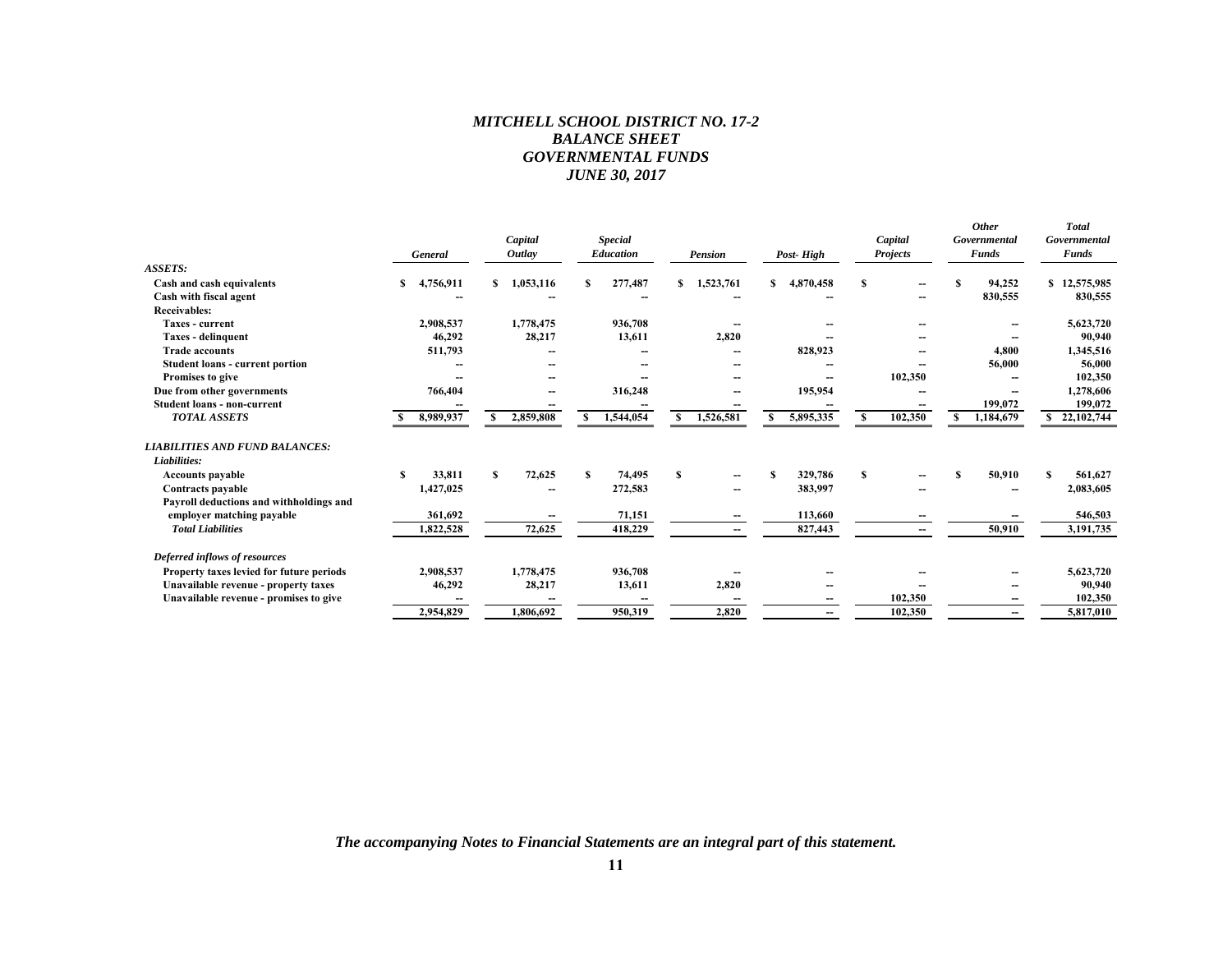#### *MITCHELL SCHOOL DISTRICT NO. 17-2 BALANCE SHEET GOVERNMENTAL FUNDS JUNE 30, 2017 (CONTINUED)*

|                                     | General        | Capital<br>Outlay | <b>Special</b><br>Education                                                                                                          | <b>Pension</b>                                                                                                                                                                                     | Post-High | Capital<br><b>Projects</b> | <b>Other</b><br>Governmental<br><b>Funds</b> | <b>Total</b><br>Governmental<br><b>Funds</b> |
|-------------------------------------|----------------|-------------------|--------------------------------------------------------------------------------------------------------------------------------------|----------------------------------------------------------------------------------------------------------------------------------------------------------------------------------------------------|-----------|----------------------------|----------------------------------------------|----------------------------------------------|
| <b>Fund Balances:</b>               |                |                   |                                                                                                                                      |                                                                                                                                                                                                    |           |                            |                                              |                                              |
| Nonspendable:                       |                |                   |                                                                                                                                      |                                                                                                                                                                                                    |           |                            |                                              |                                              |
| <b>Student loans - non-current</b>  |                |                   |                                                                                                                                      |                                                                                                                                                                                                    |           | --                         | 199,072                                      | 199,072                                      |
| <b>Restricted for:</b>              |                |                   |                                                                                                                                      |                                                                                                                                                                                                    |           |                            |                                              |                                              |
| Student financial aid               |                |                   |                                                                                                                                      |                                                                                                                                                                                                    |           | --                         | 104,142                                      | 104,142                                      |
| Debt service                        |                |                   |                                                                                                                                      |                                                                                                                                                                                                    |           | --                         | 830,555                                      | 830,555                                      |
| Capital outlay fund                 |                | 980,491           |                                                                                                                                      |                                                                                                                                                                                                    |           |                            |                                              | 980,491                                      |
| <b>Special education fund</b>       |                |                   | 175,506                                                                                                                              |                                                                                                                                                                                                    |           |                            | --                                           | 175,506                                      |
| <b>Pension fund</b>                 |                |                   |                                                                                                                                      | 1,523,761                                                                                                                                                                                          |           |                            | --                                           | 1,523,761                                    |
| Post-high fund                      |                |                   |                                                                                                                                      |                                                                                                                                                                                                    | 5,067,892 |                            | ۰.                                           | 5,067,892                                    |
| Unassigned                          | 4,212,580      |                   | --                                                                                                                                   |                                                                                                                                                                                                    |           | --                         | --                                           | 4,212,580                                    |
| <b>Total Fund Balances</b>          | 4,212,580      | 980,491           | 175,506                                                                                                                              | 1,523,761                                                                                                                                                                                          | 5,067,892 | --                         | 1,133,769                                    | 13,093,999                                   |
| TOTAL LIABILITIES, DEFERRED INFLOWS |                |                   |                                                                                                                                      |                                                                                                                                                                                                    |           |                            |                                              |                                              |
| OF RESOURCES, AND FUND BALANCES     | 8,989,937<br>S | 2,859,808<br>S    | 1,544,054<br>s                                                                                                                       | 1,526,581                                                                                                                                                                                          | 5,895,335 | 102,350<br>S               | 1,184,679<br>S                               |                                              |
|                                     |                |                   |                                                                                                                                      | Capital assets used in governmental activities are not financial resources<br>and therefore are not reported in the funds.                                                                         |           |                            |                                              | 45,680,647                                   |
|                                     |                |                   |                                                                                                                                      | Long-term liabilities, including bonds payable, net pension liability, and<br>accrued leave payable, are not due and payable in the current period<br>and therefore are not reported in the funds. |           |                            |                                              | (27,704,836)                                 |
|                                     |                |                   |                                                                                                                                      | Pension related deferred outflows are components of pension liability<br>(asset) and therefore are not reported in the funds                                                                       |           |                            |                                              | 10,104,188                                   |
|                                     |                |                   |                                                                                                                                      | Pension related deferred inflows are components of pension liability<br>(asset) and therefore are not reported in the funds                                                                        |           |                            |                                              | (3,406,918)                                  |
|                                     |                |                   | Assets such as promises to give are not available to pay for current period<br>expenditures and therefore are deferred in the funds. |                                                                                                                                                                                                    |           |                            |                                              | 102,350                                      |
|                                     |                |                   |                                                                                                                                      | Assets such as taxes receivable are not available to pay for current period<br>expenditures and therefore are deferred in the funds.                                                               |           |                            |                                              | (311,689)                                    |
|                                     |                |                   |                                                                                                                                      | <b>Net Position of Governmental Activities</b>                                                                                                                                                     |           |                            |                                              | \$ 37,557,741                                |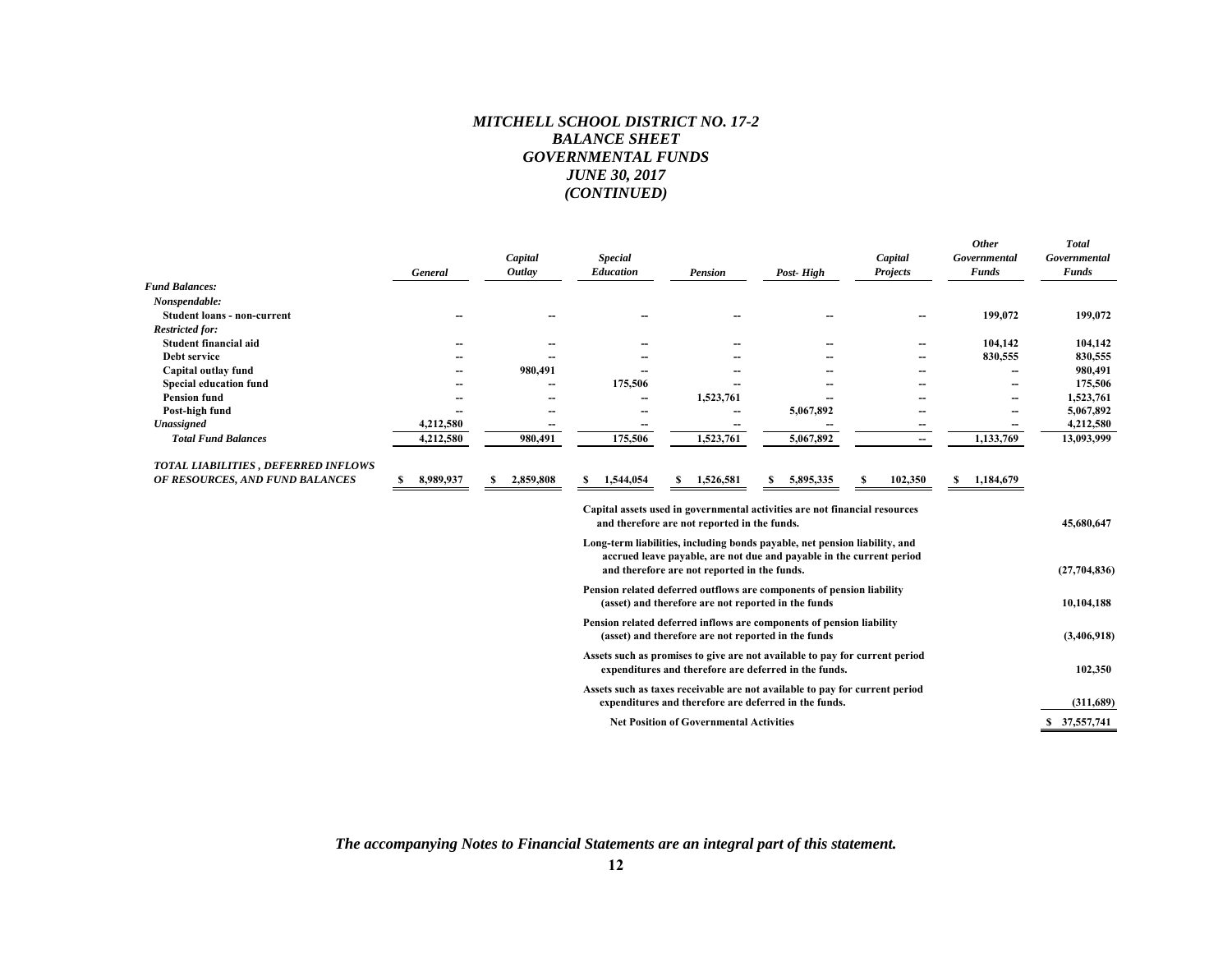## *MITCHELL SCHOOL DISTRICT NO. 17-2 STATEMENT OF REVENUES, EXPENDITURES, AND CHANGES IN FUND BALANCES GOVERNMENTAL FUNDS FOR THE YEAR ENDED JUNE 30, 2017*

| <b>REVENUES</b>                                                      | General                  | Capital<br>Outlay | <b>Special</b><br><b>Education</b> | <b>Pension</b>           | Post-High  | Capital<br><b>Projects</b> | <b>Other</b><br>Governmental<br><b>Funds</b> | <b>Total</b><br>Governmental<br><b>Funds</b> |
|----------------------------------------------------------------------|--------------------------|-------------------|------------------------------------|--------------------------|------------|----------------------------|----------------------------------------------|----------------------------------------------|
| <b>Revenue from Local Sources:</b>                                   |                          |                   |                                    |                          |            |                            |                                              |                                              |
| Taxes:                                                               |                          |                   |                                    |                          |            |                            |                                              |                                              |
| Ad valorem taxes                                                     | 6,395,439<br>S           | 3,832,613<br>S    | 1,924,213<br>S.                    | S<br>176,841             | S          | S                          | S<br>--                                      | \$12,329,106                                 |
| Prior years' ad valorem taxes                                        | 46,733                   | 23,095            | 11,263                             | 2,310                    |            |                            | $\sim$                                       | 83,401                                       |
| Gross receipts taxes                                                 | 480,295                  |                   |                                    |                          |            |                            | --                                           | 480,295                                      |
| Penalties and interest on taxes                                      | 15,636                   | 7,576             | 3,675                              | 734                      | --         |                            | $\overline{\phantom{a}}$                     | 27,621                                       |
| <b>Tuition and Fees:</b>                                             |                          |                   |                                    |                          |            |                            |                                              |                                              |
| Regular day school tuition                                           | 149,218                  |                   |                                    |                          |            |                            |                                              | 149,218                                      |
| Post Secondary Program Tuition and Fees:                             |                          |                   |                                    |                          |            |                            |                                              |                                              |
| Post secondary program tuition                                       | $\overline{\phantom{m}}$ |                   |                                    | $\overline{\phantom{a}}$ | 3,783,801  |                            | --                                           | 3,783,801                                    |
| Post secondary student fees                                          |                          |                   | --                                 | $\overline{\phantom{a}}$ | 2,554,565  |                            | $\overline{\phantom{a}}$                     | 2,554,565                                    |
| Earnings on investments and deposits                                 | 20,920                   | 2,874             | 1,766                              | 7,121                    | 23,286     | 17,632                     | 9,834                                        | 83,433                                       |
| <b>Post Secondary:</b>                                               |                          |                   |                                    |                          |            |                            |                                              |                                              |
| Resales/services - occupational programs<br>Cocurricular Activities: | $\sim$                   |                   | --                                 | $\overline{\phantom{a}}$ | 623,018    |                            | --                                           | 623,018                                      |
| <b>Admissions</b>                                                    | 81,350                   |                   |                                    | --                       | --         |                            | $\overline{\phantom{a}}$                     | 81,350                                       |
| Other pupil activity income                                          | 18,495                   |                   | --                                 | --                       | --         | $\sim$                     | $\sim$                                       | 18,495                                       |
| <b>Other Revenue from Local Sources:</b>                             |                          |                   |                                    |                          |            |                            |                                              |                                              |
| Rentals                                                              | 14,407                   |                   |                                    | --                       | --         | --                         | --                                           | 14,407                                       |
| <b>Charges for services</b>                                          | 30,720                   |                   | 82,052                             | --                       | 67         |                            | $\overline{\phantom{a}}$                     | 112,839                                      |
| Other                                                                | 667,391                  | 92,686            |                                    | --                       | 442,076    | 68,200                     | 1,621                                        | 1,271,974                                    |
| <b>Revenue from Intermediate Sources:</b>                            |                          |                   |                                    |                          |            |                            |                                              |                                              |
| <b>County Sources:</b>                                               |                          |                   |                                    |                          |            |                            |                                              |                                              |
| <b>County apportionment</b>                                          | 225,888                  |                   | --                                 | --                       | --         |                            | --                                           | 225,888                                      |
| Other                                                                | 10,394                   |                   |                                    |                          |            |                            |                                              | 10,394                                       |
| <b>Revenue from State Sources:</b>                                   |                          |                   |                                    |                          |            |                            |                                              |                                              |
| Grants in aid:                                                       |                          |                   |                                    |                          |            |                            |                                              |                                              |
| Unrestricted grants-in-aid                                           | 9,276,797                |                   |                                    |                          |            |                            |                                              | 9,276,797                                    |
| Restricted grants-in-aid                                             | 249,886                  | $\sim$            | 1,512,479                          | --                       | 4,384,448  |                            | --                                           | 6,146,813                                    |
| Other state revenue                                                  | 118,502                  | 125,593           | --                                 | $\overline{a}$           | 1,126,190  | $\sim$                     | $\overline{a}$                               | 1,370,285                                    |
| <b>Revenue from Federal Sources:</b>                                 |                          |                   |                                    |                          |            |                            |                                              |                                              |
| Grants-in-aid:                                                       |                          |                   |                                    |                          |            |                            |                                              |                                              |
| Restricted grants-in-aid received directly from                      |                          |                   |                                    |                          |            |                            |                                              |                                              |
| <b>Federal government</b>                                            | --                       |                   |                                    |                          |            |                            | 1,603,230                                    | 1,603,230                                    |
| Restricted grants-in-aid received from                               |                          |                   |                                    |                          |            |                            |                                              |                                              |
| Federal government through the State                                 | 1,073,430                |                   | 708,646                            | --                       | 277,142    |                            | --                                           | 2,059,218                                    |
| <b>Johnson O'Malley Funds</b>                                        | 23,378                   |                   |                                    | --                       | --         |                            | $\overline{a}$                               | 23,378                                       |
| <b>Other Federal Revenue</b>                                         |                          |                   |                                    |                          | 1,372,745  |                            |                                              | 1,372,745                                    |
| <b>TOTAL REVENUES</b>                                                | 18,898,879               | 4,084,437         | 4,244,094                          | 187,006                  | 14,587,338 | 85,832                     | 1,614,685                                    | 43,702,271                                   |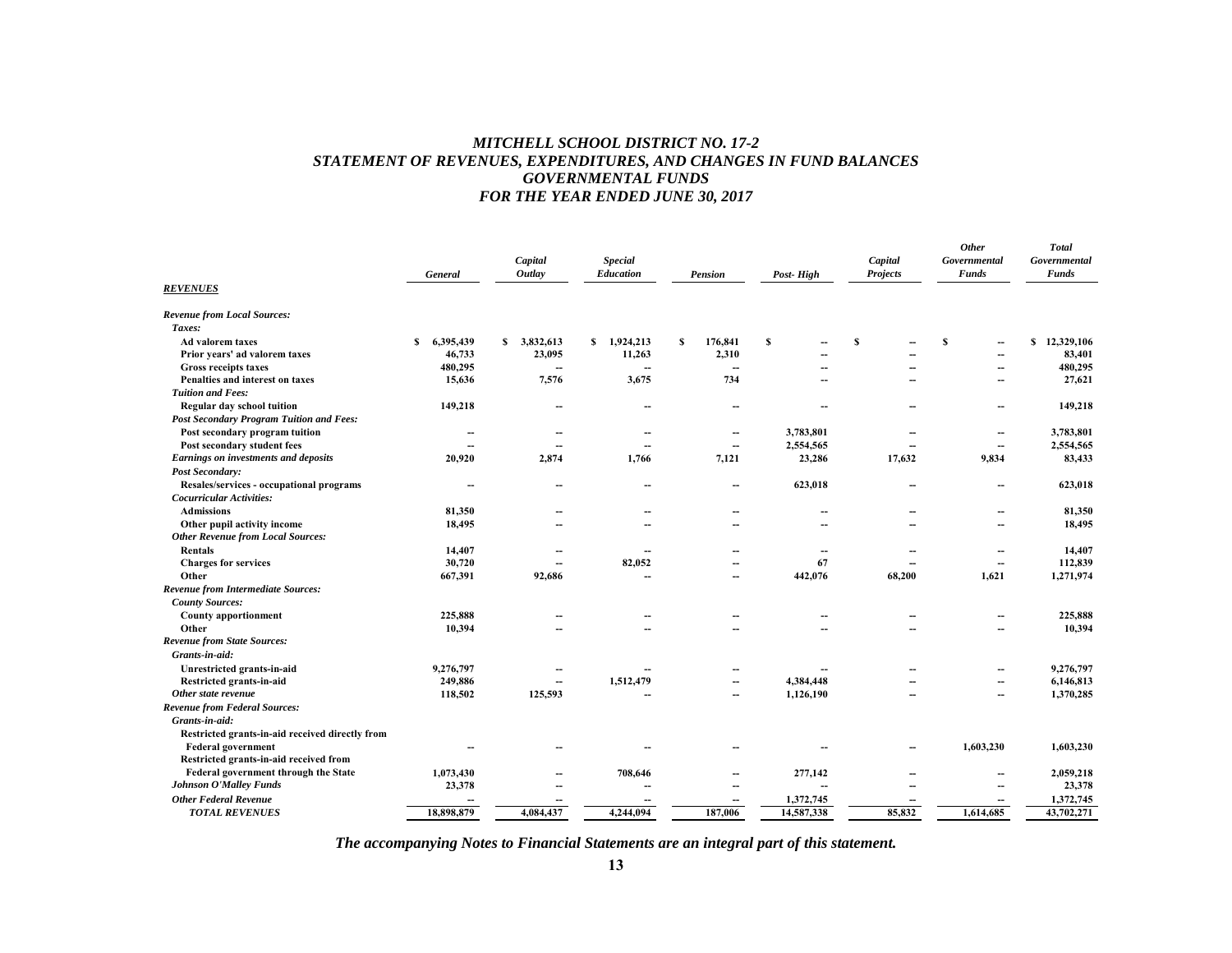## *MITCHELL SCHOOL DISTRICT NO. 17-2 STATEMENT OF REVENUES, EXPENDITURES, AND CHANGES IN FUND BALANCES GOVERNMENTAL FUNDS FOR THE YEAR ENDED JUNE 30, 2017 (CONTINUED)*

| <b>EXPENDITURES</b>                         | General        | Capital<br>Outlay        | <b>Special</b><br>Education | Pension                  | Post-High                | Capital<br>Projects | <b>Other</b><br>Governmental<br><b>Funds</b> | <b>Total</b><br>Governmental<br><b>Funds</b> |
|---------------------------------------------|----------------|--------------------------|-----------------------------|--------------------------|--------------------------|---------------------|----------------------------------------------|----------------------------------------------|
| <b>Instruction:</b>                         |                |                          |                             |                          |                          |                     |                                              |                                              |
| <b>Regular Programs:</b>                    |                |                          |                             |                          |                          |                     |                                              |                                              |
| Elementary                                  | 4,959,941<br>S | S<br>576,661             | S                           | S                        | S<br>--                  | S                   | <b>S</b><br>--                               | S<br>5,536,602                               |
| Middle/junior high                          | 2,377,858      | 371,796                  |                             |                          |                          |                     | --                                           | 2,749,654                                    |
| <b>High school</b>                          | 3,889,710      | 349,157                  |                             |                          |                          |                     | --                                           | 4,238,867                                    |
| <b>Special Programs:</b>                    |                |                          |                             |                          |                          |                     |                                              |                                              |
| <b>Gifted and talented</b>                  | 7,216          | --                       | $\overline{\phantom{m}}$    | $-$                      | --                       | --                  | --                                           | 7,216                                        |
| Programs for special education              | --             | --                       | 3,094,103                   |                          |                          |                     | --                                           | 3,094,103                                    |
| <b>Educationally deprived</b>               | 579,460        | --                       | --                          | --                       |                          |                     | --                                           | 579,460                                      |
| <b>Other Special Programs</b>               | 801,169        | --                       | -                           | -                        |                          |                     | --                                           | 801,169                                      |
| <b>Post Secondary Occupational Programs</b> | --             |                          | $\overline{\phantom{a}}$    | $\overline{\phantom{a}}$ | 7,087,460                |                     | --                                           | 7,087,460                                    |
| <b>Support Services:</b>                    |                |                          |                             |                          |                          |                     |                                              |                                              |
| Pupils:                                     |                |                          |                             |                          |                          |                     |                                              |                                              |
| Guidance                                    | 403.192        | --                       | 50,704                      | $\overline{\phantom{a}}$ | 1,517,545                |                     | --                                           | 1,971,441                                    |
| Health                                      | 60,979         | --                       | 19,553                      | $\overline{\phantom{a}}$ |                          |                     | --                                           | 80,532                                       |
| Psychological                               |                | $\overline{\phantom{a}}$ | 122,512                     |                          |                          |                     | --                                           | 122,512                                      |
| Speech pathology                            |                | --                       | 771,618                     |                          |                          |                     | --                                           | 771,618                                      |
| <b>Student therapy services</b>             | --             | $\overline{a}$           | 211,503                     | $\overline{\phantom{a}}$ | $\overline{\phantom{a}}$ |                     | --                                           | 211,503                                      |
| <b>Instructional Staff:</b>                 |                |                          |                             |                          |                          |                     |                                              |                                              |
| <b>Improvement of instruction</b>           | 120,885        |                          | --                          | --                       |                          |                     | --                                           | 120,885                                      |
| <b>Educational media</b>                    | 611,861        |                          | $\overline{\phantom{a}}$    | $\overline{\phantom{a}}$ | 17,675                   |                     | --                                           | 629,536                                      |
| <b>General Administration:</b>              |                |                          |                             |                          |                          |                     |                                              |                                              |
| <b>Board of education</b>                   | 117,704        | --                       | --                          | --                       | 3,875                    |                     | --                                           | 121,579                                      |
| <b>Executive administration</b>             | 192,459        | $\overline{\phantom{a}}$ | $\overline{\phantom{a}}$    | $\overline{\phantom{a}}$ | 36,474                   | --                  | --                                           | 228,933                                      |
| <b>School Administration:</b>               |                |                          |                             |                          |                          |                     |                                              |                                              |
| Office of the principal                     | 1,121,334      | --                       | --                          | $-$                      | --                       |                     | --                                           | 1,121,334                                    |
| Vocational school - director's office       |                |                          |                             |                          | 231,149                  |                     | --                                           | 231,149                                      |
| <b>Financial aids administration</b>        |                |                          |                             | $\overline{\phantom{a}}$ | 212,775                  |                     | --                                           | 212,775                                      |
| <b>Title I Program Administration</b>       | 7,039          |                          |                             |                          |                          |                     |                                              | 7,039                                        |
| Other                                       | 1,896          |                          | -                           |                          | 121,060                  |                     |                                              | 122,956                                      |
|                                             |                |                          |                             |                          |                          |                     |                                              |                                              |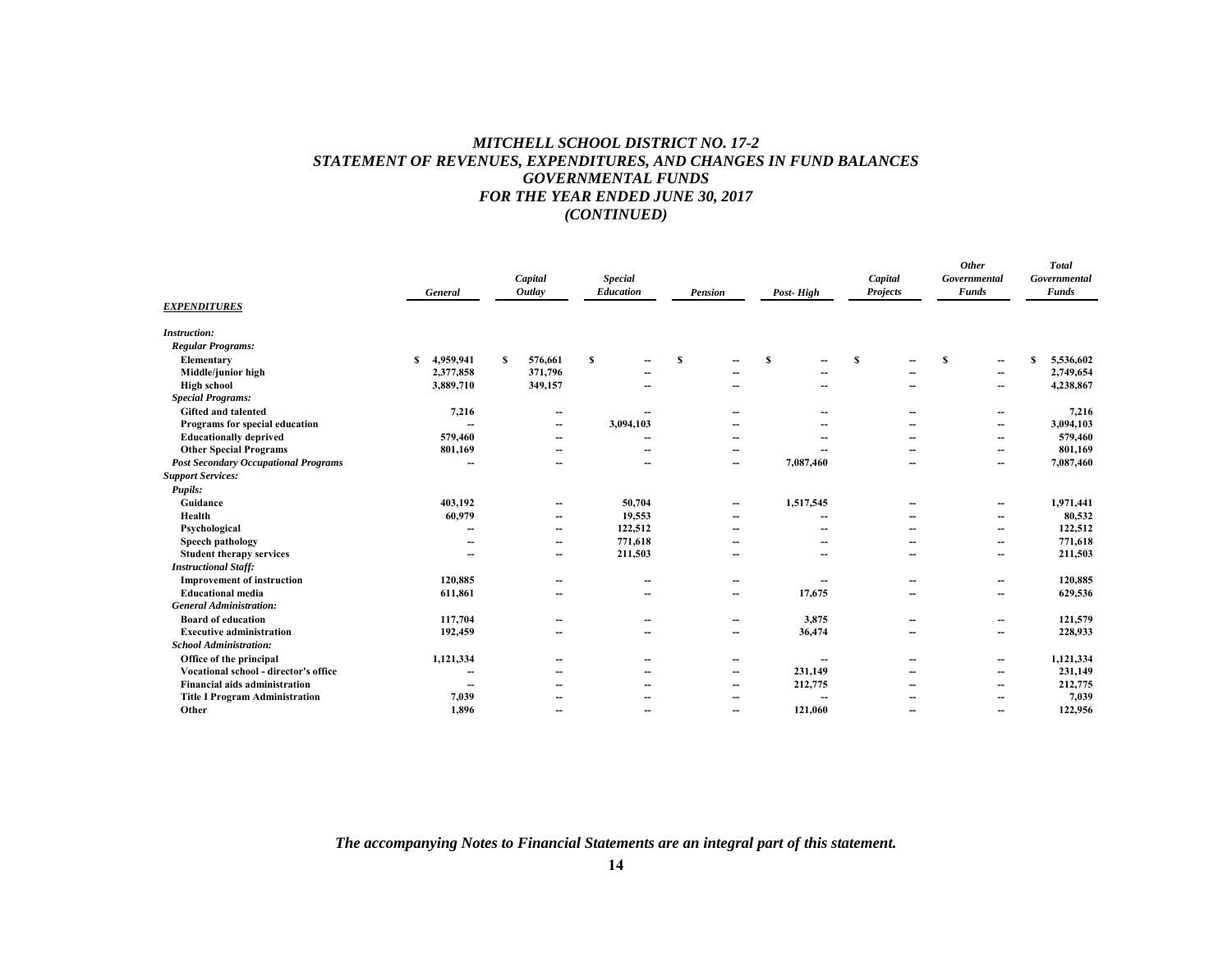## *MITCHELL SCHOOL DISTRICT NO. 17-2 STATEMENT OF REVENUES, EXPENDITURES, AND CHANGES IN FUND BALANCES GOVERNMENTAL FUNDS FOR THE YEAR ENDED JUNE 30, 2017 (CONTINUED)*

|                                         | General      | Capital<br>Outlay        | <b>Special</b><br>Education | <b>Pension</b>           | Post-High                | Capital<br><b>Projects</b> | <b>Other</b><br>Governmental<br><b>Funds</b> | <b>Total</b><br>Governmental<br><b>Funds</b> |
|-----------------------------------------|--------------|--------------------------|-----------------------------|--------------------------|--------------------------|----------------------------|----------------------------------------------|----------------------------------------------|
| <b>Business:</b>                        |              |                          |                             |                          |                          |                            |                                              |                                              |
| <b>Fiscal services</b>                  | 221,174<br>S | 1,916<br>S               | \$                          | S<br>٠.                  | 597,736<br>S             | S                          | S<br>--                                      | 820,826<br>S                                 |
| Facilities acquisition and construction | --           | 160,740                  |                             |                          |                          |                            | --                                           | 160,740                                      |
| Operation and maintenance of plant      | 2,264,181    | 32,115                   |                             | -                        | 1,314,156                |                            | --                                           | 3,610,452                                    |
| <b>Student transportation</b>           | 282,059      | 39,270                   |                             |                          |                          |                            | --                                           | 321,329                                      |
| <b>Internal services</b>                | 56,781       | 416,831                  |                             | --                       | --                       |                            | --                                           | 473,612                                      |
| Central:                                |              |                          |                             |                          |                          |                            |                                              |                                              |
| Planning                                |              |                          | --                          | --                       | 1,149,249                |                            | --                                           | 1,149,249                                    |
| Data processing                         |              |                          | --                          | --                       | 576,293                  |                            | --                                           | 576,293                                      |
| <b>Special Education:</b>               |              |                          |                             |                          |                          |                            |                                              |                                              |
| <b>Administrative costs</b>             |              | $\overline{\phantom{a}}$ | 116,250                     | --                       | $\overline{\phantom{a}}$ |                            | --                                           | 116,250                                      |
| <b>Transportation costs</b>             |              | --                       | 43,485                      |                          |                          |                            | --                                           | 43,485                                       |
| <b>Transportation costs</b>             |              | $\overline{\phantom{a}}$ | 103,155                     | --                       | --                       |                            | --                                           | 103,155                                      |
| <b>Resale Services:</b>                 |              |                          |                             |                          |                          |                            |                                              |                                              |
| Post secondary resales/service          |              | --                       | --                          | --                       | 645,872                  |                            |                                              | 645,872                                      |
| <b>Community Services:</b>              |              |                          |                             |                          |                          |                            |                                              |                                              |
| <b>Direction</b>                        | 367          | --                       | --                          |                          | --                       |                            | --                                           | 367                                          |
| Custody and care of children            | 153,065      |                          | --                          |                          |                          |                            | --                                           | 153,065                                      |
| Nonpublic school                        | 83,218       | --                       | --                          |                          |                          |                            | --                                           | 83,218                                       |
| <b>Nonprogrammed Charges:</b>           |              |                          |                             |                          |                          |                            |                                              |                                              |
| <b>Pension payments</b>                 |              |                          | --                          | 147,902                  |                          |                            |                                              | 147,902                                      |
| Student financial aid                   |              |                          | --                          |                          |                          |                            | 1,744,738                                    | 1,744,738                                    |
| Other nonprogrammed charges             |              |                          |                             |                          |                          |                            | 11,281                                       | 11,281                                       |
| <b>Debt Services</b>                    | --           | 6,262,177                | --                          | $\overline{\phantom{a}}$ | 95,775                   |                            | --                                           | 6,357,952                                    |
| Capital Outlay                          | --           | 247,573                  | --                          | --                       | 1,235,518                | 6,702,764                  | --                                           | 8,185,855                                    |
| <b>Cocurricular Activities:</b>         |              |                          |                             |                          |                          |                            |                                              |                                              |
| <b>Male</b> activities                  | 182,170      | 11,121                   |                             |                          |                          |                            |                                              | 193,291                                      |
| <b>Female activities</b>                | 162,068      | $\overline{a}$           |                             |                          |                          |                            |                                              | 162,068                                      |
| <b>Combined activities</b>              | 459,803      | 9,567                    |                             |                          | 57,388                   |                            |                                              | 526,758                                      |
| <b>TOTAL EXPENDITURES</b>               | 19,117,589   | 8,478,924                | 4,532,883                   | 147,902                  | 14,900,000               | 6,702,764                  | 1,756,019                                    | 55,636,081                                   |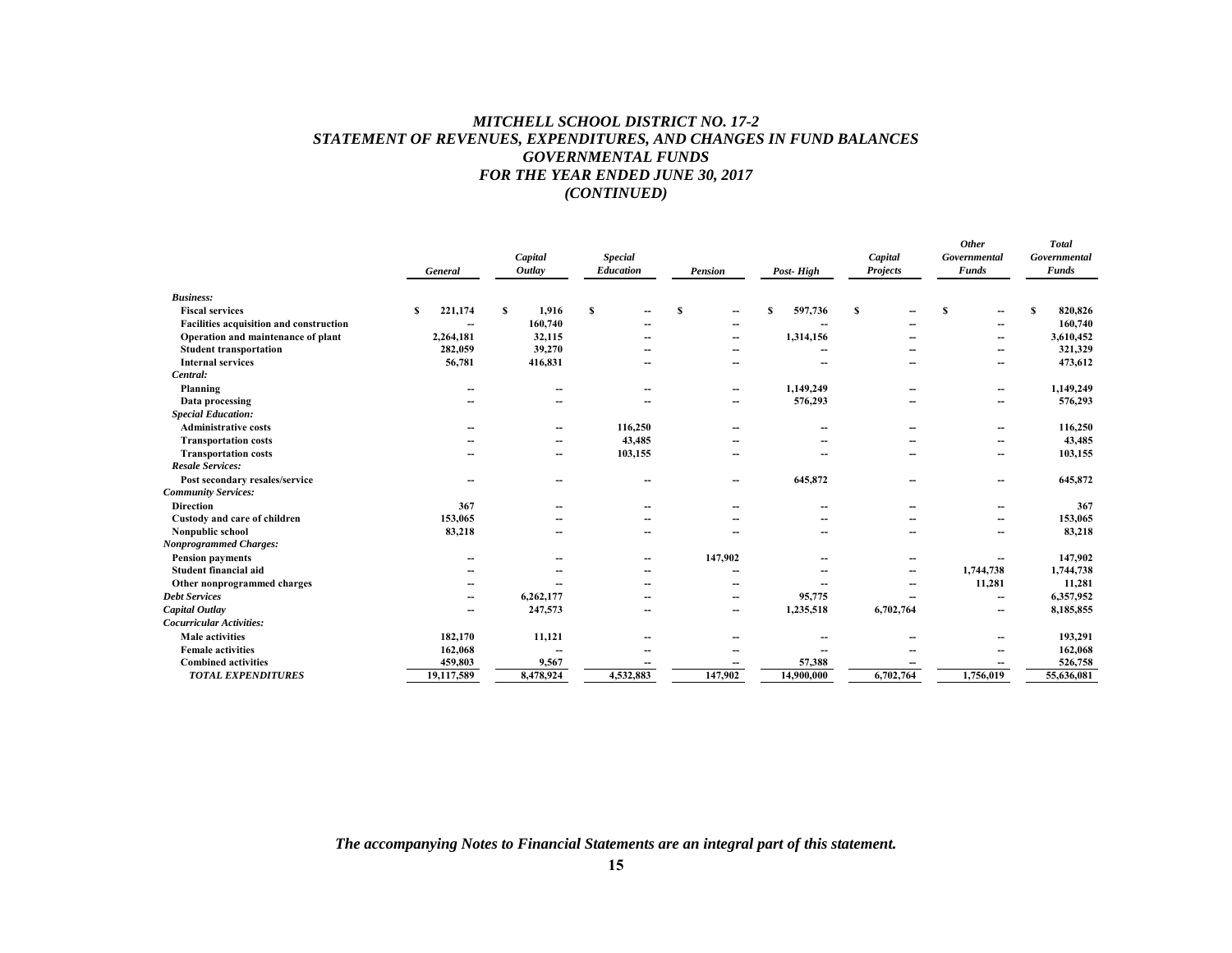# *MITCHELL SCHOOL DISTRICT NO. 17-2 STATEMENT OF REVENUES, EXPENDITURES, AND CHANGES IN FUND BALANCES GOVERNMENTAL FUNDS FOR THE YEAR ENDED JUNE 30, 2017 (CONTINUED)*

|                                                               | General   | Capital<br><i>Outlay</i> | <b>Special</b><br><b>Education</b> | <b>Pension</b>           | Post-High        | Capital<br><b>Projects</b> | <b>Other</b><br>Governmental<br><b>Funds</b> | Total<br>Governmental<br><b>Funds</b> |
|---------------------------------------------------------------|-----------|--------------------------|------------------------------------|--------------------------|------------------|----------------------------|----------------------------------------------|---------------------------------------|
| <b>Excess of Revenues Over (Under)</b><br><b>Expenditures</b> | (218,710) | (4,394,487)<br>S.        | (288, 789)<br>S                    | 39,104<br>ъ.             | (312, 662)<br>S. | (6,616,932)<br>S.          | (141, 334)<br>s                              | \$(11,933,810)                        |
|                                                               |           |                          |                                    |                          |                  |                            |                                              |                                       |
| <b>OTHER FINANCING SOURCES (USES):</b>                        |           |                          |                                    |                          |                  |                            |                                              |                                       |
| Interfund transfers in                                        | --        | 396,657                  | --                                 |                          | 165,449          |                            | 160,938                                      | 723,044                               |
| Interfund transfers (out)                                     | --        | (25,000)                 |                                    | $\overline{\phantom{a}}$ | (135,938)        | (396, 657)                 | --                                           | (557, 595)                            |
| General long-term debt issued                                 | --        | 4,240,000                | --                                 | --                       |                  |                            | $-$                                          | 4,240,000                             |
| Sale of surplus property                                      |           |                          |                                    |                          | 196,106          |                            |                                              | 196,106                               |
| TOTAL OTHER FINANCING SOURCES (USES)                          | --        | 4,611,657                |                                    |                          | 225,617          | (396, 657)                 | 160,938                                      | 4,601,555                             |
| <b>Excess of Revenues and Other Sources Over (Under)</b>      |           |                          |                                    |                          |                  |                            |                                              |                                       |
| <b>Expenditures and Uses</b>                                  | (218,710) | 217,170                  | (288, 789)                         | 39,104                   | (87, 045)        | (7,013,589)                | 19,604                                       | (7,332,255)                           |
| <b>FUND BALANCE, Beginning of Year</b>                        | 4,431,290 | 763,321                  | 464,295                            | 1,484,657                | 5,154,937        | 7,013,589                  | 1,114,165                                    | 20,426,254                            |
| <b>FUND BALANCE, End of Year</b>                              | 4,212,580 | 980,491                  | 175,506                            | 1,523,761                | 5,067,892        |                            | 1,133,769                                    | 13,093,999                            |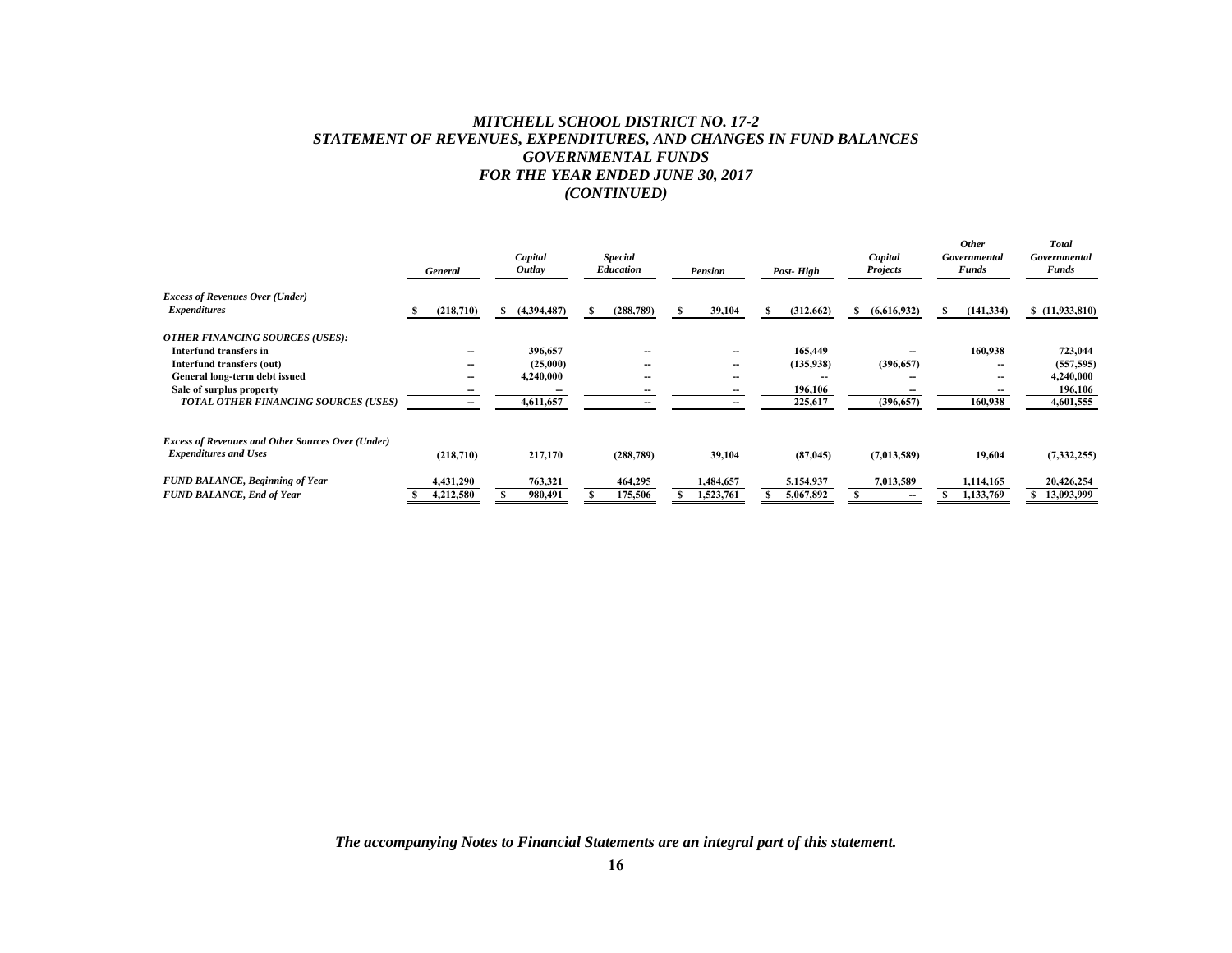# *MITCHELL SCHOOL DISTRICT NO. 17-2 RECONCILIATION OF THE STATEMENT OF REVENUES, EXPENDITURES, AND CHANGES IN FUND BALANCES – GOVERNMENTAL FUNDS TO THE STATEMENT OF ACTIVITES FOR THE YEAR ENDED JUNE 30, 2017*

| <b>Net Change in Fund Balances - Total Governmental Funds</b>                                                                                                                                                                                                                                                                          | S  | (7, 332, 255) |
|----------------------------------------------------------------------------------------------------------------------------------------------------------------------------------------------------------------------------------------------------------------------------------------------------------------------------------------|----|---------------|
| Governmental funds report capital outlays as expenditures. However,<br>in the statement of activities, the cost of those assets is allocated<br>over their estimated useful lives and reported as depreciation expense.<br>This is the amount by which capital outlays expense exceeded depreciation<br>expense in the current period. |    | 5,479,416     |
| The issuance of long-term debt is an other financing source in the fund<br>financial statements, but an increase in long-term liabilities on the<br>government wide statements                                                                                                                                                         |    | (4, 195, 628) |
| Repayment of long-term debt principal is an expenditure in the<br>governmental funds, but the repayment reduces long-term liabilities<br>in the statement of net assets.                                                                                                                                                               |    | 5,381,409     |
| The fund financial statement governmental fund property tax accruals<br>differ from the government wide statement property tax accruals in<br>that the fund financial statements require the amounts to be "available."                                                                                                                |    | (311,689)     |
| Governmental funds do not reflect the change in accrued leave and early<br>retirement payments, but the statement of activities reflects the change<br>in accrued leave and early retirement payments through expenditures.                                                                                                            |    | 171,790       |
| The fund financial statement governmental fund promises to give accruals<br>differ from the government wide statement promises to give accruals in<br>that the fund financial statements require the amounts to be "available."                                                                                                        |    | (51, 875)     |
| Changes in the pension related deferred outflows/inflows are direct<br>components of pension liability (asset) and are not reflected in the<br>governmental funds.                                                                                                                                                                     |    | (899, 978)    |
| <b>Change in Net Position of Governmental Activities</b>                                                                                                                                                                                                                                                                               | S, | (1,758,810)   |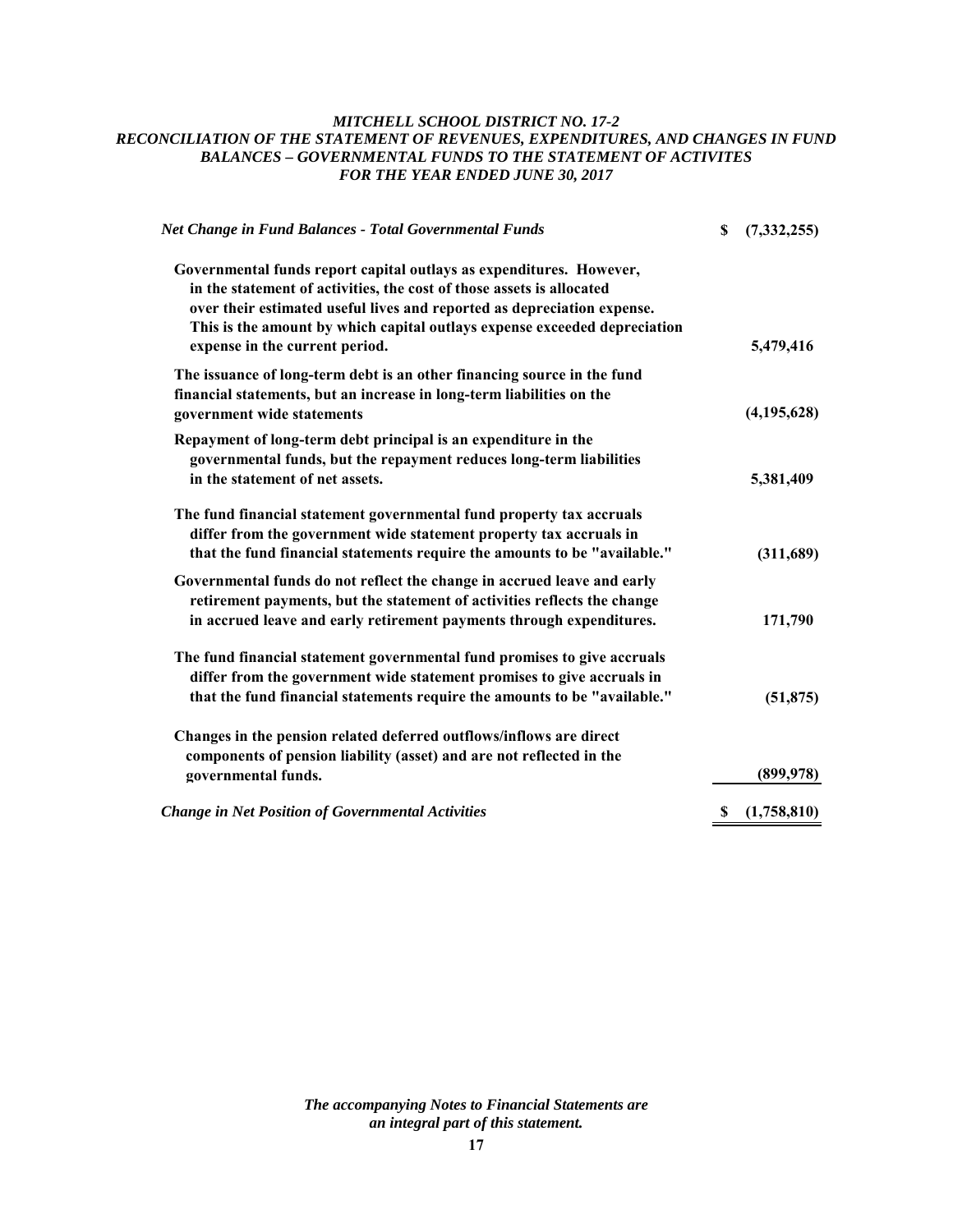# *MITCHELL SCHOOL DISTRICT NO. 17-2 STATEMENT OF FUND NET POSITION PROPRIETARY FUNDS JUNE 30, 2017*

|                                          | <b>Other</b><br><b>Enterprise</b><br><b>Funds</b> |            |  |
|------------------------------------------|---------------------------------------------------|------------|--|
| ASSETS:                                  |                                                   |            |  |
| <b>Current Assets:</b>                   |                                                   |            |  |
| Cash and cash equivalents                | \$                                                | 383,158    |  |
| <b>Receivables:</b>                      |                                                   |            |  |
| <b>Trade accounts</b>                    |                                                   | 7,168      |  |
| Due from other governments               |                                                   | 35,542     |  |
| <b>Inventory of supplies</b>             |                                                   | 2,427      |  |
| Inventory of stores purchased for resale |                                                   | 232,675    |  |
| <b>Total Current Assets</b>              | 660,970                                           |            |  |
| <b>Capital Assets:</b>                   |                                                   |            |  |
| <b>Machinery and equipment</b>           |                                                   | 651,077    |  |
| <b>Accumulated depreciation</b>          |                                                   | (549, 062) |  |
| Capital Assets - Net                     |                                                   | 102,015    |  |
| <b>TOTAL ASSETS</b>                      |                                                   | 762,985    |  |
| <b>LIABILITIES AND NET POSITION:</b>     |                                                   |            |  |
| Liabilities:                             |                                                   |            |  |
| <b>Current Liabilities:</b>              |                                                   |            |  |
| <b>Accounts payable</b>                  |                                                   | 69,106     |  |
| <b>Other current liabilities</b>         |                                                   | 31         |  |
| <b>Total Current Liabilities</b>         |                                                   | 69,137     |  |
| <b>Net Position:</b>                     |                                                   |            |  |
| Invested in capital assets               |                                                   | 102,015    |  |
| <b>Unrestricted net position</b>         |                                                   | 591,833    |  |
| <b>Total Net Position</b>                | \$                                                | 693,848    |  |
|                                          |                                                   |            |  |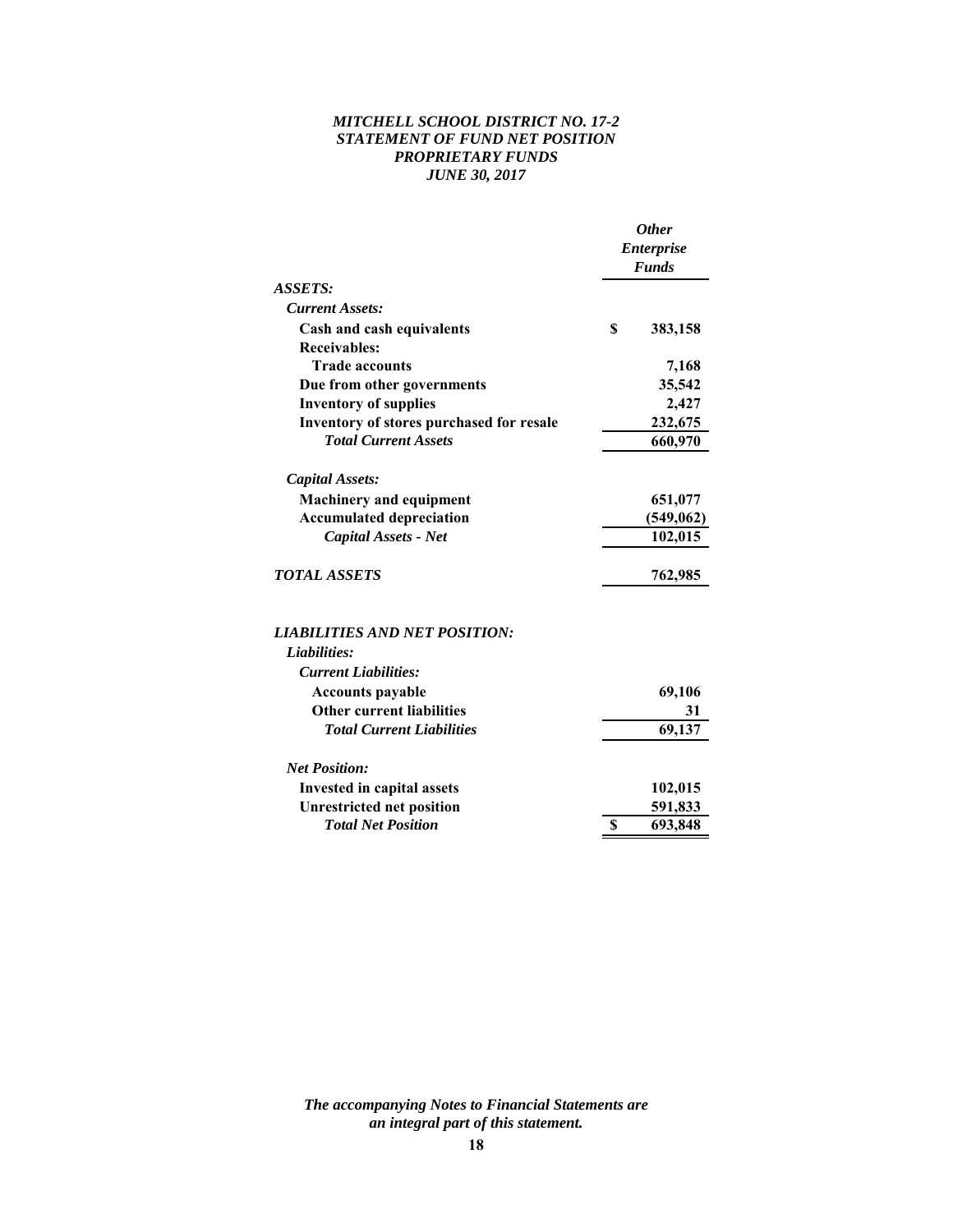# *MITCHELL SCHOOL DISTRICT NO. 17-2 STATEMENT OF REVENUES, EXPENSES, AND CHANGES IN FUND NET POSITION PROPRIETARY FUNDS FOR THE YEAR ENDED JUNE 30, 2017*

|                                        |                   | <b>Other</b> |
|----------------------------------------|-------------------|--------------|
|                                        | <b>Enterprise</b> |              |
|                                        |                   | <b>Funds</b> |
| <b>OPERATING REVENUES:</b>             |                   |              |
| <b>Charges for Services:</b>           |                   |              |
| <b>Food service</b>                    | \$                | 865,108      |
| <b>Bookstore</b>                       |                   | 1,252,193    |
| <b>Drivers Education</b>               |                   | 23,925       |
| <b>Total Charges for Services</b>      |                   | 2,141,226    |
| <b>OPERATING EXPENSES:</b>             |                   |              |
| <b>Salaries</b>                        |                   | 499,275      |
| <b>Employee benefits</b>               |                   | 119,064      |
| <b>Purchased services</b>              |                   | 43,176       |
| <b>Supplies</b>                        |                   | 61,794       |
| <b>Cost of sales</b>                   |                   | 1,770,509    |
| Depreciation                           |                   | 19,589       |
| <b>Instruction</b>                     |                   | 19,327       |
| <b>Total Operating Expenses</b>        |                   | 2,532,734    |
| <b>Operating (Loss)</b>                |                   | (391,508)    |
| NONOPERATING REVENUES:                 |                   |              |
| <b>Local Sources:</b>                  |                   |              |
| Miscellaneous revenue                  |                   | 1,100        |
| <b>State Sources:</b>                  |                   |              |
| <b>Cash payments</b>                   |                   | 5,970        |
| <b>Federal Sources:</b>                |                   |              |
| <b>Cash reimbursements</b>             |                   | 681,851      |
| <b>Donated food</b>                    |                   | 87,429       |
| <b>Total Nonoperating Revenues</b>     |                   | 776,350      |
| <b>Income Before Transfers</b>         |                   | 384,842      |
| <b>Operating Transfers In (Out):</b>   |                   |              |
| <b>Interfund transfers (out)</b>       |                   | (165, 449)   |
| <b>Change in Net Position</b>          |                   | 219,393      |
| <b>NET POSITION, Beginning of Year</b> |                   | 474,455      |
| <b>NET POSITION, End of Year</b>       | \$                | 693,848      |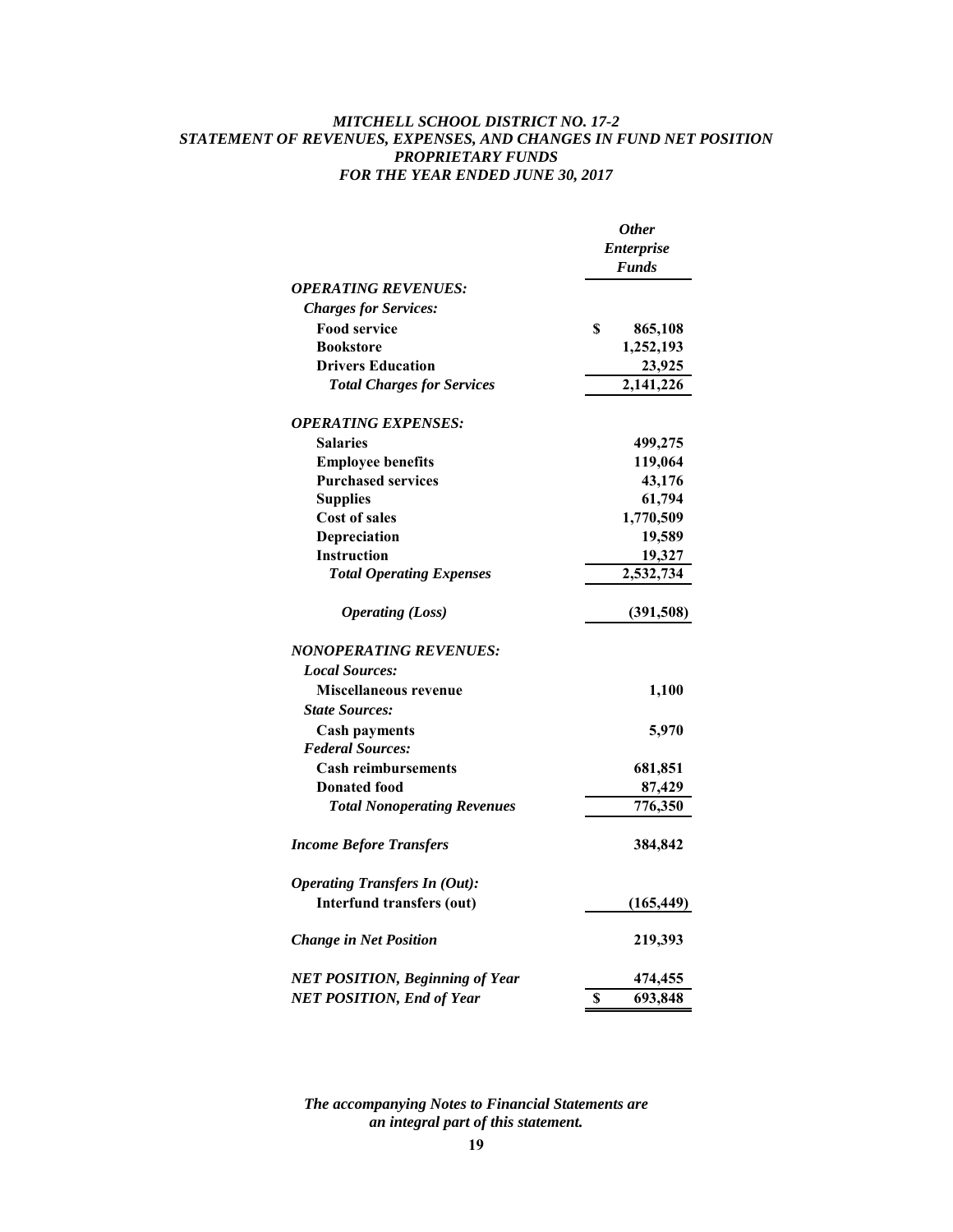# *MITCHELL SCHOOL DISTRICT NO. 17-2 STATEMENT OF CASH FLOWS PROPRIETARY FUNDS FOR THE YEAR ENDED JUNE 30, 2017*

|                                                                                                 |                           | <b>Other</b>      |
|-------------------------------------------------------------------------------------------------|---------------------------|-------------------|
|                                                                                                 |                           | <b>Enterprise</b> |
|                                                                                                 |                           | <b>Funds</b>      |
| <b>CASH FLOWS FROM OPERATING ACTIVITIES:</b>                                                    |                           |                   |
| <b>Cash received from customers</b>                                                             | S                         | 2,176,047         |
| <b>Cash paid to suppliers</b>                                                                   |                           | (1,870,327)       |
| Cash paid to employees                                                                          |                           | (499, 275)        |
| Other cash payments                                                                             |                           | (119,064)         |
| <b>CASH FLOWS (USED) BY OPERATING ACTIVITIES</b>                                                |                           | (312, 619)        |
| <b>CASH FLOWS FROM NON-CAPITAL FINANCING ACTIVITIES:</b>                                        |                           |                   |
| <b>Operating grants received</b>                                                                |                           | 685,713           |
| <b>Transfers to other funds</b>                                                                 |                           | (165, 449)        |
| CASH FLOWS PROVIDED BY NON-CAPITAL FINANCING ACTIVITIES                                         |                           | 520,264           |
| <b>CASH FLOWS FROM CAPITAL AND RELATED FINANCING ACTIVITIES:</b>                                |                           |                   |
| <b>Acquisition of capital assets</b>                                                            |                           | (49,950)          |
| NET INCREASE IN CASH AND CASH EQUIVALENTS                                                       |                           | 157,695           |
| CASH AND CASH EQUIVALENTS, Beginning of Year                                                    |                           | 225,463           |
| CASH AND CASH EQUIVALENTS, End of Year                                                          | S                         | 383,158           |
| RECONCILIATION OF OPERATING (LOSS) TO NET CASH FLOWS<br>(USED) BY OPERATING ACTIVITIES:         |                           |                   |
| <b>Operating (Loss)</b>                                                                         | S                         | (391, 508)        |
| Adjustments to reconcile operating (loss) to net cash (used) by<br><i>operating activities:</i> |                           |                   |
| Depreciation                                                                                    |                           | 19,589            |
| Value of commodities used                                                                       |                           | 108,858           |
| (Increase) Decrease in:                                                                         |                           |                   |
| <b>Trade accounts receivable</b>                                                                |                           | 34,821            |
| Inventory                                                                                       |                           | (111, 031)        |
| Increase in:                                                                                    |                           |                   |
| <b>Accounts payable</b>                                                                         |                           | 26,652            |
| <b>Total Adjustments</b>                                                                        |                           | 78,889            |
| <b>CASH FLOWS (USED) BY OPERATING ACTIVITIES</b>                                                | S                         | (312,619)         |
| SUPPLEMENTAL SCHEDULE OF NON-CASH ACTIVITIES:                                                   |                           |                   |
| <b>Commodities received from Federal Government</b>                                             | $\boldsymbol{\mathsf{S}}$ | 87,429            |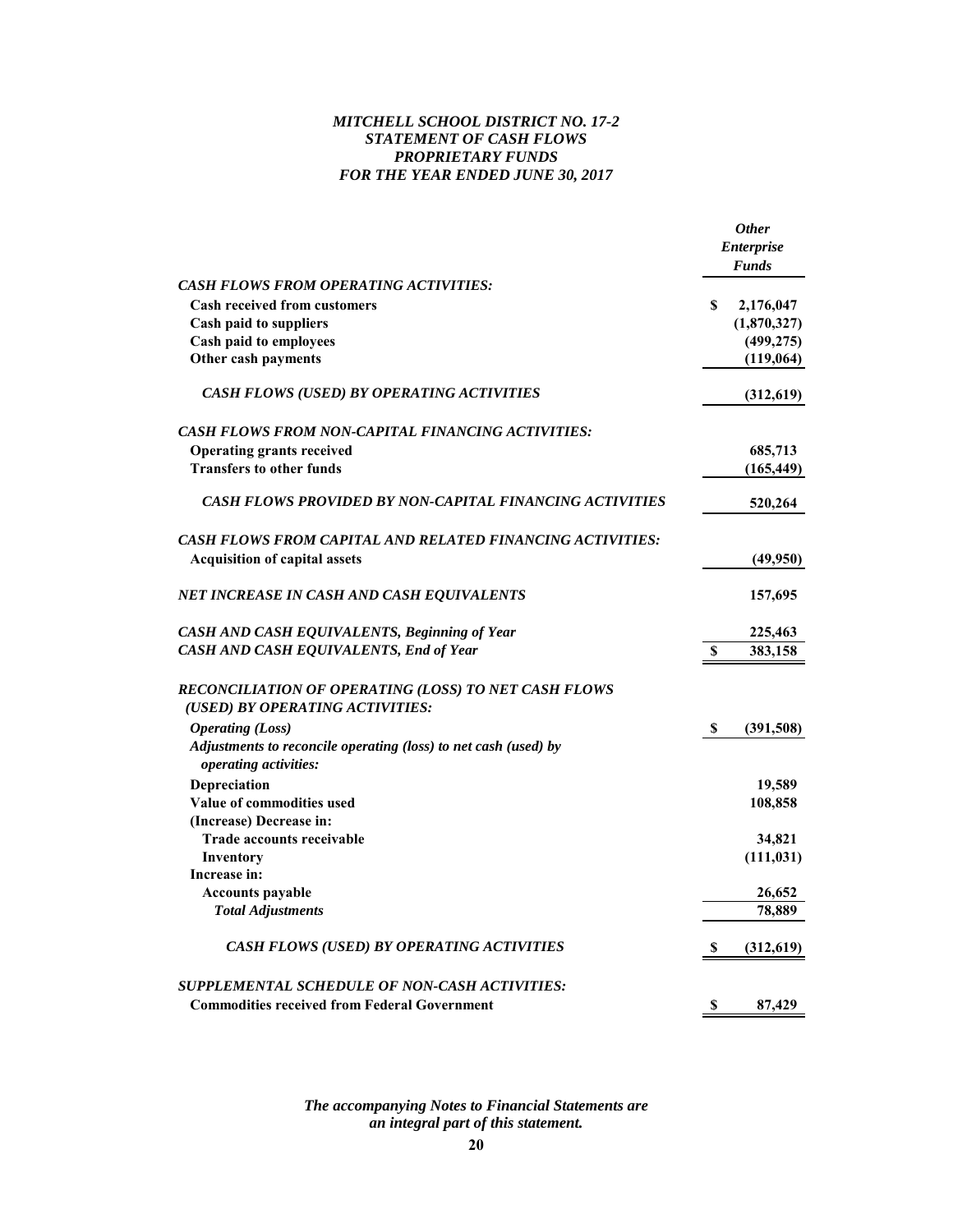# *MITCHELL SCHOOL DISTRICT NO. 17-2 STATEMENT OF FIDUCIARY NET POSITION FIDUCIARY FUNDS JUNE 30, 2017*

|                                | Private-Purpose<br><b>Trust Funds</b> |         | Agency<br><b>Funds</b> |         |
|--------------------------------|---------------------------------------|---------|------------------------|---------|
| ASSETS:                        |                                       |         |                        |         |
| Cash and cash equivalents      | S                                     | 26,230  | S                      | 473,789 |
| Investments, at fair value     |                                       | 300,899 |                        |         |
| <b>TOTAL ASSETS</b>            |                                       | 327,129 |                        | 473,789 |
| <i><b>LIABILITIES:</b></i>     |                                       |         |                        |         |
| <b>Amounts held for others</b> |                                       |         |                        | 465,724 |
| <b>Accounts payable</b>        |                                       |         |                        | 8,065   |
| <b>Total Liabilities</b>       |                                       |         |                        | 473,789 |
| <b>NET POSITION</b>            |                                       |         |                        |         |
| Held in trust for scholarship  |                                       | 327,129 |                        |         |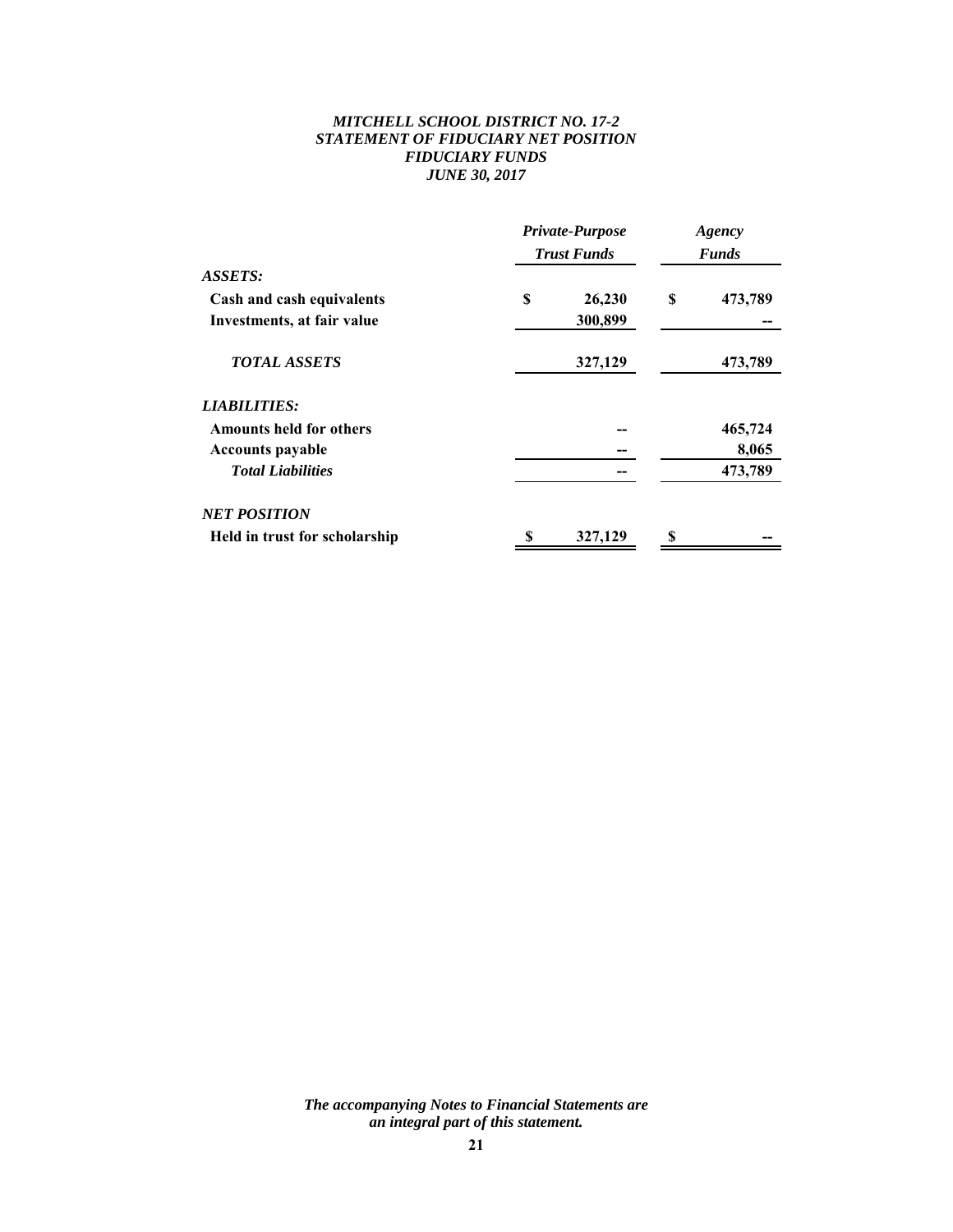# *MITCHELL SCHOOL DISTRICT NO. 17-2 STATEMENT OF CHANGES IN FIDUCIARY NET POSITION FIDUCIARY FUNDS FOR THE YEAR ENDED JUNE 30, 2017*

|                                               | <b>Private-Purpose</b><br><b>Trust Funds</b> |         |  |
|-----------------------------------------------|----------------------------------------------|---------|--|
| <i><b>ADDITIONS:</b></i>                      |                                              |         |  |
| <b>Contributions and donations</b>            | S                                            | 15,576  |  |
| <b>Earnings from deposits and investments</b> |                                              | 18,023  |  |
| <b>Total Additions</b>                        |                                              | 33,599  |  |
| <b>DEDUCTIONS:</b>                            |                                              |         |  |
| <b>Trust deductions for scholarship</b>       |                                              | 16,639  |  |
| <b>Change in Net Position</b>                 |                                              | 16,960  |  |
| <b>NET POSITION, Beginning of Year</b>        |                                              | 310,169 |  |
| <b>NET POSITION, End of Year</b>              | S                                            | 327,129 |  |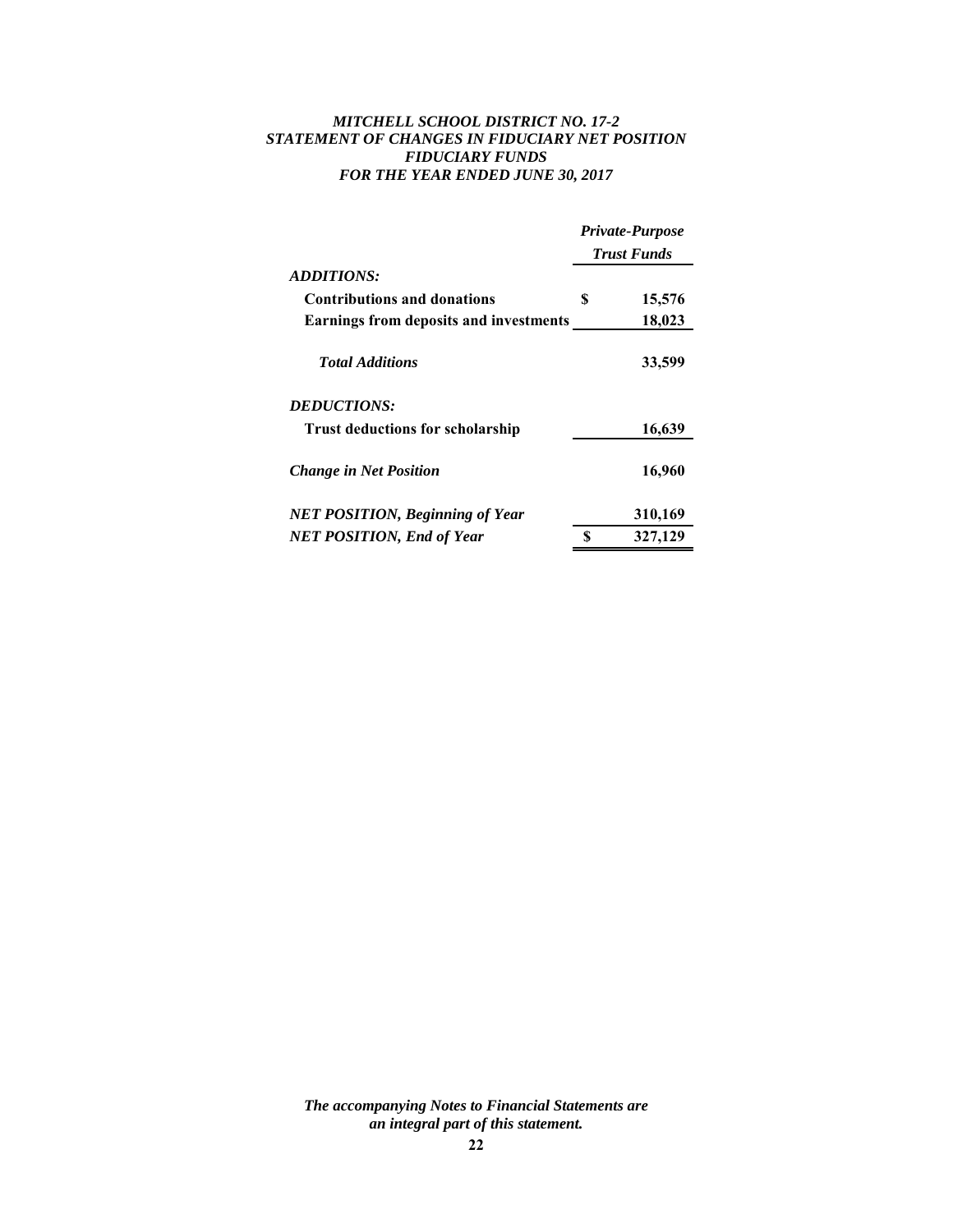#### **1.** *SUMMARY OF SIGNIFICANT ACCOUNTING POLICIES:*

**The accounting policies of the School District conform to generally accepted accounting principles as applicable to government entities in the United States of America.** 

#### **a. Financial Reporting Entity:**

**The reporting entity of Mitchell School District No. 17-2 (School District), consists of the primary government (which includes all of the funds, organizations, institutions, agencies, departments, and offices that make up the legal entity, plus those funds for which the primary government has a fiduciary responsibility, even though those fiduciary funds may represent organizations that do not meet the criteria for inclusion in the financial reporting entity).** 

**The School District participates in a cooperative service unit with several other school districts. See detailed note entitled "Joint Ventures" for specific disclosures. Joint ventures do not meet the criteria for inclusion in the financial reporting entity as a component unit, but are discussed in these notes because of the nature of their relationship with the School District.** 

#### **b. Basis of Presentation:**

#### *Government-wide Financial Statements:*

**The Statement of Net Position and Statement of Activities display information about the reporting entity as a whole. They include all funds of the reporting entity, except for fiduciary funds. The statements distinguish between governmental and business-type activities. Governmental activities generally are financed through taxes, intergovernmental revenues, and other non-exchange revenues. Business-type activities are financed in whole or in part by fees charged to external parties for goods or services.** 

**The Statement of Net Position reports all financial and capital resources, in a net position form (assets minus liabilities equal net position). Net position is displayed in three components, as applicable, net investment in capital assets, restricted (distinguishing between major categories of restrictions), and unrestricted.** 

**The Statement of Activities presents a comparison between direct expenses and program revenues for each segment of the business-type activities of the School District and for each function of the School District's governmental activities. Direct expenses are those that are specifically associated with a program or function and, therefore, are clearly identifiable to a particular function. Program revenues include (a) charges paid by recipients of goods and services offered by the programs and (b) grants and contributions that are restricted to meeting the operational or capital requirements of a particular program. Revenues that are not classified as program revenues, including all taxes, are presented as general revenues.**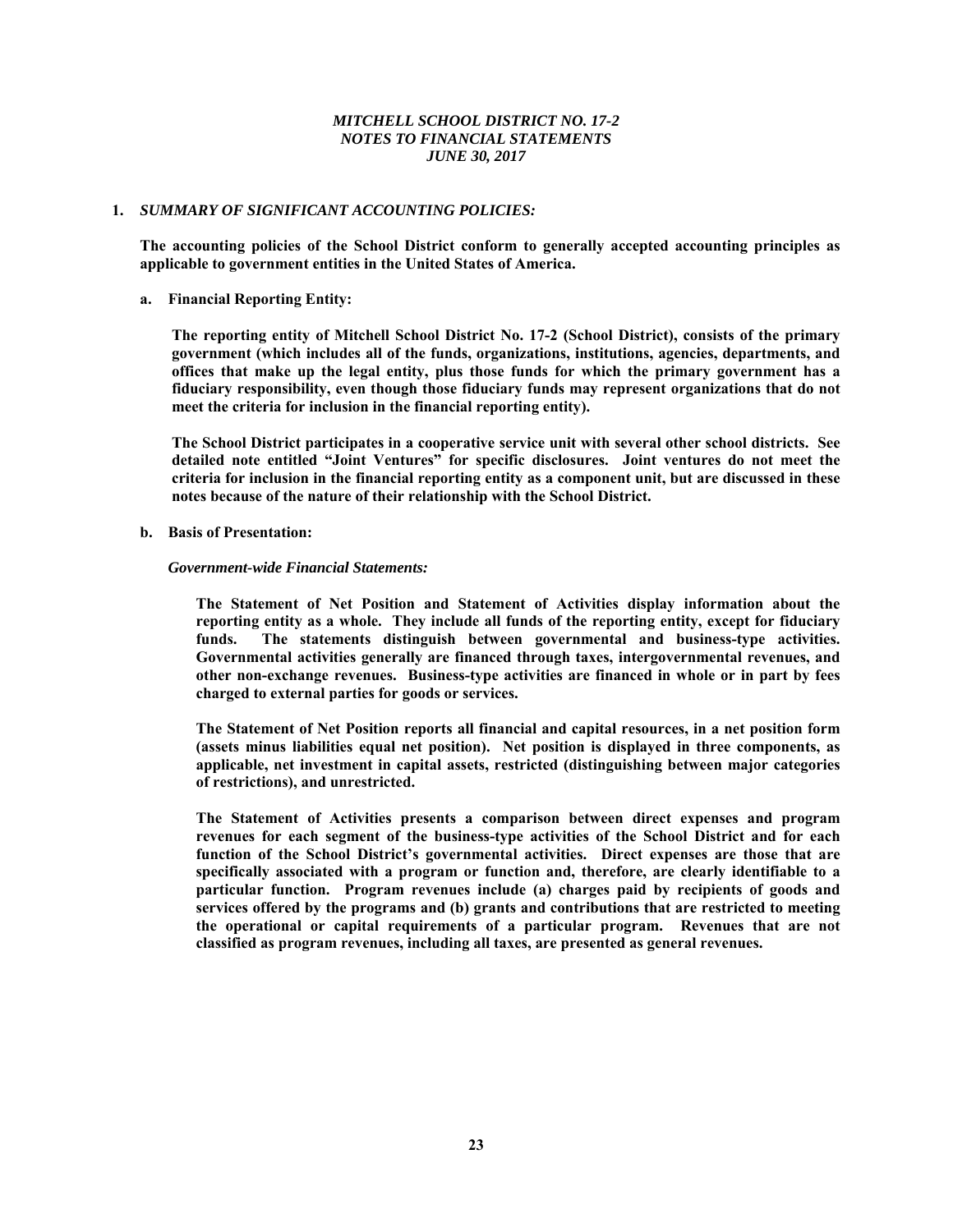#### **1.** *SUMMARY OF SIGNIFICANT ACCOUNTING POLICIES:* **(***continued)*

#### **b. Basis of Presentation: (continued)**

#### *Fund Financial Statements:*

**Fund financial statements of the reporting entity are organized into funds, each of which is considered to be a separate accounting entity. Each fund is accounted for by providing a separate set of self-balancing accounts that constitute its assets, liabilities, fund equity, revenues, and expenditures/expenses. Funds are organized into three major categories: governmental, proprietary, and fiduciary. An emphasis is placed on major funds within the governmental and proprietary categories. A fund is considered major if it is the primary operating fund of the School District or it meets the following criteria:** 

- **1) Total assets, liabilities, revenues, or expenditures/expenses of the individual governmental or enterprise fund are at least 10% of the corresponding total for all funds of that category or type, and**
- **2) Total assets, liabilities, revenues, or expenditures/expenses of the individual governmental or enterprise fund are at least 5% of the corresponding total for all governmental and enterprise funds combined, or**
- **3) Management has elected to classify one or more governmental or enterprise funds as major for consistency in reporting from year to year, or because of public interest in the fund's operations.**

**The funds of the School District financial reporting entity are described below within their respective fund types:** 

 **Governmental Funds:** 

**General Fund – A fund established by South Dakota Codified Law (SDCL) 13-16-3 to meet all the general operational costs of the School District, excluding the capital outlay fund and special education fund expenditures. The General Fund is always a major fund.** 

**Special Revenue Fund Types – Special revenue funds are used to account for the proceeds of specific revenue sources that are legally restricted to expenditures for specified purposes.** 

**Capital Outlay Fund – A fund established by SDCL 13-16-6 to meet expenditures which result in the lease of, acquisition of, or additions to real property, plant, or equipment, textbooks and instructional software. This fund is financed by property taxes. This is a major fund.** 

**Special Education Fund – A fund established by SDCL 13-37-16 to pay the costs for the special education of all children in need of special assistance and prolonged assistance who reside within the School District. This fund is financed by grants and property taxes. This is a major fund.** 

**Post-Secondary Vocational-Technical Fund (also referred to as Post-High Fund) – A fund established by SDCL 13-39-39.1 to account for funds incidental to the operation of the post-secondary vocational-technical program. This is a major fund.**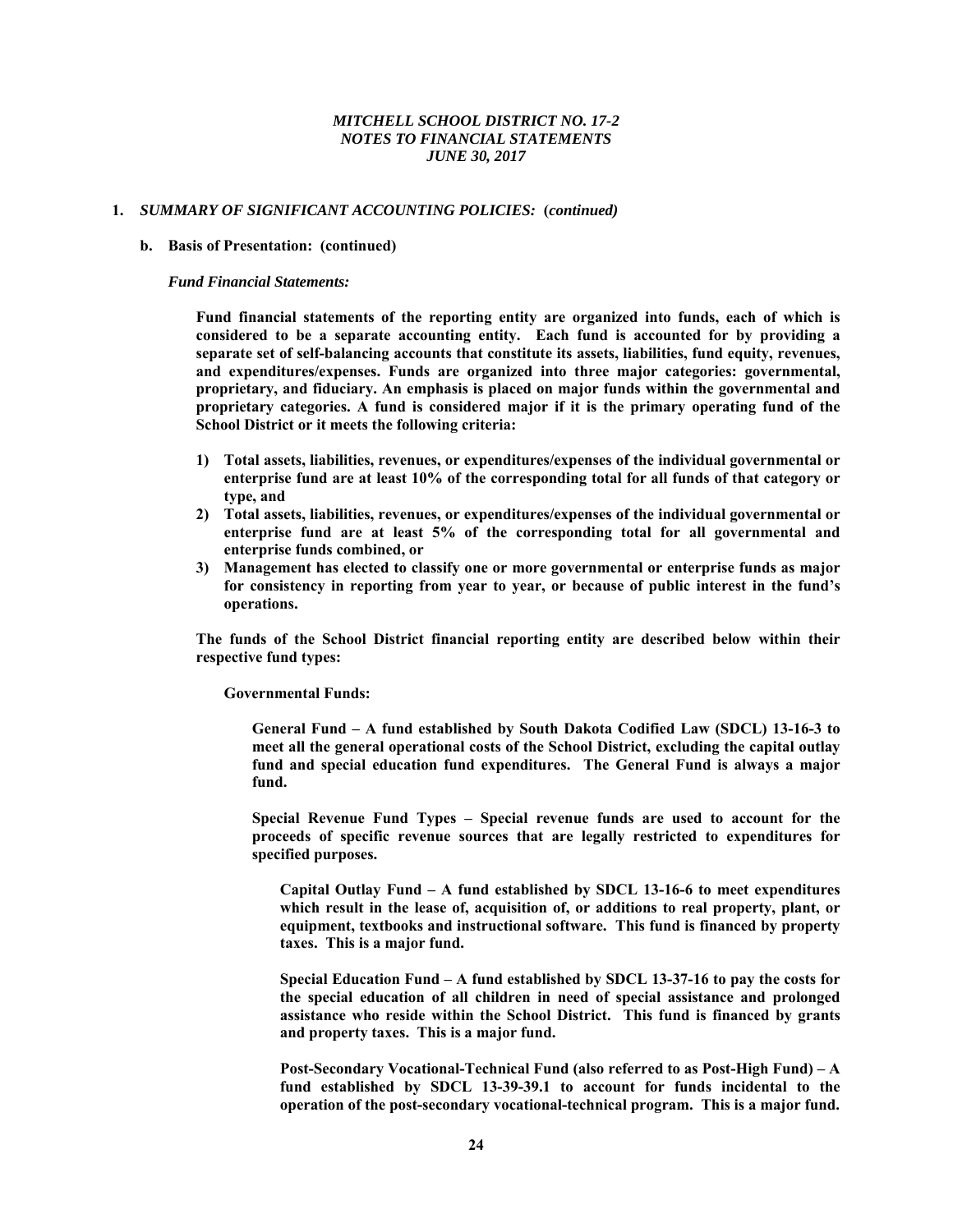#### **1.** *SUMMARY OF SIGNIFICANT ACCOUNTING POLICIES:* **(***continued)*

#### **b. Basis of Presentation: (continued)**

*Fund Financial Statements: (continued)* 

**Governmental Funds: (continued)** 

**Pension Fund – A fund established by SDCL 13-10-6 for the purpose of paying pensions to retired employees of school districts, which have established such systems, paying the School District's share of retirement plan contributions, and for funding early retirement benefits to qualifying employees. This fund is financed by property taxes. This is a major fund.** 

**Perkins Loan Fund, Pell Grant Fund, SEOG Fund, CWSP Fund – These funds were established to account for the activity of Student Financial Aid Programs. These funds are not major funds.** 

**Capital Projects Fund Types – Capital projects funds are used to account for financial resources to be used for the acquisition or construction of major capital facilities (other than those financed by proprietary funds and trust funds).** 

**Debt Service Funds – Debt service funds are used to account for the accumulation of resources for, and the payment of, general long-term debt principal, interest, and related costs.** 

**Series 2001 Certificate Redemption Fund – A fund established in accordance with the terms of the Series 2001 Qualified Zone Academy Bonds restricted to the use for the payment of the certificates upon maturity. The Series 2001 Certificate Redemption Fund is not a major fund.** 

**Series 2005 Certificate Redemption Fund – A fund established in accordance with the terms of the Series 2005 Qualified Zone Academy Bonds restricted to the use for the payment of the certificates upon maturity. The Series 2005 Certificate Redemption Fund is not a major fund.** 

**Series 2010A Certificate Redemption Fund – A fund established in accordance with the terms of the Series 2010A Capital Outlay Certificate Bonds restricted to the use for the payment of the certificates upon maturity. The Series 2010A Certificate Redemption Fund is not a major fund.** 

**Series 2012 Certificate Redemption Fund – A fund established in accordance with the terms of the Series 2012 Capital Outlay Certificate Bonds restricted to the use for the payment of the certificates upon maturity. The Series 2012 Certificate Redemption Fund is not a major fund.**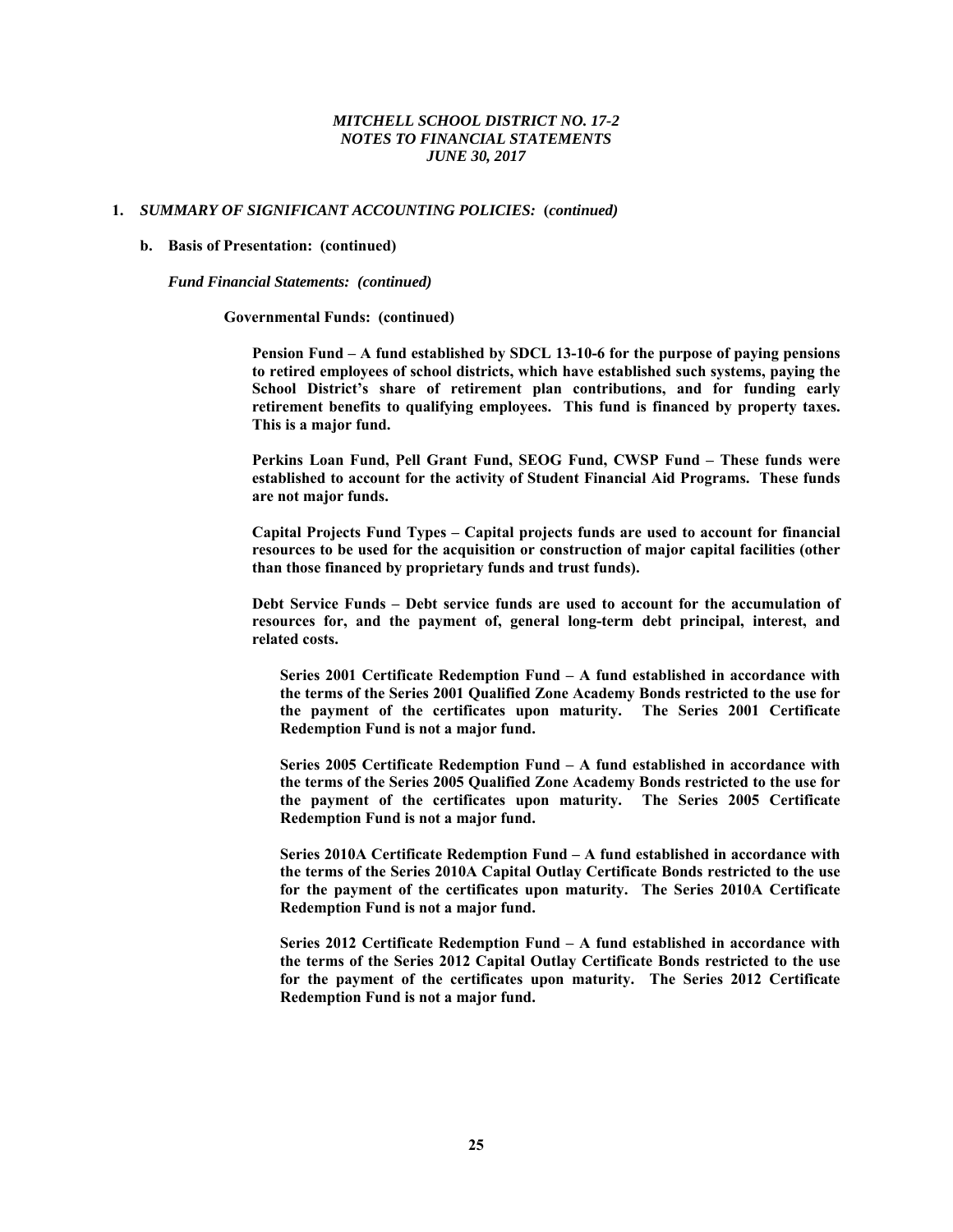#### **1.** *SUMMARY OF SIGNIFICANT ACCOUNTING POLICIES:* **(***continued)*

#### **b. Basis of Presentation: (continued)**

*Fund Financial Statements: (continued)* 

#### **Proprietary Funds:**

**Enterprise Funds – Enterprise funds may be used to report any activity for which a fee is charged to external users for goods or services. Activities are required to be reported as enterprise funds if any one of the following criteria is met:** 

- The activity is financed with debt that is secured solely by a pledge of the net **revenues from fees and charges of the activity. Debt that is secured by a pledge of net revenues from fees and charges and the full faith and credit of a related primary government or component unit - even if that government is not expected to make any payments - is not payable solely from fees and charges of the activity. (Some debt may be secured, in part, by a portion of its own proceeds but should be considered as payable "solely" from the revenues of the activity.)**
- **Laws or regulations require that the activity's costs of providing services, including capital costs (such as depreciation or debt service), be recovered with fees and charges, rather than with taxes or similar revenues.**
- **The pricing policies of the activity establish fees and charges designed to recover its costs, including capital costs (such as depreciation or debt service).**

**Food Service Fund – A fund used to record financial transactions related to food service operations. This fund is financed by user charges and grants. This is not a major fund.** 

**MTI Bookstore Fund – A fund used to record financial transactions related to the operation of the MTI Bookstore. This is not a major fund.** 

**Drivers Education Fund – A fund used to record financial transactions related to the operation of the Drivers Education Program. This is not a major fund.**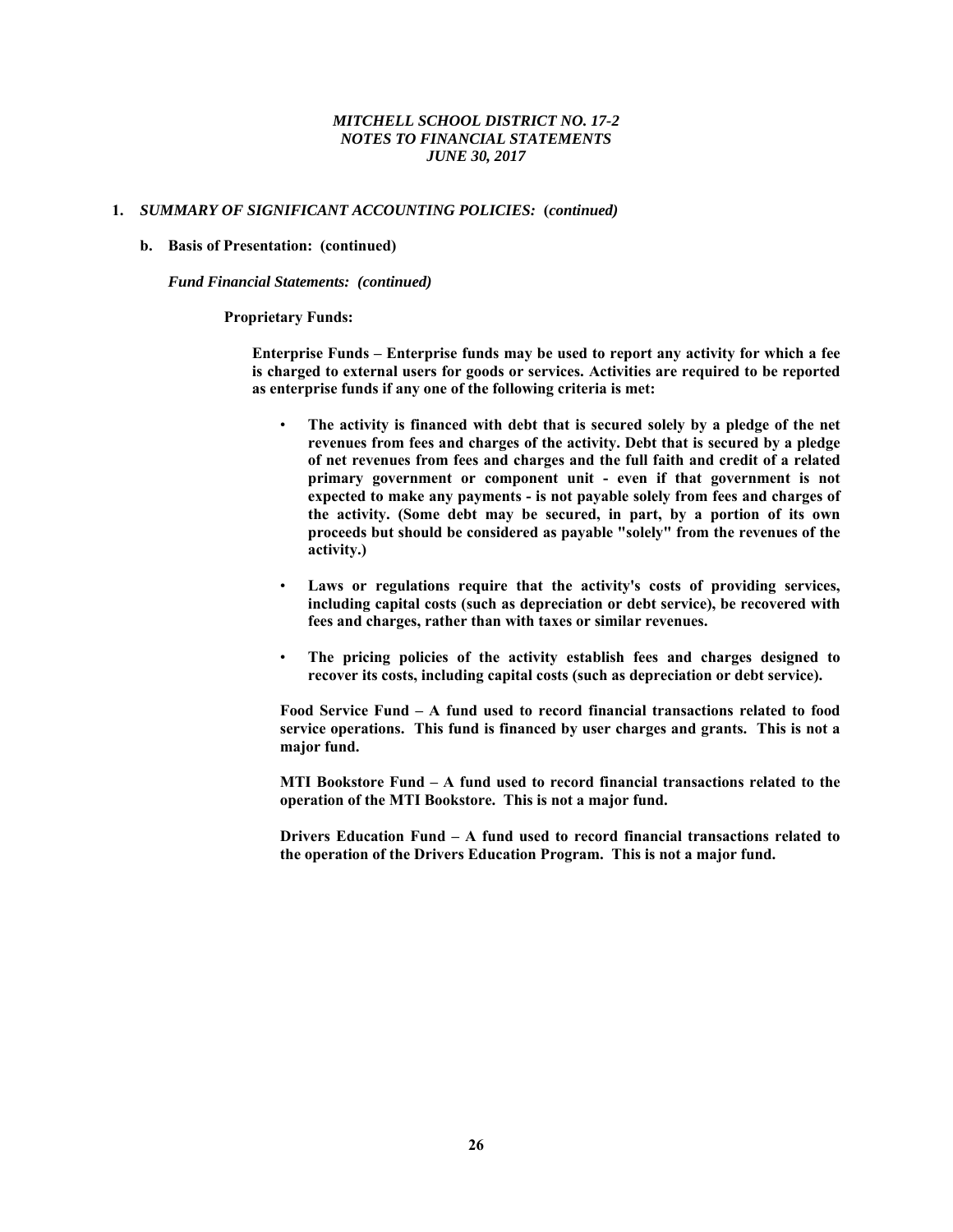## **1.** *SUMMARY OF SIGNIFICANT ACCOUNTING POLICIES:* **(***continued)*

#### **b. Basis of Presentation: (continued)**

*Fund Financial Statements: (continued)* 

 **Fiduciary Funds:** 

**Fiduciary funds consist of the following sub-categories and are never considered to be major funds:** 

**Private-Purpose Trust Funds – private-purpose trust funds are used to account for all other trust arrangements under which principal and income benefit individuals, private organizations, or other governments. The School District's private-purpose trust funds are established to provide scholarships to students.** 

**Agency Funds – agency funds are used to account for resources held by the School District in a purely custodial capacity (assets equal liabilities). Since agency funds are custodial in nature, they do not involve the measurement of results of operations. The School District maintains agency funds to hold assets as an agent in a trustee capacity for various classes, clubs and so on.** 

**c. Measurement Focus and Basis of Accounting:** 

*Measurement focus* **is a term used to describe "how" transactions are recorded within the various financial statements.** *Basis of Accounting* **refers to "when" revenues and expenditures or expenses are recognized in the accounts and reported in the financial statements, regardless of the measurement focus.** 

#### **Measurement Focus:**

#### *Government-wide Financial Statements:*

**In the government-wide Statement of Net Position and Statement of Activities, both governmental and business-type activities are presented using the economic resources measurement focus, applied on the accrual basis of accounting.** 

#### *Fund Financial Statements:*

**In the fund financial statements, the "current financial resources" measurement focus and the modified accrual basis of accounting are applied to governmental funds, while the "economic resources" measurement focus and the accrual basis of accounting are applied to the proprietary and fiduciary fund types.**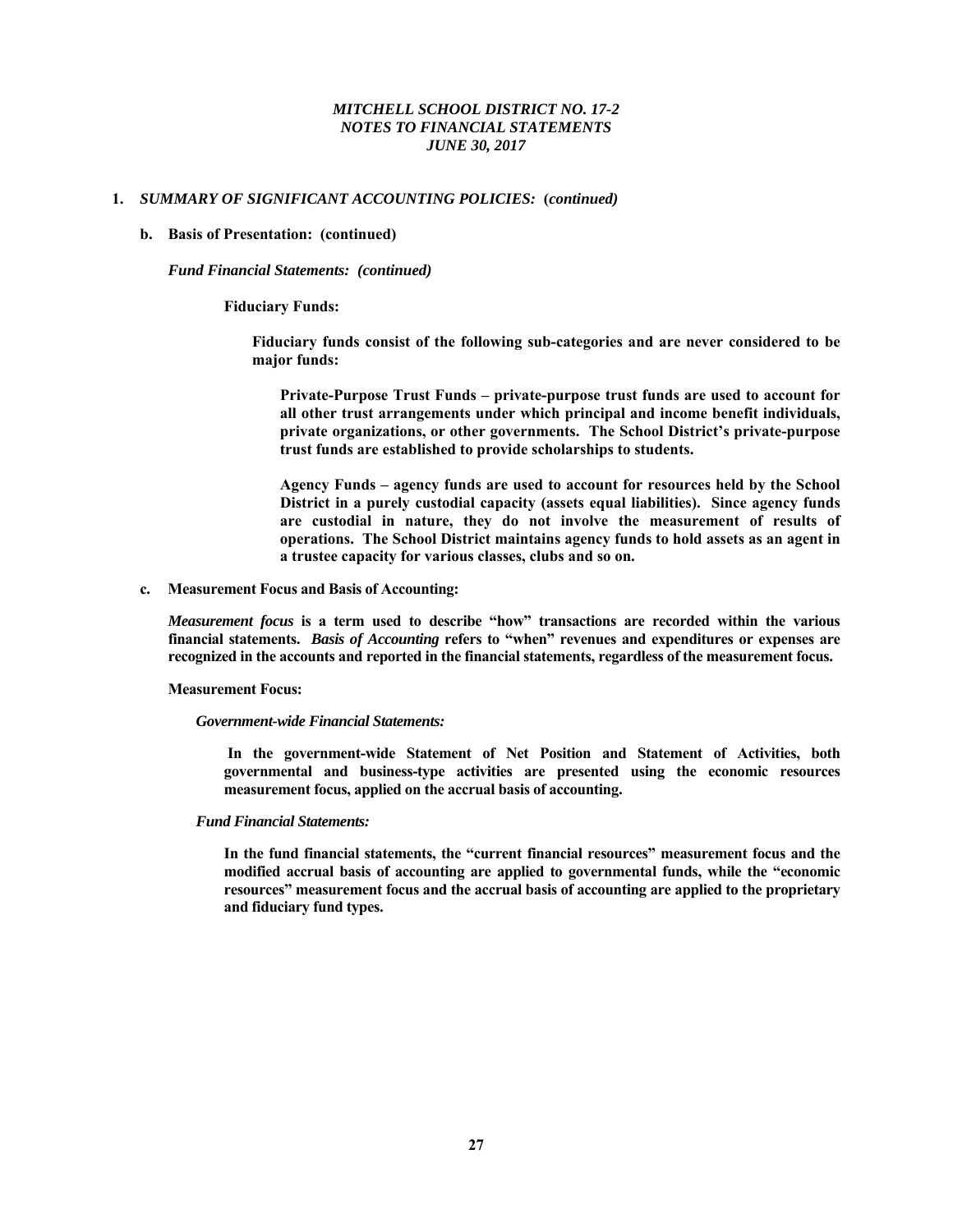## **1.** *SUMMARY OF SIGNIFICANT ACCOUNTING POLICIES:* **(***continued)*

#### **c. Measurement Focus and Basis of Accounting: (continued)**

#### **Basis of Accounting:**

#### *Government-wide Financial Statements:*

**In the government-wide Statement of Net Position and Statement of Activities, governmental and business-type activities are presented using the accrual basis of accounting. Under the accrual basis of accounting, revenues and related assets generally are recorded when earned (usually when the right to receive cash vests); and, expenses and related liabilities are recorded when an obligation is incurred (usually when the obligation to pay cash in the future vests).** 

#### *Fund Financial Statements:*

**All governmental fund types are accounted for using the modified accrual basis of accounting. Their revenues, including property taxes, generally are recognized when they become measurable and available. "Available" means resources are collected or to be collected soon enough after the end of the fiscal year that they can be used to pay the bills of the current period. The accrual period for the School District is 60 days. The revenues which are accrued at June 30, 2017, are grant reimbursements and tuition and fees.** 

**Under the modified accrual basis of accounting, receivables may be measurable but not available. Available means collectible within the current period or soon enough thereafter to be used to pay liabilities of the current period. Reported deferred revenues are those where asset recognition criteria have been met but for which revenue recognition criteria have not been met.** 

**Expenditures generally are recognized when the related fund liability is incurred. Exceptions to this general rule include principal and interest on general long-term debt which are recognized when due.** 

**All proprietary fund and fiduciary fund types are accounted for using the accrual basis of accounting. Their revenues are recognized when they are earned, and their expenses are recognized when they are incurred.**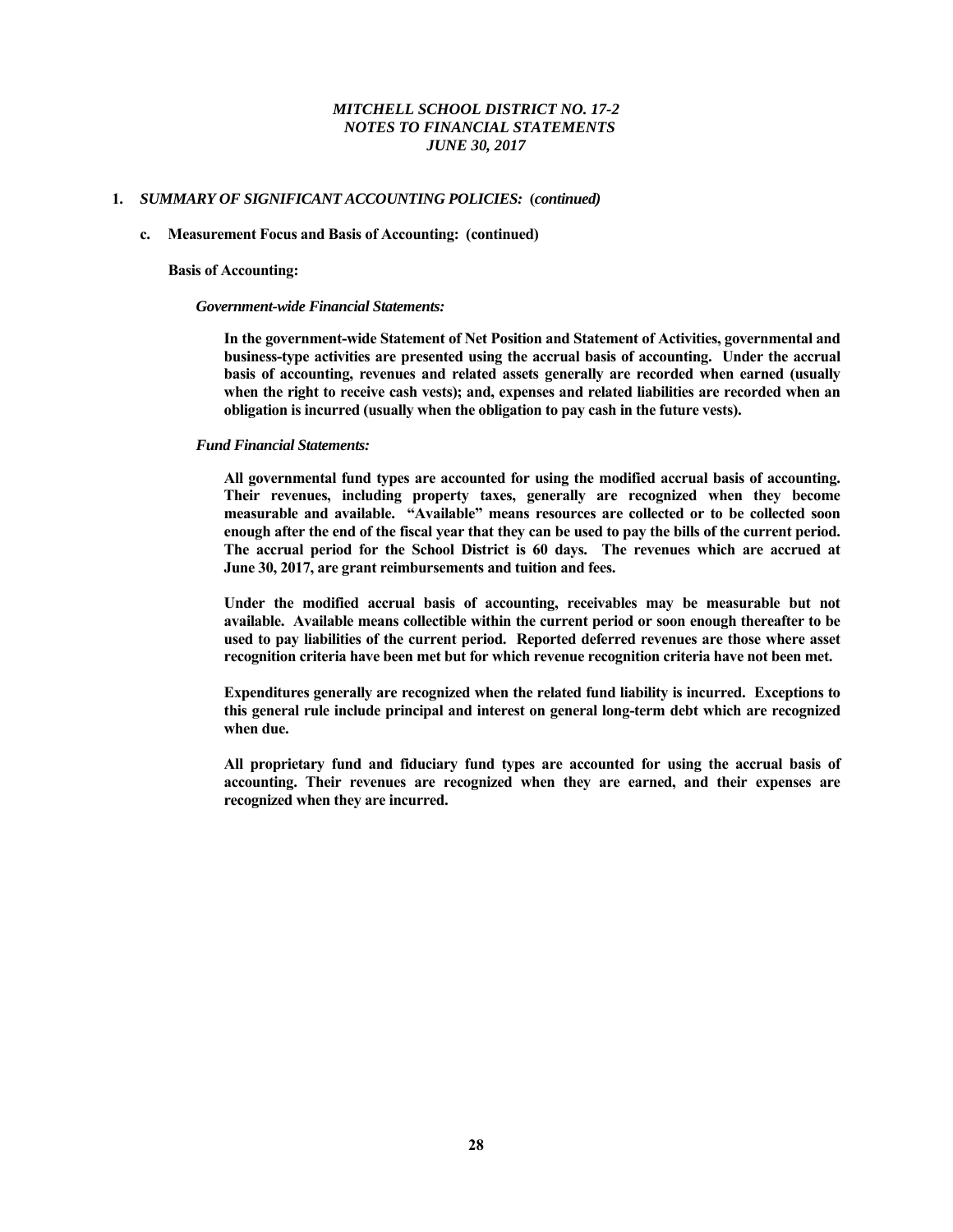#### **1.** *SUMMARY OF SIGNIFICANT ACCOUNTING POLICIES: (continued)*

#### **d. Capital Assets:**

 **Capital assets include land, buildings, machinery and equipment, and all other tangible or intangible assets that are used in operations and that have initial useful lives extending beyond a single reporting period.** 

 **The accounting treatment over capital assets depends on whether the assets are used in governmental fund operations or proprietary fund operations and whether they are reported in the government-wide or fund financial statements.** 

#### *Government-Wide Financial Statements*

 **All capital assets are valued at historical cost or estimated historical cost if actual historical cost is not available. Donated capital assets are valued at their estimated fair value on the date donated. Reported cost values include ancillary charges necessary to place the asset into its intended location and condition for use. Subsequent to initial capitalization, improvements or betterments that are significant and which extend the useful life of a capital asset are also capitalized.** 

 **For governmental activities capital assets, construction-period interest is not capitalized, in accordance with USGAAP, while for capital assets used in business-type activities/proprietary fund's operations; construction-period interest is capitalized in accordance with USGAAP.** 

 **The total June 30, 2017, balance of capital assets for governmental activities includes approximately 33% for which costs were determined by estimates of the original costs. The total June 30, 2017, balance of capital assets for business-type activities are all valued at original costs. These estimated original costs were established by review of prior-year minutes and original contracts.** 

 **Depreciation of all exhaustible capital assets is recorded as an allocated expense in the Government-Wide Statement of Activities, with net capital assets reflected in the Statement of Net Position. Capitalization thresholds (the dollar values above which asset acquisitions are added to the capital asset accounts), depreciation methods, and estimated useful lives of capital assets reported in the government-wide statements and proprietary funds are as follows:** 

|                                | Capitalization | <b>Depreciation</b> | <b>Estimated</b>   |
|--------------------------------|----------------|---------------------|--------------------|
|                                | Threshold      | Method              | <b>Useful Life</b> |
| Land                           | \$5,000        | --                  |                    |
| <b>Land improvements</b>       | \$5,000        | Straight-line       | 20 yrs             |
| <b>Buildings</b>               | \$50,000       | Straight-line       | 50 <sub>yrs</sub>  |
| <b>Machinery and equipment</b> | \$5,000        | Straight-line       | $5-20$ yrs         |

 **Land is an inexhaustible capital asset and is not depreciated.**

#### *Fund Financial Statements*

 **In the fund financial statements, capital assets used in governmental fund operations are accounted for as capital expenditures of the appropriate governmental fund upon acquisition. Capital assets used in proprietary fund operations are accounted for on the accrual basis, the same as in the government-wide statements.**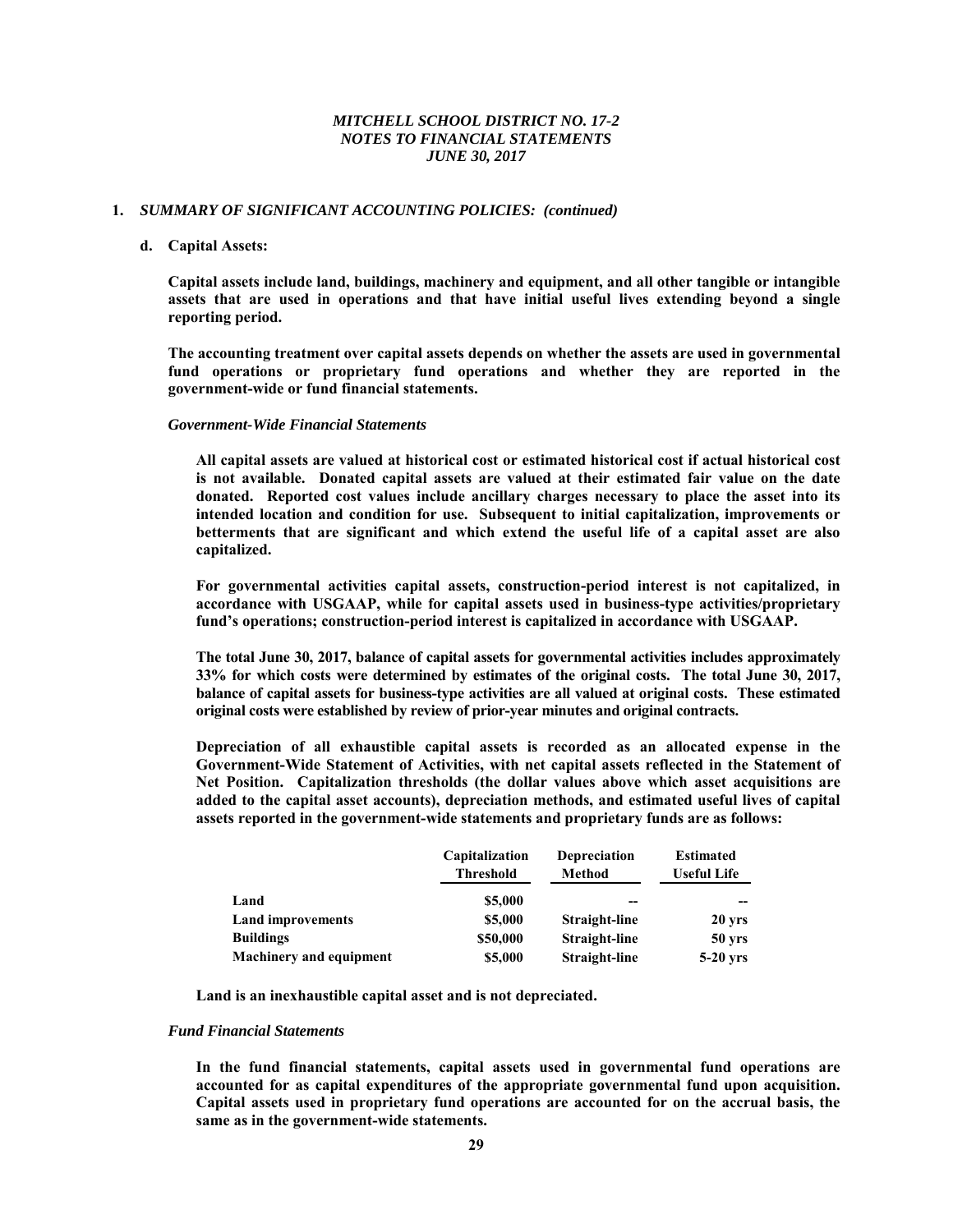## **1.** *SUMMARY OF SIGNIFICANT ACCOUNTING POLICIES:**(continued)*

#### **e. Long-term Liabilities:**

 **The accounting treatment of long-term liabilities depends on whether the liabilities are used in governmental fund operations or proprietary fund operations and whether they are reported in the government-wide or fund financial statements.** 

 **All long-term liabilities to be repaid from governmental and business-type resources are reported as liabilities in the government-wide statements. The long-term liabilities primarily consist of compensated absences, early retirement benefits payable, capital outlay certificates payable, and capital lease obligations.** 

 **In the fund financial statements, debt proceeds are reported as revenues (other financing sources) while payments of principal and interest are reported as expenditures when they become due. The accounting for proprietary fund long-term debt is on the accrual basis, the same in the fund statements as in the government-wide statements.** 

**f. Program Revenues:** 

 **In the Government-wide Statement of Activities, reported program revenues derive directly from the program itself or from parties other than the School District's taxpayers or citizenry, as a whole. Program revenues are classified into three categories, as follows:** 

- **Charges for services These arise from charges to customers, applicants, or others who purchase, use, or directly benefit from the goods, services, or privileges provided, or are otherwise directly affected by the services.**
- **Program-specific operating grants and contributions These arise from mandatory and voluntary non-exchange transactions with other governments, organizations, or individuals that are restricted for use in a particular program.**
- **Program-specific capital grants and contributions These arise from mandatory and voluntary non-exchange transactions with other governments, organizations, or individuals that are restricted for the acquisition of capital assets for use in a particular program.**
- **g. Proprietary Funds Revenue and Expense Classifications:**

**In the proprietary fund's Statement of Activities, revenues and expenses are classified in a manner consistent with how they are classified in the Statement of Cash Flows. That is, transactions for which related cash flows are reported as capital and related financing activities, noncapital financing activities, or investing activities are not reported as components of operating revenues or expenses.** 

**h. Cash and Cash Equivalents:** 

**The School District pools its cash resources for depositing and investing purposes. Accordingly, the enterprise funds have access to their cash resources on demand. Accordingly, all reported enterprise deposit balances are considered to be cash equivalents for the purpose of the Statement of Cash Flows.**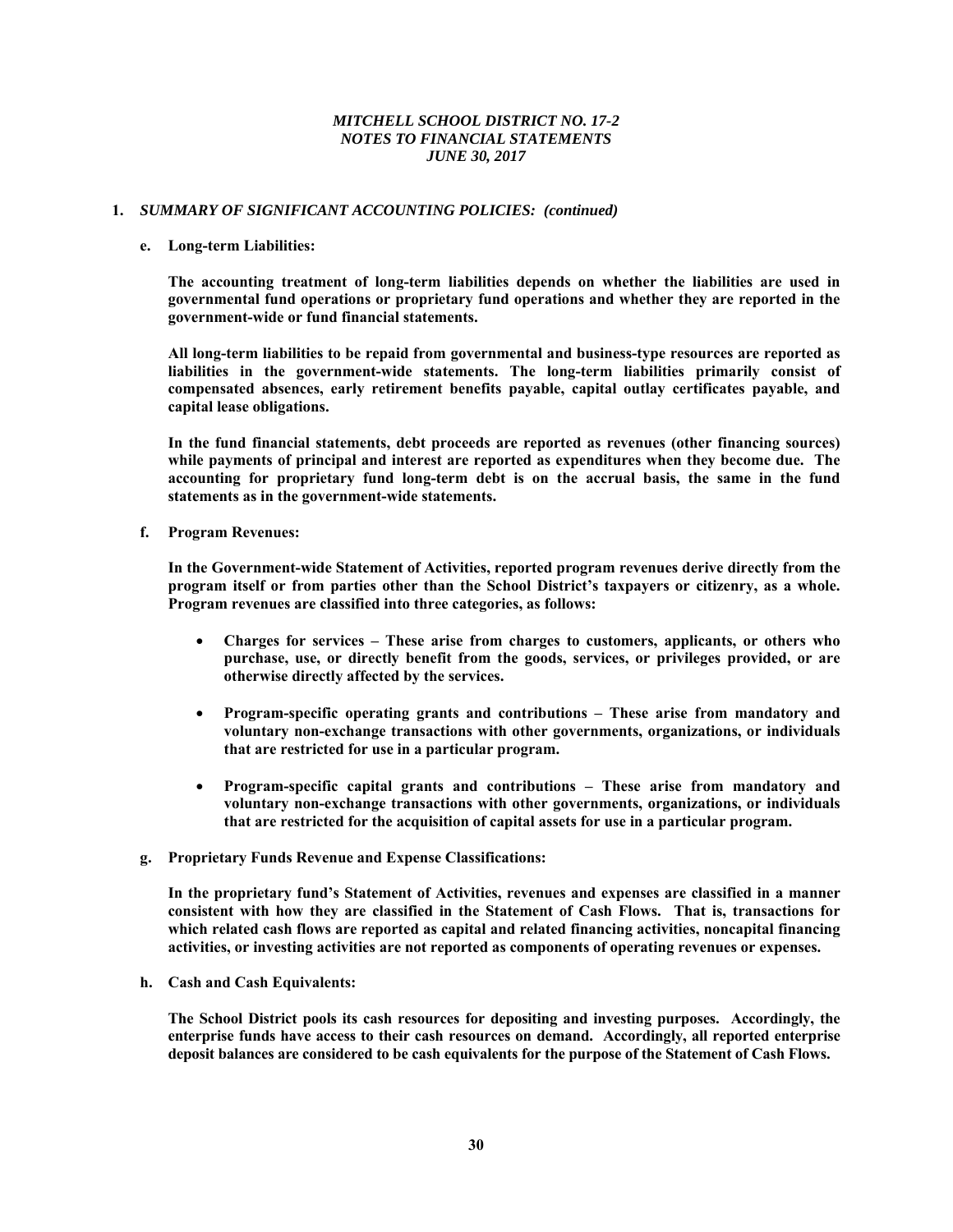## **1.** *SUMMARY OF SIGNIFICANT ACCOUNTING POLICIES:**(continued)*

#### **i. Equity Classifications:**

#### *Government-wide Statements:*

 **Equity is classified as net position and is displayed in three components:** 

- **1. Net investment in Capital Assets consists of capital assets, including restricted capital assets, net of accumulated depreciation (if applicable) and reduced by the outstanding balances of any bonds, mortgages, notes, or other borrowings that are attributable to the acquisition, construction, or improvement of those assets.**
- **2. Restricted net position consists of net position with constraints placed on their use either by (a) external groups such as creditors, grantors, contributors, or laws and regulations of other governments; or (b) law through constitutional provisions or enabling legislation.**
- **3. Unrestricted net position all other net position that do not meet the definition of "restricted" or "net investment in capital assets."**

#### *Fund Financial Statements:*

 **Governmental fund equity is classified as fund balance, and is distinguished between Nonspendable, Restricted, Committed, Assigned, or Unassigned components. Proprietary fund equity is classified the same as in the government-wide financial statements. Fiduciary fund equity (except for Agency Funds, which have no fund equity) is reported as net position held in trust for other purposes.** 

**j. Application of Net Position:** 

**It is the School District's policy to first use restricted net position, prior to the use of unrestricted net position, when an expense is incurred for purposes for which both restricted and unrestricted net position are available.** 

**k. Fund Balance Classification Policies and Procedures:** 

**In accordance with Government Accounting Standards Board (GASB) No. 54, Fund Balance Reporting and Governmental Fund Type Definitions, the School District classifies governmental fund balances as follows:** 

- **Nonspendable includes fund balance amounts that cannot be spent either because it is not in spendable form or because of legal or contractual constraints.**
- **Restricted includes fund balance amounts that are constrained for specific purposes which are externally imposed by providers, such as creditors or amounts constrained due to constitutional provisions or enabling legislation.**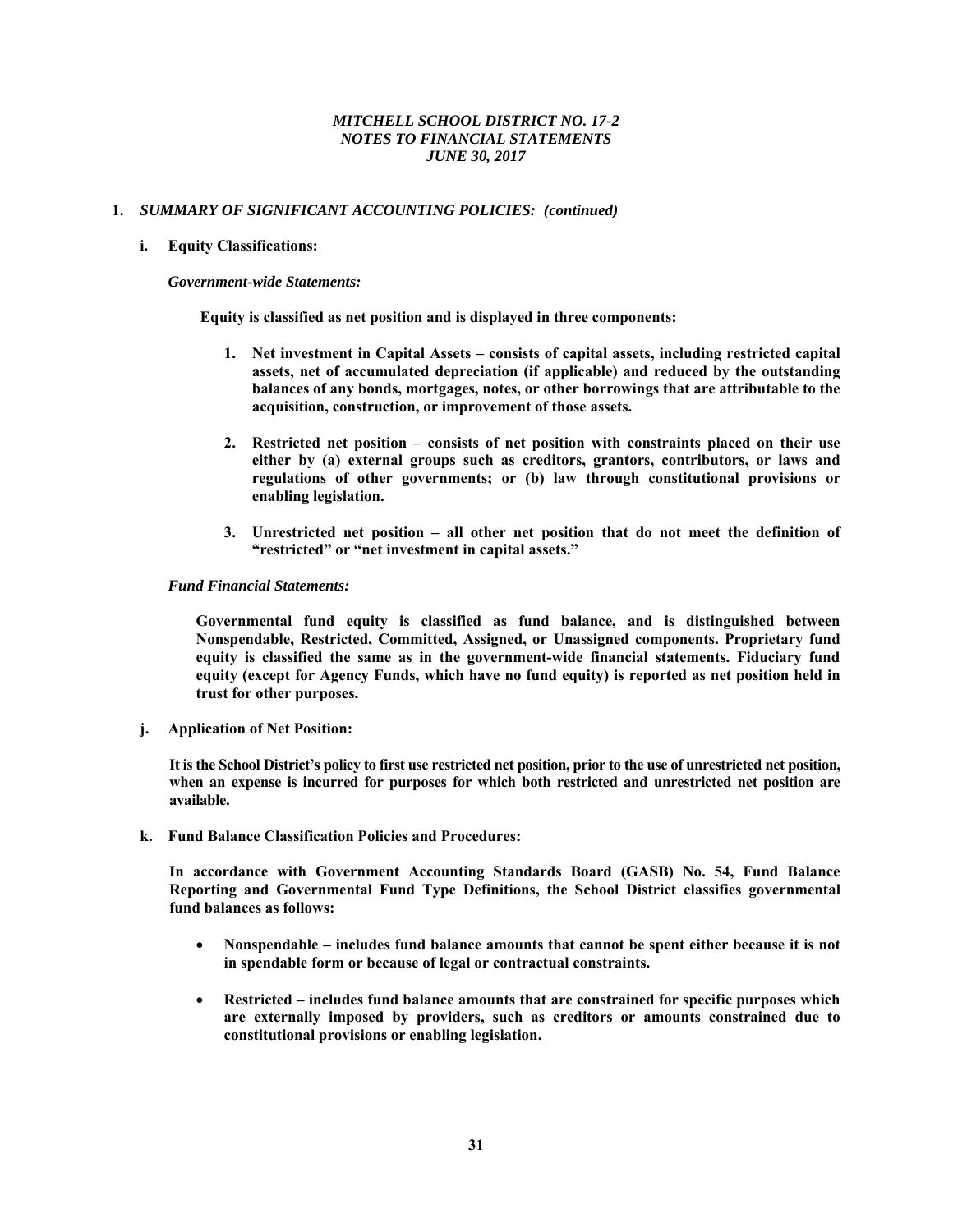## **1.** *SUMMARY OF SIGNIFICANT ACCOUNTING POLICIES:**(continued)*

- **k. Fund Balance Classification Policies and Procedures: (continued)** 
	- **Committed includes fund balance amounts that are constrained for specific purposes that are internally imposed by the government through formal action of the highest level of decision making authority and does not lapse at year-end.**
	- **Assigned includes fund balance amounts that are intended to be used for specific purposes that are neither considered restricted or committed. Fund balances may be assigned by the School Board.**
	- **Unassigned includes positive fund balance within the General Fund which has not been classified within the above mentioned categories and negative fund balances in other governmental funds.**

**The nonspendable fund balance is comprised of the amount not in cash form such as the long-term portion of student loans receivable.** 

**The school does not have a formal minimum fund balance policy.** 

# **2***. DEPOSITS AND INVESTMENTS, FAIR VALUE MEASUREMENT, CREDIT RISK, CONCENTRATIONS OF CREDIT RISK, AND INTEREST RATE RISK:*

**The School District follows the practice of aggregating the cash assets of various funds to maximize cash management efficiency and returns. Various restrictions on deposits and investments are imposed by statutes. These restrictions are summarized below:** 

**Deposits – The School District's deposits are made in qualified public depositories as defined by SDCL 4-6A-1, 13-16-15, 13-16-15.1 and 13-16-18.1. Qualified depositories are required by SDCL 4-6A-3 to maintain at all times, segregated from their other assets, eligible collateral having a value equal to or at least 100% of the public deposit accounts which exceed deposit insurance such as the FDIC and NCUA. In lieu of pledging eligible securities, a qualified public depository may furnish irrevocable standby letters of credit issued by federal home loan banks accompanied by written evidence of that bank's public debt rating which may not be less than "AA" or a qualified public depository may furnish a corporate surety bond of a corporation authorized to do business in South Dakota.** 

**Investments – In general, SDCL 4-5-6 permits school district funds to be invested only in (a) securities of the United States and securities guaranteed by the United States Government either directly or indirectly; or (b) repurchase agreements fully collateralized by securities described in (a) above; or in shares of an open-end, no-load fund administered by an investment company whose investments are in securities described in (a) above and repurchase agreements described in (b) above. Also, SDCL 4-5-9 requires investments to be in the physical custody of the political subdivision or may be deposited in a safekeeping account with any bank or trust company designated by the political subdivision as its fiscal agent.** 

**Fair Value Measurement – The School District categorizes its fair value measurements within the fair value hierarchy established by generally accepted accounting principles. The hierarchy is based on the valuation inputs used to measure the fair value of the asset. Level 1 inputs are quoted prices in active markets for identical assets; Level 2 inputs are significant other observable inputs; Level 3 inputs are significant unobservable inputs.**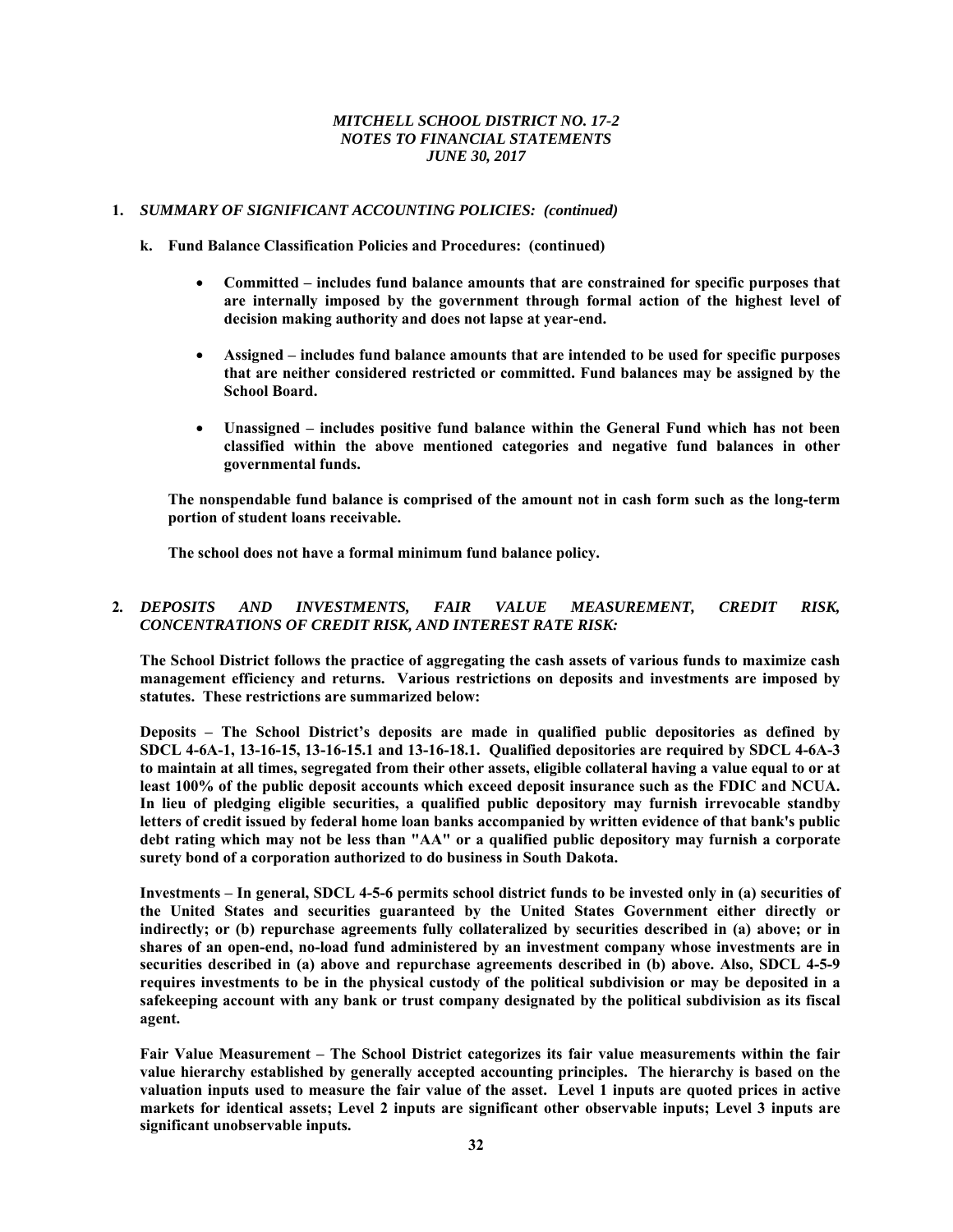# **2***. DEPOSITS AND INVESTMENTS, FAIR VALUE MEASUREMENT, CREDIT RISK, CONCENTRATIONS OF CREDIT RISK, AND INTEREST RATE RISK: (continued)*

**The School District has the following recurring fair value measurements as of June 30, 2017:** 

|                               |               | <b>Fair Value</b> |                                        |
|-------------------------------|---------------|-------------------|----------------------------------------|
| <b>Investment Description</b> | <b>Amount</b> | Hierarchy         | <b>Valuation Technique</b>             |
|                               |               |                   |                                        |
| <b>Mutual funds</b>           | 300.899       | Level 1           | Quoted market prices in active markets |

**Credit Risk – State law limits eligible investments for the School District, as discussed above. The School District has no investment policy that would further limit its investment choices.** 

**As of June 30, 2017, the School District had the following investments:** 

| Investment                                             | <b>Credit Rating</b> | <b>Maturities</b> | <b>Fair Value</b> |
|--------------------------------------------------------|----------------------|-------------------|-------------------|
| <b>Mutual Funds:</b>                                   |                      |                   |                   |
| <b>Lazard International Equity</b>                     | <b>Not Rated</b>     | N/A               | \$<br>22,395      |
| <b>Federated Institutional High Yield Bond Fund</b>    | <b>Not Rated</b>     | N/A               | 6,044             |
| <b>Mfs Value Fund Class I</b>                          | <b>Not Rated</b>     | N/A               | 18,203            |
| <b>Palmer Square Income Fund</b>                       | <b>Not Rated</b>     | N/A               | 5,020             |
| Tributary Short/Intermediate Bond Fund IP #1704        | <b>Not Rated</b>     | N/A               | 27,392            |
| <b>Tributary Income Fund IP #1707</b>                  | <b>Not Rated</b>     | N/A               | 53,786            |
| <b>Principal Global Multi-Strategy</b>                 | <b>Not Rated</b>     | N/A               | 17,930            |
| <b>Rainier International Discovery Fund</b>            | <b>Not Rated</b>     | N/A               | 5,933             |
| <b>Lord Abbett Investment Trust Floating Rate Fund</b> | <b>Not Rated</b>     | N/A               | 4,768             |
| JP Morgan Disciplined Equity Fund                      | <b>Not Rated</b>     | N/A               | 10,807            |
| <b>Money Market Funds</b>                              | <b>Not Rated</b>     | N/A               | 1,917             |
| <b>Oppenheimer Developing Markets Fund</b>             | <b>Not Rated</b>     | N/A               | 3,780             |
| <b>Prudential Global Real Estate Fund</b>              | <b>Not Rated</b>     | N/A               | 7,938             |
| <b>T Rowe Price Blue Chip Growth Fund</b>              | <b>Not Rated</b>     | N/A               | 31,981            |
| T Rowe Price Mid Cap Value Fund                        | <b>Not Rated</b>     | N/A               | 14,658            |
| <b>Tributary Growth Opportunities Fund IP #1700</b>    | <b>Not Rated</b>     | N/A               | 13,745            |
| <b>Tributary Small Company Fund IP #1705</b>           | <b>Not Rated</b>     | N/A               | 15,763            |
| <b>Vanguard Equity Income Fund</b>                     | <b>Not Rated</b>     | N/A               | 38,839            |
| <b>TOTAL INVESTMENTS</b>                               |                      |                   | \$<br>300,899     |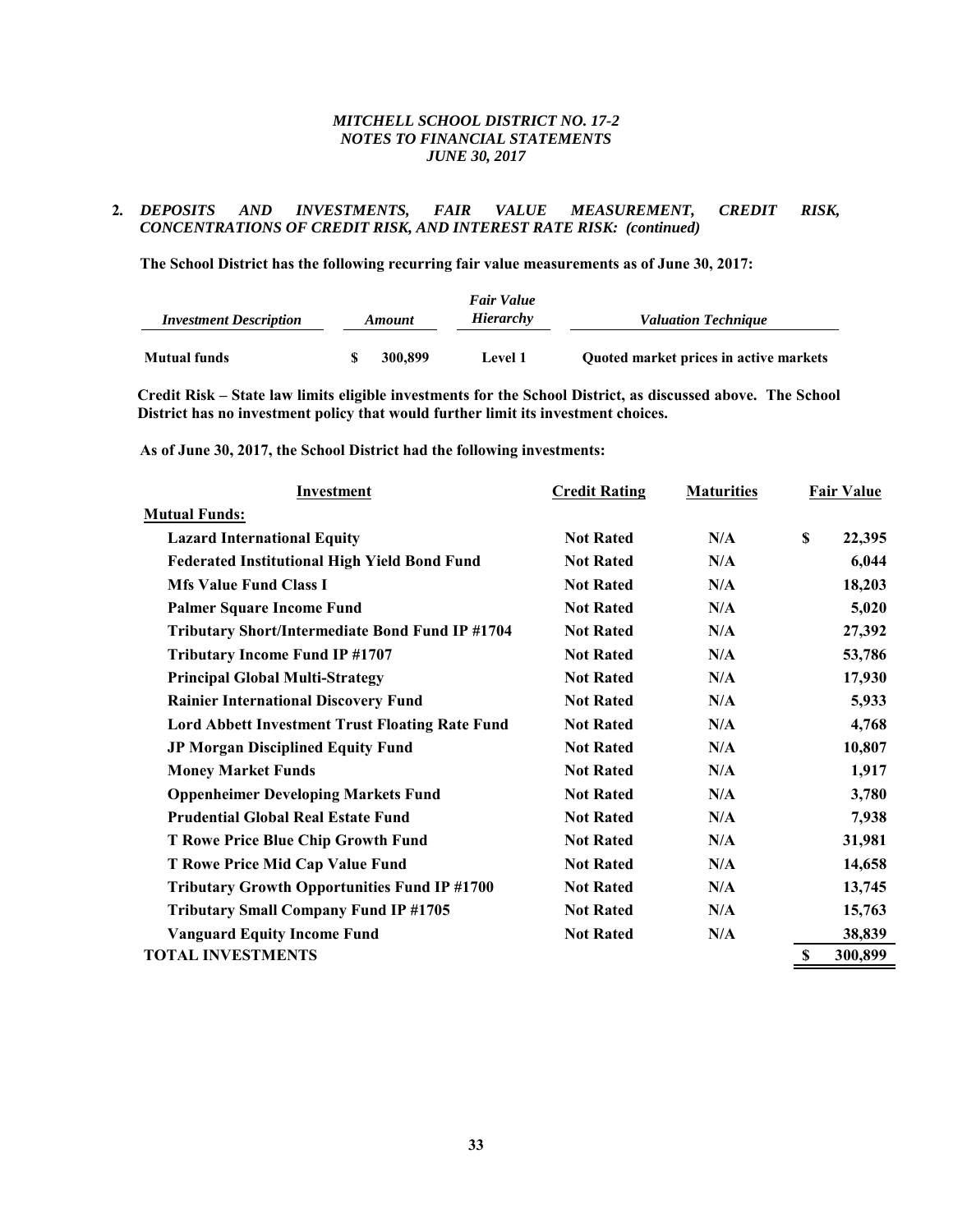# **2.** *DEPOSITS AND INVESTMENTS, CREDIT RISK, CONCENTRATIONS OF CREDIT RISK, AND INTEREST RATE RISK: (continued)*

**The investments listed above are a scholarship fund to benefit graduates of the School District. The fund is reported as a private-purpose trust fund in these financial statements. The donors have established the investment vehicles to be used with the fund.** 

**Interest Rate Risk – The School District does not have a formal investment policy that limits investment maturities as a means of managing its exposure to fair value losses arising from increasing interest rates.** 

**Assignment of Investment Income – State law allows income from deposits and investments to be credited to either the General Fund or the fund making the investment. The School District's policy is to credit all income from deposits and investments to the General Fund, except for the private-purpose trust funds which retain its investment income. USGAAP, on the other hand, requires income from deposits and investments to be reported in the fund whose assets generated that income. Where the governing board has discretion to credit investment income to a fund other than the fund that provided the resources for investment, a transfer to the designated fund is reported. Accordingly, in the fund financial statements, inter-fund transfers of investment earnings are reported, while in the government-wide financial statements, they have been eliminated, except for the net amounts transferred between governmental and business-type activities. These inter-fund transfers are not violations of the statutory restrictions on inter-fund transfers.** 

#### **3.** *RECEIVABLES AND PAYABLES:*

**Receivables and payables are not aggregated in these financial statements. The School District expects all receivables to be collected within one year. All receivables are considered to be collectible, therefore, no allowance for uncollectible accounts has been established.** 

#### **4.** *INVENTORY:*

**Inventory is valued at the lower of cost or market on the government-wide financial statements and in the proprietary funds. The cost valuation method is average cost. Donated commodities are valued at estimated market value based on the USDA price list at date of receipt.** 

**In the government-wide financial statements, and in the enterprise fund financial statements, inventory items are initially recorded as assets and charged to expense in the various functions of government as they are consumed.**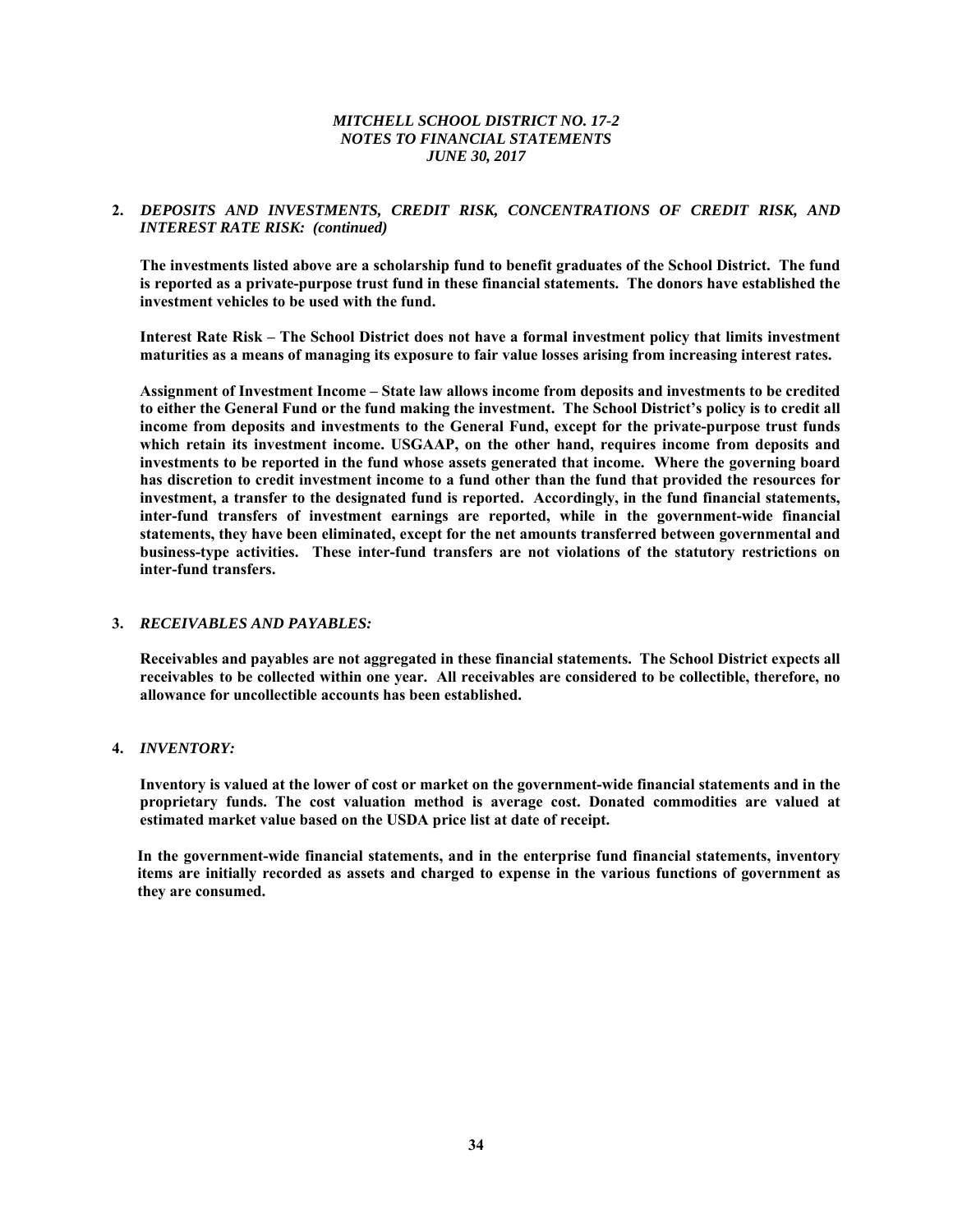## **5.** *PROPERTY TAXES:*

**Property taxes are levied on or before each October 1, attach as an enforceable lien on property, and become due and payable as of the following January 1, and are payable in two installments on or before the following April 30 and October 31. The county bills and collects the School District's taxes and remits them to the School District.** 

**School District property tax revenues are recognized to the extent that they are used to finance each year's appropriations. Revenue related to current year property taxes receivable which is not intended to be used to finance the current year's appropriations and therefore are not susceptible to accrual has been reported as deferred inflow of resources in both the fund financial statements and the government-wide financial statements. Additionally, in the fund financial statements, revenue from property taxes may be limited by any amount not collected during the current fiscal period or within the "availability period."** 

## **6.** *RESTRICTED CASH AND INVESTMENTS:*

**Assets restricted to use for a specific purpose through segregation of balances in separate accounts are as follows:** 

|    | <b>Amount</b> | <i>Purpose</i>                                                                              |
|----|---------------|---------------------------------------------------------------------------------------------|
| -S | 830,555       | For debt service, by debt covenants<br>(sinking funds required to be in a separate account) |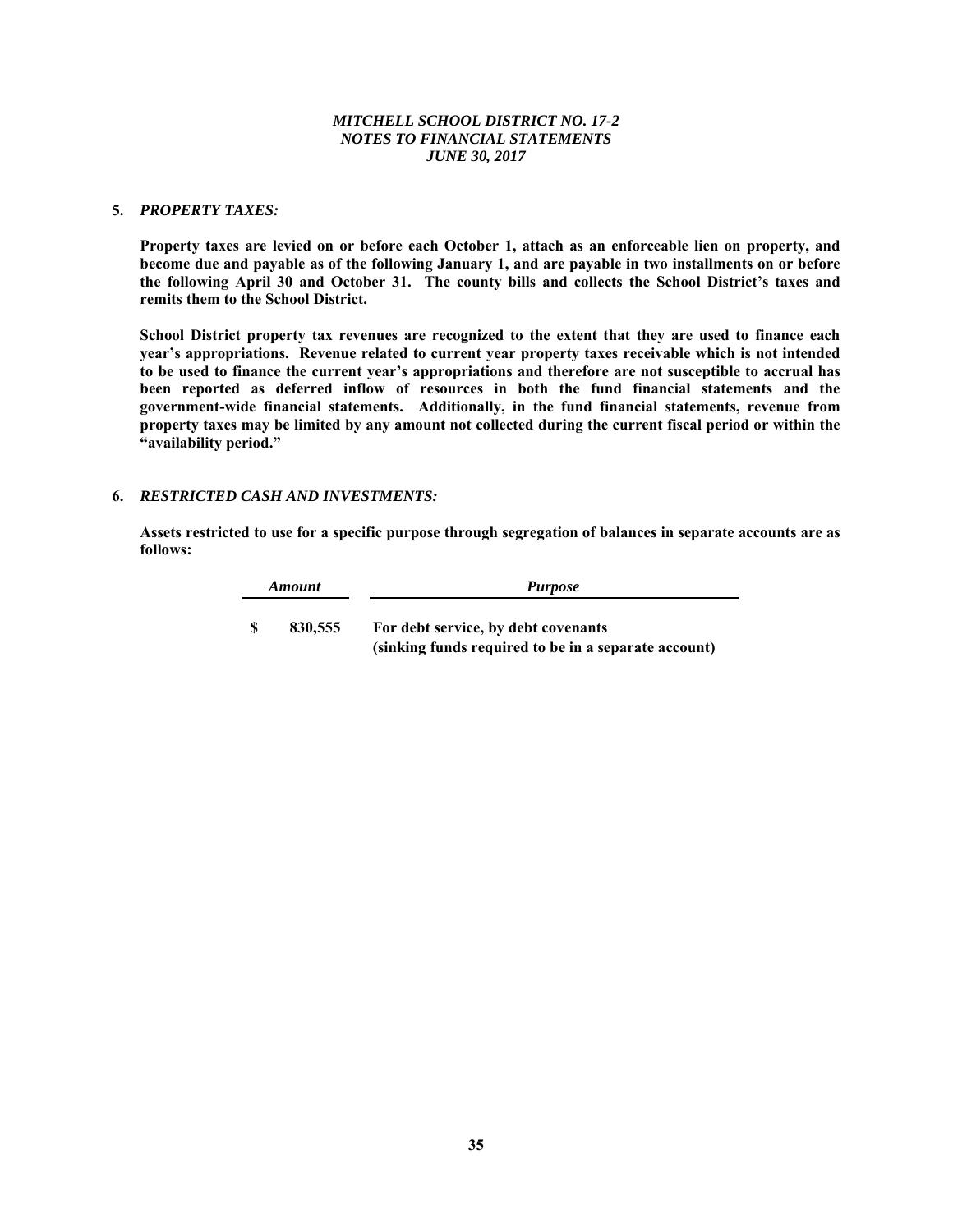# **7.** *CHANGES IN CAPITAL ASSETS:*

# **A summary of changes in capital assets for the year ended June 30, 2017, is as follows:**

|                                                           | <b>Balance</b><br>7/1/2016 | <i>Increases</i> | <b>Decreases</b> | <b>Balance</b><br>6/30/2017 |  |
|-----------------------------------------------------------|----------------------------|------------------|------------------|-----------------------------|--|
| <b>Governmental Activities:</b>                           |                            |                  |                  |                             |  |
| Capital assets, not being depreciated:                    |                            |                  |                  |                             |  |
| Land                                                      | S<br>1,432,632             | \$               | S                | 1,432,632<br>\$             |  |
| <b>Construction in progress</b>                           | 8,638,325                  | 93,578           | (8,638,325)      | 93,578                      |  |
| Total, not being depreciated                              | 10,070,957                 | 93,578           | (8,638,325)      | 1,526,210                   |  |
| Capital assets, being depreciated:                        |                            |                  |                  |                             |  |
| <b>Buildings</b>                                          | 34,307,227                 | 16,079,177       |                  | 50,386,404                  |  |
| <b>Machinery and equipment</b>                            | 20,922,096                 | 657,926          | (2,488,156)      | 19,091,866                  |  |
| Total, being depreciated                                  | 55,229,323                 | 16,737,103       | (2,488,156)      | 69,478,270                  |  |
| Less accumulated depreciation for:                        |                            |                  |                  |                             |  |
| <b>Buildings</b>                                          | 12,688,488                 | 1,141,064        |                  | 13,829,552                  |  |
| <b>Machinery and equipment</b>                            | 12,417,062                 | 1,565,375        | (2,488,156)      | 11,494,281<br>25,323,833    |  |
| <b>Total accumulated depreciation</b>                     | 25,105,550                 | 2,706,439        | (2,488,156)      |                             |  |
| Total capital assets, being                               |                            |                  |                  |                             |  |
| depreciated, net                                          | 30,123,773                 | 14,030,664       |                  | 44,154,437                  |  |
| <b>Total Governmental Activity Capital</b>                |                            |                  |                  |                             |  |
| <b>Assets, Net</b>                                        | \$40,194,730               | \$14,124,242     | \$ (8,638,325)   | \$45,680,647                |  |
| Depreciation expense was charged to functions as follows: |                            |                  |                  |                             |  |
|                                                           | <b>Instruction</b>         |                  | 2,544,053<br>S   |                             |  |
|                                                           | <b>Support Services</b>    |                  | 108,258          |                             |  |
|                                                           | Co-curricular activities   |                  | 54,128           |                             |  |
|                                                           |                            |                  | 2,706,439<br>\$  |                             |  |
|                                                           | <b>Balance</b>             |                  |                  | <b>Balance</b>              |  |
|                                                           | 7/1/2016                   | <i>Increases</i> | <b>Decreases</b> | 6/30/2017                   |  |
| <b>Business-Type Activities:</b>                          |                            |                  |                  |                             |  |
| Capital assets, being depreciated:                        |                            |                  |                  |                             |  |
| <b>Machinery and equipment</b>                            | S<br>597,123               | \$<br>49,950     | S                | S<br>647,073                |  |
| Less accumulated depreciation for:                        |                            |                  |                  |                             |  |
| <b>Machinery and equipment</b>                            | 525,469                    | 19,589           |                  | 545,058                     |  |

**Depreciation expense was charged to functions as follow:**

**Total capital assets, being** 

| 19.589 |
|--------|
|        |

**depreciated, net 8 11,654 \$ 30,361 \$ \$ 102,015**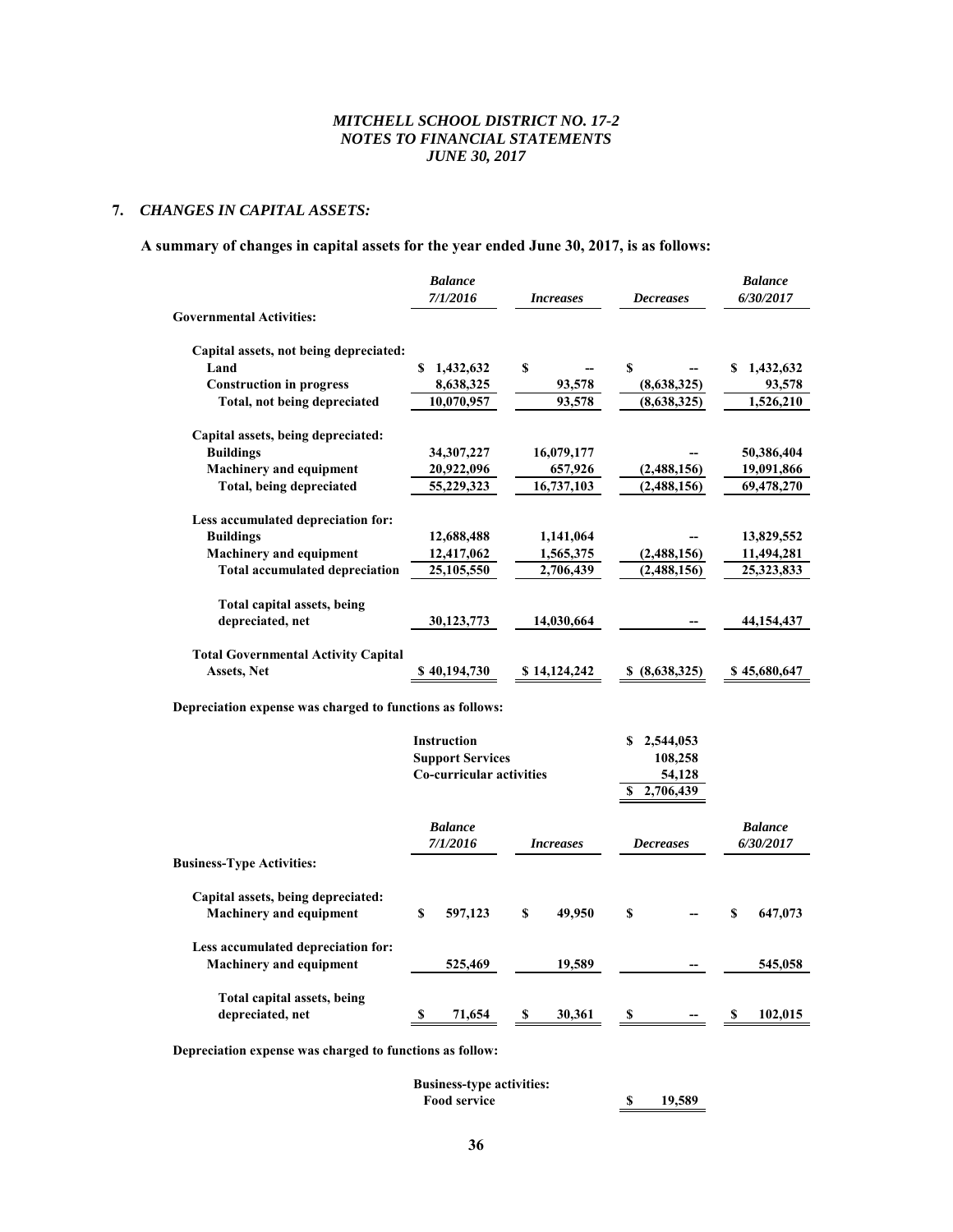#### **8.** *LONG-TERM LIABILITIES:*

#### **A summary of changes in long-term liabilities for the year ended June 30, 2017, is as follows:**

|                                               | <b>Beginning</b><br><b>Balance</b> | <b>Additions</b> | <b>Deletions</b>  | Ending<br><b>Balance</b> | Due Within<br><b>One Year</b> |
|-----------------------------------------------|------------------------------------|------------------|-------------------|--------------------------|-------------------------------|
| <b>Governmental Activities:</b>               |                                    |                  |                   |                          |                               |
| <b>Bonds Payable:</b>                         |                                    |                  |                   |                          |                               |
| <b>Qualified Zone Academy Bonds</b>           | 1,565,000<br>S                     | S                | \$<br>(85,000)    | 1,480,000<br>S.          | \$<br>106,500                 |
| <b>Capital Outlay Certificates</b>            | 21,795,000                         | 4,240,000        | (5,190,000)       | 20,845,000               | 1,055,000                     |
| <b>Financing (Capital Acquisition) Leases</b> | 280,773                            |                  | (118, 215)        | 162,558                  | 121,056                       |
|                                               | 23,640,773                         | 4,240,000        | (5,393,215)       | 22,487,558               | 1,282,556                     |
| <b>Early Retirement Payable -</b>             |                                    |                  |                   |                          |                               |
| <b>Governmental Funds</b>                     | 306,463                            | 10,144           | (141, 427)        | 175,180                  | 86,400                        |
| <b>Accrued Compensated Absences -</b>         |                                    |                  |                   |                          |                               |
| <b>Governmental Funds</b>                     | 556,188                            | 435,270          | (475, 777)        | 515,681                  | 206,300                       |
| <b>ASBSD Health Benefits Fund Deficit -</b>   |                                    |                  |                   |                          |                               |
| <b>Governmental Funds</b>                     | 1,375,360                          |                  |                   | 1,375,360                | 343,000                       |
| Note Payable -                                |                                    |                  |                   |                          |                               |
| <b>Governmental Funds</b>                     | 225,000                            |                  |                   | 225,000                  |                               |
| <b>Net Pension Liability</b>                  |                                    | 2,758,402        | --                | 2,758,402                |                               |
| <b>Unamortized Premiums</b>                   | 113,389                            | 61,484           | (4,291)           | 170,582                  | 10,894                        |
| <b>Unamortized Discounts</b>                  | (19, 024)                          |                  | 16,097            | (2,927)                  | (1, 463)                      |
| <b>Total Governmental Activities</b>          | \$26,198,149                       | 7,505,300<br>\$  | (5,998,613)<br>\$ | \$27,704,836             | 1,927,687<br>\$               |

**Compensated absences for governmental activities typically have been liquidated from the General Fund and Post-High Fund. Early retirement benefits for governmental activities typically have been liquidated from the Pension Fund and Post-High Fund.** 

**On March 1, 2017, the District issued \$4,240,000 in Limited Tax General Obligation Refunding Certificates with an average interest rate of 2.305% to advance refund \$4,165,000 of outstanding 2009B Series bonds with an average rate of 5.9075%. The net proceeds of \$4,233,563 (after payment of \$67,921 in issuance costs and including a bond premium of \$61,484) were used to purchase U.S. government securities. Those securities were deposited in an irrevocable trust with an escrow agent to provide for all future debt service payments on the refunded portion of the 2009B Series bonds. As a result, the refunded portion of the 2009B Series bonds are considered to be defeased and the liability for those bonds has been removed from the District's long-term debt total.** 

**The District advance refunded the 2009B Series bonds to reduce its total debt service payments over the life of the bonds by \$594,801 and to obtain an economic gain (difference between the present values of the debt service payments on the old and new debt) of \$186,521.**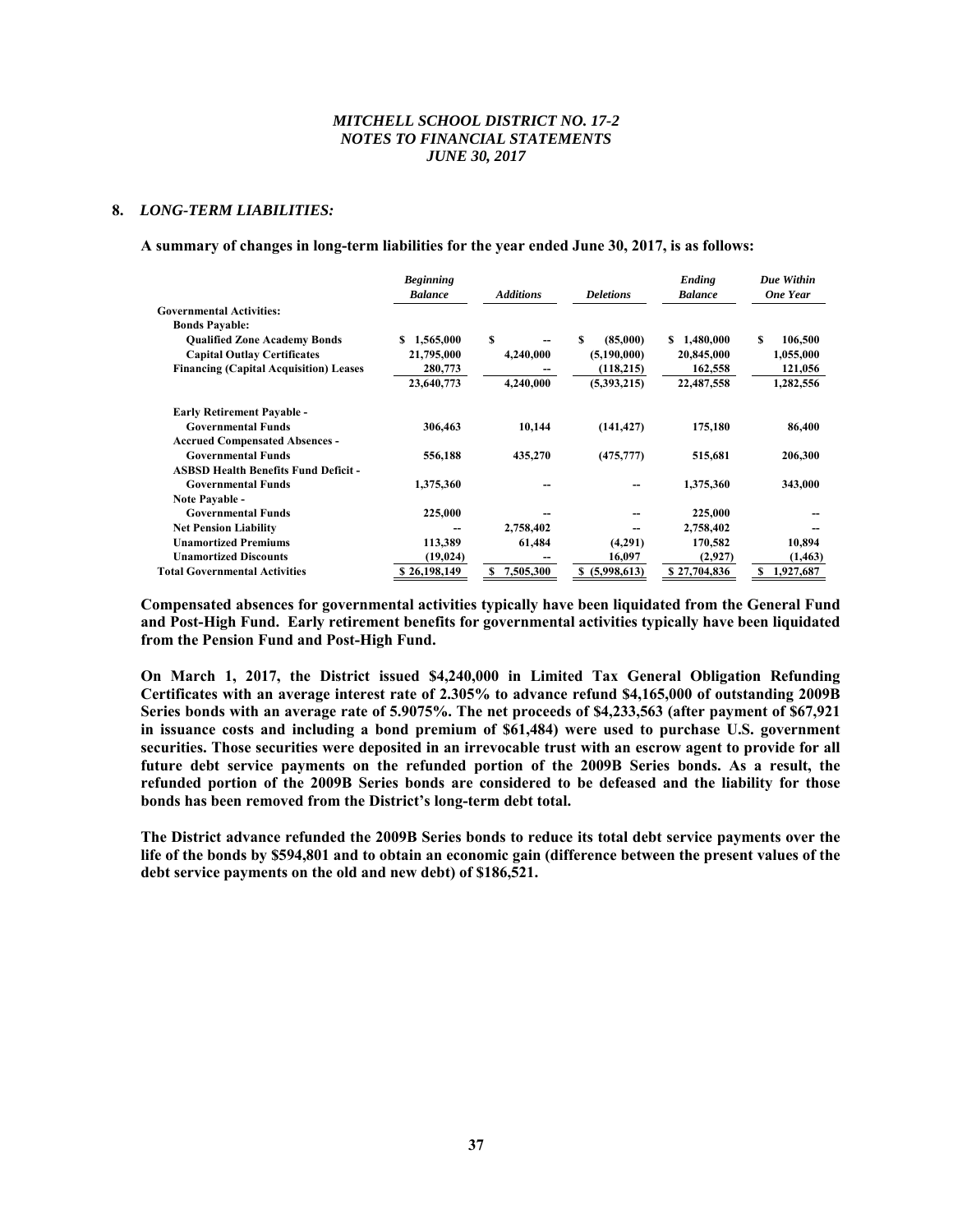# **8.** *LONG-TERM LIABILITIES: (continued)*

# **Liabilities payable at June 30, 2017, are comprised of the following:**

# **Capital Outlay Certificates**

# *TERMS*

| Mitchell School District No. 17<br><b>Limited</b><br>Tax<br>General<br>2<br>Capital<br>Obligation<br>Outlay<br>Certificates, Series 2009B -<br>Secured by pledge of capital<br>outlay tax levy | Fixed interest rates ranging from 4%-6.125% that<br>vary depending on the term of maturity; due in semi-<br>annual installments on June 15 and December 15.<br>Final payment due June 15, 2029. Payable from<br>Capital Outlay Fund. In 2017, Series 2009B bonds of<br>\$4,165,000 were refunded by Series 2017 bonds of<br>\$4,240,000 to change the final payment of \$170,000 | \$ | 665,000      |
|------------------------------------------------------------------------------------------------------------------------------------------------------------------------------------------------|----------------------------------------------------------------------------------------------------------------------------------------------------------------------------------------------------------------------------------------------------------------------------------------------------------------------------------------------------------------------------------|----|--------------|
| <b>Mitchell School District No. 17-</b><br><b>Limited</b><br>Tax<br>General<br>2<br>Obligation<br>Refunding<br>Certificates - Secured by<br>pledge of capital outlay tax<br>levy               | Fixed interest rates ranging from 1.4%-3.0% that<br>vary depending on the term of maturity; due in semi-<br>annual installments of February 1 and August 1,<br>beginning fiscal year 2020. Final payment due August<br>1, 2029. Payable from Capital Outlay Fund.                                                                                                                | S. | 4,240,000    |
| <b>Mitchell School District No. 17</b><br>2 Capital Outlay Certificates<br><b>Series</b><br>$(OSCB)$ ,<br>2010<br>$\overline{\phantom{0}}$<br>Secured by pledge of capital<br>outlay tax levy  | 1.95%; due in semi-annual installments on June 16<br>and December 16. Final payment due December 16,<br>2024. Payable from Capital Outlay Fund.                                                                                                                                                                                                                                  | S. | 1,340,000    |
| <b>Mitchell School District No. 17-</b><br>2 Capital Outlay Certificates,<br>Series 2010A - Secured by<br>pledge of capital outlay tax<br>levy                                                 | 5.50%; Certificate matures and final principal<br>payment due December 1, 2029. Payable from Series<br>2010 Certificate Redemption Fund. Semi-annual<br>deposits of \$45,395 are required to be made to the<br>fund on June 1 and December 1, with final deposit to<br>be made on December 1, 2029.                                                                              | S. | 1,725,000    |
| <b>Mitchell School District No. 17</b><br>2 Capital Outlay Certificates,<br>Series 2015 - Secured by<br>pledge of capital outlay tax<br>levy                                                   | 3.90%; due in semi-annual installments on June 15<br>and December 15. Final payment due June 15, 2035.<br>Payable from Capital Outlay Fund.                                                                                                                                                                                                                                      |    | \$12,875,000 |
|                                                                                                                                                                                                |                                                                                                                                                                                                                                                                                                                                                                                  |    |              |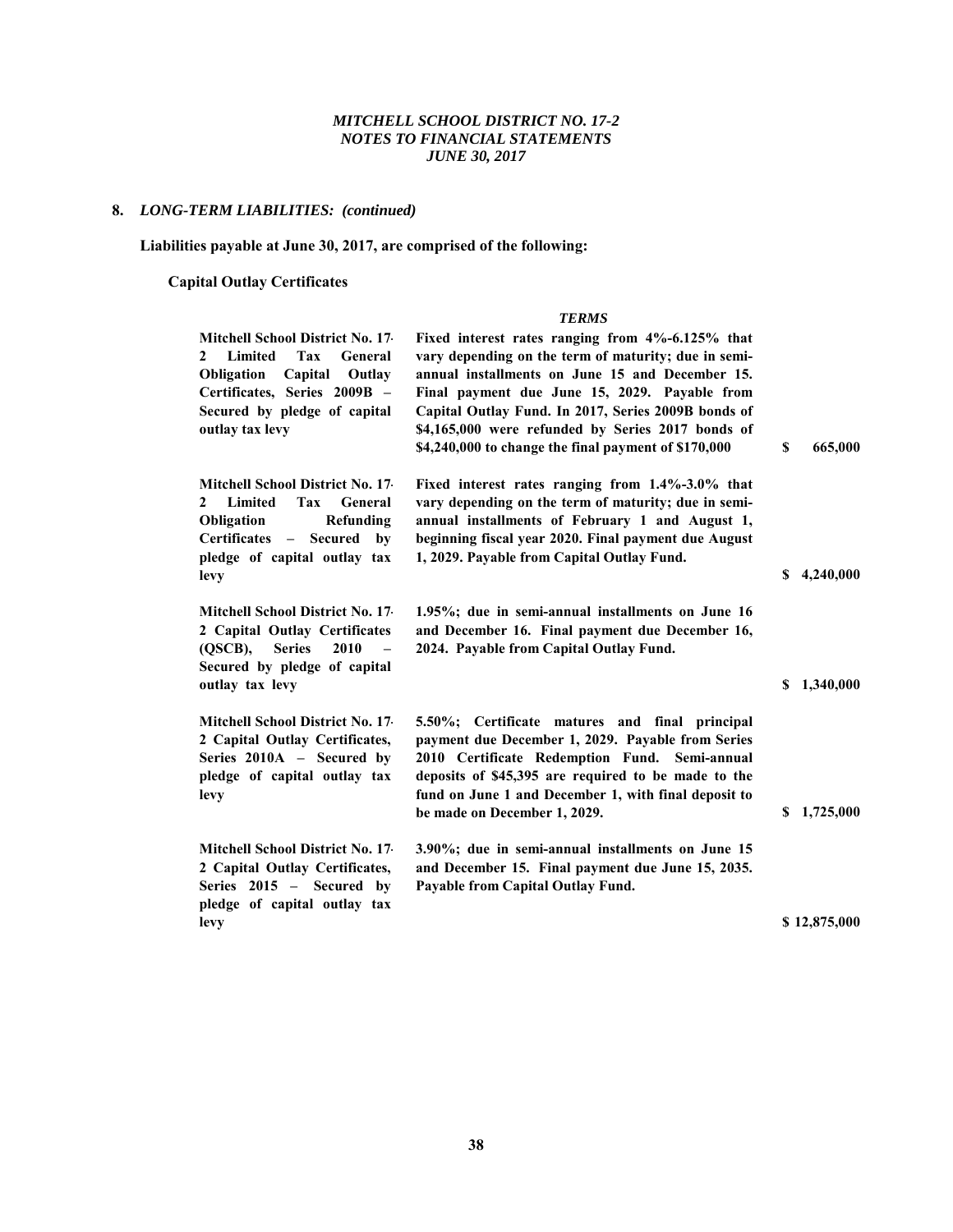#### **8.** *LONG-TERM LIABILITIES: (continued)*

 **Liabilities payable at June 30, 2017, are comprised of the following: (continued)** 

 **Qualified Zone Academy Bonds** 

**Hewlett-Packard Financial** 

**Services Company**

#### *TERMS* **Mitchell School District No. 17- 2 Qualified Zone Academy Bonds, Series 2005 0%; bond matures and final principal payment due June 29, 2021. Payable from Series 2005 Certificate Redemption Fund. Annual deposits of \$9,673 are required to be made to the fund on June 29, with final deposit to be made on June 29, 2021. \$ 175,000 Mitchell School District No. 17- 2 Qualified Zone Academy Bonds, Series 2008 1.5%; due in annual installments of \$25,000. Interest due semi annually. Final payment due August 14, 2018. Payable from Capital Outlay Fund. \$ 50,000 Mitchell School District No. 17- 2 Qualified Zone Academy Bonds, Series 2011 5.45%; due in annual installments of \$60,000. Interest due semi annually. Final payment due March 1, 2026. Payable from Capital Outlay Fund. \$ 540,000 Mitchell School District No. 17- 2 Qualified Zone Academy Bonds, Series 2012 4.25%; bond matures and final principal payment due December 31, 2031. Annual deposits of \$25,000. Final deposit due December 15, 2031. Payable from Capital Outlay Fund. \$ 500,000 Mitchell School District No. 17- 2 Qualified Zone Academy Bonds, Series 2015 0%; bond matures and final principal payment due December 10, 2026. Payable from Capital Outlay Fund. Annual deposits of \$21,500 are required to be made to the fund on December 10, with final deposit to be made on December 10, 2026. \$ 215,000 Other long-term liabilities were:**  *TERMS* **SD Development Corporation – Secured by equipment 5.50%; no payment due as long as School District retains ownership of wind turbine for ten years. If**

**turbine is sold or transferred payment is due**

**2.40%; due in annual installments on September 29. Final payment due September 30, 2018. Payable from**

**immediately. Payable from Post High Fund. \$ 225,000**

**Capital Outlay Fund. \$ 162,558**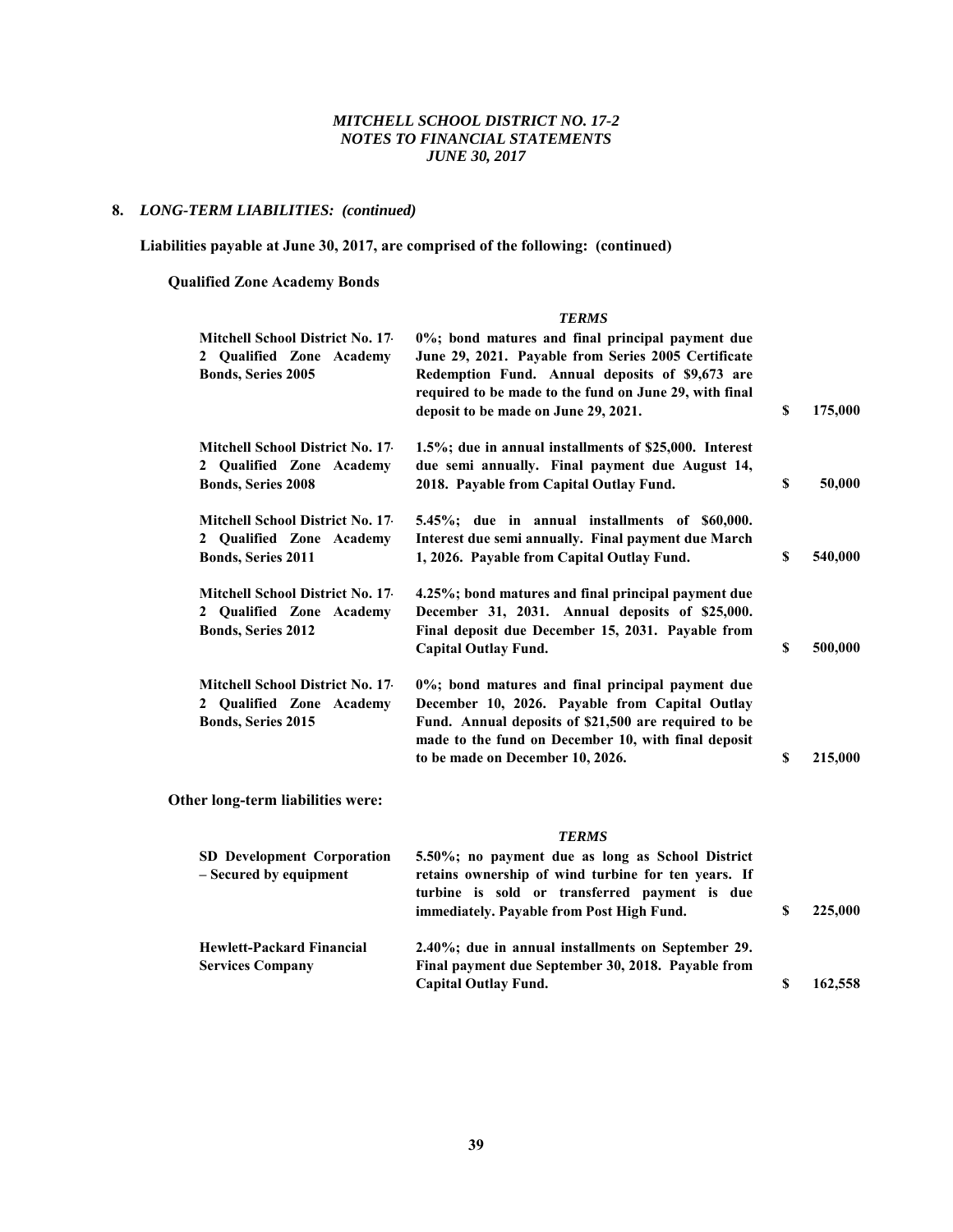#### **8.** *LONG-TERM LIABILITIES: (continued)*

**The annual debt service requirements to maturity for all debt outstanding except for compensated absences and note payable as of June 30, 2017, are as follows:** 

| <b>Year Ending</b> | <b>Oualified Zone Academy</b> |                 |                             |                 | <b>ASBSD Health Benefits</b>         |                 |                          |                 |                          |   | <b>Early Retirement</b> |              |             |
|--------------------|-------------------------------|-----------------|-----------------------------|-----------------|--------------------------------------|-----------------|--------------------------|-----------------|--------------------------|---|-------------------------|--------------|-------------|
| <b>June 30,</b>    | <b>Bonds</b>                  |                 | Capital Outlay Certificates |                 | <b>Fund Deficit</b><br>Capital Lease |                 |                          | <b>Benefits</b> |                          |   | <b>Totals</b>           |              |             |
|                    | Principal                     | <b>Interest</b> | Principal                   | <b>Interest</b> | Principal                            | <b>Interest</b> |                          | Principal       | Interest                 |   | Principal               | Principal    | Interest    |
| 2018               | \$106,500                     | 29,993          | \$1.055,000                 | 900,739         | 343.840                              |                 | --                       | \$121,056       | 3.907                    | æ | 112,547                 | \$1,738,943  | \$934,639   |
| 2019               | 106,500                       | 26,348          | 1,080,000                   | 877,949         | 343,840                              |                 | $\overline{\phantom{a}}$ | 41,502          | 997                      |   | 44,398                  | 1,616,240    | 905,294     |
| 2020               | 256,500                       | 22,890          | 905,000                     | 603,148         | 343,840                              |                 | $- -$                    | --              | $\overline{\phantom{m}}$ |   | 27,107                  | 1,532,447    | 626,038     |
| 2021               | 81,500                        | 19.620          | 1,170,000                   | 584,620         | 343,840                              |                 | $- -$                    | --              | $- -$                    |   | 9,895                   | 1,605,235    | 604,240     |
| 2022               | 81,500                        | 16.350          | 1,195,000                   | 557,245         |                                      |                 | --                       | --              |                          |   | 9,895                   | 1.286.395    | 573,595     |
| 2023-2027          | 347,500                       | 32,699          | 5,930,000                   | 2,350,059       |                                      |                 |                          |                 |                          |   | 2,083                   | 6.279.583    | 2,382,758   |
| 2028-2032          | 500,000                       | --              | 6,805,000                   | 1,250,743       |                                      |                 |                          |                 |                          |   | --                      | 7,305,000    | 1,250,743   |
| 2033-2037          |                               |                 | 2,705,000                   | 212,206         |                                      |                 |                          |                 |                          |   |                         | 2,705,000    | 212,206     |
| <b>TOTALS</b>      | \$1,480,000                   | 147,900         | \$20,845,000                | \$7,336,709     | \$1,375,360                          |                 |                          | \$162,558       | 4,904                    |   | 205,925                 | \$24,068,843 | \$7,489,513 |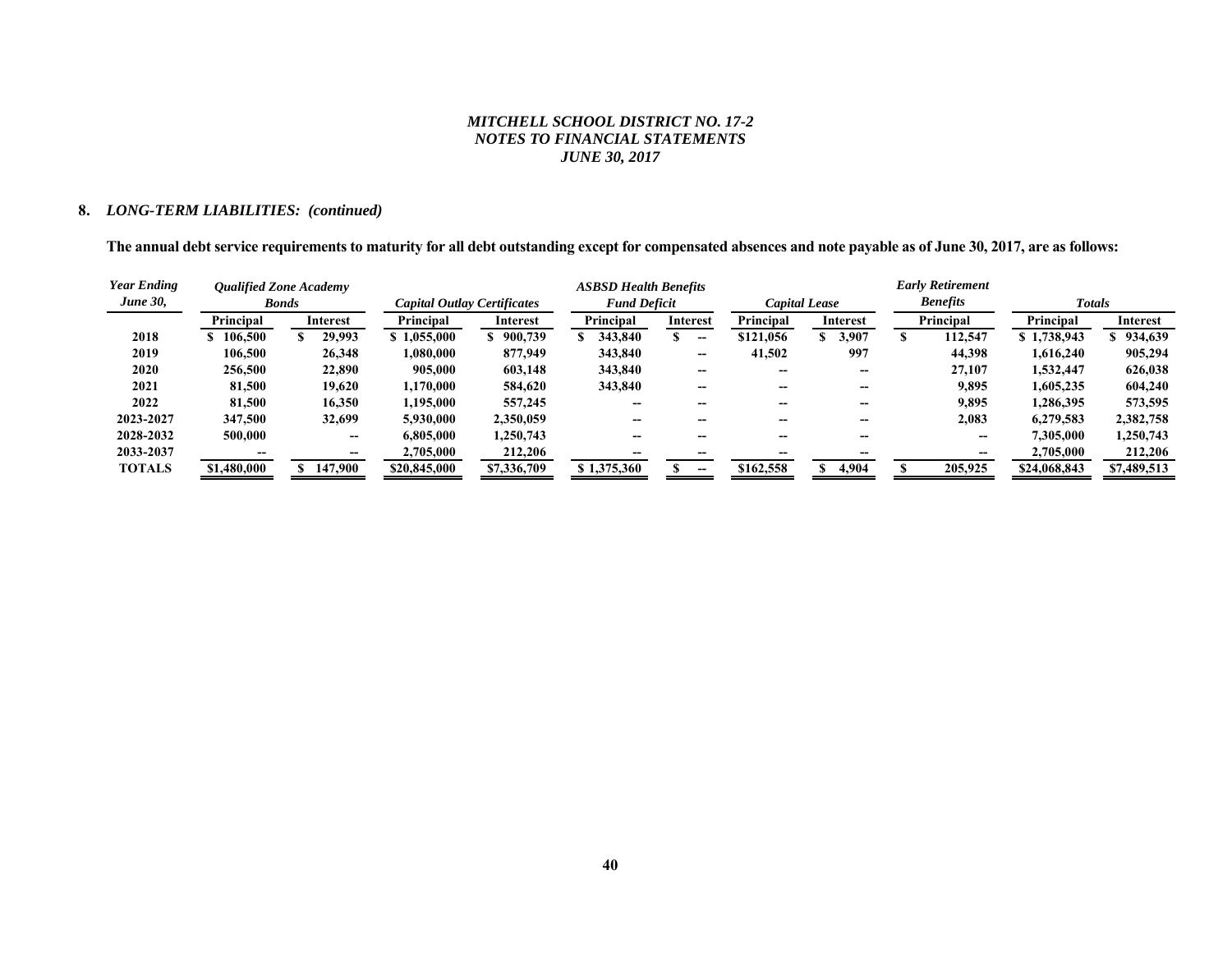#### **9.** *OPERATING LEASES:*

 **The School District entered into a lease agreement with Dakota Wesleyan University, Mitchell, South Dakota, to lease one of its elementary schools. The lease term is for a period of twenty years extending to February 2, 2018. The lease was amended to extend the lease term to February 1, 2038. Lease payments are being made from the Capital Outlay Fund. Lease expense for the year ended June 30, 2017, was approximately \$400,980. Estimated minimum payments on the elementary school lease for the years ending June 30 are as follows:** 

| \$266,429   |
|-------------|
| 29,737<br>S |
| \$ 30,480   |
| \$31,242    |
| \$32,024    |
| \$172,535   |
| \$195,207   |
| \$220,858   |
| \$46,379    |

#### **10.** *INTERFUND TRANSERS:*

 **Interfund transfers for the year ended June 30, 2017, were as follows:** 

| <b>Transfers from:</b>                  |                               | <b>Transfers to:</b>     | <b>Purpose:</b>                               |                                                       |  |
|-----------------------------------------|-------------------------------|--------------------------|-----------------------------------------------|-------------------------------------------------------|--|
|                                         | Capital<br><b>Outlay Fund</b> | Post-High<br><b>Fund</b> | <b>Debt</b><br><b>Service</b><br><b>Funds</b> |                                                       |  |
| <b>Other Enterprise</b><br><b>Funds</b> | S<br>$\qquad \qquad$          | 165,449<br>S             | S<br>--                                       | Subsidize operations/ deposits<br>for debt retirement |  |
| <b>Capital Outlay Fund</b>              | S<br>--                       | S                        | 25,000<br>S                                   | Deposits for debt<br>retirement/Capital funding       |  |
| <b>Capital Projects Fund</b>            | \$<br>396,657                 | S<br>$-$                 | \$<br>--                                      | To close fund at project<br>completion                |  |
| Post-High Fund                          | S<br>$\overline{\phantom{a}}$ | S<br>--                  | 135,938                                       | Deposits for debt<br>retirement/Capital funding       |  |

#### **11.** *RESTRICTED NET POSITION:*

 **Restricted net position restricted for the year ended June 30, 2017 was as follows:** 

| <b>Purpose</b>                        | <b>Restricted By</b>      |   | Amount     |  |  |  |
|---------------------------------------|---------------------------|---|------------|--|--|--|
| <b>Special Education</b>              | Law                       | S | 110,776    |  |  |  |
| <b>Capital Outlay</b>                 | Law                       |   | 859,963    |  |  |  |
| <b>Special Termination Benefits</b>   | Law                       |   | 1,526,581  |  |  |  |
| <b>Post-Secondary Education</b>       | Law                       |   | 4,464,321  |  |  |  |
| <b>Construction of Capital Assets</b> | <b>Bond Agreement</b>     |   | 102,350    |  |  |  |
| <b>Student Financial Aid</b>          | <b>Federal Regulation</b> |   | 444,548    |  |  |  |
| <b>Debt Service</b>                   | <b>Bond Agreement</b>     |   | 830,555    |  |  |  |
| <b>SDRS Pension Purposes</b>          | Law                       |   | 3,938,868  |  |  |  |
| <b>Total Restricted Net Position</b>  |                           | S | 12,277,962 |  |  |  |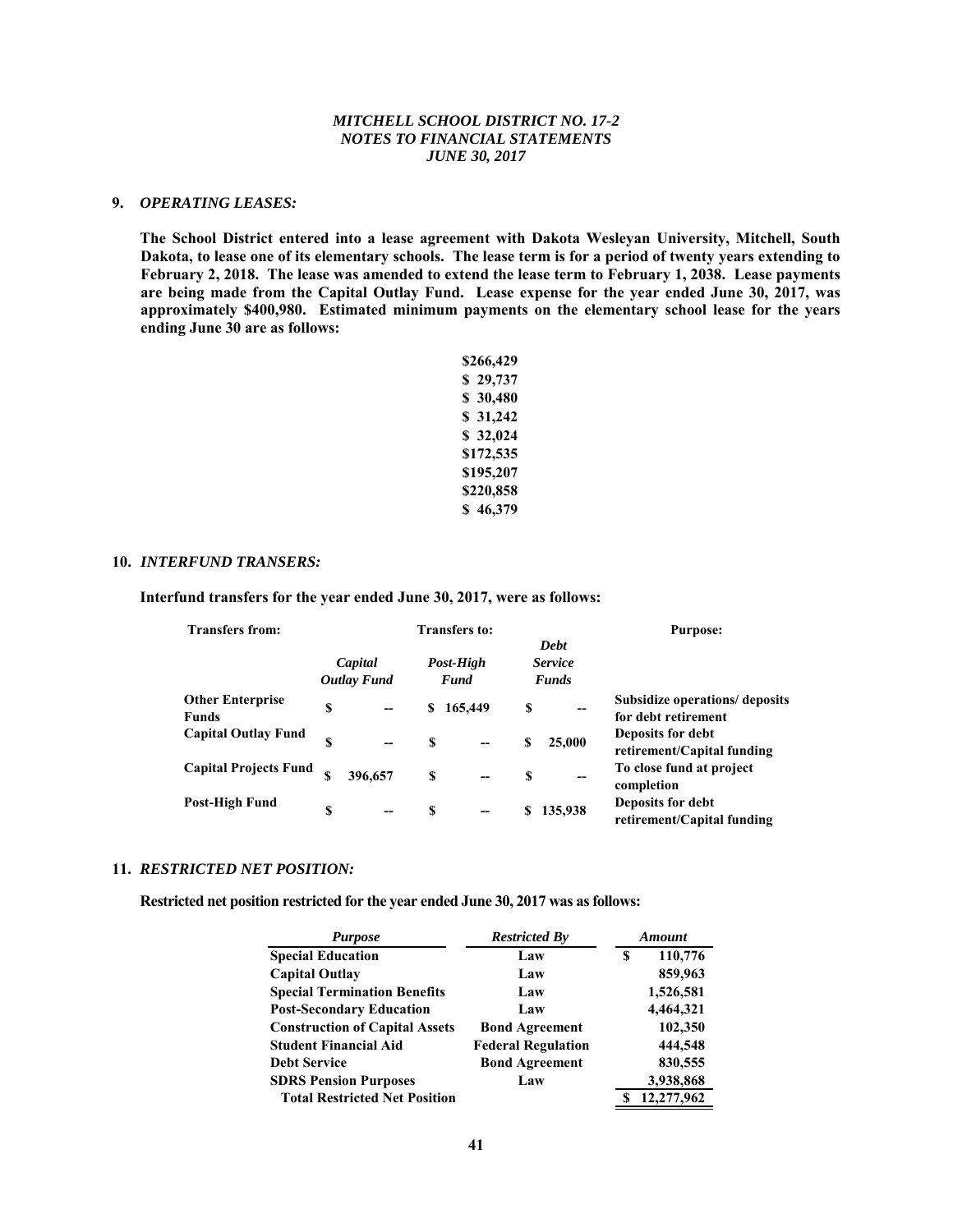#### **12.** *PENSION PLAN:*

#### **a. Plan Information:**

**All employees working more than 20 hours per week during the school year participate in the South Dakota Retirement System (SDRS), a cost-sharing, multiple-employer, defined-benefit pension plan administered by SDRS to provide retirement benefits for employees of the State of South Dakota and its political subdivisions. The SDRS provides retirement, disability, and survivors' benefits. The right to receive retirement benefits vests after three years of credited service. Authority for establishing, administering, and amending plan provisions is found in SDCL 3-12. The SDRS issues a publicly available financial report that includes financial statements and required supplementary information. That report may be obtained at http://www.sdrs.sd.gov/publications/ or by writing to the SDRS, PO Box 1098, Pierre, SD 57501-1098, or by calling 605-773-3731.** 

#### **b. Benefits Provided:**

**SDRS has three different classes of employees, Class A, Class B public safety, and Class B judicial. Class A retirement benefits are determined as 1.7 percent prior to 2008 and 1.55 percent thereafter of the employee's final 3-year average compensation times the employee's years of service. Employees with 3 years of service are eligible to retire at age 55. Class B public safety benefits are determined as 2.4 percent for service prior to 2008 and 2.0 percent thereafter of employee final average compensation. Class B judicial benefits are determined as 3.733 percent for service prior to 2008 and 3.333 percent thereafter of employee final average compensation. All Class B employees with 3 years of service are eligible to retire at age 45. Employees are eligible for service-related disability benefits regardless of length of service. Three years of service is required for non-service-related disability eligibility. Disability benefits are determined in the same manner as retirement benefits but are payable immediately without an actuarial reduction. Death benefits are a percent of the employee's final average salary.** 

The annual increase in the amount of the SDRS benefits payable on each July 1<sup>st</sup> is indexed to the **consumer price index (CPI) based on SDRS funded status:** 

- **If the SDRS market value ratio is 100% or more 3.1% COLA** 
	- **If the SDRS market value funded ratio is 80.0% to 99.9%, index with the CPI:** 
		- o **90.0% to 99.9% funded 2.1% minimum and 2.8% minimum COLA**
		- o **80.0% to 90.0% funded 2.1% minimum and 2.4% maximum COLA**
- **If the SDRS market value funded ratio is less than 80% 2.1% COLA**

**All benefits except those depending on the Member's Accumulated Contributions are annually increased by the Cost of Living Adjustment.** 

#### **c. Contributions:**

**Per SDCL 3-12, contribution requirements of the active employees and the participating employers are established and may be amended by the SDRS Board. Covered employees are required by state statute to contribute the following percentages of their salary to the plan:** 

- **Class A Members 6% of salary**
- **Class B Judicial Members 9% of salary**
- **Class B Public Safety Members 8% of salary**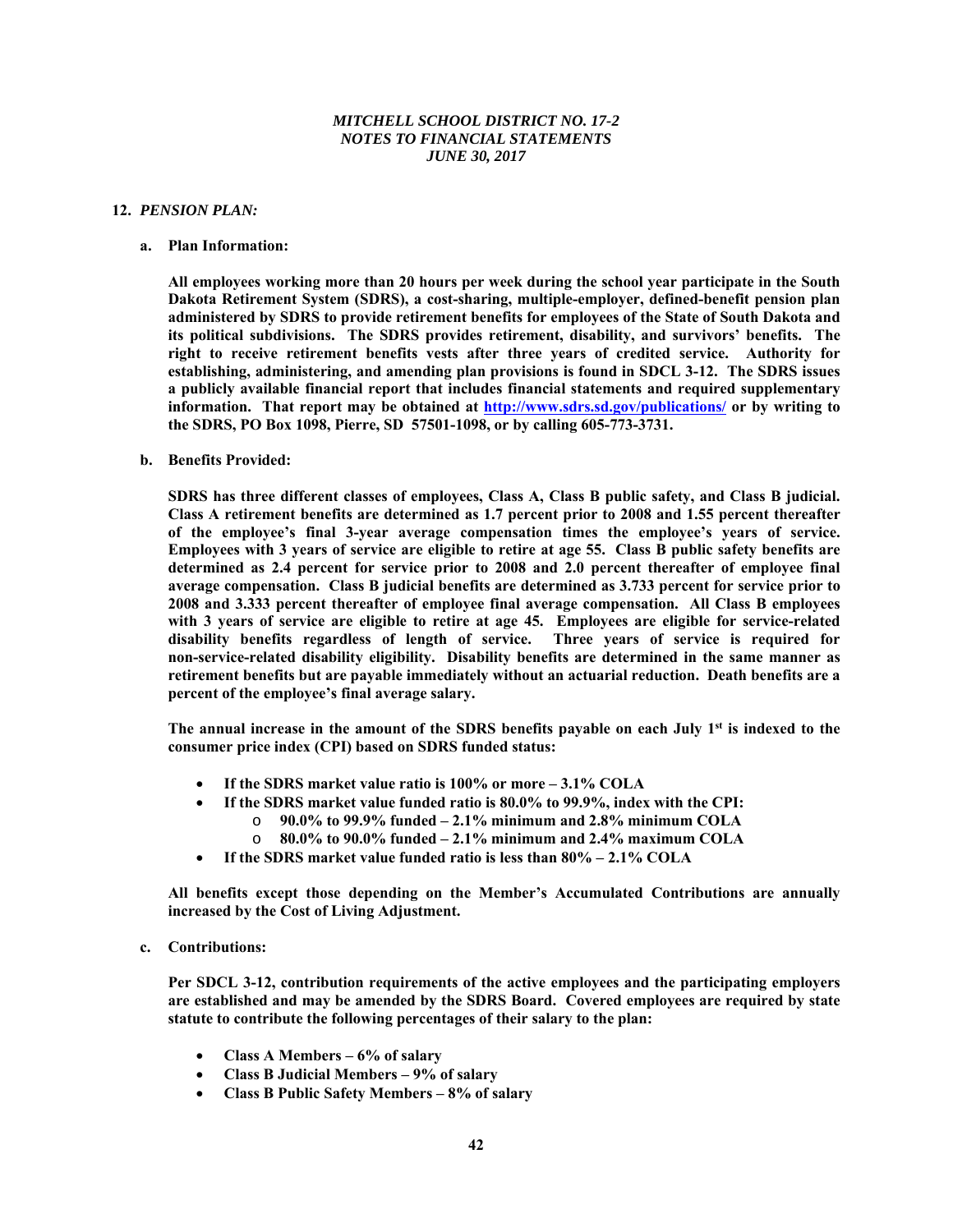#### **12.** *PENSION PLAN: (continued)*

#### **c. Contributions: (continued)**

**State statute also requires the employer to contribute an amount equal to the employee's contribution. State statute also requires the employer to make an additional contribution in the amount of 6.2 percent for any compensation exceeding the maximum taxable amount for social security for general employees only. Mitchell School District's share of contributions to the SDRS for the fiscal years ended June 30, 2017, 2016, and 2015 were \$1,016,582, \$931,118 and \$852,225, respectively, equal to the required contributions for each year.** 

**d. Pension Liabilities (Assets), Pension Expense (Revenue), and Deferred Outflows of Resources and Deferred Inflows of Resources to Pensions:** 

**At June 30, 2016, SDRS is 96.89% funded and accordingly has a net pension asset. The proportionate shares of the components of the net pension asset of South Dakota Retirement System for the School District as of June 30, 2017 are as follows:** 

| Proportionate share of net position restricted for pension benefits | S.  | 85,853,163 |
|---------------------------------------------------------------------|-----|------------|
| Less proportionate share of total pension liability                 |     | 88,611,565 |
| Proportionate share of net pension liability (asset)                | SS. | 2,758,402  |

**At June 30, 2017, the Mitchell School District reported a liability of \$2,758,402 for its proportionate share of the net pension liability (asset). The net pension liability (asset) was measured as of June 30, 2016 and the total pension liability (asset) used to calculate the net pension liability (asset) was based on a projection of the School District's share of contributions to the pension plan relative to the contributions of all participating entities. At June 30, 2016, the School District's proportion was .008166022%, which is an increase of 0.4234% from its proportion measured at June 30, 2015.** 

**For the year ended June 30, 2017, the School District recognized pension expense of \$899,978. At June 30, 2017, the School District reported deferred outflows of resources and deferred inflows of resources related to pensions from the following sources:** 

|                                                                                     |   | <b>Deferred</b><br>Outflows of<br><b>Resources</b> |    | <b>Deferred Inflows of</b><br><b>Resources</b> |
|-------------------------------------------------------------------------------------|---|----------------------------------------------------|----|------------------------------------------------|
| Difference between expected and actual experience                                   | S | 960,261                                            | S  |                                                |
| <b>Changes</b> in assumption                                                        | S | 1,652,152                                          | \$ |                                                |
| Net difference between projected and actual earnings on pension<br>plan investments | S | 6,475,193                                          | S  | 3,406,918                                      |
| District contributions subsequent to the measurement date                           | S | 1,016,582                                          | S  |                                                |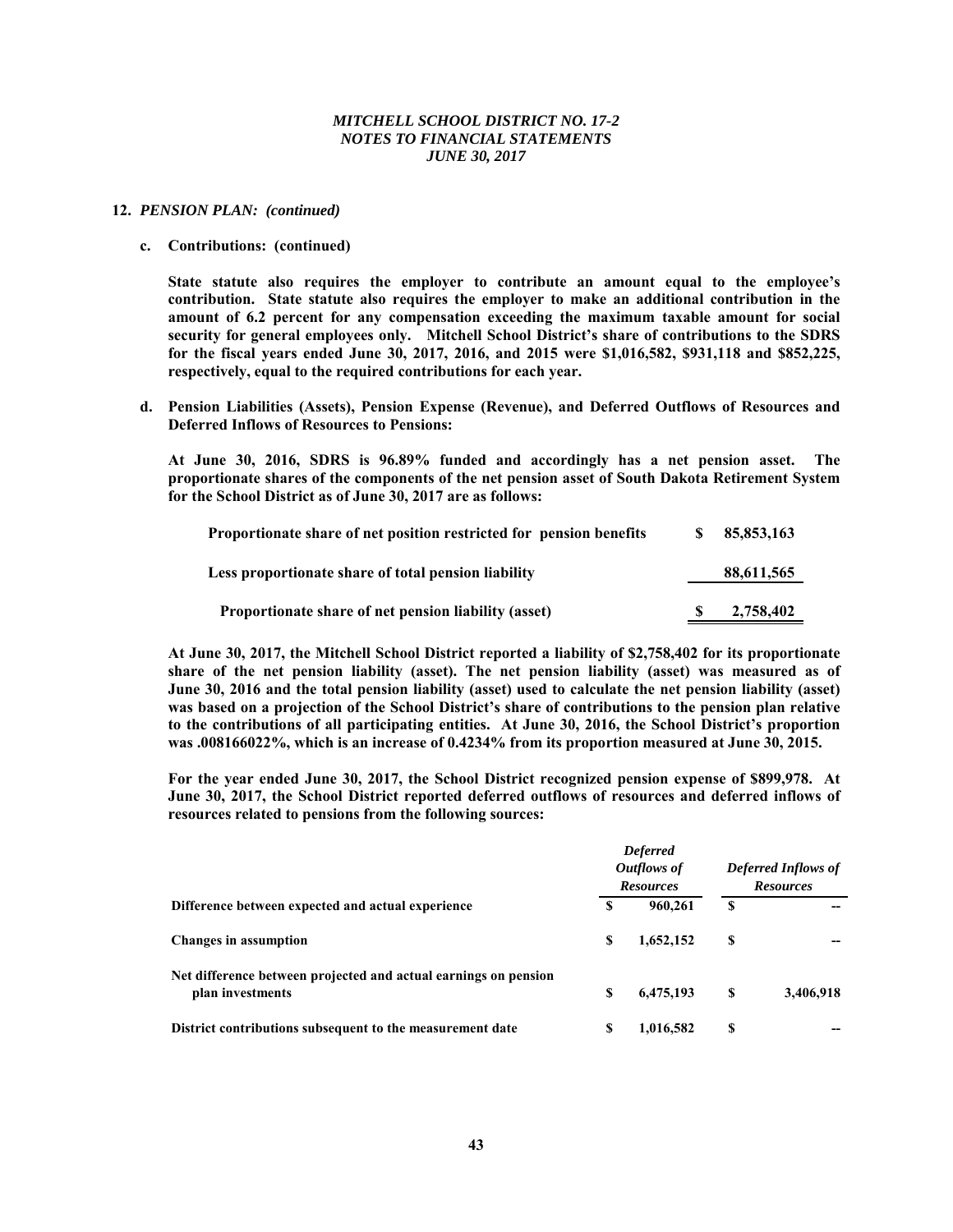#### **12.** *PENSION PLAN: (continued)*

**d. Pension Liabilities (Assets), Pension Expense (Revenue), and Deferred Outflows of Resources and Deferred Inflows of Resources to Pensions: (continued)** 

**\$1,016,582 reported as deferred outflow of resources related to pensions resulting from the School District contributions subsequent to the measurement date will be recognized as a reduction of the net pension liability in the year ending June 30, 2018. Other amounts reported as deferred outflows of resources and deferred inflows of resources related to pensions will be recognized in pension expense (revenue) as follows:** 

| <b>Year Ended June 30:</b> |                 |
|----------------------------|-----------------|
| 2017                       | \$<br>1,532,833 |
| 2018                       | 927,210         |
| 2019                       | 1,942,833       |
| 2020                       | 1,277,812       |
| <b>TOTAL</b>               | 5,680,688       |

**e. Actuarial Assumptions:** 

**The total pension liability (asset) in the June 30, 2016 actuarial valuation was determined using the following actuarial assumptions, applied to all periods included in the measurement:** 

| Inflation                 | 3.25 percent                                                    |
|---------------------------|-----------------------------------------------------------------|
| <b>Salary increases</b>   | 5.83 percent at entry to 3.87 percent after 30 years of service |
| Investment rate of return | 7.25 percent through 2017 and 7.50 percent thereafter, net of   |
|                           | pension plan investment expense                                 |

**Mortality rates were based on the RP-2000 Employee Mortality Table for males and females, as appropriate.** 

**The actuarial assumptions used in the June 30, 2016 valuation were based on the results of an actuarial experience study for the period July 1, 2005 through June 30, 2011. The mortality assumptions were revised based on an extension of the experience study including mortality experience through June 30, 2013.**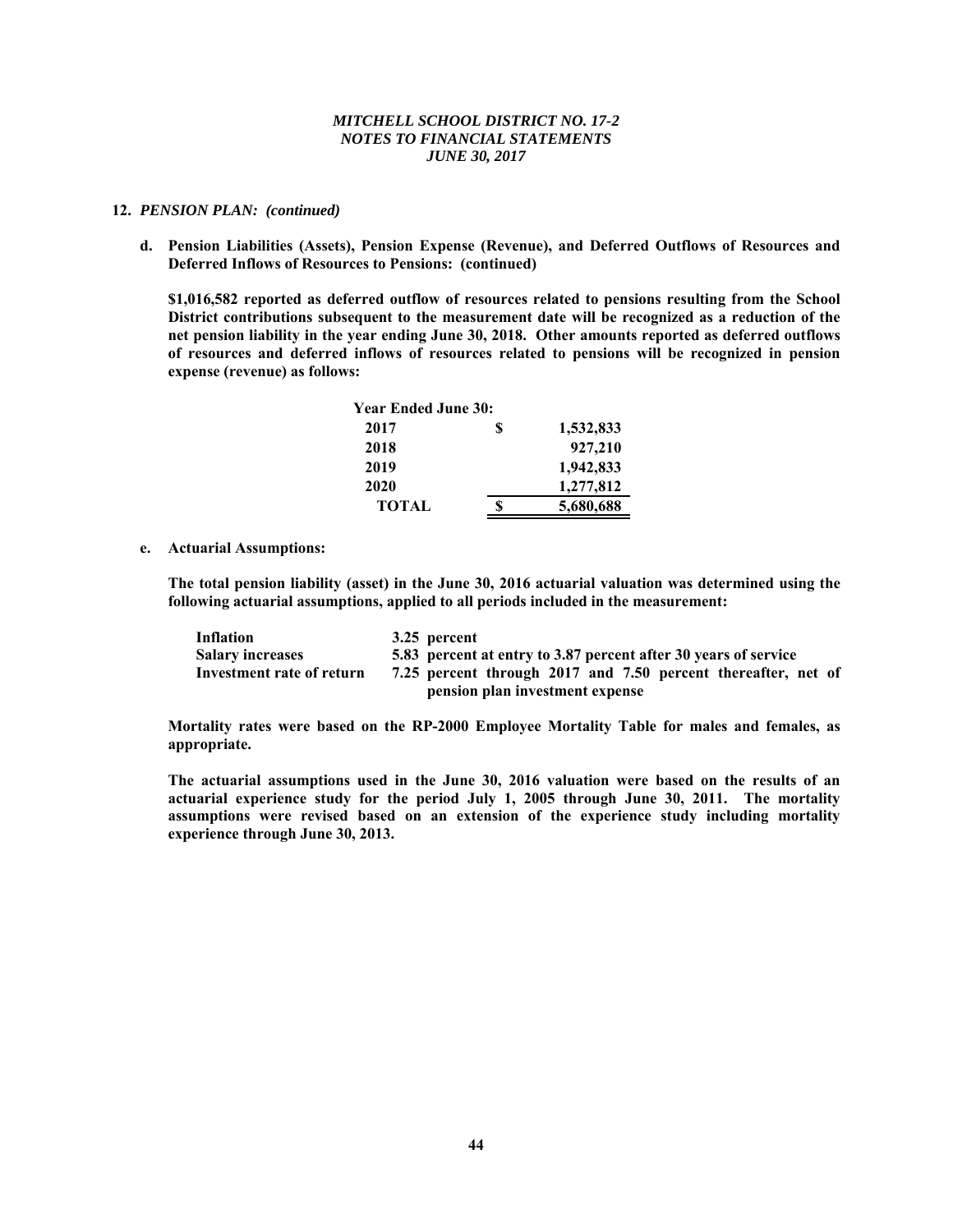#### **12.** *PENSION PLAN: (continued)*

#### **e. Actuarial Assumptions: (continued)**

**Investment portfolio management is the statutory responsibility of the South Dakota Investment Council (SDIC), which may utilize the services of external money managers for management of a portion of the portfolio. SDIC is governed by the Prudent Man Rule (i.e., the council should use the same degree of care as a prudent man). Current SDIC investment policies dictate limits on the percentage of assets invested in various types of vehicles (equities, fixed income securities, real estate, cash, private equity, etc.). The long-term expected rate of return on pension plan investments was determined using a method in which best-estimate ranges of expected future real rates of return (expected returns, net of pension plan investment expense, and inflation) are developed for each major asset class. These ranges are combined to produce the long-term expected rate of return by weighing the expected future real rates of return by the target asset allocation percentage and by adding expected inflation. Best estimates of real rates of return for each major asset class included in the pension plan's target asset allocation as of June 30, 2015 (see the discussion of the pension plan's investment policy) are summarized in the following table using geometric means:** 

| <b>Asset Class</b>   | <b>Target Alloction</b> | Long-Term<br><b>Expected Real</b><br><b>Rate of Return</b> |
|----------------------|-------------------------|------------------------------------------------------------|
| <b>Global equity</b> | 58.0%                   | $4.8\%$                                                    |
| <b>Fixed income</b>  | $30.0\%$                | 1.8%                                                       |
| <b>Real estate</b>   | $10.0\%$                | $4.6\%$                                                    |
| Cash                 | $2.0\%$                 | $0.7\%$                                                    |
|                      | 100.0%                  |                                                            |

#### **f. Discount Rate:**

**The discount rate used to measure the total pension liability (asset) was 7.25 percent through 2017 and 7.50% thereafter. The projection of cash flows used to determine the discount rate assumed that employee contributions will be made at the current contribution rate and that matching employer contributions will be made at rates equal to the member rate. Based on these assumptions, the pension plan's fiduciary net position was projected to be available to make all future benefit payments of current plan members. Therefore, the long-term expected rate of return on pension plan investments was applied to all periods of projected benefit payments to determine the total pension liability (asset).**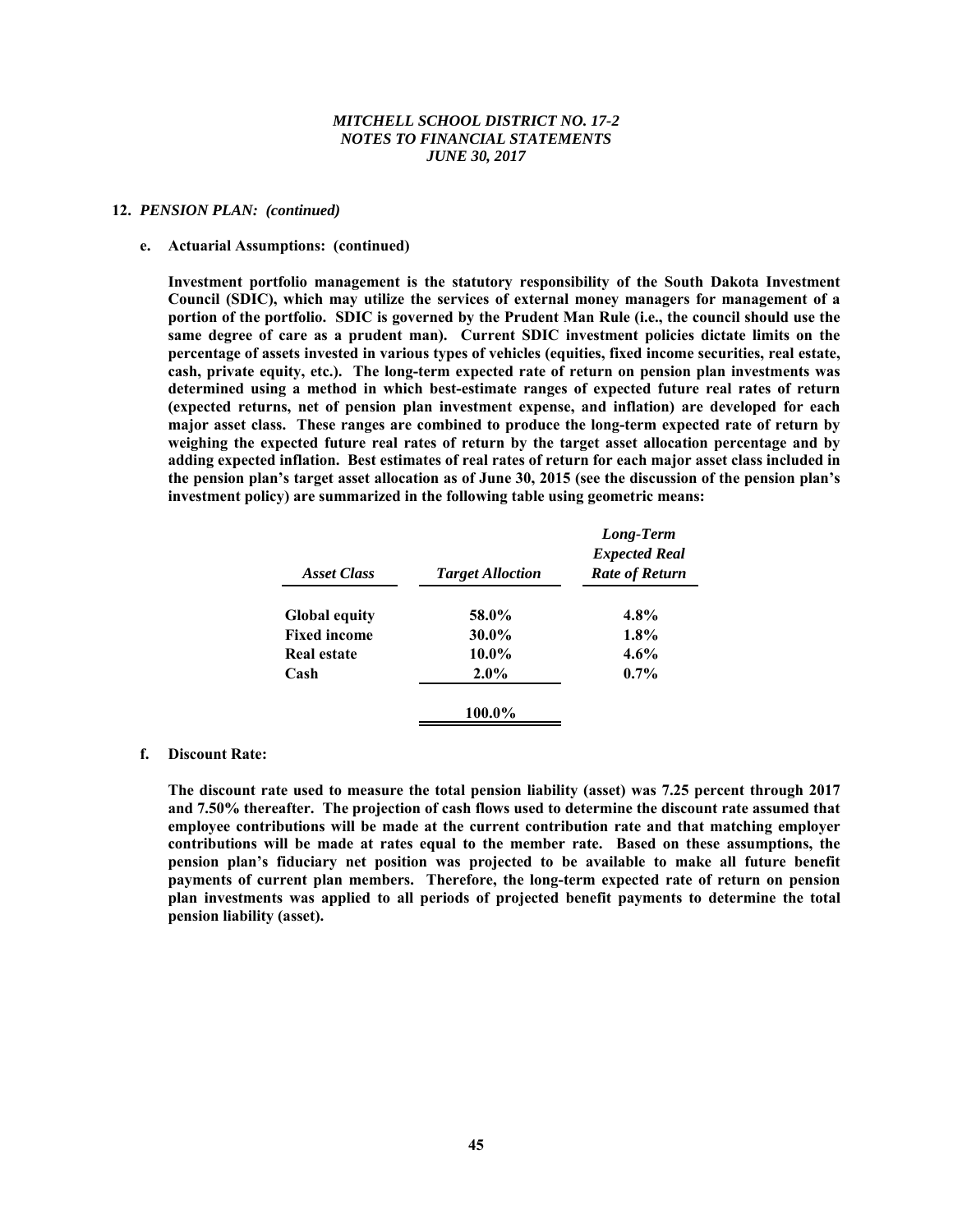#### **12.** *PENSION PLAN: (continued)*

## **g. Sensitivity of Liability (Asset) to Changes in the Discount Rate:**

**The following presents Mitchell School District's proportionate share of net pension liability (asset) calculated using the discount rate of 7.25 percent through 2017 and 7.50 percent thereafter, as well as what Mitchell School District's proportionate share of the net pension liability (asset) would be if it were calculated using a discount rate that is 1 percentage point lower (6.25/6.50%) or 1 percentage point higher (8.25/8.50%) than the current rate:** 

|                                                                                          |             | <b>Current Discount</b> |      |             |
|------------------------------------------------------------------------------------------|-------------|-------------------------|------|-------------|
|                                                                                          | 1% Decrease | Rate                    |      | 1% Increase |
| School District's proportionate share of the net pension liability (asset) \$ 15,435,981 |             | 2,758,402               | -SS- | (7,581,525) |

## **Pension Plan Fiduciary Net Position:**

**Detailed information about the plan's fiduciary net position is available in the separately issued SDRS financial report.** 

## **h. Classified Employee's Retirement Annuity Plan:**

 **All full-time classified employees who have completed at least one year of employment with the School District may elect to participate in the plan. An eligible employee electing to participate in the plan shall designate an amount determined by him/her to be deducted from his/her monthly salary by the School District, which amount, together with the amount hereinafter specified to be contributed by the School District, shall be used to pay the premiums on a tax-sheltered annuity (designated and owned by the employee). The School District makes a matching contribution on behalf of each participant in the plan up to a maximum contribution of 6% of the employee's salary.** 

# **13.** *EARLY RETIREMENT PLAN:*

**The School District has an agreement which provides for an early retirement cash benefit in an amount not to exceed the retiree's highest salary while employed by the School District to certificated teachers and administrative personnel hired before September 1, 2001, who retire after having met certain age and length-of-service requirements. To collect these benefits, notification must be given no later than March 15 of the year in which such retirement will occur. Currently, 16 retirees are receiving benefits under this provision. An additional 20 employees are expected to be eligible for early retirement benefits by March 15, 2018, not all of whom are expected to elect early retirement. The benefit is paid in monthly installments. The early retirement benefits are funded from the applicable fund on a pay-as-you-go basis and are recorded as a liability in the government-wide financial statements at the time an employee elects early retirement. Benefits paid for the year ended June 30, 2017, were \$141,353.**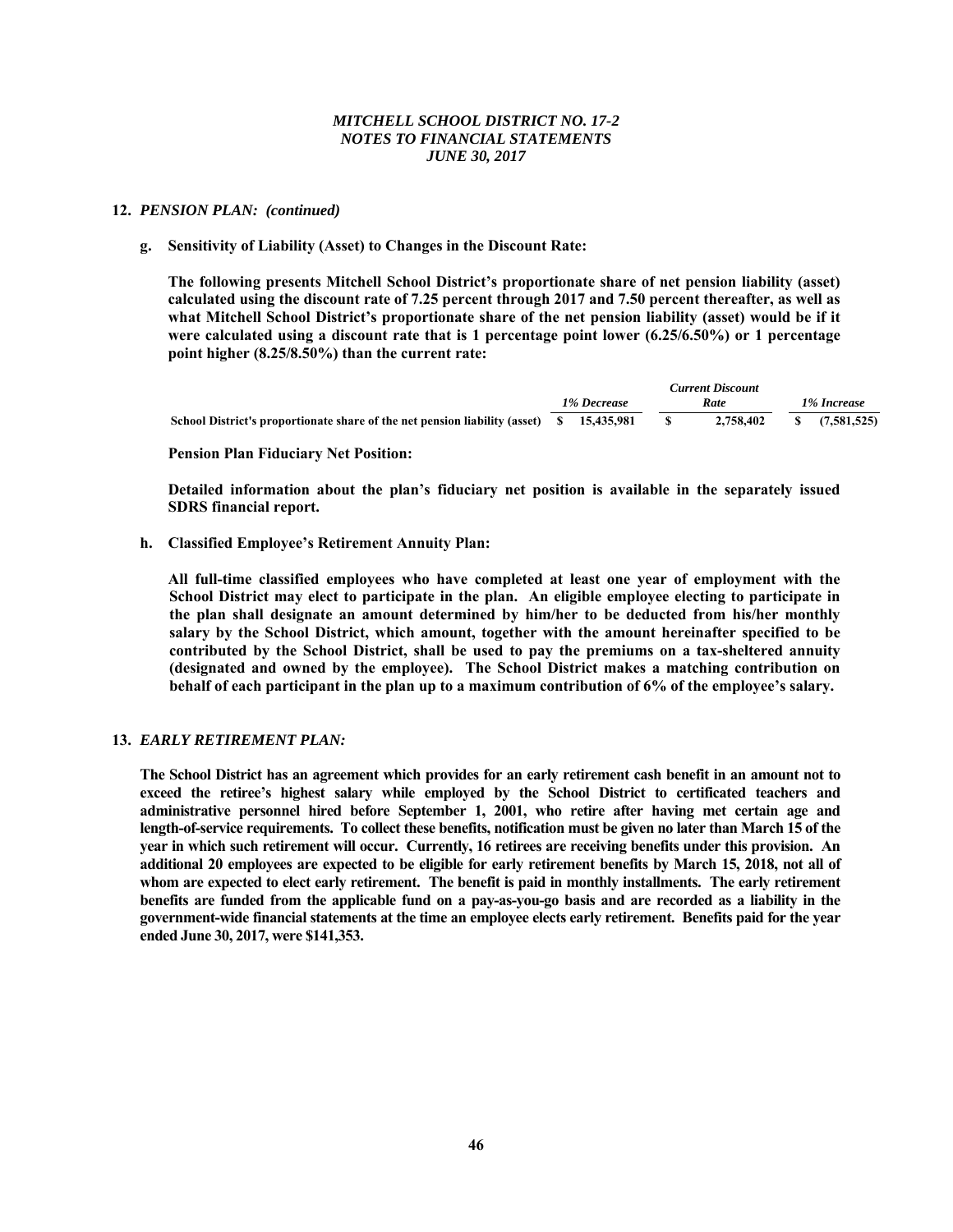## **14.** *JOINT VENTURE:*

**The School District participates in the joint venture known as James Valley Education Cooperative, a cooperative service unit (co-op) formed for the purpose of providing special education services to the member School Districts. The members of the co-op and their relative percentage participation in the co-op are as follows:** 

| <b>Sanborn Central School District</b> | $6.5\%$  |
|----------------------------------------|----------|
| <b>Parkston School District</b>        | $17.4\%$ |
| <b>Mitchell School District</b>        | 71.1%    |
| <b>Woonsocket School District</b>      | 5%       |

**The co-op's governing board is composed of two representatives from each member School District, who are a school board member and the superintendent. Each school is entitled to one vote. The school board member is the voting member for each School District. The board is responsible for adopting the co-op's budget and setting service fees at a level adequate to fund the adopted budget.** 

**The School District retains no equity in the net position of the co-op, but does have a responsibility to fund deficits of the co-op in proportion to the relative participation described above.** 

**Separate financial statements for this joint venture are available from the James Valley Education Cooperative.** 

**At June 30, 2017, this joint venture had total assets of \$66,479; total liabilities of \$35,135; and net position of \$31,344.** 

## **15.** *RISK MANAGEMENT:*

**The School District is exposed to various risks of loss related to torts; theft of, damage to, and destruction of assets; errors and omissions; injuries to employees; and natural disasters. During the period ended June 30, 2017, the School District managed its risk as follows:**

#### **Employee Health Insurance:**

**The School District joined the South Dakota School District Health Benefits Fund. This is a public entity risk pool currently operating as a common risk management and insurance program for South Dakota local government entities. The School District pays a monthly premium to the pool to provide health insurance coverage for its employees. The pool purchases reinsurance coverage with the premiums it receives from the members. The coverage also includes a \$2,000,000 lifetime maximum payment per person.** 

**The School District does not carry additional health insurance coverage to pay claims in excess of this upper limit. Settled claims resulting from these risks have not exceeded the liability coverage during the past three years.**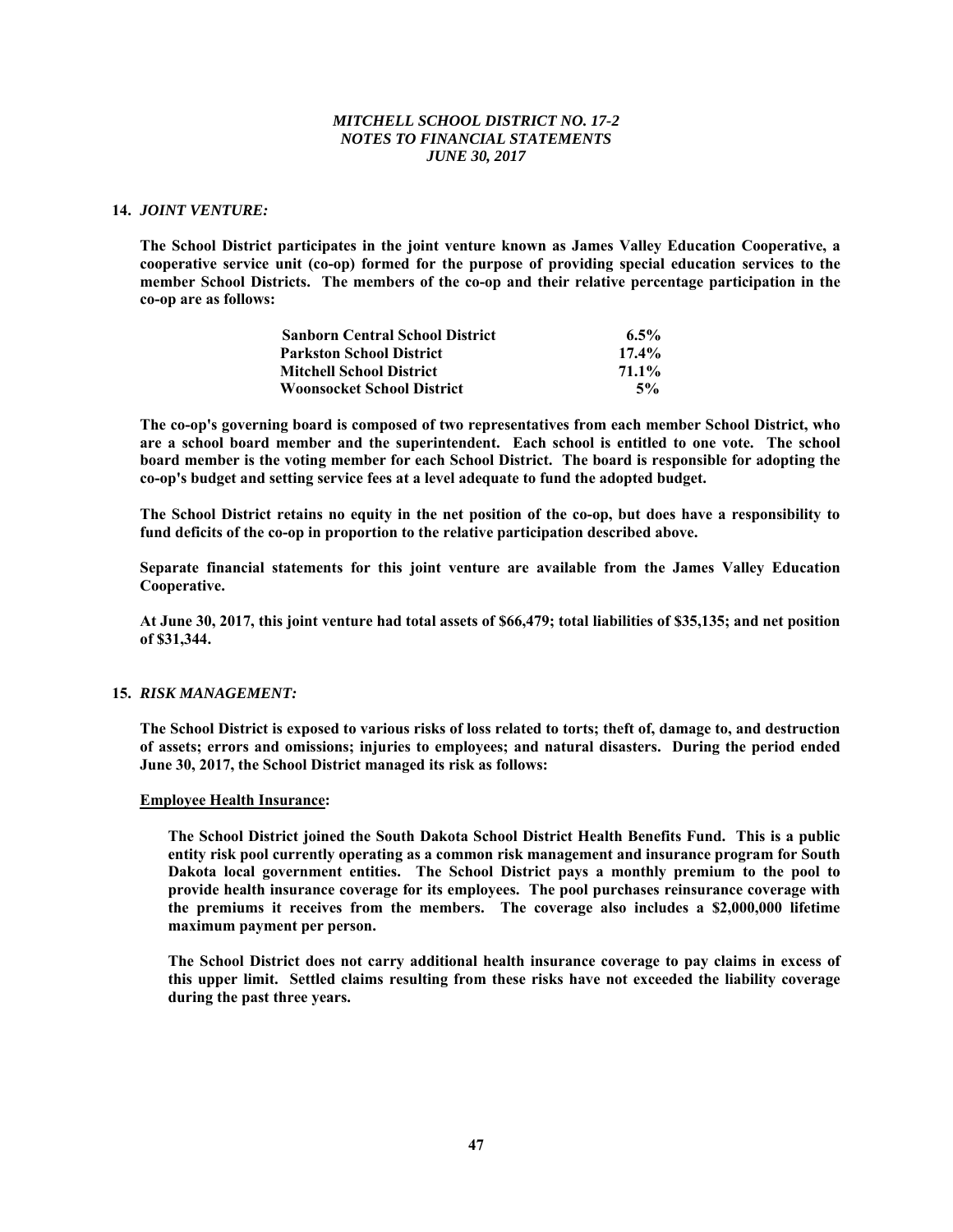#### **15.** *RISK MANAGEMENT: (continued)*

#### **Liability Insurance:**

 **The School District joined the Associated School Boards of South Dakota Property and Liability Fund (ASBSD-PLF), a public entity risk pool currently operating as a common risk management and insurance program for South Dakota School Districts. The objective of the ASBSD-PLF is to administer and provide risk management services and risk sharing facilities to the members and to defend and protect the members against liability, to advise members on loss control guidelines and procedures, and provide them with risk management services, loss control and risk reduction information and to obtain lower costs for that coverage. The School District's responsibility is to promptly report to and cooperate with the ASBSD-PLF to resolve any incident which could result in a claim being made by or against the School District. The School District pays an annual premium, to provide liability coverage detailed below, under a claims-made policy and the premiums are accrued based on the ultimate cost of the experience to date of the ASBSD-PLF member, based on their exposure or type of coverage. The School District pays an annual premium to the pool to provide coverage for:** 

- **Property loss Replacement cost for any single occurrence; excess aggregate property coverage of \$250,000,000**
- **Boiler and machinery coverage \$50,000,000**
- **Automobile and school bus coverage \$2,000,000 per vehicle per accident**
- **Bodily injury and property damage \$2,000,000 per occurrence and no annual aggregate**
- **Blanket surety bond and crime loss \$200,000**
- **School leaders' errors and omissions \$2,000,000 each occurrence and no annual aggregate**
- **Umbrella \$1,000,000**

**The agreement with the ASBSD-PLF provides that the above coverages will be provided to a \$6,000,000 limit. Member premiums are used by the pool for payment of claims and to pay for reinsurance for claims in excess of \$100,000 to the upper limit. The School District carries a \$1,000 deductible for the coverage.** 

**The School District does not carry additional insurance to cover claims in excess of the upper limit. Settled claims resulting from these risks have not exceeded the liability coverage during the past three years.**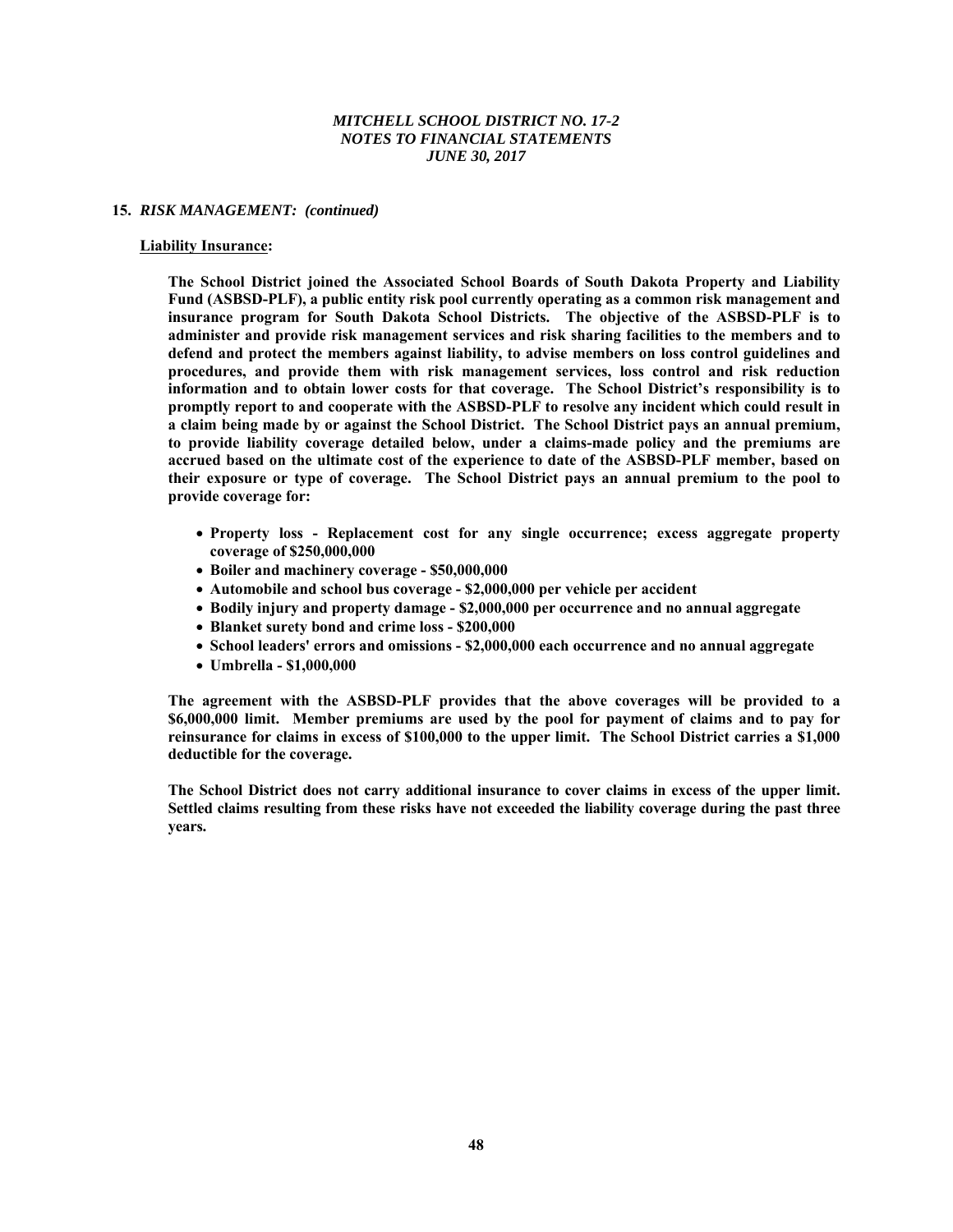#### **15.** *RISK MANAGEMENT: (continued)*

#### **Workers' Compensation:**

**The School District participates, with several other educational units and related organizations in South Dakota, in the Associated School Boards of South Dakota Workers' Compensation Fund Pool which provided workers' compensation insurance coverage for participating members of the pool. The objective of the Fund is to formulate, develop, and administer, on behalf of the member organizations, a program of workers' compensation coverage, to obtain lower costs for that coverage and to develop a comprehensive loss control program. The School District's responsibility is to initiate and maintain a safety program to give its employees safe and sanitary working conditions and to promptly report to and cooperate with the Fund to resolve any workers' compensation claims. The School District pays an annual premium to provide workers' compensation coverage for its employees, under a retrospectively rated policy and the premiums are accrued based on the ultimate cost of the experience to date of the Fund members. The School District may also be responsible for additional assessments in the event the pool is determined by its board of trustees to have inadequate reserves to satisfy current obligations or judgments. Additional assessments, if any, are to be determined on a prorated basis based upon each participant's percentage of contribution in relation to the total contributions to the pool of all participants for the year in which the shortfall occurs. The pool provides loss coverage to all participants through pool retained risk retention and through insurance coverage purchased by the pool in excess of the retained risk. The pool pays the first \$500,000 of any claim per individual. The pool has reinsurance which covers up to an additional \$1,000,000 per individual per incident.** 

**The School District does not carry additional insurance to cover claims in excess of the upper limit. Settled claims resulting from these risks have not exceeded the liability coverage over the past three years.** 

#### **Unemployment Benefits:**

**The school has elected to be self-insured and retain all risk for liabilities resulting from claims for unemployment benefits.** 

**During the year ended June 30, 2017, no claims for unemployment benefits were paid. At June 30, 2017, no claims had been filed for unemployment benefits and none are anticipated in the next fiscal year.** 

#### **16.** *VIOLATIONS OF FINANCE–RELATED LEGAL AND CONTRACTUAL PROVISIONS:*

**The agreements related to the Series 2001 and Series 2005 Qualified Zone Academy Bonds require the School District to deposit funds to, and maintain debt service accounts, in the Capital Outlay Fund. USGAAP requires a sinking fund to be classified as a debt service fund. The deposits to the sinking funds are recorded as transfers in these financial statements. State law prohibits transfers from the Capital Outlay Fund. These interfund transfers are not violations of the statutory restrictions on interfund transfers.** 

 **The School District is prohibited by statute from spending in excess of appropriated amounts at the fund level. The following represents the significant overdrafts of the expenditures compared to appropriations:** 

|                               |     | <b>Year Ended</b>    |  |  |  |
|-------------------------------|-----|----------------------|--|--|--|
|                               |     | <b>June 30, 2017</b> |  |  |  |
| <b>Capital Outlay Fund</b>    | SS. | 4.123.071            |  |  |  |
| <b>Special Education Fund</b> | S   | 54,505               |  |  |  |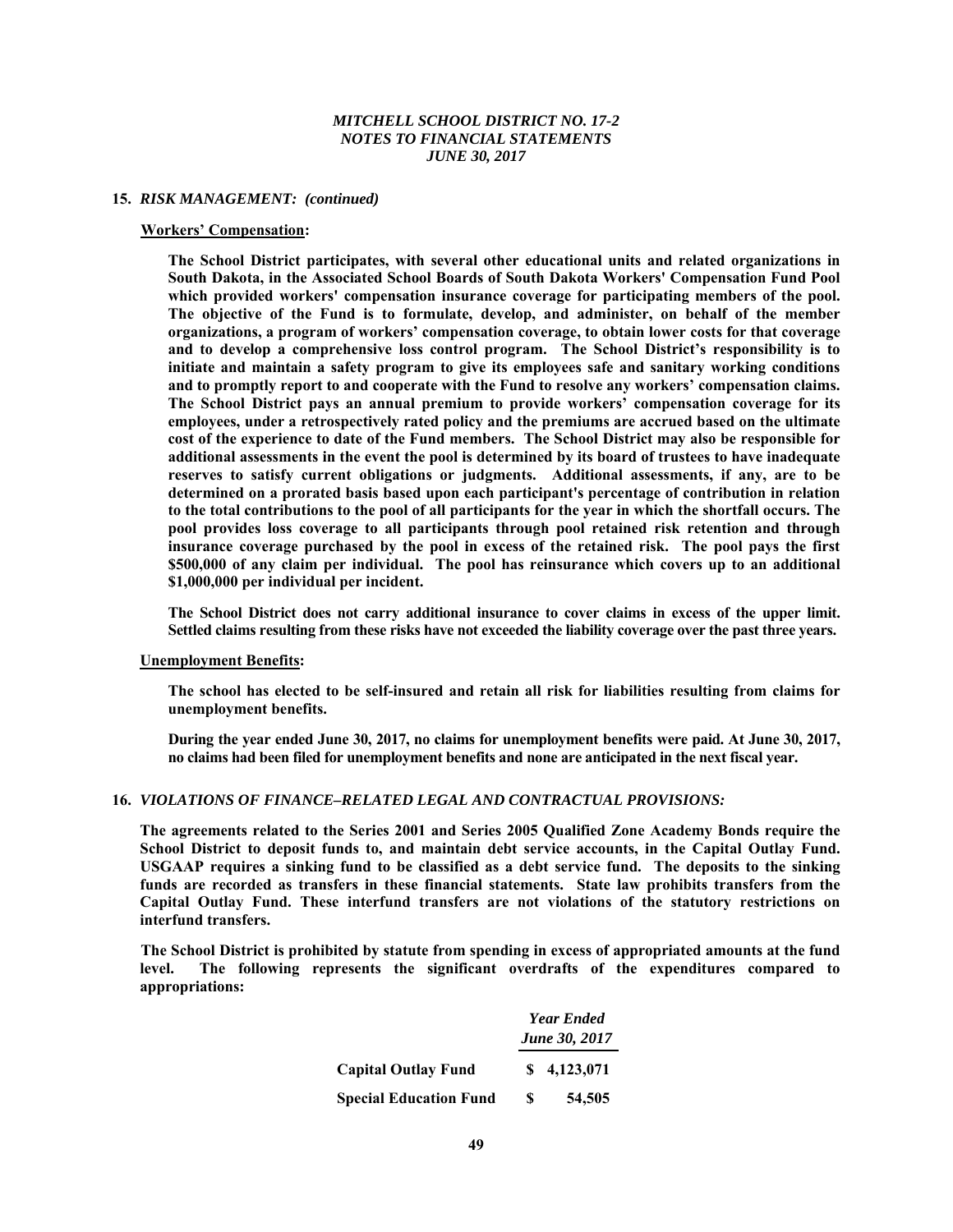# *REQUIRED SUPPLEMENTARY INFORMATION OTHER THAN MD&A*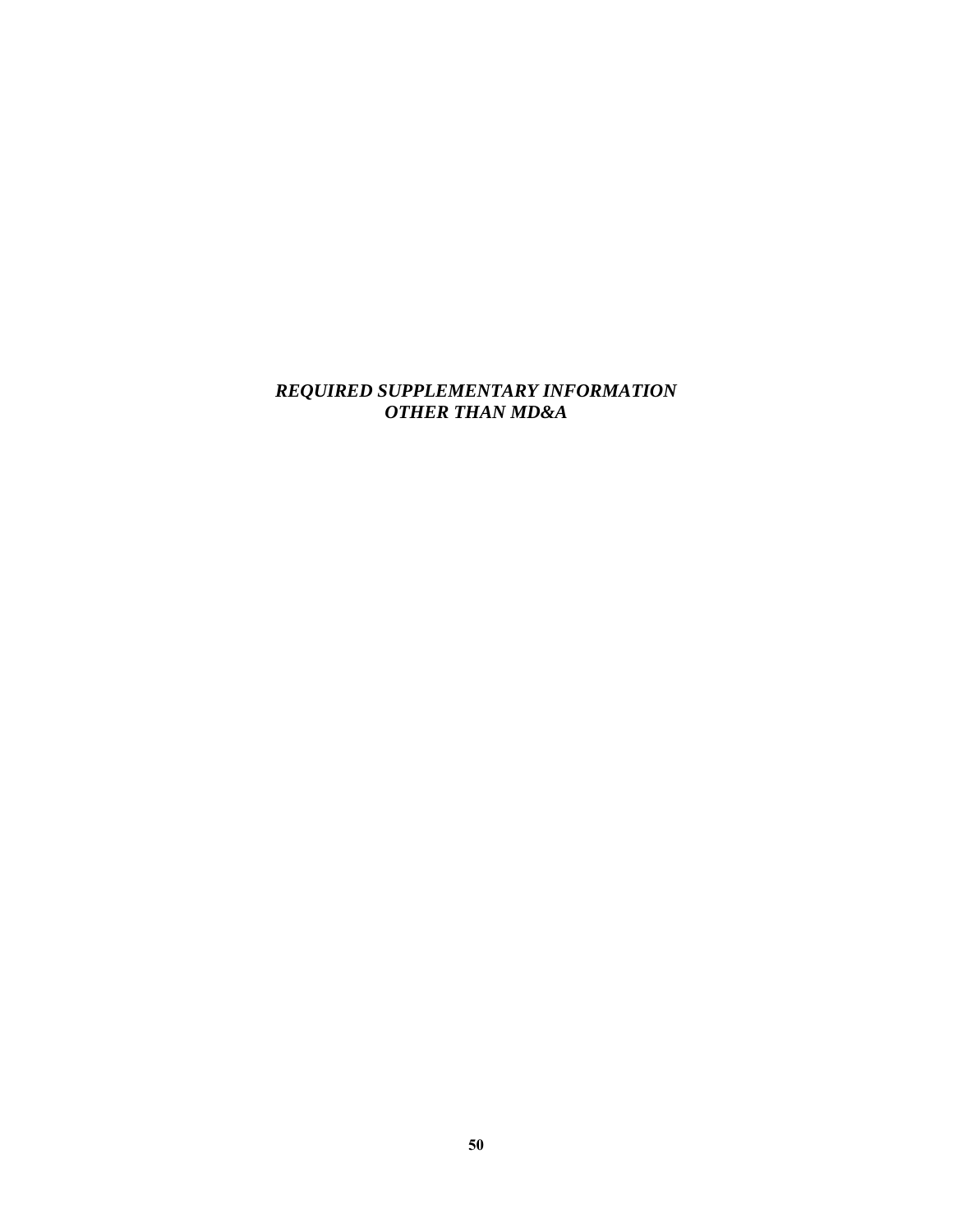# *MITCHELL SCHOOL DISTRICT NO. 17-2 BUDGETARY COMPARISON SCHEDULE (NON-GAAP BUDGETARY BASIS) GENERAL FUND FOR THE YEAR ENDED JUNE 30, 2017*

| Variance with<br><b>Final Budget</b><br>Positive<br>Actual<br><b>Amounts</b><br>(Negative)<br>Final<br><i><b>Original</b></i><br><b>Revenue from Local Sources:</b><br>Taxes:<br>Ad valorem taxes<br>S<br>6,082,911<br>S<br>6,082,911<br>6,395,439<br>\$<br>312,528<br>S<br>Prior years' ad valorem taxes<br>55,000<br>55,000<br>46,733<br>(8, 267)<br>589,000<br>589,000<br>480,295<br><b>Gross receipts taxes</b><br>(108, 705)<br>Penalties and interest on taxes<br>15,636<br>15,636<br><b>Tuition and Fees:</b><br>Regular day school tuition<br>185,000<br>149,218<br>(35, 782)<br>185,000<br><b>Earnings on investments and deposits</b><br>30,000<br>30,000<br>20,920<br>(9,080)<br><b>Cocurricular Activities:</b><br>90,000<br><b>Admissions</b><br>90,000<br>81,350<br>(8,650)<br>Other pupil activity income<br>20,000<br>20,000<br>18,495<br>(1,505)<br><b>Other Revenue from Local Sources:</b><br><b>Rentals</b><br>30,000<br>30,000<br>14,407<br>(15, 593)<br><b>Charges for services</b><br>40,000<br>40,000<br>30,720<br>(9,280)<br>Other<br>544,146<br>667,391<br>123,245<br>544,146<br><b>County Sources:</b><br><b>County apportionment</b><br>250,000<br>250,000<br>225,888<br>(17,500)<br>Lease of county-owned land<br>17,500<br>17,500<br>Other<br>10,394<br>10,394<br>Grants-in-aid:<br>(133, 160)<br>Unrestricted grants-in-aid<br>9,409,957<br>9,409,957<br>9,276,797<br>Restricted grants-in-aid<br>175,000<br>230,556<br>249,886<br>19,330<br>118,502<br>(44,966)<br>Other state revenue<br>70,798<br>163,468<br>Grants-in-aid:<br>Restricted grants-in-aid received from<br>Federal government through the State<br>1,084,270<br>1,144,270<br>1,073,430<br><b>Johnson O'Malley Funds</b><br>22,822<br>22,822<br>23,378<br>556<br><b>TOTAL REVENUES</b><br>18,696,404<br>18,904,630<br>18,898,879<br>(5,751) |                                           | <b>Budgeted Amounts</b> |  |           |  |
|--------------------------------------------------------------------------------------------------------------------------------------------------------------------------------------------------------------------------------------------------------------------------------------------------------------------------------------------------------------------------------------------------------------------------------------------------------------------------------------------------------------------------------------------------------------------------------------------------------------------------------------------------------------------------------------------------------------------------------------------------------------------------------------------------------------------------------------------------------------------------------------------------------------------------------------------------------------------------------------------------------------------------------------------------------------------------------------------------------------------------------------------------------------------------------------------------------------------------------------------------------------------------------------------------------------------------------------------------------------------------------------------------------------------------------------------------------------------------------------------------------------------------------------------------------------------------------------------------------------------------------------------------------------------------------------------------------------------------------------------------------------------------------------------------------------------------------------------|-------------------------------------------|-------------------------|--|-----------|--|
|                                                                                                                                                                                                                                                                                                                                                                                                                                                                                                                                                                                                                                                                                                                                                                                                                                                                                                                                                                                                                                                                                                                                                                                                                                                                                                                                                                                                                                                                                                                                                                                                                                                                                                                                                                                                                                            | <b>REVENUES</b>                           |                         |  |           |  |
|                                                                                                                                                                                                                                                                                                                                                                                                                                                                                                                                                                                                                                                                                                                                                                                                                                                                                                                                                                                                                                                                                                                                                                                                                                                                                                                                                                                                                                                                                                                                                                                                                                                                                                                                                                                                                                            |                                           |                         |  |           |  |
|                                                                                                                                                                                                                                                                                                                                                                                                                                                                                                                                                                                                                                                                                                                                                                                                                                                                                                                                                                                                                                                                                                                                                                                                                                                                                                                                                                                                                                                                                                                                                                                                                                                                                                                                                                                                                                            |                                           |                         |  |           |  |
|                                                                                                                                                                                                                                                                                                                                                                                                                                                                                                                                                                                                                                                                                                                                                                                                                                                                                                                                                                                                                                                                                                                                                                                                                                                                                                                                                                                                                                                                                                                                                                                                                                                                                                                                                                                                                                            |                                           |                         |  |           |  |
|                                                                                                                                                                                                                                                                                                                                                                                                                                                                                                                                                                                                                                                                                                                                                                                                                                                                                                                                                                                                                                                                                                                                                                                                                                                                                                                                                                                                                                                                                                                                                                                                                                                                                                                                                                                                                                            |                                           |                         |  |           |  |
|                                                                                                                                                                                                                                                                                                                                                                                                                                                                                                                                                                                                                                                                                                                                                                                                                                                                                                                                                                                                                                                                                                                                                                                                                                                                                                                                                                                                                                                                                                                                                                                                                                                                                                                                                                                                                                            |                                           |                         |  |           |  |
|                                                                                                                                                                                                                                                                                                                                                                                                                                                                                                                                                                                                                                                                                                                                                                                                                                                                                                                                                                                                                                                                                                                                                                                                                                                                                                                                                                                                                                                                                                                                                                                                                                                                                                                                                                                                                                            |                                           |                         |  |           |  |
|                                                                                                                                                                                                                                                                                                                                                                                                                                                                                                                                                                                                                                                                                                                                                                                                                                                                                                                                                                                                                                                                                                                                                                                                                                                                                                                                                                                                                                                                                                                                                                                                                                                                                                                                                                                                                                            |                                           |                         |  |           |  |
|                                                                                                                                                                                                                                                                                                                                                                                                                                                                                                                                                                                                                                                                                                                                                                                                                                                                                                                                                                                                                                                                                                                                                                                                                                                                                                                                                                                                                                                                                                                                                                                                                                                                                                                                                                                                                                            |                                           |                         |  |           |  |
|                                                                                                                                                                                                                                                                                                                                                                                                                                                                                                                                                                                                                                                                                                                                                                                                                                                                                                                                                                                                                                                                                                                                                                                                                                                                                                                                                                                                                                                                                                                                                                                                                                                                                                                                                                                                                                            |                                           |                         |  |           |  |
|                                                                                                                                                                                                                                                                                                                                                                                                                                                                                                                                                                                                                                                                                                                                                                                                                                                                                                                                                                                                                                                                                                                                                                                                                                                                                                                                                                                                                                                                                                                                                                                                                                                                                                                                                                                                                                            |                                           |                         |  |           |  |
|                                                                                                                                                                                                                                                                                                                                                                                                                                                                                                                                                                                                                                                                                                                                                                                                                                                                                                                                                                                                                                                                                                                                                                                                                                                                                                                                                                                                                                                                                                                                                                                                                                                                                                                                                                                                                                            |                                           |                         |  |           |  |
|                                                                                                                                                                                                                                                                                                                                                                                                                                                                                                                                                                                                                                                                                                                                                                                                                                                                                                                                                                                                                                                                                                                                                                                                                                                                                                                                                                                                                                                                                                                                                                                                                                                                                                                                                                                                                                            |                                           |                         |  |           |  |
|                                                                                                                                                                                                                                                                                                                                                                                                                                                                                                                                                                                                                                                                                                                                                                                                                                                                                                                                                                                                                                                                                                                                                                                                                                                                                                                                                                                                                                                                                                                                                                                                                                                                                                                                                                                                                                            |                                           |                         |  |           |  |
|                                                                                                                                                                                                                                                                                                                                                                                                                                                                                                                                                                                                                                                                                                                                                                                                                                                                                                                                                                                                                                                                                                                                                                                                                                                                                                                                                                                                                                                                                                                                                                                                                                                                                                                                                                                                                                            |                                           |                         |  |           |  |
|                                                                                                                                                                                                                                                                                                                                                                                                                                                                                                                                                                                                                                                                                                                                                                                                                                                                                                                                                                                                                                                                                                                                                                                                                                                                                                                                                                                                                                                                                                                                                                                                                                                                                                                                                                                                                                            |                                           |                         |  |           |  |
|                                                                                                                                                                                                                                                                                                                                                                                                                                                                                                                                                                                                                                                                                                                                                                                                                                                                                                                                                                                                                                                                                                                                                                                                                                                                                                                                                                                                                                                                                                                                                                                                                                                                                                                                                                                                                                            |                                           |                         |  |           |  |
|                                                                                                                                                                                                                                                                                                                                                                                                                                                                                                                                                                                                                                                                                                                                                                                                                                                                                                                                                                                                                                                                                                                                                                                                                                                                                                                                                                                                                                                                                                                                                                                                                                                                                                                                                                                                                                            | <b>Revenue from Intermediate Sources:</b> |                         |  |           |  |
|                                                                                                                                                                                                                                                                                                                                                                                                                                                                                                                                                                                                                                                                                                                                                                                                                                                                                                                                                                                                                                                                                                                                                                                                                                                                                                                                                                                                                                                                                                                                                                                                                                                                                                                                                                                                                                            |                                           |                         |  |           |  |
|                                                                                                                                                                                                                                                                                                                                                                                                                                                                                                                                                                                                                                                                                                                                                                                                                                                                                                                                                                                                                                                                                                                                                                                                                                                                                                                                                                                                                                                                                                                                                                                                                                                                                                                                                                                                                                            |                                           |                         |  | (24, 112) |  |
|                                                                                                                                                                                                                                                                                                                                                                                                                                                                                                                                                                                                                                                                                                                                                                                                                                                                                                                                                                                                                                                                                                                                                                                                                                                                                                                                                                                                                                                                                                                                                                                                                                                                                                                                                                                                                                            |                                           |                         |  |           |  |
|                                                                                                                                                                                                                                                                                                                                                                                                                                                                                                                                                                                                                                                                                                                                                                                                                                                                                                                                                                                                                                                                                                                                                                                                                                                                                                                                                                                                                                                                                                                                                                                                                                                                                                                                                                                                                                            |                                           |                         |  |           |  |
|                                                                                                                                                                                                                                                                                                                                                                                                                                                                                                                                                                                                                                                                                                                                                                                                                                                                                                                                                                                                                                                                                                                                                                                                                                                                                                                                                                                                                                                                                                                                                                                                                                                                                                                                                                                                                                            | <b>Revenue from State Sources:</b>        |                         |  |           |  |
|                                                                                                                                                                                                                                                                                                                                                                                                                                                                                                                                                                                                                                                                                                                                                                                                                                                                                                                                                                                                                                                                                                                                                                                                                                                                                                                                                                                                                                                                                                                                                                                                                                                                                                                                                                                                                                            |                                           |                         |  |           |  |
|                                                                                                                                                                                                                                                                                                                                                                                                                                                                                                                                                                                                                                                                                                                                                                                                                                                                                                                                                                                                                                                                                                                                                                                                                                                                                                                                                                                                                                                                                                                                                                                                                                                                                                                                                                                                                                            |                                           |                         |  |           |  |
|                                                                                                                                                                                                                                                                                                                                                                                                                                                                                                                                                                                                                                                                                                                                                                                                                                                                                                                                                                                                                                                                                                                                                                                                                                                                                                                                                                                                                                                                                                                                                                                                                                                                                                                                                                                                                                            |                                           |                         |  |           |  |
|                                                                                                                                                                                                                                                                                                                                                                                                                                                                                                                                                                                                                                                                                                                                                                                                                                                                                                                                                                                                                                                                                                                                                                                                                                                                                                                                                                                                                                                                                                                                                                                                                                                                                                                                                                                                                                            |                                           |                         |  |           |  |
|                                                                                                                                                                                                                                                                                                                                                                                                                                                                                                                                                                                                                                                                                                                                                                                                                                                                                                                                                                                                                                                                                                                                                                                                                                                                                                                                                                                                                                                                                                                                                                                                                                                                                                                                                                                                                                            | <b>Revenue from Federal Sources:</b>      |                         |  |           |  |
|                                                                                                                                                                                                                                                                                                                                                                                                                                                                                                                                                                                                                                                                                                                                                                                                                                                                                                                                                                                                                                                                                                                                                                                                                                                                                                                                                                                                                                                                                                                                                                                                                                                                                                                                                                                                                                            |                                           |                         |  |           |  |
|                                                                                                                                                                                                                                                                                                                                                                                                                                                                                                                                                                                                                                                                                                                                                                                                                                                                                                                                                                                                                                                                                                                                                                                                                                                                                                                                                                                                                                                                                                                                                                                                                                                                                                                                                                                                                                            |                                           |                         |  |           |  |
|                                                                                                                                                                                                                                                                                                                                                                                                                                                                                                                                                                                                                                                                                                                                                                                                                                                                                                                                                                                                                                                                                                                                                                                                                                                                                                                                                                                                                                                                                                                                                                                                                                                                                                                                                                                                                                            |                                           |                         |  | (70, 840) |  |
|                                                                                                                                                                                                                                                                                                                                                                                                                                                                                                                                                                                                                                                                                                                                                                                                                                                                                                                                                                                                                                                                                                                                                                                                                                                                                                                                                                                                                                                                                                                                                                                                                                                                                                                                                                                                                                            |                                           |                         |  |           |  |
|                                                                                                                                                                                                                                                                                                                                                                                                                                                                                                                                                                                                                                                                                                                                                                                                                                                                                                                                                                                                                                                                                                                                                                                                                                                                                                                                                                                                                                                                                                                                                                                                                                                                                                                                                                                                                                            |                                           |                         |  |           |  |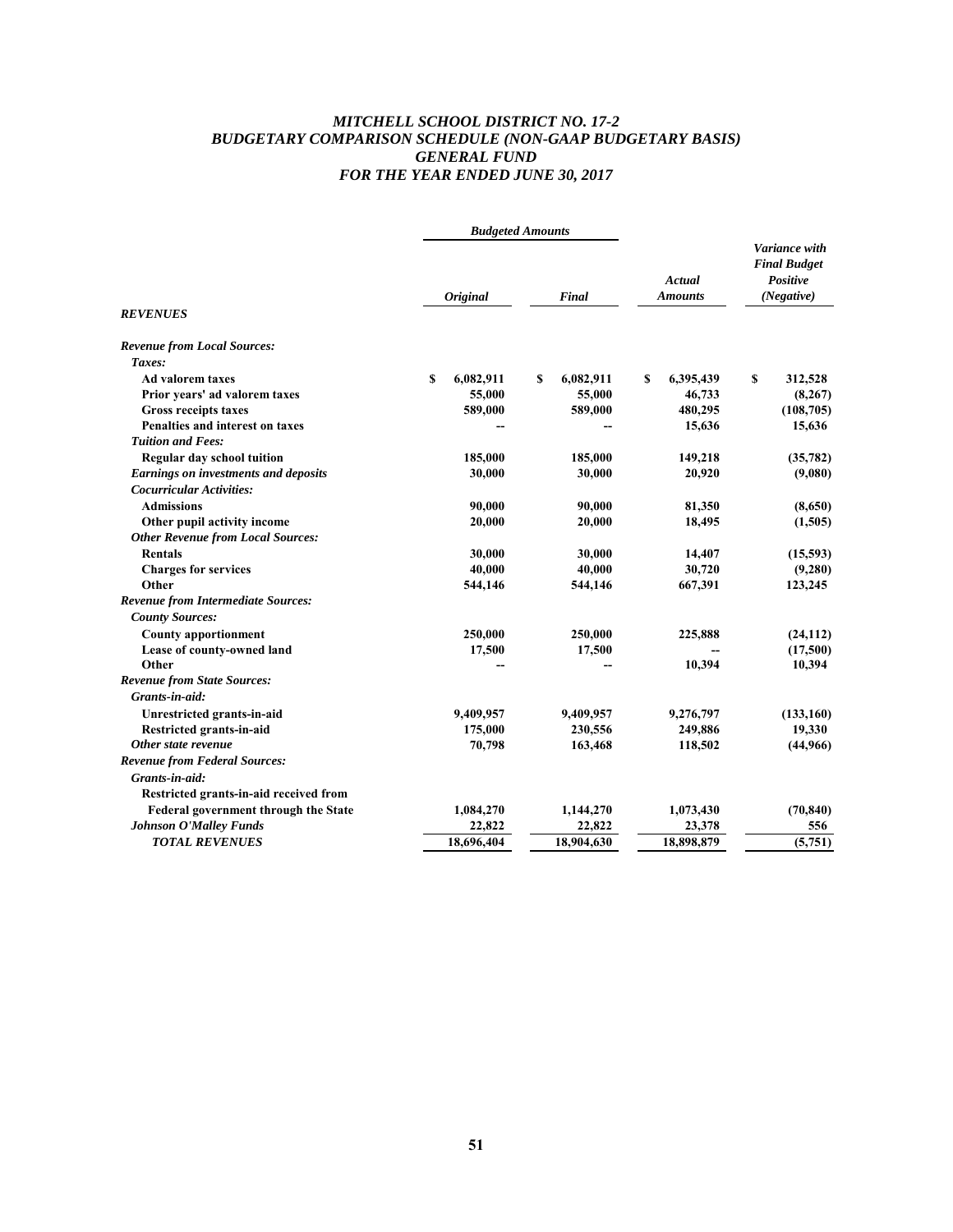# *MITCHELL SCHOOL DISTRICT NO. 17-2 BUDGETARY COMPARISON SCHEDULE (NON-GAAP BUDGETARY BASIS) GENERAL FUND FOR THE YEAR ENDED JUNE 30, 2017 (CONTINUED)*

|                                                                  | <b>Budgeted Amounts</b> |                    |                   |                                                                |  |
|------------------------------------------------------------------|-------------------------|--------------------|-------------------|----------------------------------------------------------------|--|
| <b>EXPENDITURES</b>                                              | <b>Original</b>         | Final              | Actual<br>Amounts | Variance with<br><b>Final Budget</b><br>Positive<br>(Negative) |  |
|                                                                  |                         |                    |                   |                                                                |  |
| <b>Instruction:</b>                                              |                         |                    |                   |                                                                |  |
| <b>Regular Programs:</b>                                         |                         |                    |                   |                                                                |  |
| Elementary                                                       | \$<br>4,932,807         | 4,979,591<br>\$    | 4,959,941<br>\$   | \$<br>19,650                                                   |  |
| Middle/junior high                                               | 2,424,859               | 2,433,631          | 2,377,858         | 55,773                                                         |  |
| <b>High school</b>                                               | 3,698,382               | 3,854,052          | 3,889,710         | (35,658)                                                       |  |
| <b>Special Programs:</b>                                         |                         |                    |                   |                                                                |  |
| <b>Gifted and talented</b>                                       | 25,127                  | 25,127             | 7,216             | 17,911                                                         |  |
| <b>Educationally deprived</b>                                    | 578,919                 | 578,919            | 579,460           | (541)                                                          |  |
| <b>Educationally deprived</b>                                    | 710,175                 | 822,175            | 801,169           | 21,006                                                         |  |
| <b>Support Services:</b>                                         |                         |                    |                   |                                                                |  |
| <b>Pupils:</b>                                                   |                         |                    |                   |                                                                |  |
| Guidance                                                         | 360,452                 | 390,452            | 403,192           | (12,740)                                                       |  |
| Health                                                           | 72,196                  | 72,196             | 60,979            | 11,217                                                         |  |
| <b>Instructional Staff:</b><br><b>Improvement of instruction</b> | 135,338                 |                    | 120,885           | 14,453                                                         |  |
| <b>Educational media</b>                                         | 610,342                 | 135,338<br>610,342 | 611,861           | (1,519)                                                        |  |
| <b>General Administration:</b>                                   |                         |                    |                   |                                                                |  |
| <b>Board of education</b>                                        | 127,209                 | 127,209            | 117,704           | 9,505                                                          |  |
| <b>Executive administration</b>                                  | 189,290                 | 189,290            | 192,459           | (3,169)                                                        |  |
| <b>School Administration:</b>                                    |                         |                    |                   |                                                                |  |
| Office of the principal                                          | 1,165,731               | 1,165,731          | 1,121,334         | 44,397                                                         |  |
| <b>Title I Program Administration</b>                            | 6,755                   | 6,755              | 7,039             | (284)                                                          |  |
| Other                                                            | 5,500                   | 5,500              | 1,896             | 3,604                                                          |  |
| <b>Business:</b>                                                 |                         |                    |                   |                                                                |  |
| <b>Fiscal services</b>                                           | 234,473                 | 234,473            | 221,174           | 13,299                                                         |  |
| Operation and maintenance of plant                               | 2,400,018               | 2,400,018          | 2,264,181         | 135,837                                                        |  |
| <b>Pupil transportation</b>                                      | 230,000                 | 290,000            | 282,059           | 7,941                                                          |  |
| <b>Internal services</b>                                         | 82,633                  | 82,633             | 56,781            | 25,852                                                         |  |
| <b>Community Services:</b>                                       |                         |                    |                   |                                                                |  |
| <b>Direction</b>                                                 | 11,000                  | 11,000             | 367               | 10,633                                                         |  |
| Custody and care of children                                     | 150,000                 | 150,000            | 153,065           | (3,065)                                                        |  |
| Nonpublic school                                                 | 85,272                  | 85,272             | 83,218            | 2,054                                                          |  |
| <b>Nonprogrammed Charges:</b>                                    |                         |                    |                   |                                                                |  |
| <b>Payments to State - Unemployment</b>                          | 4,000                   | 4,000              |                   | 4,000                                                          |  |
| Cocurricular Activities:                                         |                         |                    |                   |                                                                |  |
| Male activities                                                  | 181,061                 | 181,061            | 182,170           | (1,109)                                                        |  |
| <b>Female activities</b>                                         | 165,769                 | 165,769            | 162,068           | 3,701                                                          |  |
| <b>Combined activities</b>                                       | 490,671                 | 490,671            | 459,803           | 30,868                                                         |  |
| <b>TOTAL EXPENDITURES</b>                                        | 19,077,979              | 19,491,205         | 19,117,589        | 373,616                                                        |  |
| <b>Excess of Revenues Over Expenditures</b>                      | (381, 575)              | (586, 575)         | (218,710)         | 367,865                                                        |  |
|                                                                  |                         |                    |                   |                                                                |  |
| <b>FUND BALANCE, Beginning of Year</b>                           | 4,431,290               | 4,431,290          | 4,431,290         |                                                                |  |
| <b>FUND BALANCE, End of Year</b>                                 | 4,049,715<br>S          | 3,844,715<br>S     | 4,212,580<br>S    | $\mathbf{s}$<br>367,865                                        |  |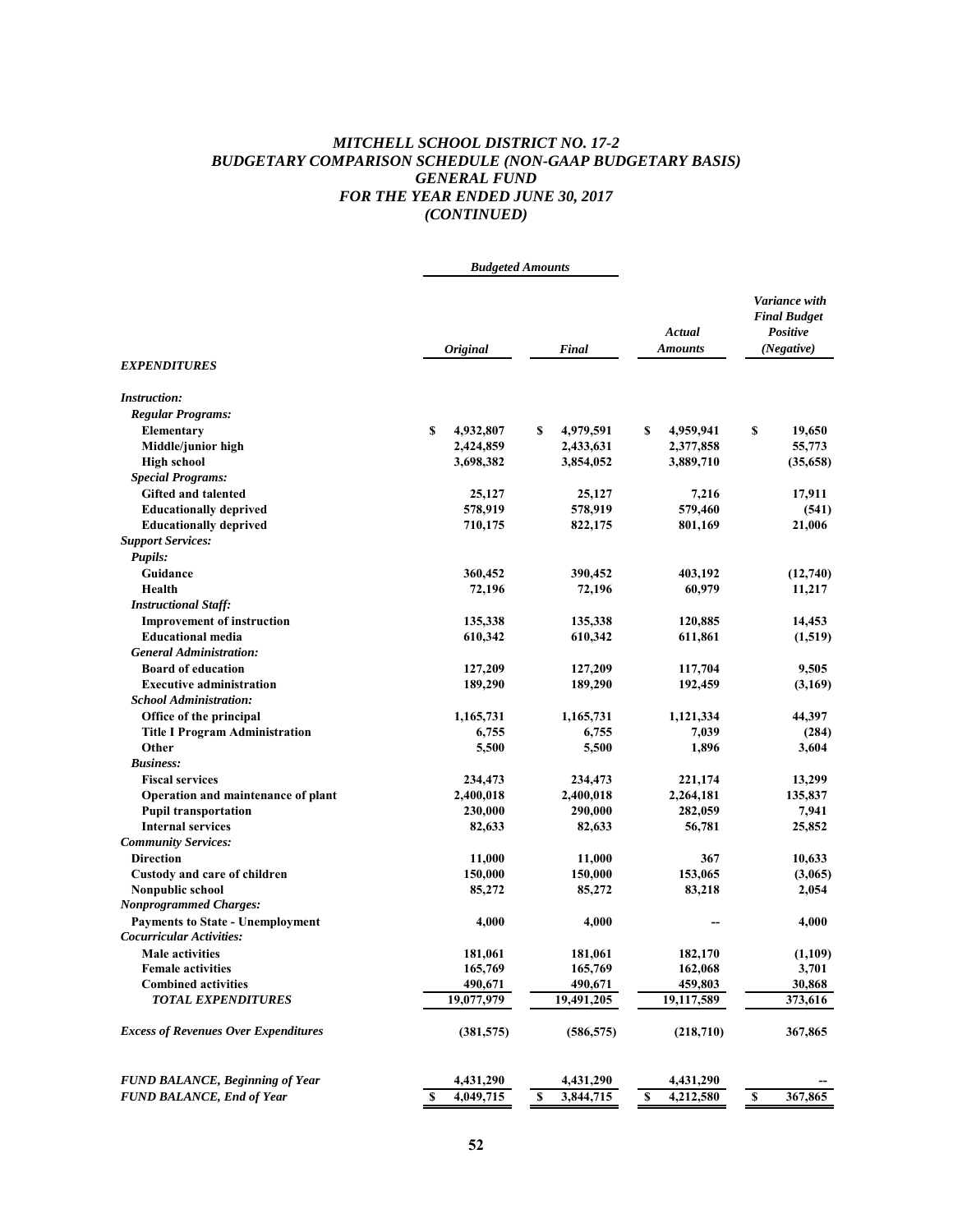# *MITCHELL SCHOOL DISTRICT NO. 17-2 BUDGETARY COMPARISON SCHEDULE (NON-GAAP BUDGETARY BASIS) CAPITAL OUTLAY FUND FOR THE YEAR ENDED JUNE 30, 2017*

| Variance with<br><b>Final Budget</b><br>Actual<br>Positive<br><b>Amounts</b><br>(Negative)<br><i><b>Original</b></i><br>Final<br><b>REVENUES</b><br><b>Revenue from Local Sources:</b><br>Taxes:<br><b>Ad valorem taxes</b><br>3,832,203<br>3,832,613<br>\$<br>410<br>\$<br>\$<br>3,832,203<br>S<br>25,000<br>25,000<br>23,095<br>(1,905)<br>Prior years' ad valorem taxes<br>5,000<br>7,576<br>Penalties and interest on taxes<br>5,000<br>2,576<br><b>Earnings on investments and deposits</b><br>2,500<br>2,874<br>374<br>2,500<br><b>Other Revenue from Local Sources:</b><br>Other<br>102,300<br>102,300<br>92,686<br>(9,614)<br><b>Revenue from State Sources:</b><br>Other state revenue<br>125,037<br>125,037<br>125,593<br>556<br><b>TOTAL REVENUES</b><br>4,092,040<br>4,092,040<br>4,084,437<br>(7,603)<br><b>EXPENDITURES</b><br><b>Instruction:</b><br><b>Regular Programs:</b><br>563,177<br>563,177<br><b>Elementary</b><br>576,661<br>367,880<br>367,880<br>371,796<br>Middle/junior high<br>1,726<br><b>High school</b><br>372,883<br>372,883<br>371,157<br><b>Support Services:</b><br><b>Business:</b><br>1,916<br>1,916<br><b>Fiscal services</b><br>1.916<br>376,299<br>376,299<br>298,469<br><b>Facilities acquisition and construction</b><br>77,830<br>Operation and maintenance of plant<br>34,400<br>34,400<br>32,115<br>2,285<br><b>Pupil transportation</b><br>45,000<br>45,000<br>39,270<br>5,730<br><b>Internal services</b><br>420,000<br>3,169<br>420,000<br>416,831<br><b>Debt Services</b><br>2,047,401<br>2,047,401<br>6,262,177<br>(4,214,776)<br>Cocurricular Activities:<br><b>Male activities</b><br>12,000<br>12,000<br>879<br>11,121<br>122,500<br>97,411<br>25,089<br><b>Combined activities</b><br>122,500<br><b>TOTAL EXPENDITURES</b><br>4,363,456<br>4,363,456<br>8,478,924<br>(4, 115, 468)<br><b>Excess of Revenues Over (Under)</b><br><b>Expenditures</b><br>(271, 416)<br>(271, 416)<br>(4,394,487)<br>(4, 123, 071)<br><b>OTHER FINANCING SOURCES (USES):</b><br>General long-term debt issued<br>4,240,000<br>4,240,000<br>Interfund transfers in<br>396,657<br>396,657<br>Interfund transfers (out)<br>(25,000)<br>(25,000)<br>TOTOAL OTHER FINANCING SOURCES (USES)<br>4,611,657<br>4,611,657<br><b>Excess of Revenues and Other Sources Over (Under)</b><br><b>Expenditures</b><br>(271, 416)<br>(271, 416)<br>217,170<br>488,586<br><b>FUND BALANCE, Beginning of Year</b><br>763,321<br>763,321<br>763,321<br>$\overline{\mathbf{s}}$<br>$\overline{\mathbf{s}}$<br>$\overline{\mathbf{s}}$<br><b>FUND BALANCE, End of Year</b><br>491,905<br>491,905<br>488,586<br>S<br>980,491 | <b>Budgeted Amounts</b> |  |           |
|--------------------------------------------------------------------------------------------------------------------------------------------------------------------------------------------------------------------------------------------------------------------------------------------------------------------------------------------------------------------------------------------------------------------------------------------------------------------------------------------------------------------------------------------------------------------------------------------------------------------------------------------------------------------------------------------------------------------------------------------------------------------------------------------------------------------------------------------------------------------------------------------------------------------------------------------------------------------------------------------------------------------------------------------------------------------------------------------------------------------------------------------------------------------------------------------------------------------------------------------------------------------------------------------------------------------------------------------------------------------------------------------------------------------------------------------------------------------------------------------------------------------------------------------------------------------------------------------------------------------------------------------------------------------------------------------------------------------------------------------------------------------------------------------------------------------------------------------------------------------------------------------------------------------------------------------------------------------------------------------------------------------------------------------------------------------------------------------------------------------------------------------------------------------------------------------------------------------------------------------------------------------------------------------------------------------------------------------------------------------------------------------------------------------------------------------------------------------------------------------------------------------------------------------------------------------------------------------------------------------------------------------|-------------------------|--|-----------|
|                                                                                                                                                                                                                                                                                                                                                                                                                                                                                                                                                                                                                                                                                                                                                                                                                                                                                                                                                                                                                                                                                                                                                                                                                                                                                                                                                                                                                                                                                                                                                                                                                                                                                                                                                                                                                                                                                                                                                                                                                                                                                                                                                                                                                                                                                                                                                                                                                                                                                                                                                                                                                                            |                         |  |           |
|                                                                                                                                                                                                                                                                                                                                                                                                                                                                                                                                                                                                                                                                                                                                                                                                                                                                                                                                                                                                                                                                                                                                                                                                                                                                                                                                                                                                                                                                                                                                                                                                                                                                                                                                                                                                                                                                                                                                                                                                                                                                                                                                                                                                                                                                                                                                                                                                                                                                                                                                                                                                                                            |                         |  |           |
|                                                                                                                                                                                                                                                                                                                                                                                                                                                                                                                                                                                                                                                                                                                                                                                                                                                                                                                                                                                                                                                                                                                                                                                                                                                                                                                                                                                                                                                                                                                                                                                                                                                                                                                                                                                                                                                                                                                                                                                                                                                                                                                                                                                                                                                                                                                                                                                                                                                                                                                                                                                                                                            |                         |  |           |
|                                                                                                                                                                                                                                                                                                                                                                                                                                                                                                                                                                                                                                                                                                                                                                                                                                                                                                                                                                                                                                                                                                                                                                                                                                                                                                                                                                                                                                                                                                                                                                                                                                                                                                                                                                                                                                                                                                                                                                                                                                                                                                                                                                                                                                                                                                                                                                                                                                                                                                                                                                                                                                            |                         |  |           |
|                                                                                                                                                                                                                                                                                                                                                                                                                                                                                                                                                                                                                                                                                                                                                                                                                                                                                                                                                                                                                                                                                                                                                                                                                                                                                                                                                                                                                                                                                                                                                                                                                                                                                                                                                                                                                                                                                                                                                                                                                                                                                                                                                                                                                                                                                                                                                                                                                                                                                                                                                                                                                                            |                         |  |           |
|                                                                                                                                                                                                                                                                                                                                                                                                                                                                                                                                                                                                                                                                                                                                                                                                                                                                                                                                                                                                                                                                                                                                                                                                                                                                                                                                                                                                                                                                                                                                                                                                                                                                                                                                                                                                                                                                                                                                                                                                                                                                                                                                                                                                                                                                                                                                                                                                                                                                                                                                                                                                                                            |                         |  |           |
|                                                                                                                                                                                                                                                                                                                                                                                                                                                                                                                                                                                                                                                                                                                                                                                                                                                                                                                                                                                                                                                                                                                                                                                                                                                                                                                                                                                                                                                                                                                                                                                                                                                                                                                                                                                                                                                                                                                                                                                                                                                                                                                                                                                                                                                                                                                                                                                                                                                                                                                                                                                                                                            |                         |  |           |
|                                                                                                                                                                                                                                                                                                                                                                                                                                                                                                                                                                                                                                                                                                                                                                                                                                                                                                                                                                                                                                                                                                                                                                                                                                                                                                                                                                                                                                                                                                                                                                                                                                                                                                                                                                                                                                                                                                                                                                                                                                                                                                                                                                                                                                                                                                                                                                                                                                                                                                                                                                                                                                            |                         |  |           |
|                                                                                                                                                                                                                                                                                                                                                                                                                                                                                                                                                                                                                                                                                                                                                                                                                                                                                                                                                                                                                                                                                                                                                                                                                                                                                                                                                                                                                                                                                                                                                                                                                                                                                                                                                                                                                                                                                                                                                                                                                                                                                                                                                                                                                                                                                                                                                                                                                                                                                                                                                                                                                                            |                         |  |           |
|                                                                                                                                                                                                                                                                                                                                                                                                                                                                                                                                                                                                                                                                                                                                                                                                                                                                                                                                                                                                                                                                                                                                                                                                                                                                                                                                                                                                                                                                                                                                                                                                                                                                                                                                                                                                                                                                                                                                                                                                                                                                                                                                                                                                                                                                                                                                                                                                                                                                                                                                                                                                                                            |                         |  |           |
|                                                                                                                                                                                                                                                                                                                                                                                                                                                                                                                                                                                                                                                                                                                                                                                                                                                                                                                                                                                                                                                                                                                                                                                                                                                                                                                                                                                                                                                                                                                                                                                                                                                                                                                                                                                                                                                                                                                                                                                                                                                                                                                                                                                                                                                                                                                                                                                                                                                                                                                                                                                                                                            |                         |  |           |
|                                                                                                                                                                                                                                                                                                                                                                                                                                                                                                                                                                                                                                                                                                                                                                                                                                                                                                                                                                                                                                                                                                                                                                                                                                                                                                                                                                                                                                                                                                                                                                                                                                                                                                                                                                                                                                                                                                                                                                                                                                                                                                                                                                                                                                                                                                                                                                                                                                                                                                                                                                                                                                            |                         |  |           |
|                                                                                                                                                                                                                                                                                                                                                                                                                                                                                                                                                                                                                                                                                                                                                                                                                                                                                                                                                                                                                                                                                                                                                                                                                                                                                                                                                                                                                                                                                                                                                                                                                                                                                                                                                                                                                                                                                                                                                                                                                                                                                                                                                                                                                                                                                                                                                                                                                                                                                                                                                                                                                                            |                         |  |           |
|                                                                                                                                                                                                                                                                                                                                                                                                                                                                                                                                                                                                                                                                                                                                                                                                                                                                                                                                                                                                                                                                                                                                                                                                                                                                                                                                                                                                                                                                                                                                                                                                                                                                                                                                                                                                                                                                                                                                                                                                                                                                                                                                                                                                                                                                                                                                                                                                                                                                                                                                                                                                                                            |                         |  |           |
|                                                                                                                                                                                                                                                                                                                                                                                                                                                                                                                                                                                                                                                                                                                                                                                                                                                                                                                                                                                                                                                                                                                                                                                                                                                                                                                                                                                                                                                                                                                                                                                                                                                                                                                                                                                                                                                                                                                                                                                                                                                                                                                                                                                                                                                                                                                                                                                                                                                                                                                                                                                                                                            |                         |  |           |
|                                                                                                                                                                                                                                                                                                                                                                                                                                                                                                                                                                                                                                                                                                                                                                                                                                                                                                                                                                                                                                                                                                                                                                                                                                                                                                                                                                                                                                                                                                                                                                                                                                                                                                                                                                                                                                                                                                                                                                                                                                                                                                                                                                                                                                                                                                                                                                                                                                                                                                                                                                                                                                            |                         |  |           |
|                                                                                                                                                                                                                                                                                                                                                                                                                                                                                                                                                                                                                                                                                                                                                                                                                                                                                                                                                                                                                                                                                                                                                                                                                                                                                                                                                                                                                                                                                                                                                                                                                                                                                                                                                                                                                                                                                                                                                                                                                                                                                                                                                                                                                                                                                                                                                                                                                                                                                                                                                                                                                                            |                         |  | (13, 484) |
|                                                                                                                                                                                                                                                                                                                                                                                                                                                                                                                                                                                                                                                                                                                                                                                                                                                                                                                                                                                                                                                                                                                                                                                                                                                                                                                                                                                                                                                                                                                                                                                                                                                                                                                                                                                                                                                                                                                                                                                                                                                                                                                                                                                                                                                                                                                                                                                                                                                                                                                                                                                                                                            |                         |  | (3,916)   |
|                                                                                                                                                                                                                                                                                                                                                                                                                                                                                                                                                                                                                                                                                                                                                                                                                                                                                                                                                                                                                                                                                                                                                                                                                                                                                                                                                                                                                                                                                                                                                                                                                                                                                                                                                                                                                                                                                                                                                                                                                                                                                                                                                                                                                                                                                                                                                                                                                                                                                                                                                                                                                                            |                         |  |           |
|                                                                                                                                                                                                                                                                                                                                                                                                                                                                                                                                                                                                                                                                                                                                                                                                                                                                                                                                                                                                                                                                                                                                                                                                                                                                                                                                                                                                                                                                                                                                                                                                                                                                                                                                                                                                                                                                                                                                                                                                                                                                                                                                                                                                                                                                                                                                                                                                                                                                                                                                                                                                                                            |                         |  |           |
|                                                                                                                                                                                                                                                                                                                                                                                                                                                                                                                                                                                                                                                                                                                                                                                                                                                                                                                                                                                                                                                                                                                                                                                                                                                                                                                                                                                                                                                                                                                                                                                                                                                                                                                                                                                                                                                                                                                                                                                                                                                                                                                                                                                                                                                                                                                                                                                                                                                                                                                                                                                                                                            |                         |  |           |
|                                                                                                                                                                                                                                                                                                                                                                                                                                                                                                                                                                                                                                                                                                                                                                                                                                                                                                                                                                                                                                                                                                                                                                                                                                                                                                                                                                                                                                                                                                                                                                                                                                                                                                                                                                                                                                                                                                                                                                                                                                                                                                                                                                                                                                                                                                                                                                                                                                                                                                                                                                                                                                            |                         |  |           |
|                                                                                                                                                                                                                                                                                                                                                                                                                                                                                                                                                                                                                                                                                                                                                                                                                                                                                                                                                                                                                                                                                                                                                                                                                                                                                                                                                                                                                                                                                                                                                                                                                                                                                                                                                                                                                                                                                                                                                                                                                                                                                                                                                                                                                                                                                                                                                                                                                                                                                                                                                                                                                                            |                         |  |           |
|                                                                                                                                                                                                                                                                                                                                                                                                                                                                                                                                                                                                                                                                                                                                                                                                                                                                                                                                                                                                                                                                                                                                                                                                                                                                                                                                                                                                                                                                                                                                                                                                                                                                                                                                                                                                                                                                                                                                                                                                                                                                                                                                                                                                                                                                                                                                                                                                                                                                                                                                                                                                                                            |                         |  |           |
|                                                                                                                                                                                                                                                                                                                                                                                                                                                                                                                                                                                                                                                                                                                                                                                                                                                                                                                                                                                                                                                                                                                                                                                                                                                                                                                                                                                                                                                                                                                                                                                                                                                                                                                                                                                                                                                                                                                                                                                                                                                                                                                                                                                                                                                                                                                                                                                                                                                                                                                                                                                                                                            |                         |  |           |
|                                                                                                                                                                                                                                                                                                                                                                                                                                                                                                                                                                                                                                                                                                                                                                                                                                                                                                                                                                                                                                                                                                                                                                                                                                                                                                                                                                                                                                                                                                                                                                                                                                                                                                                                                                                                                                                                                                                                                                                                                                                                                                                                                                                                                                                                                                                                                                                                                                                                                                                                                                                                                                            |                         |  |           |
|                                                                                                                                                                                                                                                                                                                                                                                                                                                                                                                                                                                                                                                                                                                                                                                                                                                                                                                                                                                                                                                                                                                                                                                                                                                                                                                                                                                                                                                                                                                                                                                                                                                                                                                                                                                                                                                                                                                                                                                                                                                                                                                                                                                                                                                                                                                                                                                                                                                                                                                                                                                                                                            |                         |  |           |
|                                                                                                                                                                                                                                                                                                                                                                                                                                                                                                                                                                                                                                                                                                                                                                                                                                                                                                                                                                                                                                                                                                                                                                                                                                                                                                                                                                                                                                                                                                                                                                                                                                                                                                                                                                                                                                                                                                                                                                                                                                                                                                                                                                                                                                                                                                                                                                                                                                                                                                                                                                                                                                            |                         |  |           |
|                                                                                                                                                                                                                                                                                                                                                                                                                                                                                                                                                                                                                                                                                                                                                                                                                                                                                                                                                                                                                                                                                                                                                                                                                                                                                                                                                                                                                                                                                                                                                                                                                                                                                                                                                                                                                                                                                                                                                                                                                                                                                                                                                                                                                                                                                                                                                                                                                                                                                                                                                                                                                                            |                         |  |           |
|                                                                                                                                                                                                                                                                                                                                                                                                                                                                                                                                                                                                                                                                                                                                                                                                                                                                                                                                                                                                                                                                                                                                                                                                                                                                                                                                                                                                                                                                                                                                                                                                                                                                                                                                                                                                                                                                                                                                                                                                                                                                                                                                                                                                                                                                                                                                                                                                                                                                                                                                                                                                                                            |                         |  |           |
|                                                                                                                                                                                                                                                                                                                                                                                                                                                                                                                                                                                                                                                                                                                                                                                                                                                                                                                                                                                                                                                                                                                                                                                                                                                                                                                                                                                                                                                                                                                                                                                                                                                                                                                                                                                                                                                                                                                                                                                                                                                                                                                                                                                                                                                                                                                                                                                                                                                                                                                                                                                                                                            |                         |  |           |
|                                                                                                                                                                                                                                                                                                                                                                                                                                                                                                                                                                                                                                                                                                                                                                                                                                                                                                                                                                                                                                                                                                                                                                                                                                                                                                                                                                                                                                                                                                                                                                                                                                                                                                                                                                                                                                                                                                                                                                                                                                                                                                                                                                                                                                                                                                                                                                                                                                                                                                                                                                                                                                            |                         |  |           |
|                                                                                                                                                                                                                                                                                                                                                                                                                                                                                                                                                                                                                                                                                                                                                                                                                                                                                                                                                                                                                                                                                                                                                                                                                                                                                                                                                                                                                                                                                                                                                                                                                                                                                                                                                                                                                                                                                                                                                                                                                                                                                                                                                                                                                                                                                                                                                                                                                                                                                                                                                                                                                                            |                         |  |           |
|                                                                                                                                                                                                                                                                                                                                                                                                                                                                                                                                                                                                                                                                                                                                                                                                                                                                                                                                                                                                                                                                                                                                                                                                                                                                                                                                                                                                                                                                                                                                                                                                                                                                                                                                                                                                                                                                                                                                                                                                                                                                                                                                                                                                                                                                                                                                                                                                                                                                                                                                                                                                                                            |                         |  |           |
|                                                                                                                                                                                                                                                                                                                                                                                                                                                                                                                                                                                                                                                                                                                                                                                                                                                                                                                                                                                                                                                                                                                                                                                                                                                                                                                                                                                                                                                                                                                                                                                                                                                                                                                                                                                                                                                                                                                                                                                                                                                                                                                                                                                                                                                                                                                                                                                                                                                                                                                                                                                                                                            |                         |  |           |
|                                                                                                                                                                                                                                                                                                                                                                                                                                                                                                                                                                                                                                                                                                                                                                                                                                                                                                                                                                                                                                                                                                                                                                                                                                                                                                                                                                                                                                                                                                                                                                                                                                                                                                                                                                                                                                                                                                                                                                                                                                                                                                                                                                                                                                                                                                                                                                                                                                                                                                                                                                                                                                            |                         |  |           |
|                                                                                                                                                                                                                                                                                                                                                                                                                                                                                                                                                                                                                                                                                                                                                                                                                                                                                                                                                                                                                                                                                                                                                                                                                                                                                                                                                                                                                                                                                                                                                                                                                                                                                                                                                                                                                                                                                                                                                                                                                                                                                                                                                                                                                                                                                                                                                                                                                                                                                                                                                                                                                                            |                         |  |           |
|                                                                                                                                                                                                                                                                                                                                                                                                                                                                                                                                                                                                                                                                                                                                                                                                                                                                                                                                                                                                                                                                                                                                                                                                                                                                                                                                                                                                                                                                                                                                                                                                                                                                                                                                                                                                                                                                                                                                                                                                                                                                                                                                                                                                                                                                                                                                                                                                                                                                                                                                                                                                                                            |                         |  |           |
|                                                                                                                                                                                                                                                                                                                                                                                                                                                                                                                                                                                                                                                                                                                                                                                                                                                                                                                                                                                                                                                                                                                                                                                                                                                                                                                                                                                                                                                                                                                                                                                                                                                                                                                                                                                                                                                                                                                                                                                                                                                                                                                                                                                                                                                                                                                                                                                                                                                                                                                                                                                                                                            |                         |  |           |
|                                                                                                                                                                                                                                                                                                                                                                                                                                                                                                                                                                                                                                                                                                                                                                                                                                                                                                                                                                                                                                                                                                                                                                                                                                                                                                                                                                                                                                                                                                                                                                                                                                                                                                                                                                                                                                                                                                                                                                                                                                                                                                                                                                                                                                                                                                                                                                                                                                                                                                                                                                                                                                            |                         |  |           |
|                                                                                                                                                                                                                                                                                                                                                                                                                                                                                                                                                                                                                                                                                                                                                                                                                                                                                                                                                                                                                                                                                                                                                                                                                                                                                                                                                                                                                                                                                                                                                                                                                                                                                                                                                                                                                                                                                                                                                                                                                                                                                                                                                                                                                                                                                                                                                                                                                                                                                                                                                                                                                                            |                         |  |           |
|                                                                                                                                                                                                                                                                                                                                                                                                                                                                                                                                                                                                                                                                                                                                                                                                                                                                                                                                                                                                                                                                                                                                                                                                                                                                                                                                                                                                                                                                                                                                                                                                                                                                                                                                                                                                                                                                                                                                                                                                                                                                                                                                                                                                                                                                                                                                                                                                                                                                                                                                                                                                                                            |                         |  |           |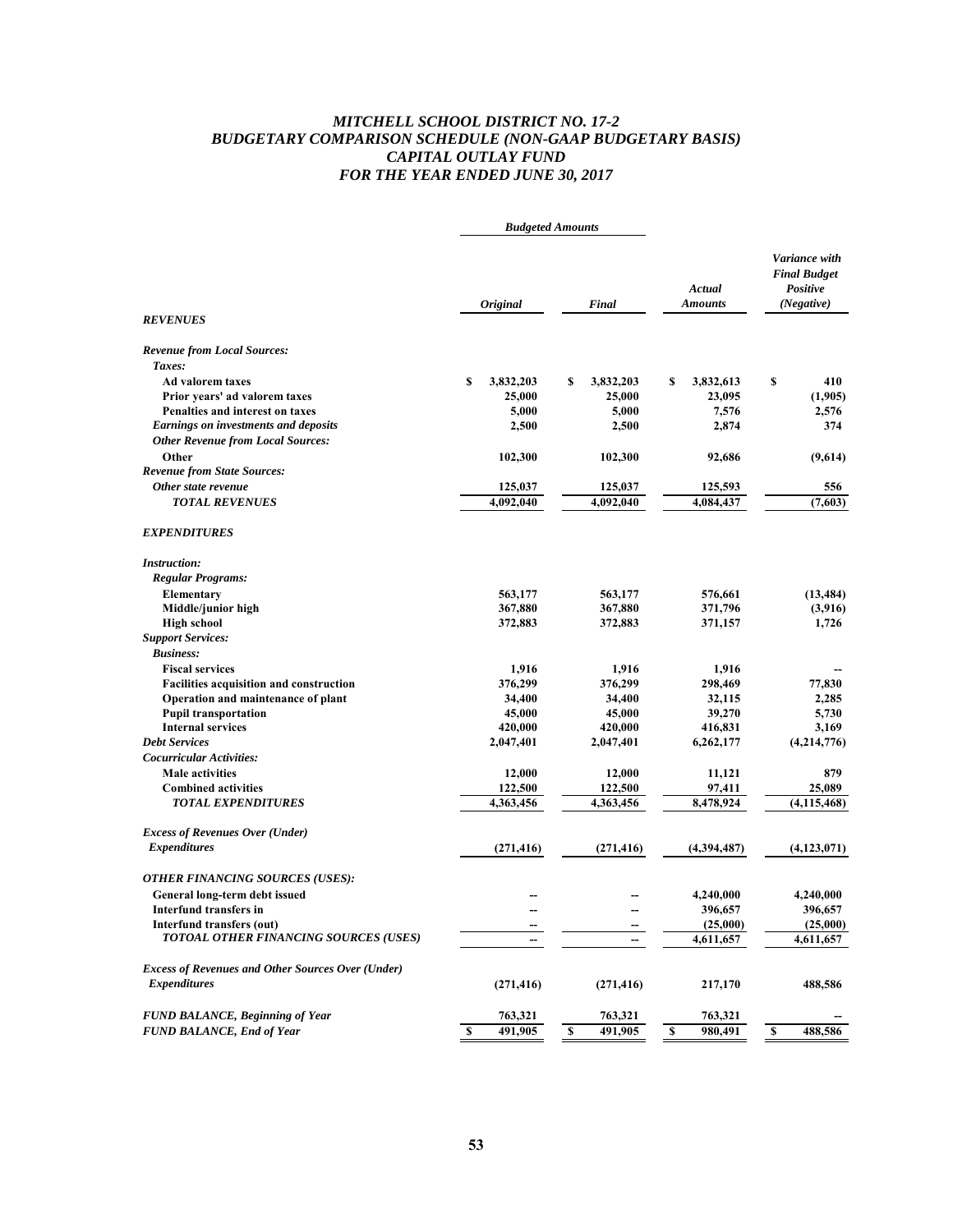# *MITCHELL SCHOOL DISTRICT NO. 17-2 BUDGETARY COMPARISON SCHEDULE (NON-GAAP BUDGETARY BASIS) SPECIAL EDUCATION FUND FOR THE YEAR ENDED JUNE 30, 2017*

|                                                                  | <b>Budgeted Amounts</b>   |                     |                          |                                                                |  |
|------------------------------------------------------------------|---------------------------|---------------------|--------------------------|----------------------------------------------------------------|--|
| <b>REVENUES</b>                                                  | <b>Original</b>           | Final               | Actual<br><b>Amounts</b> | Variance with<br><b>Final Budget</b><br>Positive<br>(Negative) |  |
|                                                                  |                           |                     |                          |                                                                |  |
| <b>Revenue from Local Sources:</b><br>Taxes:                     |                           |                     |                          |                                                                |  |
| Ad valorem taxes                                                 |                           | \$                  |                          | \$                                                             |  |
| Prior years' ad valorem taxes                                    | 1,955,136<br>\$<br>10,000 | 1,955,136<br>10,000 | S<br>1,924,213<br>11,263 | (30, 923)<br>1,263                                             |  |
| Penalties and interest on taxes                                  | 3,500                     | 3,500               | 3,675                    | 175                                                            |  |
| <b>Earnings on investments and deposits</b>                      | 3,000                     | 3,000               | 1,766                    | (1,234)                                                        |  |
| <b>Other Revenue From Local Sources:</b>                         |                           |                     |                          |                                                                |  |
| <b>Charges for services</b>                                      | 60,000                    | 60,000              |                          |                                                                |  |
| <b>Revenue from State Sources:</b>                               |                           |                     | 82,052                   | 22,052                                                         |  |
| Grants-in-aid:                                                   |                           |                     |                          |                                                                |  |
|                                                                  | 1,530,746                 | 1,530,746           | 1,512,479                | (18, 267)                                                      |  |
| Restricted grants-in-aid<br><b>Revenue from Federal Sources:</b> |                           |                     |                          |                                                                |  |
| Grants-in-aid:                                                   |                           |                     |                          |                                                                |  |
| Restricted grants-in-aid received from                           |                           |                     |                          |                                                                |  |
| <b>Federal government through the State</b>                      | 701,707                   | 701,707             | 708,646                  | 6,939                                                          |  |
| <b>TOTAL REVENUES</b>                                            | 4.264.089                 | 4,264,089           | 4,244,094                | (19,995)                                                       |  |
|                                                                  |                           |                     |                          |                                                                |  |
| <b>EXPENDITURES</b>                                              |                           |                     |                          |                                                                |  |
| <i>Instruction:</i>                                              |                           |                     |                          |                                                                |  |
| <b>Special Programs:</b>                                         |                           |                     |                          |                                                                |  |
| Programs for special education                                   | 3,102,144                 | 3,102,144           | 3,094,103                | 8,041                                                          |  |
| <b>Support Services:</b>                                         |                           |                     |                          |                                                                |  |
| <b>Pupils:</b>                                                   |                           |                     |                          |                                                                |  |
| Guidance                                                         | 50,631                    | 50,631              | 50,704                   | (73)                                                           |  |
| Health                                                           | 25,026                    | 25,026              | 19,553                   | 5,473                                                          |  |
| Psychological                                                    | 124,907                   | 124,907             | 122,512                  | 2,395                                                          |  |
| Speech pathology                                                 | 782,670                   | 782,670             | 771,618                  | 11,052                                                         |  |
| <b>Student therapy services</b>                                  | 205,500                   | 205,500             | 211,503                  | (6,003)                                                        |  |
| <b>Special Education:</b>                                        |                           |                     |                          |                                                                |  |
| <b>Administrative costs</b>                                      | 120,000                   | 120,000             | 116,250                  | 3,750                                                          |  |
| <b>Transportation costs</b>                                      | 42,500                    | 42,500              | 43,485                   | (985)                                                          |  |
| Other special education costs                                    | 25,000                    | 25,000              | 103,155                  | (78, 155)                                                      |  |
| <b>TOTAL EXPENDITURES</b>                                        | 4,478,378                 | 4,478,378           | 4,532,883                | (54, 505)                                                      |  |
| <b>Excess of Revenues Over (Under)</b>                           |                           |                     |                          |                                                                |  |
| <b>Expenditures</b>                                              | (214, 289)                | (214, 289)          | (288, 789)               | (74,500)                                                       |  |
|                                                                  |                           |                     |                          |                                                                |  |
| <b>FUND BALANCE, Beginning of Year</b>                           | 464,295                   | 464,295             | 464,295                  |                                                                |  |
| <b>FUND BALANCE, End of Year</b>                                 | <b>S</b><br>250,006       | \$<br>250,006       | S<br>175,506             | S<br>(74,500)                                                  |  |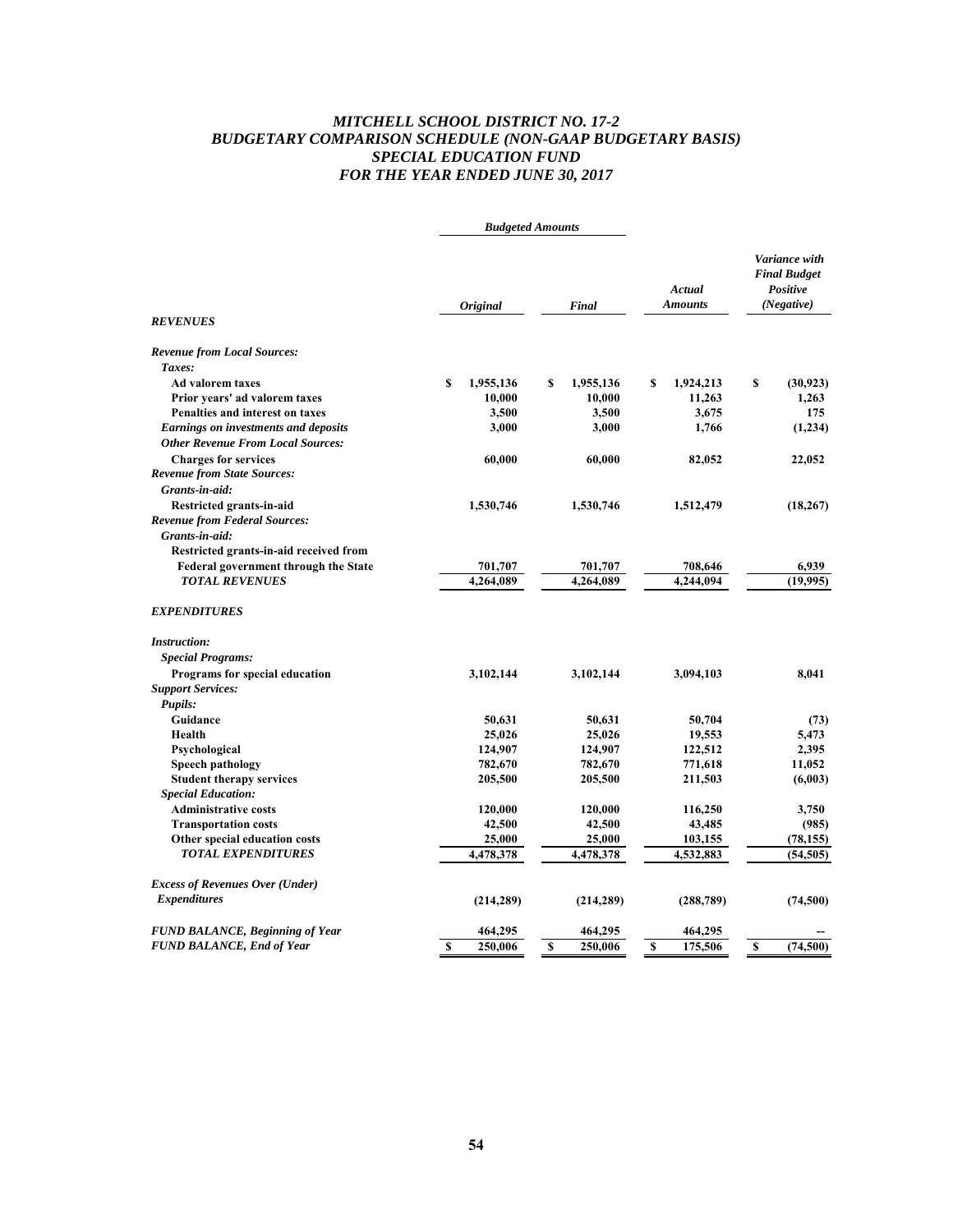# *MITCHELL SCHOOL DISTRICT NO. 17-2 BUDGETARY COMPARISON SCHEDULE (NON-GAAP BUDGETARY BASIS) PENSION FUND FOR THE YEAR ENDED JUNE 30, 2017*

|                                        | <b>Budgeted Amounts</b> |                 |                          |                                                                |  |
|----------------------------------------|-------------------------|-----------------|--------------------------|----------------------------------------------------------------|--|
| <b>REVENUES</b>                        | <b>Original</b>         | Final           | Actual<br><b>Amounts</b> | Variance with<br><b>Final Budget</b><br>Positive<br>(Negative) |  |
| <b>Revenue from Local Sources:</b>     |                         |                 |                          |                                                                |  |
| Taxes:                                 |                         |                 |                          |                                                                |  |
| <b>Ad valorem taxes</b>                | \$<br>185,000           | \$<br>185,000   | S<br>176,841             | \$<br>(8,159)                                                  |  |
| Prior years' ad valorem taxes          |                         |                 | 2,310                    | 2,310                                                          |  |
| Penalties and interest on taxes        |                         |                 | 734                      | 734                                                            |  |
| Earnings on investments and deposits   |                         |                 | 7,121                    | 7,121                                                          |  |
| <b>TOTAL REVENUES</b>                  | 185,000                 | 185,000         | 187,006                  | 2,006                                                          |  |
| <b>EXPENDITURES</b>                    |                         |                 |                          |                                                                |  |
| <b>Nonprogrammed Charges:</b>          |                         |                 |                          |                                                                |  |
| <b>Pension payments</b>                | 185,000                 | 185,000         | 147,902                  | 37,098                                                         |  |
| <b>Excess of Revenues Over (Under)</b> |                         |                 |                          |                                                                |  |
| <i>Expenditures</i>                    |                         |                 | 39,104                   | 39,104                                                         |  |
| <b>FUND BALANCE, Beginning of Year</b> | 1,484,657               | 1,484,657       | 1,484,657                |                                                                |  |
| <b>FUND BALANCE, End of Year</b>       | 1,484,657<br>s          | 1,484,657<br>\$ | 1,523,761<br>\$          | 39,104<br>\$                                                   |  |
|                                        |                         |                 |                          |                                                                |  |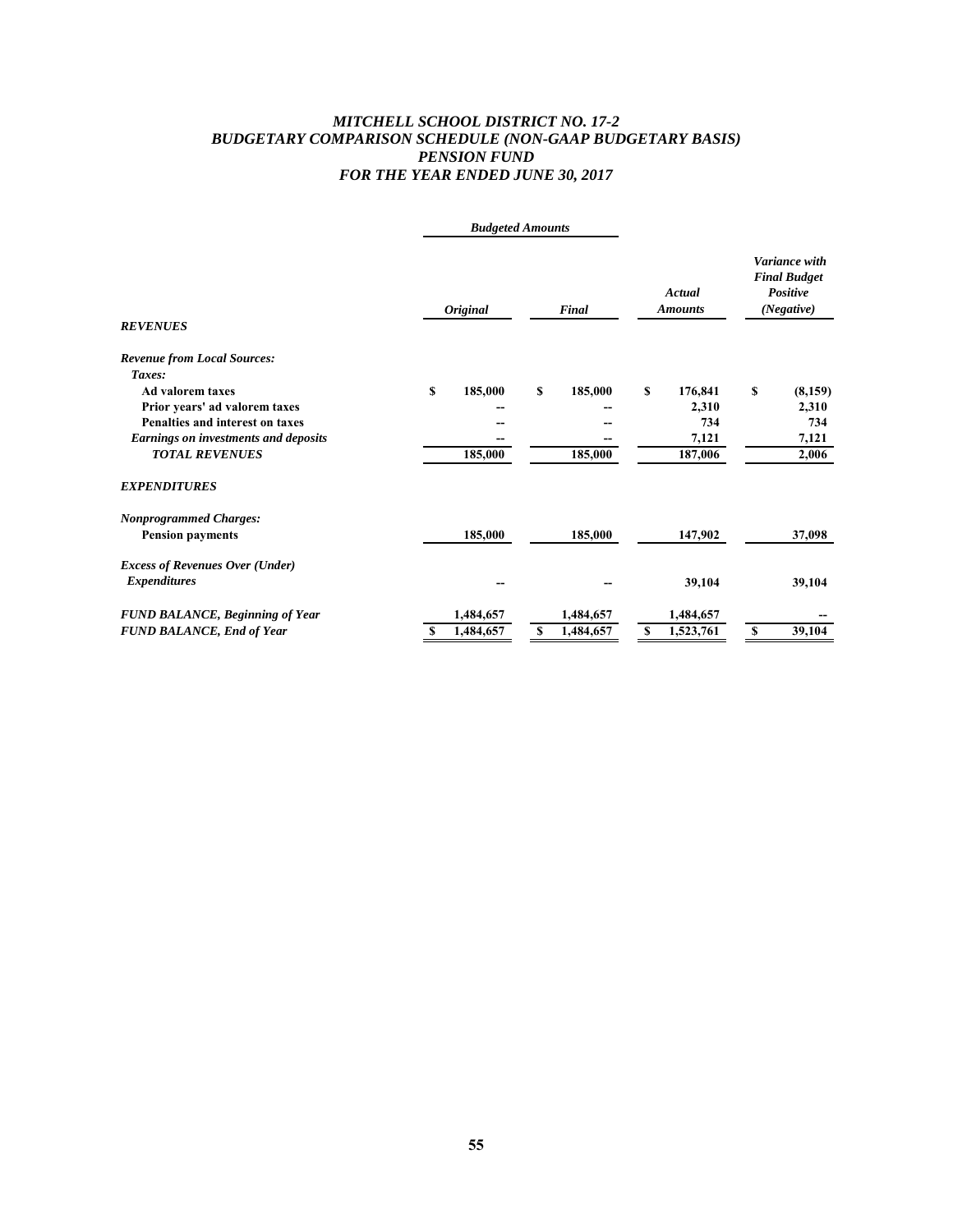# *MITCHELL SCHOOL DISTRICT NO. 17-2 BUDGETARY COMPARISON SCHEDULE (NON-GAAP BUDGETARY BASIS) POST-HIGH FUND FOR THE YEAR ENDED JUNE 30, 2017*

|                                                         | <b>Budgeted Amounts</b> |                 |    |            |   |                          |    |                                                                |  |
|---------------------------------------------------------|-------------------------|-----------------|----|------------|---|--------------------------|----|----------------------------------------------------------------|--|
|                                                         |                         | <b>Original</b> |    | Final      |   | Actual<br><b>Amounts</b> |    | Variance with<br><b>Final Budget</b><br>Positive<br>(Negative) |  |
| <b>REVENUES</b>                                         |                         |                 |    |            |   |                          |    |                                                                |  |
| <b>Revenue from Local Sources:</b>                      |                         |                 |    |            |   |                          |    |                                                                |  |
| <b>Post Secondary Program Tuition and Student Fees:</b> |                         |                 |    |            |   |                          |    |                                                                |  |
| Post secondary program tuition                          | S                       | 3,842,250       | \$ | 3,842,250  | S | 3,783,801                | \$ | (58, 449)                                                      |  |
| Post secondary student fees                             |                         | 2,383,149       |    | 2,383,149  |   | 2,554,565                |    | 171,416                                                        |  |
| Earnings on investments and deposits                    |                         | 15,000          |    | 15,000     |   | 23,286                   |    | 8,286                                                          |  |
| <b>Post Secondary:</b>                                  |                         |                 |    |            |   |                          |    |                                                                |  |
| Resales/services - occupational programs                |                         | 761,000         |    | 761,000    |   | 623,018                  |    | (137,982)                                                      |  |
| <b>Other Revenue from Local Sources:</b>                |                         |                 |    |            |   |                          |    |                                                                |  |
| <b>Charges for services</b>                             |                         |                 |    |            |   | 67                       |    | 67                                                             |  |
| Other                                                   |                         | 670,349         |    | 670,349    |   | 442,076                  |    | (228, 273)                                                     |  |
| <b>Revenue from State Sources:</b>                      |                         |                 |    |            |   |                          |    |                                                                |  |
| Grants-in-aid:                                          |                         |                 |    |            |   |                          |    |                                                                |  |
| Restricted grants-in-aid                                |                         | 6,372,885       |    | 6,372,885  |   | 4,384,448                |    | (1,988,437)                                                    |  |
| <b>Other State Revenue</b>                              |                         | 12,000          |    | 12,000     |   | 1,126,190                |    | 1,114,190                                                      |  |
| <b>Revenue from Federal Sources:</b>                    |                         |                 |    |            |   |                          |    |                                                                |  |
| Grants-in-aid:                                          |                         |                 |    |            |   |                          |    |                                                                |  |
| Restricted grants-in-aid received from                  |                         |                 |    |            |   |                          |    |                                                                |  |
| <b>Federal government through the State</b>             |                         | 271,213         |    | 271,213    |   | 277,142                  |    | 5,929                                                          |  |
| <b>Other</b>                                            |                         | 1,288,022       |    | 1,288,022  |   | 1,372,745                |    | 84,723                                                         |  |
| <b>TOTAL REVENUES</b>                                   |                         | 15,615,868      |    | 15,615,868 |   | 14,587,338               |    | (1,028,530)                                                    |  |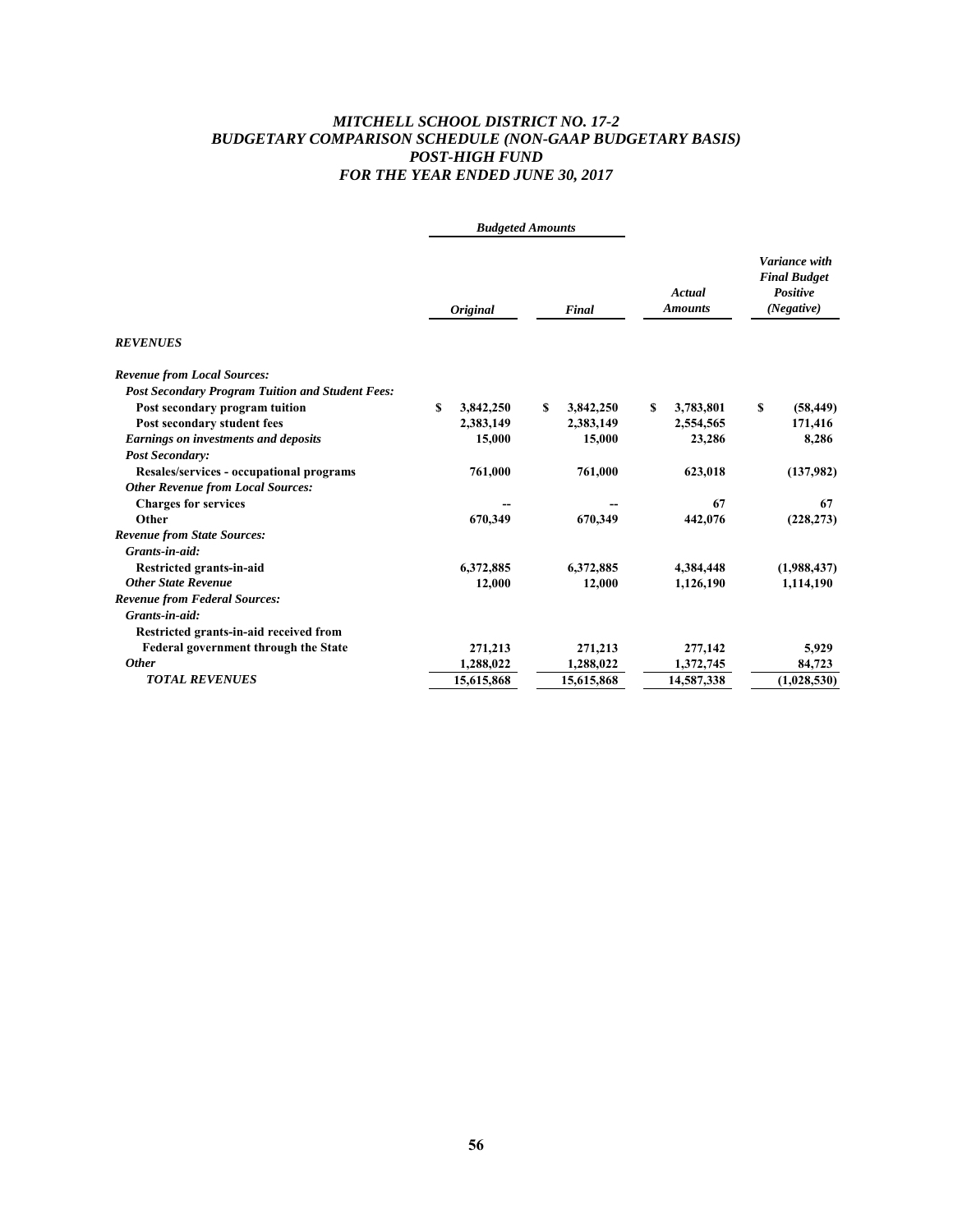# *MITCHELL SCHOOL DISTRICT NO. 17-2 BUDGETARY COMPARISON SCHEDULE (NON-GAAP BUDGETARY BASIS) POST-HIGH FUND FOR THE YEAR ENDED JUNE 30, 2017 (CONTINUED)*

| Variance with<br><b>Final Budget</b><br>Actual<br>Positive<br>(Negative)<br><b>Amounts</b><br><b>Original</b><br>Final<br><b>EXPENDITURES</b><br><b>Instruction:</b><br><b>Post Secondary Occupational Programs</b><br>8,258,351<br>8,258,351<br>7,137,138<br>1,121,213<br><b>Support Services:</b><br><b>Pupils:</b><br>Guidance<br>1,661,324<br>1,661,324<br>1,516,025<br>145,299<br><b>Instructional Staff:</b><br><b>Educational media</b><br>26,341<br>26,341<br>19,195<br>7,146<br><b>General Administration:</b><br><b>Board of education</b><br>3,230<br>3,230<br>3,875<br>(645)<br>36,843<br>36,843<br>36,474<br>369<br><b>Executive administration</b><br><b>School Administration:</b><br><b>Vocational school - director's office</b><br>251,524<br>251,524<br>231,149<br>20,375<br><b>Financial aids administration</b><br>223,020<br>10,245<br>223,020<br>212,775<br>Other<br>119,288<br>119,288<br>121,060<br>(1,772)<br><b>Business:</b><br><b>Fiscal services</b><br>592,663<br>592,663<br>691,314<br>Operation and maintenance of plant<br>2,082,601<br>2,082,601<br>2,205,437<br>Central:<br>Planning<br>1,034,931<br>1,034,931<br>1,204,502<br>Data processing<br>651,743<br>651,743<br>576,293<br>75,450<br><b>Resale Services:</b><br>Post secondary resales/service<br>998,983<br>998,983<br>791,600<br>207,383<br><b>Debt Services</b><br>142,570<br>95,775<br>46,795<br>142,570<br><b>Cocurricular Activities:</b><br><b>Combined activities</b><br>152,000<br>152,000<br>94,858<br>57,142<br><b>TOTAL EXPENDITURES</b><br>16,235,412<br>16,235,412<br>14,899,754<br>1,335,658<br><b>Excess of Revenues Over (Under)</b><br><b>Expenditures</b><br>(619, 544)<br>(619, 544)<br>307,128<br>(312, 416)<br><b>OTHER FINANCING SOURCES :</b><br>Interfund transfers in<br>185,753<br>185,753<br>214,283<br>28,530<br>(224, 191)<br>(185, 018)<br>39,173<br><b>Interfund transfers out</b><br>(224, 191)<br>Sale of surplus property<br>183,996<br>183,996<br>196,106<br>12,110<br>79.813<br><b>TOTAL OTHER FINANCING SOURCES (USES)</b><br>145,558<br>145,558<br>225,371<br><b>Excess of Revenues and Other Sources Over</b><br><b>Expenditures</b><br>386,941<br>(473,986)<br>(473,986)<br>(87, 045)<br><b>FUND BALANCE, Beginning of Year</b><br>5,154,937<br>5,154,937<br>5,154,937<br>$\overline{\mathbf{s}}$<br>4,680,951<br>$\mathbf S$<br>4,680,951<br>5,067,892<br>386,941<br><b>FUND BALANCE, End of Year</b><br>S<br>S | <b>Budgeted Amounts</b> |  |            |
|-------------------------------------------------------------------------------------------------------------------------------------------------------------------------------------------------------------------------------------------------------------------------------------------------------------------------------------------------------------------------------------------------------------------------------------------------------------------------------------------------------------------------------------------------------------------------------------------------------------------------------------------------------------------------------------------------------------------------------------------------------------------------------------------------------------------------------------------------------------------------------------------------------------------------------------------------------------------------------------------------------------------------------------------------------------------------------------------------------------------------------------------------------------------------------------------------------------------------------------------------------------------------------------------------------------------------------------------------------------------------------------------------------------------------------------------------------------------------------------------------------------------------------------------------------------------------------------------------------------------------------------------------------------------------------------------------------------------------------------------------------------------------------------------------------------------------------------------------------------------------------------------------------------------------------------------------------------------------------------------------------------------------------------------------------------------------------------------------------------------------------------------------------------------------------------------------------------------------------------------------------------------------------------------------------------------------------------------------------------------------------------------------------------------------------------------------------|-------------------------|--|------------|
|                                                                                                                                                                                                                                                                                                                                                                                                                                                                                                                                                                                                                                                                                                                                                                                                                                                                                                                                                                                                                                                                                                                                                                                                                                                                                                                                                                                                                                                                                                                                                                                                                                                                                                                                                                                                                                                                                                                                                                                                                                                                                                                                                                                                                                                                                                                                                                                                                                                       |                         |  |            |
|                                                                                                                                                                                                                                                                                                                                                                                                                                                                                                                                                                                                                                                                                                                                                                                                                                                                                                                                                                                                                                                                                                                                                                                                                                                                                                                                                                                                                                                                                                                                                                                                                                                                                                                                                                                                                                                                                                                                                                                                                                                                                                                                                                                                                                                                                                                                                                                                                                                       |                         |  |            |
|                                                                                                                                                                                                                                                                                                                                                                                                                                                                                                                                                                                                                                                                                                                                                                                                                                                                                                                                                                                                                                                                                                                                                                                                                                                                                                                                                                                                                                                                                                                                                                                                                                                                                                                                                                                                                                                                                                                                                                                                                                                                                                                                                                                                                                                                                                                                                                                                                                                       |                         |  |            |
|                                                                                                                                                                                                                                                                                                                                                                                                                                                                                                                                                                                                                                                                                                                                                                                                                                                                                                                                                                                                                                                                                                                                                                                                                                                                                                                                                                                                                                                                                                                                                                                                                                                                                                                                                                                                                                                                                                                                                                                                                                                                                                                                                                                                                                                                                                                                                                                                                                                       |                         |  |            |
|                                                                                                                                                                                                                                                                                                                                                                                                                                                                                                                                                                                                                                                                                                                                                                                                                                                                                                                                                                                                                                                                                                                                                                                                                                                                                                                                                                                                                                                                                                                                                                                                                                                                                                                                                                                                                                                                                                                                                                                                                                                                                                                                                                                                                                                                                                                                                                                                                                                       |                         |  |            |
|                                                                                                                                                                                                                                                                                                                                                                                                                                                                                                                                                                                                                                                                                                                                                                                                                                                                                                                                                                                                                                                                                                                                                                                                                                                                                                                                                                                                                                                                                                                                                                                                                                                                                                                                                                                                                                                                                                                                                                                                                                                                                                                                                                                                                                                                                                                                                                                                                                                       |                         |  |            |
|                                                                                                                                                                                                                                                                                                                                                                                                                                                                                                                                                                                                                                                                                                                                                                                                                                                                                                                                                                                                                                                                                                                                                                                                                                                                                                                                                                                                                                                                                                                                                                                                                                                                                                                                                                                                                                                                                                                                                                                                                                                                                                                                                                                                                                                                                                                                                                                                                                                       |                         |  |            |
|                                                                                                                                                                                                                                                                                                                                                                                                                                                                                                                                                                                                                                                                                                                                                                                                                                                                                                                                                                                                                                                                                                                                                                                                                                                                                                                                                                                                                                                                                                                                                                                                                                                                                                                                                                                                                                                                                                                                                                                                                                                                                                                                                                                                                                                                                                                                                                                                                                                       |                         |  |            |
|                                                                                                                                                                                                                                                                                                                                                                                                                                                                                                                                                                                                                                                                                                                                                                                                                                                                                                                                                                                                                                                                                                                                                                                                                                                                                                                                                                                                                                                                                                                                                                                                                                                                                                                                                                                                                                                                                                                                                                                                                                                                                                                                                                                                                                                                                                                                                                                                                                                       |                         |  |            |
|                                                                                                                                                                                                                                                                                                                                                                                                                                                                                                                                                                                                                                                                                                                                                                                                                                                                                                                                                                                                                                                                                                                                                                                                                                                                                                                                                                                                                                                                                                                                                                                                                                                                                                                                                                                                                                                                                                                                                                                                                                                                                                                                                                                                                                                                                                                                                                                                                                                       |                         |  |            |
|                                                                                                                                                                                                                                                                                                                                                                                                                                                                                                                                                                                                                                                                                                                                                                                                                                                                                                                                                                                                                                                                                                                                                                                                                                                                                                                                                                                                                                                                                                                                                                                                                                                                                                                                                                                                                                                                                                                                                                                                                                                                                                                                                                                                                                                                                                                                                                                                                                                       |                         |  |            |
|                                                                                                                                                                                                                                                                                                                                                                                                                                                                                                                                                                                                                                                                                                                                                                                                                                                                                                                                                                                                                                                                                                                                                                                                                                                                                                                                                                                                                                                                                                                                                                                                                                                                                                                                                                                                                                                                                                                                                                                                                                                                                                                                                                                                                                                                                                                                                                                                                                                       |                         |  |            |
|                                                                                                                                                                                                                                                                                                                                                                                                                                                                                                                                                                                                                                                                                                                                                                                                                                                                                                                                                                                                                                                                                                                                                                                                                                                                                                                                                                                                                                                                                                                                                                                                                                                                                                                                                                                                                                                                                                                                                                                                                                                                                                                                                                                                                                                                                                                                                                                                                                                       |                         |  |            |
|                                                                                                                                                                                                                                                                                                                                                                                                                                                                                                                                                                                                                                                                                                                                                                                                                                                                                                                                                                                                                                                                                                                                                                                                                                                                                                                                                                                                                                                                                                                                                                                                                                                                                                                                                                                                                                                                                                                                                                                                                                                                                                                                                                                                                                                                                                                                                                                                                                                       |                         |  |            |
|                                                                                                                                                                                                                                                                                                                                                                                                                                                                                                                                                                                                                                                                                                                                                                                                                                                                                                                                                                                                                                                                                                                                                                                                                                                                                                                                                                                                                                                                                                                                                                                                                                                                                                                                                                                                                                                                                                                                                                                                                                                                                                                                                                                                                                                                                                                                                                                                                                                       |                         |  |            |
|                                                                                                                                                                                                                                                                                                                                                                                                                                                                                                                                                                                                                                                                                                                                                                                                                                                                                                                                                                                                                                                                                                                                                                                                                                                                                                                                                                                                                                                                                                                                                                                                                                                                                                                                                                                                                                                                                                                                                                                                                                                                                                                                                                                                                                                                                                                                                                                                                                                       |                         |  |            |
|                                                                                                                                                                                                                                                                                                                                                                                                                                                                                                                                                                                                                                                                                                                                                                                                                                                                                                                                                                                                                                                                                                                                                                                                                                                                                                                                                                                                                                                                                                                                                                                                                                                                                                                                                                                                                                                                                                                                                                                                                                                                                                                                                                                                                                                                                                                                                                                                                                                       |                         |  | (98, 651)  |
|                                                                                                                                                                                                                                                                                                                                                                                                                                                                                                                                                                                                                                                                                                                                                                                                                                                                                                                                                                                                                                                                                                                                                                                                                                                                                                                                                                                                                                                                                                                                                                                                                                                                                                                                                                                                                                                                                                                                                                                                                                                                                                                                                                                                                                                                                                                                                                                                                                                       |                         |  | (122, 836) |
|                                                                                                                                                                                                                                                                                                                                                                                                                                                                                                                                                                                                                                                                                                                                                                                                                                                                                                                                                                                                                                                                                                                                                                                                                                                                                                                                                                                                                                                                                                                                                                                                                                                                                                                                                                                                                                                                                                                                                                                                                                                                                                                                                                                                                                                                                                                                                                                                                                                       |                         |  |            |
|                                                                                                                                                                                                                                                                                                                                                                                                                                                                                                                                                                                                                                                                                                                                                                                                                                                                                                                                                                                                                                                                                                                                                                                                                                                                                                                                                                                                                                                                                                                                                                                                                                                                                                                                                                                                                                                                                                                                                                                                                                                                                                                                                                                                                                                                                                                                                                                                                                                       |                         |  | (169, 571) |
|                                                                                                                                                                                                                                                                                                                                                                                                                                                                                                                                                                                                                                                                                                                                                                                                                                                                                                                                                                                                                                                                                                                                                                                                                                                                                                                                                                                                                                                                                                                                                                                                                                                                                                                                                                                                                                                                                                                                                                                                                                                                                                                                                                                                                                                                                                                                                                                                                                                       |                         |  |            |
|                                                                                                                                                                                                                                                                                                                                                                                                                                                                                                                                                                                                                                                                                                                                                                                                                                                                                                                                                                                                                                                                                                                                                                                                                                                                                                                                                                                                                                                                                                                                                                                                                                                                                                                                                                                                                                                                                                                                                                                                                                                                                                                                                                                                                                                                                                                                                                                                                                                       |                         |  |            |
|                                                                                                                                                                                                                                                                                                                                                                                                                                                                                                                                                                                                                                                                                                                                                                                                                                                                                                                                                                                                                                                                                                                                                                                                                                                                                                                                                                                                                                                                                                                                                                                                                                                                                                                                                                                                                                                                                                                                                                                                                                                                                                                                                                                                                                                                                                                                                                                                                                                       |                         |  |            |
|                                                                                                                                                                                                                                                                                                                                                                                                                                                                                                                                                                                                                                                                                                                                                                                                                                                                                                                                                                                                                                                                                                                                                                                                                                                                                                                                                                                                                                                                                                                                                                                                                                                                                                                                                                                                                                                                                                                                                                                                                                                                                                                                                                                                                                                                                                                                                                                                                                                       |                         |  |            |
|                                                                                                                                                                                                                                                                                                                                                                                                                                                                                                                                                                                                                                                                                                                                                                                                                                                                                                                                                                                                                                                                                                                                                                                                                                                                                                                                                                                                                                                                                                                                                                                                                                                                                                                                                                                                                                                                                                                                                                                                                                                                                                                                                                                                                                                                                                                                                                                                                                                       |                         |  |            |
|                                                                                                                                                                                                                                                                                                                                                                                                                                                                                                                                                                                                                                                                                                                                                                                                                                                                                                                                                                                                                                                                                                                                                                                                                                                                                                                                                                                                                                                                                                                                                                                                                                                                                                                                                                                                                                                                                                                                                                                                                                                                                                                                                                                                                                                                                                                                                                                                                                                       |                         |  |            |
|                                                                                                                                                                                                                                                                                                                                                                                                                                                                                                                                                                                                                                                                                                                                                                                                                                                                                                                                                                                                                                                                                                                                                                                                                                                                                                                                                                                                                                                                                                                                                                                                                                                                                                                                                                                                                                                                                                                                                                                                                                                                                                                                                                                                                                                                                                                                                                                                                                                       |                         |  |            |
|                                                                                                                                                                                                                                                                                                                                                                                                                                                                                                                                                                                                                                                                                                                                                                                                                                                                                                                                                                                                                                                                                                                                                                                                                                                                                                                                                                                                                                                                                                                                                                                                                                                                                                                                                                                                                                                                                                                                                                                                                                                                                                                                                                                                                                                                                                                                                                                                                                                       |                         |  |            |
|                                                                                                                                                                                                                                                                                                                                                                                                                                                                                                                                                                                                                                                                                                                                                                                                                                                                                                                                                                                                                                                                                                                                                                                                                                                                                                                                                                                                                                                                                                                                                                                                                                                                                                                                                                                                                                                                                                                                                                                                                                                                                                                                                                                                                                                                                                                                                                                                                                                       |                         |  |            |
|                                                                                                                                                                                                                                                                                                                                                                                                                                                                                                                                                                                                                                                                                                                                                                                                                                                                                                                                                                                                                                                                                                                                                                                                                                                                                                                                                                                                                                                                                                                                                                                                                                                                                                                                                                                                                                                                                                                                                                                                                                                                                                                                                                                                                                                                                                                                                                                                                                                       |                         |  |            |
|                                                                                                                                                                                                                                                                                                                                                                                                                                                                                                                                                                                                                                                                                                                                                                                                                                                                                                                                                                                                                                                                                                                                                                                                                                                                                                                                                                                                                                                                                                                                                                                                                                                                                                                                                                                                                                                                                                                                                                                                                                                                                                                                                                                                                                                                                                                                                                                                                                                       |                         |  |            |
|                                                                                                                                                                                                                                                                                                                                                                                                                                                                                                                                                                                                                                                                                                                                                                                                                                                                                                                                                                                                                                                                                                                                                                                                                                                                                                                                                                                                                                                                                                                                                                                                                                                                                                                                                                                                                                                                                                                                                                                                                                                                                                                                                                                                                                                                                                                                                                                                                                                       |                         |  |            |
|                                                                                                                                                                                                                                                                                                                                                                                                                                                                                                                                                                                                                                                                                                                                                                                                                                                                                                                                                                                                                                                                                                                                                                                                                                                                                                                                                                                                                                                                                                                                                                                                                                                                                                                                                                                                                                                                                                                                                                                                                                                                                                                                                                                                                                                                                                                                                                                                                                                       |                         |  |            |
|                                                                                                                                                                                                                                                                                                                                                                                                                                                                                                                                                                                                                                                                                                                                                                                                                                                                                                                                                                                                                                                                                                                                                                                                                                                                                                                                                                                                                                                                                                                                                                                                                                                                                                                                                                                                                                                                                                                                                                                                                                                                                                                                                                                                                                                                                                                                                                                                                                                       |                         |  |            |
|                                                                                                                                                                                                                                                                                                                                                                                                                                                                                                                                                                                                                                                                                                                                                                                                                                                                                                                                                                                                                                                                                                                                                                                                                                                                                                                                                                                                                                                                                                                                                                                                                                                                                                                                                                                                                                                                                                                                                                                                                                                                                                                                                                                                                                                                                                                                                                                                                                                       |                         |  |            |
|                                                                                                                                                                                                                                                                                                                                                                                                                                                                                                                                                                                                                                                                                                                                                                                                                                                                                                                                                                                                                                                                                                                                                                                                                                                                                                                                                                                                                                                                                                                                                                                                                                                                                                                                                                                                                                                                                                                                                                                                                                                                                                                                                                                                                                                                                                                                                                                                                                                       |                         |  |            |
|                                                                                                                                                                                                                                                                                                                                                                                                                                                                                                                                                                                                                                                                                                                                                                                                                                                                                                                                                                                                                                                                                                                                                                                                                                                                                                                                                                                                                                                                                                                                                                                                                                                                                                                                                                                                                                                                                                                                                                                                                                                                                                                                                                                                                                                                                                                                                                                                                                                       |                         |  |            |
|                                                                                                                                                                                                                                                                                                                                                                                                                                                                                                                                                                                                                                                                                                                                                                                                                                                                                                                                                                                                                                                                                                                                                                                                                                                                                                                                                                                                                                                                                                                                                                                                                                                                                                                                                                                                                                                                                                                                                                                                                                                                                                                                                                                                                                                                                                                                                                                                                                                       |                         |  |            |
|                                                                                                                                                                                                                                                                                                                                                                                                                                                                                                                                                                                                                                                                                                                                                                                                                                                                                                                                                                                                                                                                                                                                                                                                                                                                                                                                                                                                                                                                                                                                                                                                                                                                                                                                                                                                                                                                                                                                                                                                                                                                                                                                                                                                                                                                                                                                                                                                                                                       |                         |  |            |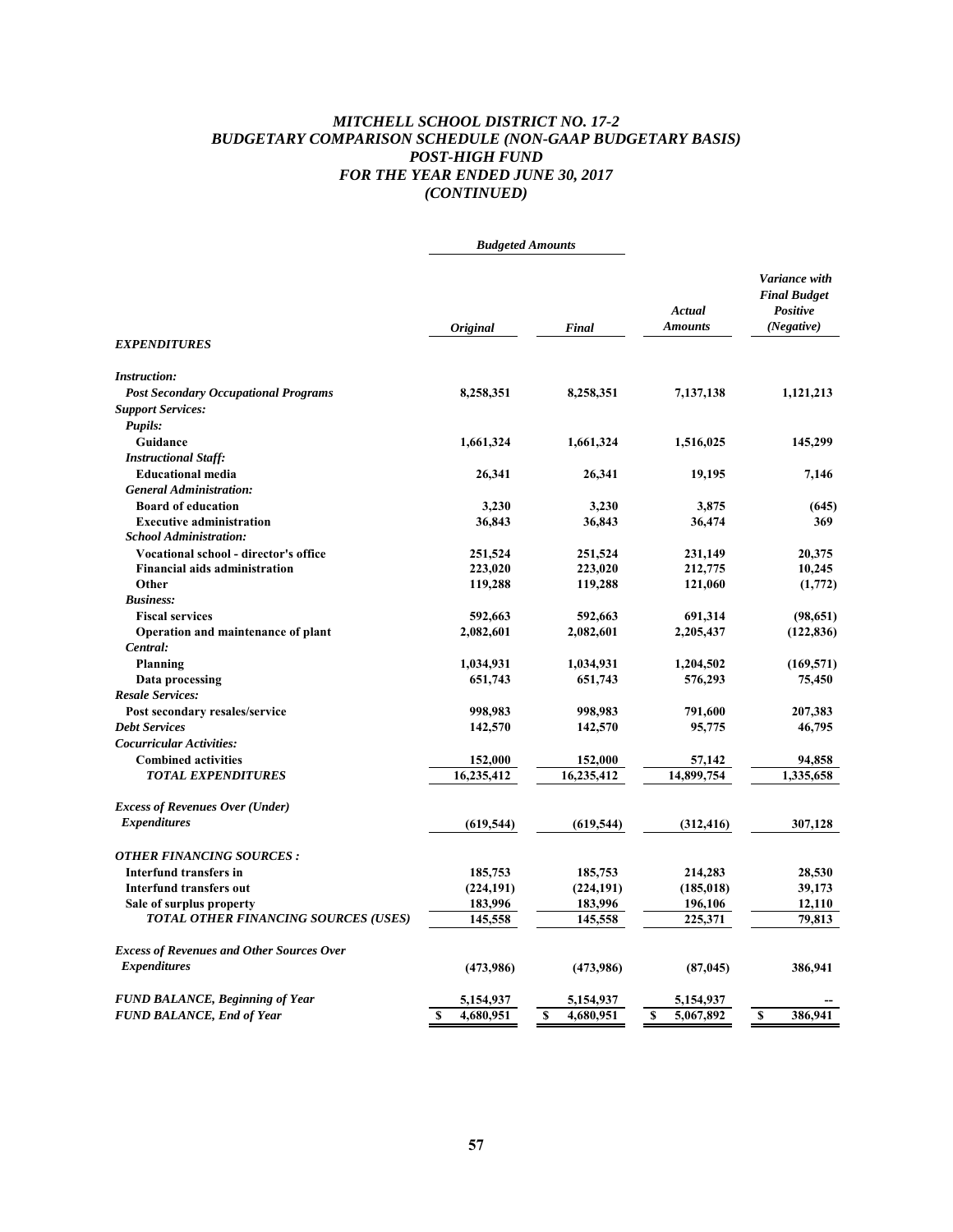## *MITCHELL SCHOOL DISTRICT NO. 17-2 NOTES TO REQUIRED SUPPLEMENTARY INFORMATION BUDGETARY COMPARISON SCHEDULES FOR THE YEAR ENDED JUNE 30, 2017*

## **1.** *BUDGETS AND BUDGETARY ACCOUNTING:*

 **The School District followed these procedures in establishing the budgetary data reflected in the schedules:** 

- **a) Prior to the first regular board meeting in May of each year the school board causes to be prepared a proposed budget for the next fiscal year according to the budgetary standards prescribed by the Auditor General.**
- **b) The proposed budget is considered by the school board at the first regular meeting held in the month of May of each year.**
- **c) The proposed budget is published for public review no later than July 15 each year.**
- **d) Public hearings are held to solicit taxpayer input prior to the approval of the budget.**
- **e) Before October 1 of each year, the school board must approve the budget for the ensuing fiscal year for each fund, except fiduciary funds.**
- **f) After adoption by the school board, the operating budget is legally binding and actual expenditures of each fund cannot exceed the amounts budgeted, except as indicated in item h.**
- **g) A line item for contingencies may be included in the annual budget. Such a line item may not exceed 5% of the total school district budget and may be transferred by resolution of the school board to any other budget category, except for capital outlay, that is deemed insufficient during the year. No amount of expenditures may be charged directly to the contingency line item in the budget.**
- **h) If it is determined during the year that sufficient amounts have not been budgeted, state statute allows adoption of supplemental budgets when monies are available to increase legal spending authority.**
- **i) Unexpended appropriations lapse at year-end unless encumbered by resolution of the school board.**
- **j) Formal budgetary integration is employed as a management control device during the year for the General Fund and each major special revenue fund.**

# **2.** *US GAAP/BUDGETARY ACCOUNTING BASIS DIFFERENCES:*

**The financial statements prepared in conformity with USGAAP present capital outlay expenditure information in a separate category of expenditures. Under the budgetary basis of accounting, capital outlay expenditures are reported within the function to which they relate. For example, the purchase of a new school bus would be reported as a capital outlay expenditure on the Governmental Funds Statement of Revenues, Expenditures and Changes in Fund Balances; however, in the Budgetary RSI Schedule, the purchase of a school bus would be reported as an expenditure of the Support Services-Business/Pupil Transportation function of government, along with all other current Pupil Transportation related expenditures. Also, under the budgetary basis of accounting deposits to debt service funds to accumulate resources for the retirement of Qualified Zone Academy Bonds are recorded as debt service expenditures. The financial statements prepared in conformity with USGAAP report these transactions as operating transfers.**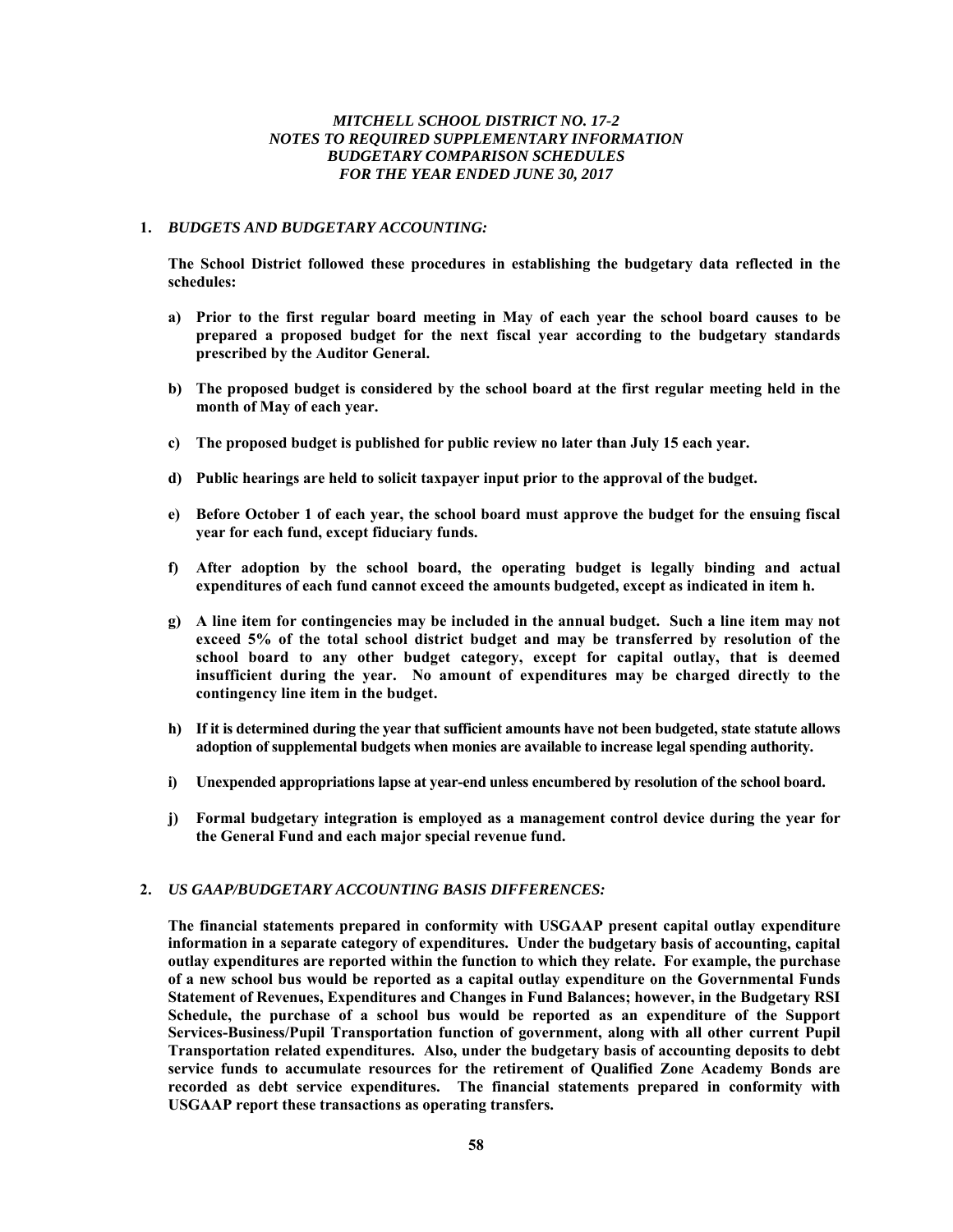# *MITCHELL SCHOOL DISTRICT NO. 17-2 SCHEDULE OF THE PROPORTIONATE SHARE OF THE NET PENSION LIABILITY (ASSET) SOUTH DAKOTA RETIREMENT SYSTEM*

|                                                                                                                           |    | 2015        |    | 2016        | 2017 |            |  |
|---------------------------------------------------------------------------------------------------------------------------|----|-------------|----|-------------|------|------------|--|
| District's proportion of the net pension<br>liability (asset)                                                             |    | $0.81\%$    |    | 0.81%       |      | $0.82\%$   |  |
| District's proportionate share of net                                                                                     |    |             |    |             |      |            |  |
| pension liability (asset)                                                                                                 | \$ | (5,851,816) | \$ | (3,448,841) | \$   | 2,758,402  |  |
| District's covered-employee payroll                                                                                       | S  | 14,203,750  | S  | 15,518,631  | S    | 16,943,033 |  |
| District's proportionate share of the net<br>pension liability (asset) as a percentage<br>of its covered-employee payroll |    | 41.20%      |    | $22.22\%$   |      | $-16.28%$  |  |
| Plan fiduciary net position as a<br>percentage of the total pension<br>liability (asset)                                  |    | 104.10%     |    | 107.29%     |      | 96.89%     |  |

**\* The amounts presented for each fiscal year were determined as of the measurement date of the collective net pension liability (asset) which is 6/30 of previous fiscal year.**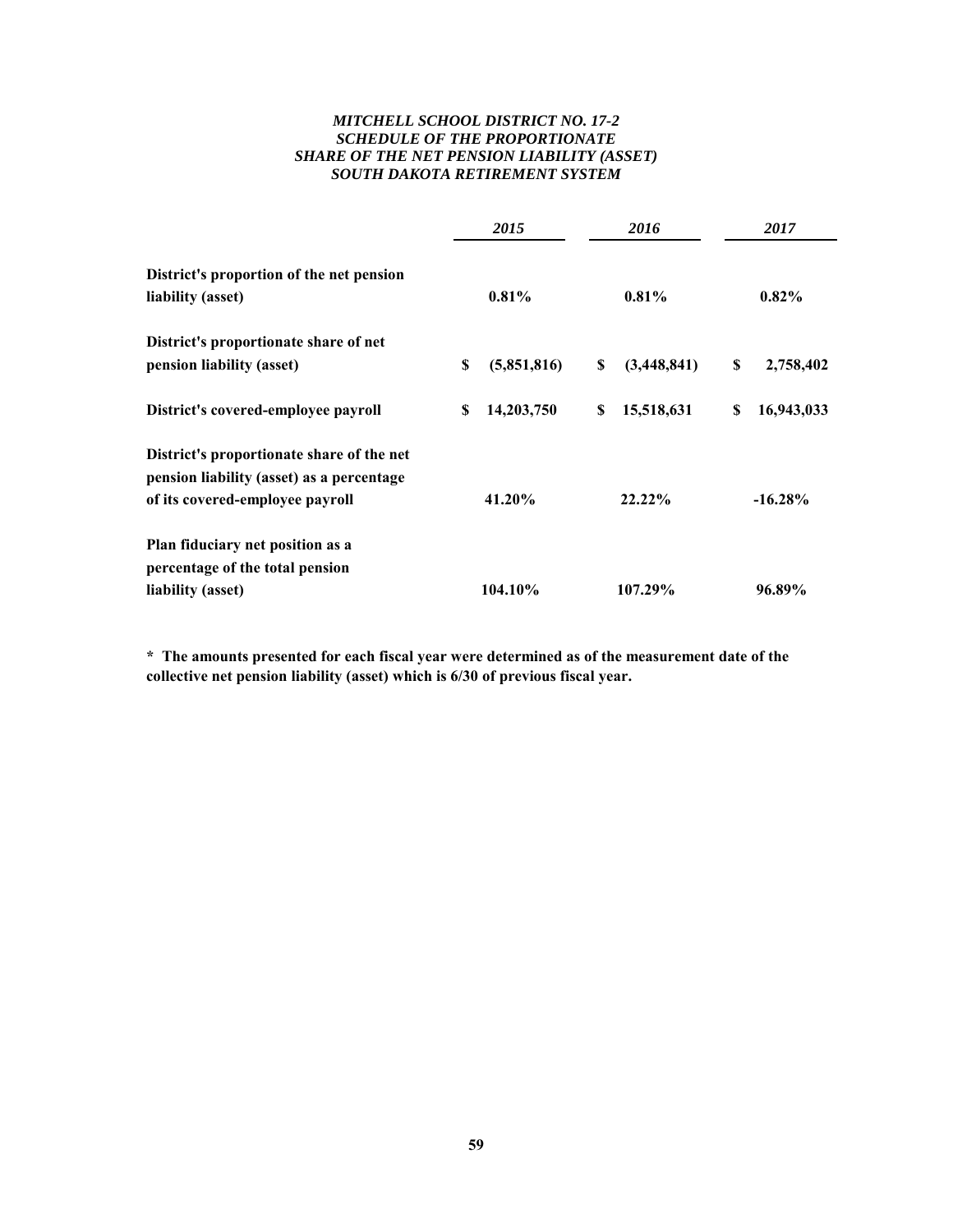# *MITCHELL SCHOOL DISTRICT NO. 17-2 SCHEDULE OF THE SCHOOL DISTRICT CONTRIBUTIONS SOUTH DAKOTA RETIREMENT SYSTEM*

|                                                                         |   | 2015       |   | 2016       | 2017             |
|-------------------------------------------------------------------------|---|------------|---|------------|------------------|
| Contractually required contribution                                     | S | 852,225    | S | 931,118    | \$<br>1,016,582  |
| Contributions in relation to the<br>contractually required contribution |   | 852,225    |   | 931,118    | 1,016,582        |
| <b>Contribution deficiency (excess)</b>                                 |   |            |   |            |                  |
| District's covered-employee payroll                                     | S | 14,203,750 | S | 15,518,631 | \$<br>16,943,033 |
| Contributions as a percentage of<br>covered-employee payroll            |   | $6.00\%$   |   | $6.00\%$   | $6.00\%$         |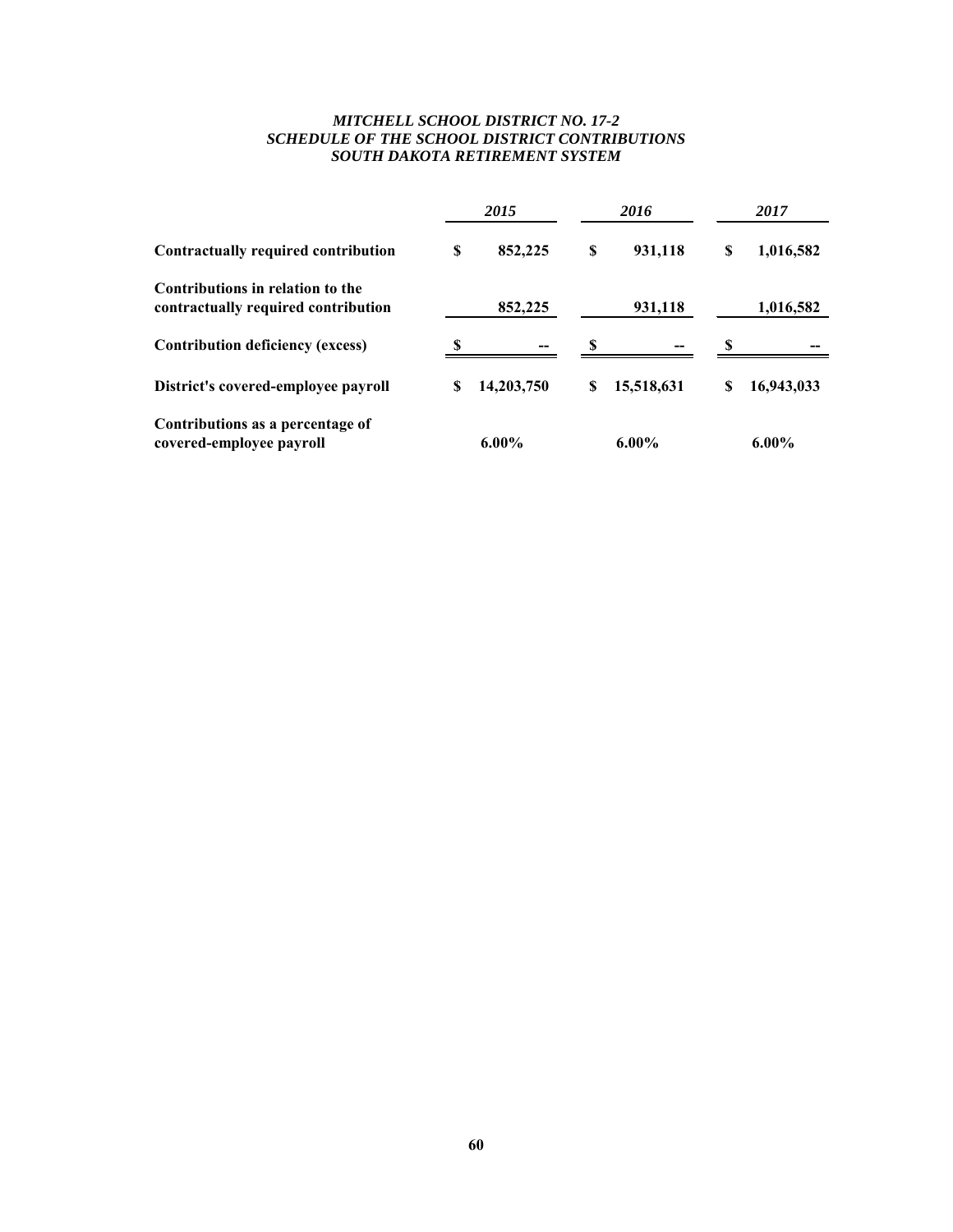*SUPPLEMENTARY INFORMATION*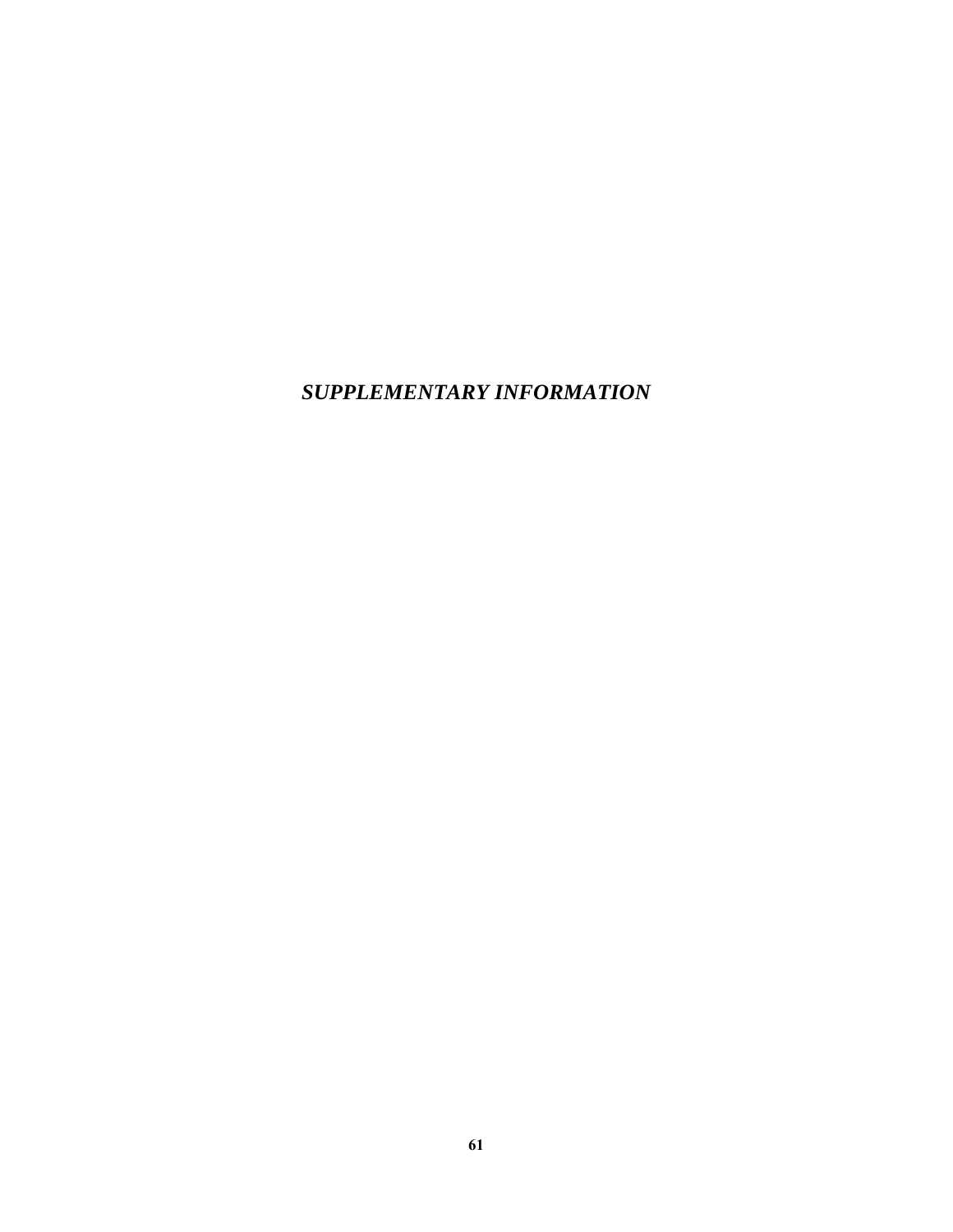# *MITCHELL SCHOOL DISTRICT NO. 17-2 SCHEDULE OF EXPENDITURES OF FEDERAL AWARDS FOR THE YEAR ENDED JUNE 30, 2017*

|                                                                                |                | <b>PASS-THROUGH</b> |   |         |   |                     |
|--------------------------------------------------------------------------------|----------------|---------------------|---|---------|---|---------------------|
|                                                                                | <b>FEDERAL</b> | <b>ENTITY</b>       |   |         |   |                     |
| FEDERAL GRANTOR/PASS-THROUGH GRANTOR/                                          | <b>CFDA</b>    | <b>IDENTIFYING</b>  |   |         |   | <b>FEDERAL</b>      |
| <b>PROGRAM OR CLUSTER TITLE</b>                                                | <b>NUMBER</b>  | <b>NUMBER</b>       |   |         |   | <b>EXPENDITURES</b> |
| <b>U.S. Department of Agriculture:</b>                                         |                |                     |   |         |   |                     |
| <b>Direct Federal Funding</b>                                                  |                |                     |   |         |   |                     |
| <b>Farm Operating Loan</b>                                                     | 10.406         |                     |   |         | S | 19,948              |
| Pass through the Board of Regents of the University of Nebraska:               |                |                     |   |         |   |                     |
| Farm Business Management and Benchmarking Competitive Grants Program           | 10.319         |                     |   |         |   | 88,848              |
| Pass through the S.D. Department of Education:                                 |                |                     |   |         |   |                     |
| Fresh Fruit and Vegetable Program                                              | 10.579         |                     |   |         |   | 61,650              |
| <b>Child Nutrition Cluster:</b>                                                |                |                     |   |         |   |                     |
| <b>Non-Cash Assistance (Commodities):</b>                                      |                |                     |   |         |   |                     |
| <b>National School Lunch Program</b>                                           | 10.555         |                     | S | 108,858 |   |                     |
| <b>Cash Assistance:</b>                                                        |                |                     |   |         |   |                     |
| School Breakfast Program (Note 4)                                              | 10.553         |                     |   | 127,719 |   |                     |
| <b>National School Lunch Program (Note 4)</b>                                  | 10.555         |                     |   | 494,591 |   |                     |
| <b>Summer Food Service Program for Children</b>                                | 10.559         |                     |   | 59,541  |   |                     |
| <b>Total Child Nutrition Cluster</b>                                           |                |                     |   |         |   | 790,709             |
| <b>Total U.S. Department of Agriculture</b>                                    |                |                     |   |         |   | 961,155             |
| <b>U.S. Department of Labor:</b>                                               |                |                     |   |         |   |                     |
| <b>Direct Federal Funding</b>                                                  |                |                     |   |         |   |                     |
| <b>Trade Adjustment Assistance Community College and Career Training Grant</b> | 17.282         |                     |   |         |   | 1,136,383           |
| <b>General Services Administration:</b>                                        |                |                     |   |         |   |                     |
| Pass through the S.D. Federal Property Agency:                                 |                |                     |   |         |   |                     |
| Donation of Federal Surplus Property (Note 7)                                  | 39.003         |                     |   |         |   | 2,496               |
| <b>National Science Foundation</b>                                             |                |                     |   |         |   |                     |
| <b>Direct Federal Funding</b>                                                  |                |                     |   |         |   |                     |
| <b>Education and Human Resources</b>                                           | 47.076         |                     |   |         |   | 25,158              |
| Pass through the S.D. Department of Education                                  |                |                     |   |         |   |                     |
| Office of Experimental Program to Stimulate Competitive Research               | 47.080         |                     |   |         |   | 27,526              |
| <b>Total National Science Foundation</b>                                       |                |                     |   |         |   | 52,684              |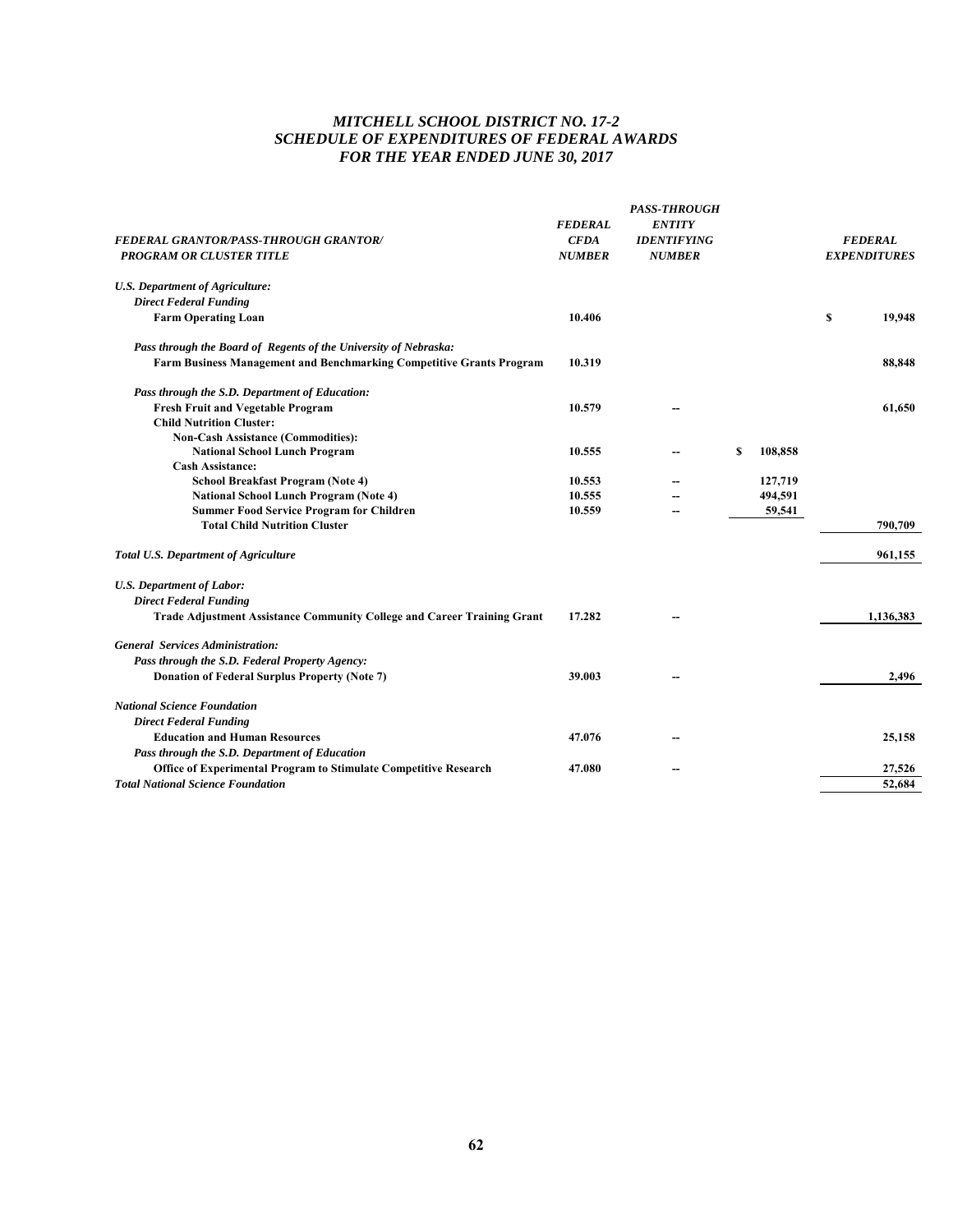# *MITCHELL SCHOOL DISTRICT NO. 17-2 SCHEDULE OF EXPENDITURES OF FEDERAL AWARDS FOR THE YEAR ENDED JUNE 30, 2017 (CONTINUED)*

| <b>FEDERAL GRANTOR/PASS-THROUGH GRANTOR/</b><br><b>PROGRAM OR CLUSTER TITLE</b> | <b>FEDERAL</b><br><b>CFDA</b><br><b>NUMBER</b> | <b>PASS-THROUGH</b><br><b>ENTITY</b><br><b>IDENTIFYING</b><br><b>NUMBER</b> |             | <b>FEDERAL</b><br><b>EXPENDITURES</b> |
|---------------------------------------------------------------------------------|------------------------------------------------|-----------------------------------------------------------------------------|-------------|---------------------------------------|
| <b>U.S. Department of Education:</b>                                            |                                                |                                                                             |             |                                       |
| <b>Direct Federal Funding:</b>                                                  |                                                |                                                                             |             |                                       |
| <b>Student Financial Assistance Programs Cluster:</b>                           |                                                |                                                                             |             |                                       |
| <b>Federal Supplemental Educational Opportunity Grant Program (FSEOG)</b>       | 84.007                                         |                                                                             | 47,921<br>S |                                       |
| Direct Loan Program (DLP) (Note 5)                                              | 84.032                                         |                                                                             | 4,300,075   |                                       |
| <b>Federal Work Study (FWS)</b>                                                 | 84.033                                         |                                                                             | 33,031      |                                       |
| Federal Perkins Loan Program - Federal Capital Contributions (FPL) (Note 6)     | 84.038                                         |                                                                             | 5,750       |                                       |
| <b>Federal Pell Grant Program (PELL)</b>                                        | 84.063                                         |                                                                             | 1,542,828   |                                       |
| <b>Total Student Financial Assistance Programs Cluster</b>                      |                                                |                                                                             |             | S<br>5.929.605                        |
| <b>Indian Education - Grants to Local Local Educational Agencies</b>            | 84.060                                         |                                                                             |             | 23,378                                |
| Pass through the S.D. Department of Education:                                  |                                                |                                                                             |             |                                       |
| <b>Title I Grants to Local Educational Agencies (LEAs)</b>                      | 84.010                                         |                                                                             |             | 604,186                               |
| <b>Vocational Education - Basic Grants to States</b>                            | 84.048                                         |                                                                             |             | 320,905                               |
| <b>Twenty-First Century Community Learning Centers</b>                          | 84.287                                         |                                                                             |             | 151,908                               |
| <b>Improving Teacher Quality State Grants</b>                                   | 84.367                                         |                                                                             |             | 184.397                               |
| <b>Special Education Cluster:</b>                                               |                                                |                                                                             |             |                                       |
| <b>Special Education Grants to States</b>                                       | 84.027                                         |                                                                             | 691,067     |                                       |
| <b>Special Education - Preschool Grants</b>                                     | 84.173                                         |                                                                             | 17,579      |                                       |
| <b>Total Special Education Cluster</b>                                          |                                                |                                                                             |             | 708,646                               |
| <b>Total U.S. Department of Education</b>                                       |                                                |                                                                             |             | 7,923,025                             |
| <b>GRAND TOTAL</b>                                                              |                                                |                                                                             |             | 10,075,743<br>s                       |